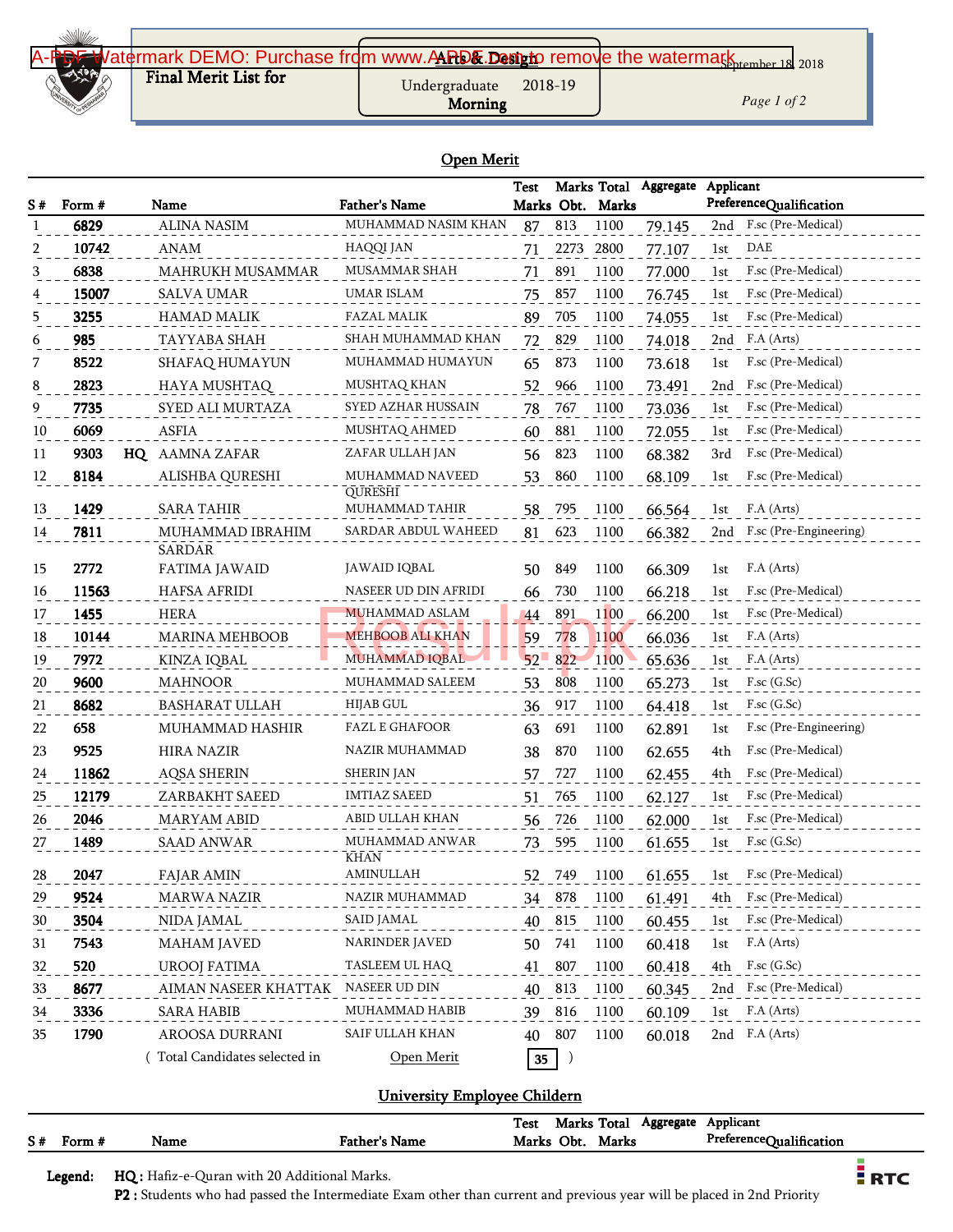|    |        | <b>Final Merit List for</b>                                       | <b>Arts &amp; Design</b>                      |                                                                    | September 18, 2018             |
|----|--------|-------------------------------------------------------------------|-----------------------------------------------|--------------------------------------------------------------------|--------------------------------|
|    |        |                                                                   | Undergraduate<br><b>Morning</b>               | 2018-19                                                            | Page 2 of 2                    |
| 1  | 4241   | <b>ADIL ZAMAN</b>                                                 | <b>MOHAYUD DIN</b>                            | 495<br>1100<br>35.000<br>20                                        | $4th$ F.sc (G.Sc)              |
|    |        | (Total Candidates selected in University Employee Childern        |                                               | $\mathbf{1}$                                                       |                                |
|    |        |                                                                   | Islamia College Employee Childern             |                                                                    |                                |
| S# | Form # | Name                                                              | <b>Father's Name</b>                          | Marks Total Aggregate Applicant<br><b>Test</b><br>Marks Obt. Marks | PreferenceQualification        |
| 1  | 5677   | <b>SADAF MUNIR</b>                                                | MUHAMMAD MUNIR KHAN                           | 696<br>1100<br>$\mathbf{0}$<br>37.964                              | 1st F.sc (Pre-Medical)         |
|    |        | (Total Candidates selected in slamia College Employee Childer   1 |                                               |                                                                    |                                |
|    |        |                                                                   |                                               |                                                                    |                                |
|    |        |                                                                   | Tribal                                        |                                                                    |                                |
| S# | Form # | Name                                                              | <b>Father's Name</b>                          | Marks Total Aggregate Applicant<br><b>Test</b><br>Marks Obt. Marks | PreferenceQualification        |
| 1  | 295    | ZOHRA AFRIDI                                                      | <b>NOOR BAZ AFRIDI</b>                        | 772<br>1100<br>36<br>56.509                                        | F.sc (Pre-Medical)<br>1st      |
|    |        | (Total Candidates selected in                                     | Tribal                                        | -1                                                                 |                                |
|    |        |                                                                   |                                               |                                                                    |                                |
|    |        |                                                                   | Punjab                                        |                                                                    |                                |
|    |        |                                                                   |                                               | Marks Total Aggregate Applicant<br><b>Test</b>                     |                                |
| S# | Form # | Name                                                              | <b>Father's Name</b><br><b>SAIF UR REHMAN</b> | Marks Obt. Marks                                                   | PreferenceQualification<br>DAE |
| 1  | 10182  | <b>SANA REHMAN</b>                                                |                                               | 2201 3050<br>58<br>66.498                                          | P2<br>1st                      |
|    |        | (Total Candidates selected in                                     | Punjab                                        | 1                                                                  |                                |
|    |        | Total Candidates selected in All Quota(s) :<br>39                 | <b>Result.pk</b>                              |                                                                    |                                |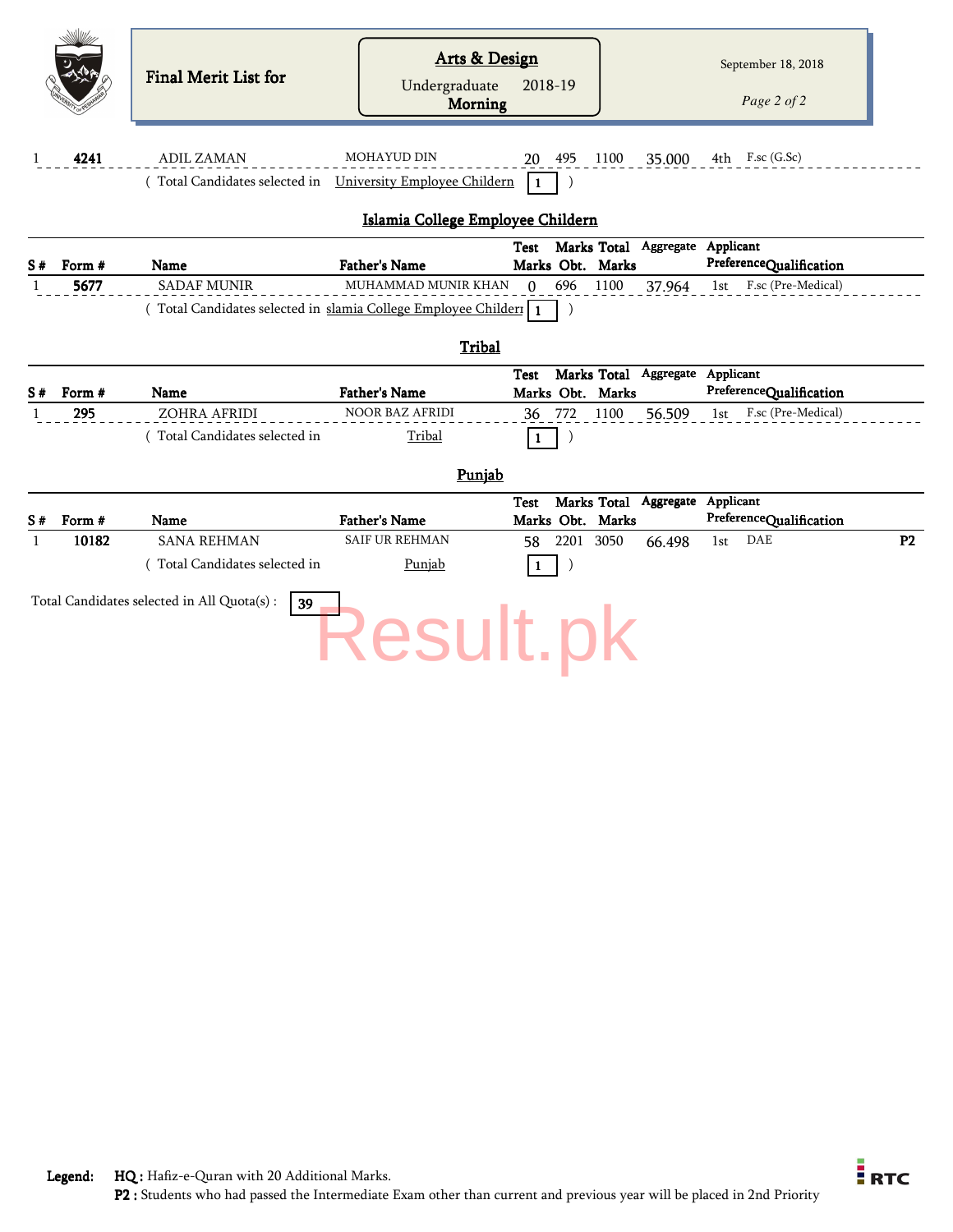

## Bio Technology

Undergraduate 2018-19

Morning

*Page 1 of 2*

#### Open Merit

|    |        |                                     |                                      | Test |            |                  | Marks Total Aggregate | Applicant                                       |
|----|--------|-------------------------------------|--------------------------------------|------|------------|------------------|-----------------------|-------------------------------------------------|
| S# | Form # | Name                                | <b>Father's Name</b>                 |      |            | Marks Obt. Marks |                       | PreferenceQualification                         |
| -1 | 10585  | <b>MAHRUKH GUL</b>                  | RIZWAN MAHMOOD GUL                   | 81   | 956        | 1100             | 84.545                | F.sc (Pre-Medical)<br>1st                       |
| 2  | 6858   | MUHAMMAD ANAS KHAN                  | SHAHID ALI                           | 80   | 938        | 1100             | 83.164                | F.sc (Pre-Medical)<br>1st                       |
| 3  | 2919   | <b>SHAMA ROSHNA ARBAB</b>           | ARBAB IJAZ AHMAD                     | 74   | 968        | 1100             | 82.400                | F.sc (Pre-Medical)<br>1st                       |
|    | 12307  | <b>HINA GHUFRAN</b>                 | GHUFRAN ULLAH                        | 78   | 933        | 1100             | 82.091                | F.sc (Pre-Medical)<br>1st                       |
| 5  | 9661   | SAYYAM WAHEED                       | WAHEED UD DIN                        | 71   | 970        | 1100             | 81.309                | F.sc (Pre-Medical)<br>1st                       |
| 6  | 8739   | LARAIB SHAKOOR                      | ABDUL SHAKOOR                        | 72   | 954        | 1100             | 80.836                | F.sc (Pre-Medical)<br>1st                       |
| 7  | 2575   | <b>SHAHID FARMAN</b>                | FARMAN ULLAH                         | 75   | 928        | 1100             | 80.618                | F.sc (Pre-Medical)<br>2nd                       |
| 8  | 7926   | ARIF HUSSAIN                        | <b>NISAR HUSSAIN</b>                 | 74   | 934        | 1100             | 80.545                | F.sc (Pre-Medical)<br>1st                       |
| 9  | 9900   | <b>MAHNOOR GULBIN</b>               | MUHAMMAD RAFIQ UD DIN                | 77   | 908        | 1100             | 80.327                | F.sc (Pre-Medical)<br>1st                       |
| 10 | 7304   | SHEHRYAR KHAN                       | ZAHIR MUHAMMAD                       | 81   | 869        | 1100             | 79.800                | F.sc (Pre-Medical)<br>2nd                       |
| 11 | 7562   | AHMAD ALI                           | AZAM KHAN                            | 74   | 914        | 1100             | 79.455                | F.sc (Pre-Medical)<br>1st                       |
| 12 | 12417  | SAJAD ALI                           | <b>SULTAN</b>                        | 68   | 957        | 1100             | 79.400                | F.sc (Pre-Medical)<br>1st                       |
| 13 | 15003  | <b>HARIS KHAN</b>                   | KHAN ZADA                            | 78   | 880        | 1100             | 79.200                | F.sc (Pre-Medical)<br>1st                       |
| 14 | 12181  | <b>NAGINA</b>                       | TAJIR HUSSAIN                        | 71   | 931        | 1100             | 79.182                | F.sc (Pre-Medical)<br>2nd                       |
| 15 | 11797  | NAGEENA ALI                         | AFSAR ALI                            | 74   | 909        | 1100             | 79.182                | F.sc (Pre-Medical)<br>1st                       |
| 16 | 10945  | SHAHLAL ALI                         | <b>SHAHSWAR HUSSAIN</b>              | 68   | 953        | 1100             | 79.182                | F.sc (Pre-Medical)<br>1st                       |
| 17 | 9088   | <b>ASIF ALI</b>                     | <b>NOOR RAHMAN</b>                   | 68   | 952        | 1100             | 79.127                | F.sc (Pre-Medical)<br>2nd                       |
| 18 | 11147  | <b>MANSOOR AHMAD</b>                | <b>KHURSHID AHMAD</b>                | 70   | 937        | 1100             | 79.109                | F.sc (Pre-Medical)<br>2nd                       |
| 19 | 5362   | <b>AYESHA MUMTAZ</b>                | <b>SYED MUMTAZ AHMAD</b>             | 64   | <b>980</b> | 1100             | 79.055                | F.sc (Pre-Medical)<br>2nd                       |
| 20 | 4951   | AIMEN SIDDIQUE                      | <b>SIDDIQUE AHMAD</b>                | 68   | 948        | 1100             | 78.909                | F.sc (Pre-Medical)<br>2nd                       |
| 21 | 7327   | <b>ABID HUSSAIN</b>                 | BILAL UD DIN                         | 74   | 903        | 1100             | 78.855                | F.sc (Pre-Medical)<br>1st                       |
| 22 | 7902   | REHANA RAHMAN                       | MUHAMMAD ABDUR                       | 71   | 925        | 1100             | 78.855                | F.sc (Pre-Medical)<br>2nd                       |
|    | 15001  |                                     | <b>RAHMAN</b><br><b>FAZAL SUBHAN</b> |      |            |                  |                       | F.sc (Pre-Medical)                              |
| 23 | 3791   | <b>MAHNOOR FAZAL</b>                | LIAQAT HUSSAIN                       | 70   | 930        | 1100             | 78.727                | 3rd                                             |
| 24 |        | SYED MAAZ HUSSAIN<br>SIKANDAR HAYAT |                                      | 74   | 900        | 1100             | 78.691                | F.sc (Pre-Med/Engg)<br>2nd                      |
| 25 | 4238   |                                     | HAAYAT UR RAHMAN<br>MOHAMMAD MANSOOR | 71   | 921        | 1100             | 78.636                | F.sc (Pre-Medical)<br>2nd<br>F.sc (Pre-Medical) |
| 26 | 10066  | SABIA MANSOOR                       | ARIF                                 | 67   | 950        | 1100             | 78.618                | 2nd                                             |
| 27 | 12258  | <b>ADIL AHMAD</b>                   | WAZIR ZADA                           | 70   | 927        | 1100             | 78.564                | F.sc (Pre-Medical)<br>2nd                       |
| 28 | 10554  | <b>AYESHA SAADAT</b>                | SAADAT ULLAH KHAN                    | 63   | 976        | 1100             | 78.436                | F.sc (Pre-Medical)<br>1st                       |
| 29 | 10053  | SHAHID ANWAR                        | ANWAR ZEB KHAN                       | 73   | 902        | 1100             | 78.400                | F.sc (Pre-Medical)<br>2nd                       |
| 30 | 11416  | SARA                                | <b>AMIR SYED</b>                     | 73   | 902        | 1100             | 78.400                | F.sc (Pre-Medical)<br>2nd                       |
| 31 | 3505   | ESHA NAWAZ                          | AHMED NAWAZ                          | 64   | 967        | 1100             | 78.345                | F.sc (Pre-Medical)<br>1st                       |
| 32 | 8881   | HAMID ULLAH                         | MEHBOOB KHAN                         | 73   | 900        | 1100             | 78.291                | F.sc (Pre-Medical)<br>2nd                       |
| 33 | 8637   | <b>AQIB NAEEM</b>                   | NAEEM KHAN                           | 71   | 913        | 1100             | 78.200                | F.sc (Pre-Medical)<br>2nd                       |
| 34 | 1584   | MUHID ALAM KHATTAK                  | IFTIKHAR ALAM                        | 66   | 949        | 1100             | 78.164                | F.sc (Pre-Medical)<br>1st                       |
| 35 | 2923   | SYEDA SAKINA SHAH                   | MUSHTAQ ALI SHAH                     | 62   | 976        | 1100             | 78.036                | F.sc (Pre-Medical)<br>1st                       |
|    |        | (Total Candidates selected in       | Open Merit                           | 35   | $\big)$    |                  |                       |                                                 |

#### University Employee Childern

|    |        |      |                      | <b>Test</b> | Marks Total |              | Aggregate | Applicant               |
|----|--------|------|----------------------|-------------|-------------|--------------|-----------|-------------------------|
| S# | Form # | Name | <b>Father's Name</b> |             | Marks Obt.  | <b>Marks</b> |           | PreferenceQualification |

Legend: HQ : Hafiz-e-Quran with 20 Additional Marks.

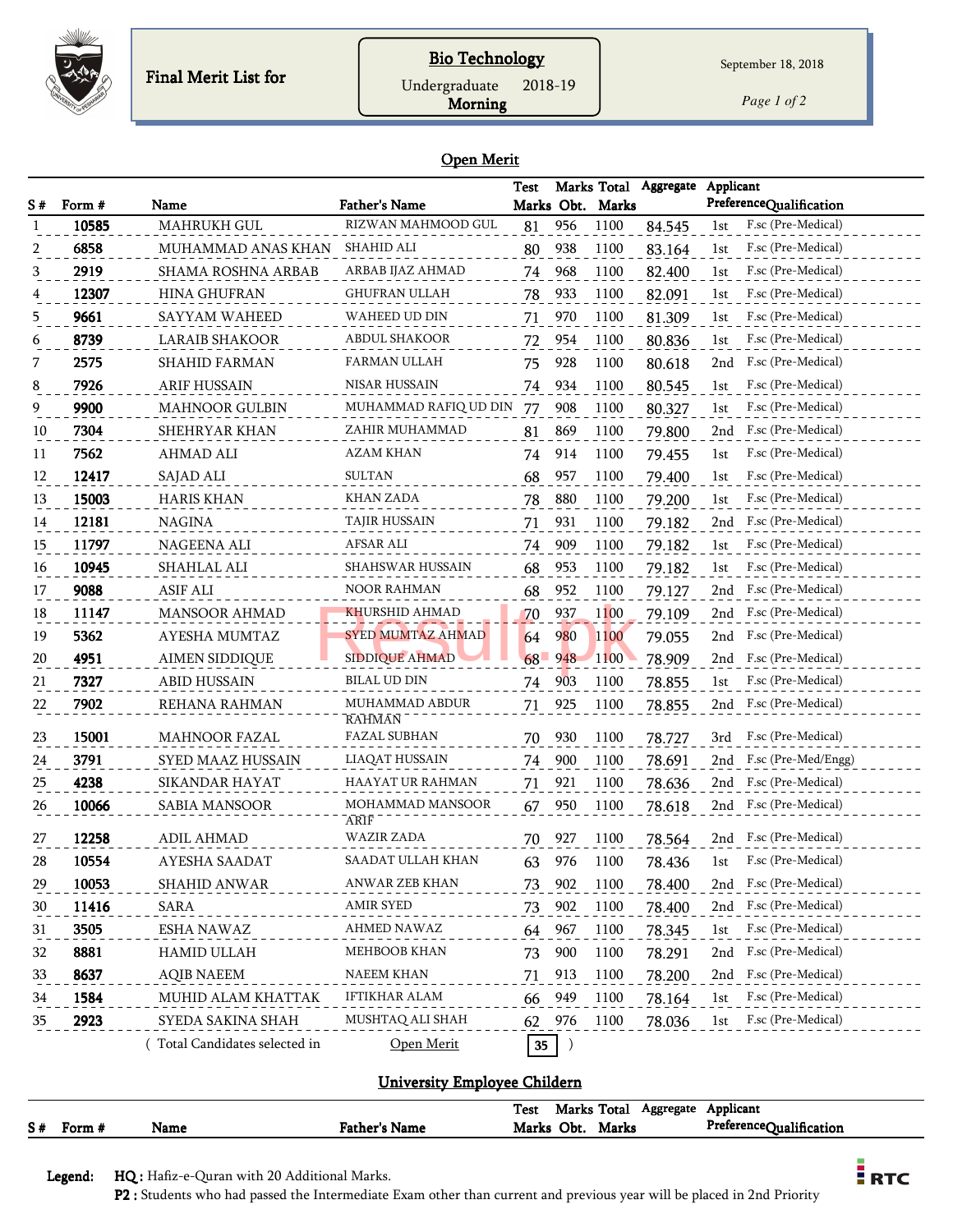|    |        | Final Merit List for                                                                        | <b>Bio Technology</b><br>Undergraduate<br><b>Morning</b> | 2018-19        |     |                  |                                      |     | September 18, 2018<br>Page 2 of 2 |  |
|----|--------|---------------------------------------------------------------------------------------------|----------------------------------------------------------|----------------|-----|------------------|--------------------------------------|-----|-----------------------------------|--|
| 1  | 7427   | <b>MAHA AHMAD</b>                                                                           | <b>BASHIR AHMAD</b>                                      | 49.            | 866 | 1100             | 66.836                               |     | 3rd F.sc (Pre-Medical)            |  |
|    |        | (Total Candidates selected in University Employee Childern                                  |                                                          | $\blacksquare$ |     |                  |                                      |     |                                   |  |
|    |        |                                                                                             | Islamia College Employee Childern                        |                |     |                  |                                      |     |                                   |  |
|    |        |                                                                                             |                                                          |                |     |                  | Test Marks Total Aggregate Applicant |     |                                   |  |
| S# | Form # | Name                                                                                        | <b>Father's Name</b>                                     |                |     | Marks Obt. Marks |                                      |     | PreferenceQualification           |  |
| 1  | 7084   | <b>MUHAMMAD RAYYAN</b><br>(Total Candidates selected in slamia College Employee Childer   1 | NIZAR ALI KHAN                                           | 58 851         |     | 1100             | 69.618                               | 1st | F.sc (Pre-Medical)                |  |
|    |        |                                                                                             |                                                          |                |     |                  |                                      |     |                                   |  |
|    |        |                                                                                             | Tribal                                                   |                |     |                  |                                      |     |                                   |  |
|    |        |                                                                                             |                                                          | Test           |     |                  | Marks Total Aggregate Applicant      |     |                                   |  |
| S# | Form # | Name                                                                                        | <b>Father's Name</b>                                     |                |     | Marks Obt. Marks |                                      |     | PreferenceQualification           |  |
| -1 | 11450  | MUHAMMAD ATIF                                                                               | MUHAMMAD SHAH                                            | 76             | 861 | 1100             | 77.364                               | 1st | F.sc (Pre-Medical)                |  |
|    |        | (Total Candidates selected in                                                               | Tribal                                                   | 1              |     |                  |                                      |     |                                   |  |
|    |        |                                                                                             | <b>AJK</b>                                               |                |     |                  |                                      |     |                                   |  |
|    |        |                                                                                             |                                                          | Test           |     |                  | Marks Total Aggregate Applicant      |     |                                   |  |
| S# | Form # | Name                                                                                        | <b>Father's Name</b>                                     |                |     | Marks Obt. Marks |                                      |     | PreferenceQualification           |  |
| -1 | 11865  | RAJA SAIF ALI KHAN                                                                          | RAJA MUKHTAR HUSSAIN                                     | 54             | 928 | 1100             | 72.218                               |     | 2nd F.sc (Pre-Medical)            |  |
|    |        | (Total Candidates selected in                                                               | AIK                                                      | 1              |     |                  |                                      |     |                                   |  |
|    |        |                                                                                             | Punjab                                                   |                |     |                  |                                      |     |                                   |  |
|    |        |                                                                                             |                                                          | <b>Test</b>    |     |                  | Marks Total Aggregate Applicant      |     |                                   |  |
| S# | Form # | Name                                                                                        | <b>Father's Name</b>                                     |                |     | Marks Obt. Marks |                                      |     | PreferenceQualification           |  |
|    | 11304  | <b>ALIYA JABEEN</b>                                                                         | <b>RUSTAM KHAN</b>                                       | 68             | 900 | 1100             | 76.291                               | 1st | F.sc (Pre-Medical)                |  |
|    |        | (Total Candidates selected in                                                               | Punjab                                                   | 1              |     |                  |                                      |     |                                   |  |
|    |        |                                                                                             | <b>Minority</b>                                          |                |     |                  |                                      |     |                                   |  |
|    |        |                                                                                             |                                                          | Test           |     |                  | Marks Total Aggregate Applicant      |     |                                   |  |
| S# | Form # | Name                                                                                        | <b>Father's Name</b>                                     |                |     | Marks Obt. Marks |                                      |     | PreferenceQualification           |  |
| 1  | 9873   | NOUMAN YOUNAS                                                                               | YOUNAS MASIH                                             | 58             | 841 | 1100             | 69.073                               |     | 2nd F.sc (Pre-Medical)            |  |
|    |        | (Total Candidates selected in                                                               | Minority                                                 | 1              |     |                  |                                      |     |                                   |  |
|    |        | Total Candidates selected in All Quota(s) :<br>41                                           |                                                          |                |     |                  |                                      |     |                                   |  |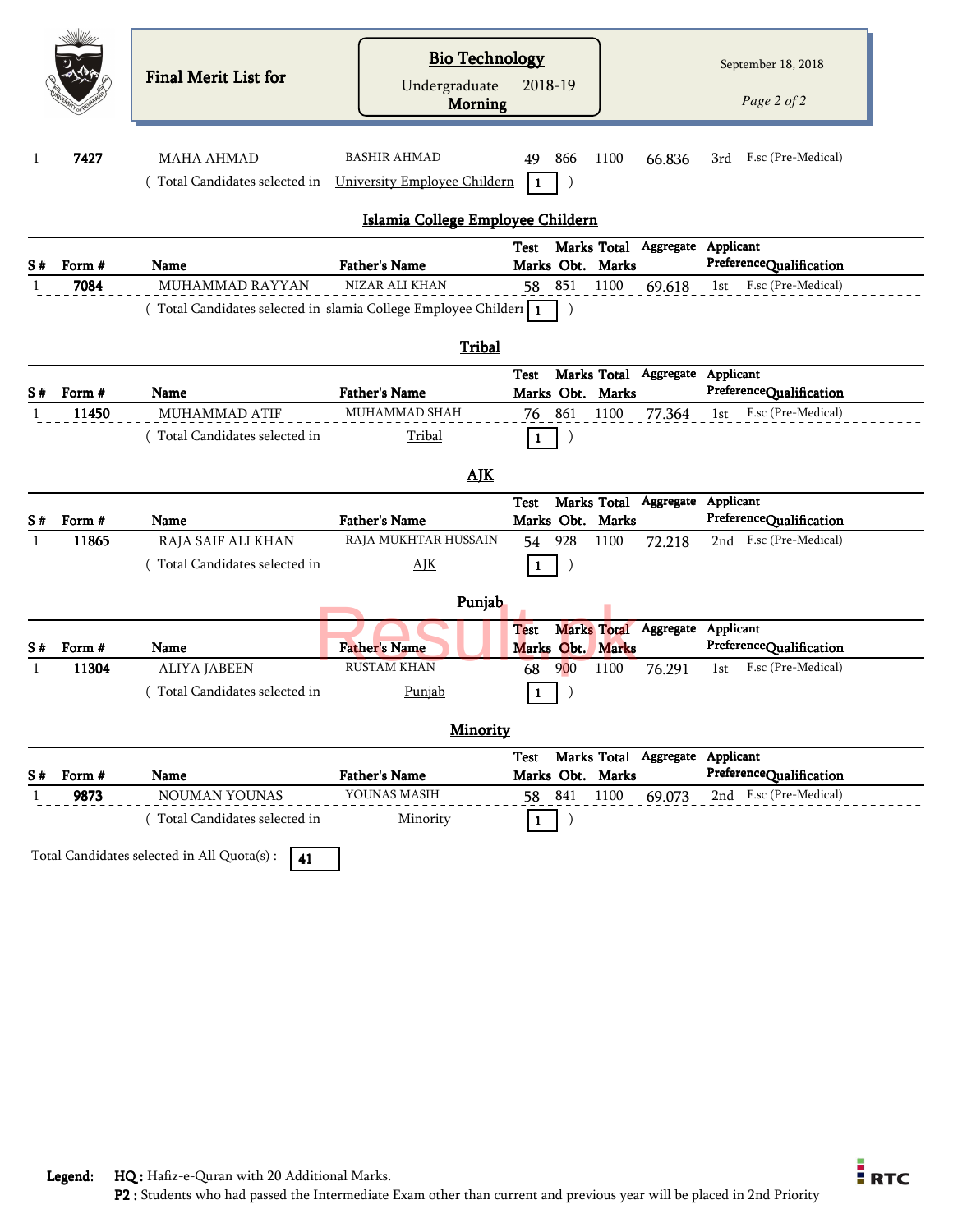

#### **Micro Biology**

Undergraduate 2018-19

Morning

*Page 1 of 2*

#### Open Merit

| S# | Form # | Name                                 | <b>Father's Name</b>           | Test       |         | Marks Total<br>Marks Obt. Marks | Aggregate        | Applicant<br>PreferenceQualification |
|----|--------|--------------------------------------|--------------------------------|------------|---------|---------------------------------|------------------|--------------------------------------|
|    | 5050   | <b>AROOBA AFTAB</b>                  | <b>AFTAB AHMAD</b>             | 78         | 954     | 1100                            | 83.236           | F.sc (Pre-Medical)<br>1st            |
|    | 4119   | <b>ARSALAN KHAN</b>                  | ABDUL WAHAB                    | 74         | 972     | 1100                            | 82.618           | F.sc (Pre-Medical)<br>1st            |
| 3  | 7155   | <b>SANA NAWAZ</b>                    | RAB NAWAZ KHAN                 | 71         | 984     | 1100                            | 82.073           | F.sc (Pre-Medical)<br>1st            |
| 4  | 10392  | <b>FAWAD HAIDER</b>                  | GHULAM HAIDER                  | 74         | 919     | 1100                            | 79.727           | F.sc (Pre-Medical)<br>2nd            |
| 5  | 12675  | <b>ASHRAFIA</b>                      | MUHAMMAD NASIR                 | 67         | 970     | 1100                            | 79.709           | F.sc (Pre-Medical)<br>2nd            |
| 6  | 10847  | <b>AAQIB REHMAN</b>                  | RAHMAN SHARIF                  | 72         | 931     | 1100                            | 79.582           | F.sc (Pre-Medical)<br>2nd            |
|    | 10034  | <b>ASIF JAMAL</b>                    | <b>FIRDOUS KHAN</b>            | 69         | 952     | 1100                            | 79.527           | F.sc (Pre-Medical)<br>2nd            |
|    | 9078   | ABBAS ALAM                           | MIR ALAM                       | 72         | 926     | 1100                            | 79.309           | F.sc (Pre-Medical)<br>2nd            |
| 9  | 1179   | NOOR UL AIN ALI                      | IFTIKHAR ALI                   | 72         | 921     | 1100                            | 79.036           | F.sc (Pre-Medical)<br>2nd            |
| 10 | 2753   | NUDRAT FIRDOSE                       | MUHAMMAD ASGHAR<br><b>SHAH</b> | 67         | 956     | 1100                            | 78.945           | F.sc (Pre-Medical)<br>1st            |
| 11 | 7964   | <b>MARIA BATOOL</b>                  | YAHYA JAN                      | 74         | 895     | 1100                            | 78.418           | F.sc (Pre-Medical)<br>1st            |
| 12 | 8987   | <b>AZAZ KHAN</b>                     | AYAZ KHAN                      | 68         | 931     | 1100                            | 77.982           | F.sc (Pre-Medical)<br>3rd            |
| 13 | 6876   | FARYAL IJAZ                          | <b>IJAZ AHMED</b>              | 69         | 922     | 1100                            | 77.891           | F.sc (Pre-Medical)<br>1st            |
| 14 | 6850   | <b>MIAN MUHAMMAD</b>                 | <b>ASHFAQ AHMED</b>            | 72         | 899     | 1100                            | 77.836           | 2nd F.sc (Pre-Medical)               |
| 15 | 4826   | <b>DAYYAN</b><br><b>AHMAD ALI</b>    | <b>QAISER KHAN</b>             | 69         | 921     | 1100                            |                  | F.sc (Pre-Medical)<br>2nd            |
| 16 | 10070  | <b>HASSAN ZAHIR</b>                  | ZAHIR REHMAN                   | 68         | 927     | 1100                            | 77.836<br>77.764 | 3rd<br>F.sc (Pre-Medical)            |
| 17 | 3126   | ATTA ULLAH AFRIDI                    | <b>KHAN SAID</b>               | 69         | 919     | 1100                            | 77.727           | F.sc (Pre-Medical)<br>2nd            |
| 18 | 4323   | <b>MUHAMMAD ATIF</b>                 | <b>MUHAMMAD IQBAL</b>          | 68         | 926     | 1100                            | 77.709           | 3rd<br>F.sc (Pre-Medical)            |
| 19 | 3933   | WALI UR RAHMAN                       | <b>HANIF UR RAHMAN</b>         | $67 - 932$ |         | 1100                            | 77.636           | F.sc (Pre-Medical)<br>4th            |
| 20 | 7510   | <b>SEHRISH</b>                       | RAHMANI GUL                    | 72         | 895     | 1100                            | 77.618           | F.sc (Pre-Medical)<br>4th            |
| 21 | 4411   | MUHAMMAD TUFAIL KHAN MUHAMMAD SUBHAN |                                | 64         | 951     | 1100                            | 77.473           | 3rd<br>F.sc (Pre-Medical)            |
| 22 | 6186   | HADIQA SHAFI                         | SHAFI ULLAH                    | 67         | 926     | 1100                            | 77.309           | F.sc (Pre-Medical)<br>1st            |
| 23 | 9460   | MASHAAL SAHIBZADA                    | SAHIBZADA TAHIR JAN            | 64         | 948     | 1100                            | 77.309           | F.sc (Pre-Medical)<br>3rd            |
| 24 | 3135   | <b>MEMOONA KHALIL</b>                | <b>BEHRAMAND KHAN</b>          | 65         | 939     | 1100                            | 77.218           | F.sc (Pre-Medical)<br>1st            |
| 25 | 11953  | ABDUL HAMID KHAN                     | ABDUL HAI KHAN                 | 66         | 929     | 1100                            | 77.073           | F.sc (Pre-Medical)<br>3rd            |
| 26 | 7565   | HANNA SIDDIQUI                       | MUHAMMAD ABID                  | 68         | 914     | 1100                            | 77.055           | F.sc (Pre-Medical)<br>4th            |
|    |        |                                      | <b>SIDDIQUI</b>                |            |         |                                 |                  |                                      |
| 27 | 5838   | ADIBA AZIZ                           | AZIZ ULLAH                     | 63         | 950     | 1100                            | 77.018           | 2nd F.sc (Pre-Medical)               |
| 28 | 4582   | <b>HAMID KHAN</b>                    | <b>NIAZMIN</b>                 | 69         | 906     | 1100                            | 77.018           | 2nd F.sc (Pre-Medical)               |
| 29 | 7896   | YUSRA                                | MUHAMMAD IRSHAD KHAN 62        |            | 957     | 1100                            | 77.000           | 2nd F.sc (Pre-Medical)               |
| 30 | 11624  | MOMINA SHAH                          | ASGHAR ALI SHAH                | 69         | 903     | 1100                            | 76.855           | F.sc (Pre-Medical)<br>4th            |
| 31 | 3863   | ATIF UR REHMAN                       | <b>REHMAN GUL</b>              | 66         | 925     | 1100                            | 76.855           | F.sc (Pre-Medical)<br>3rd            |
| 32 | 4908   | NAVEED UR RAHMAN                     | SULTAN REHMAN                  | 68         | 909     | 1100                            | 76.782           | F.sc (Pre-Medical)<br>3rd            |
| 33 | 7528   | MUHAMMAD WALEED                      | ZAFAR HUSSAIN                  | 70         | 894     | 1100                            | 76.764           | F.sc (Pre-Medical)<br>3rd            |
| 34 | 6318   | MUHAMMAD SULIMAN                     | KHIAL MUHAMMAD                 | 60         | 967     | 1100                            | 76.745           | F.sc (Pre-Medical)<br>4th            |
| 35 | 8060   | SAEED ULLAH                          | RAHMAT HUSSAIN                 | 71         | 886     | 1100                            | 76.727           | F.sc (Pre-Medical)<br>3rd            |
|    |        | Total Candidates selected in         | Open Merit                     | 35         | $\big)$ |                                 |                  |                                      |

#### University Employee Childern

|    |        |      |                      | Test | Marks Total |       | Aggregate | Applicant               |
|----|--------|------|----------------------|------|-------------|-------|-----------|-------------------------|
| S# | Form # | Name | <b>Father's Name</b> |      | Marks Obt.  | Marks |           | PreferenceQualification |
|    |        |      |                      |      |             |       |           |                         |

Legend: HQ : Hafiz-e-Quran with 20 Additional Marks.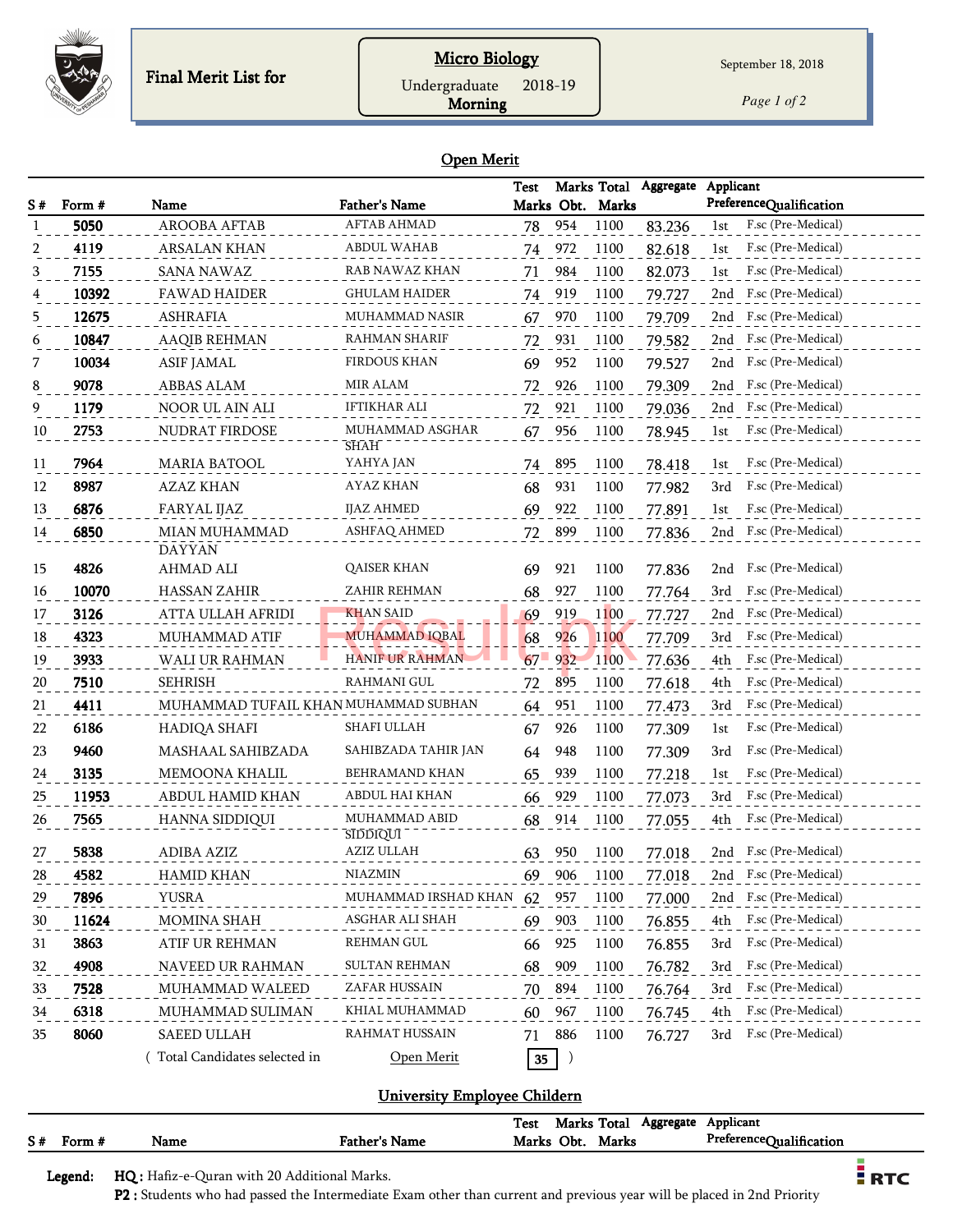|    |        | <b>Final Merit List for</b>                                     | <b>Micro Biology</b><br>Undergraduate<br>Morning | 2018-19                                                     | September 18, 2018<br>Page 2 of 2                 |
|----|--------|-----------------------------------------------------------------|--------------------------------------------------|-------------------------------------------------------------|---------------------------------------------------|
| 1  | 12158  | <b>BEENISH LIAQAT</b>                                           | <b>LIAQAT HALEEM</b>                             | 927<br>1100<br>51                                           | F.sc (Pre-Medical)<br>70.964<br>1st               |
|    |        | Total Candidates selected in                                    | <b>University Employee Childern</b>              | 1                                                           |                                                   |
|    |        |                                                                 | Islamia College Employee Childern                |                                                             |                                                   |
| S# | Form # | <b>Name</b>                                                     | <b>Father's Name</b>                             | Marks Total<br>Test<br>Marks Obt. Marks                     | Aggregate<br>Applicant<br>PreferenceQualification |
| 1  | 10600  | <b>SAFI ULLAH</b>                                               | MUHAMMAD AMINJAN                                 | 728<br>1100<br>37                                           | F.sc (Pre-Medical)<br>3rd<br>54.509               |
|    |        | Total Candidates selected in slamia College Employee Childern 1 | Tribal                                           | $\lambda$                                                   |                                                   |
| S# | Form # | Name                                                            | <b>Father's Name</b>                             | Marks Total Aggregate Applicant<br>Test<br>Marks Obt. Marks | PreferenceQualification                           |
| 1  | 12738  | <b>KINAT KARIM</b>                                              | KARIM ULLAH KHAN                                 | 891<br>70<br>1100                                           | 2nd F.sc (Pre-Medical)<br>76.600                  |
|    |        | (Total Candidates selected in                                   | Tribal                                           | $\mathbf{1}$                                                |                                                   |
|    |        |                                                                 | Punjab                                           |                                                             |                                                   |
| S# | Form # | <b>Name</b>                                                     | <b>Father's Name</b>                             | Marks Total Aggregate Applicant<br>Test<br>Marks Obt. Marks | PreferenceQualification                           |
| -1 | 11961  | <b>FAZAL UR REHMAN</b>                                          | <b>ELAHI BAKHSH</b>                              | 853<br>1100<br>72.927<br>66                                 | 3rd F.sc (Pre-Medical)                            |
|    |        | (Total Candidates selected in                                   | Punjab                                           | $\mathbf{1}$                                                |                                                   |
|    |        |                                                                 | Minority                                         |                                                             |                                                   |
| S# | Form # | Name                                                            | <b>Father's Name</b>                             | <b>Marks Total</b><br><b>Test</b><br>Marks Obt. Marks       | Aggregate<br>Applicant<br>PreferenceQualification |
| 1  | 10266  | ZAIB MUNAWAR                                                    | MUNAWAR MASIH                                    | 821<br>1100<br>55                                           | F.sc (Pre-Medical)<br>3rd<br>66.782               |
|    |        | (Total Candidates selected in                                   | Minority                                         | $\mathbf{1}$                                                |                                                   |
|    |        | Total Candidates selected in All Quota(s) :<br>40               |                                                  |                                                             |                                                   |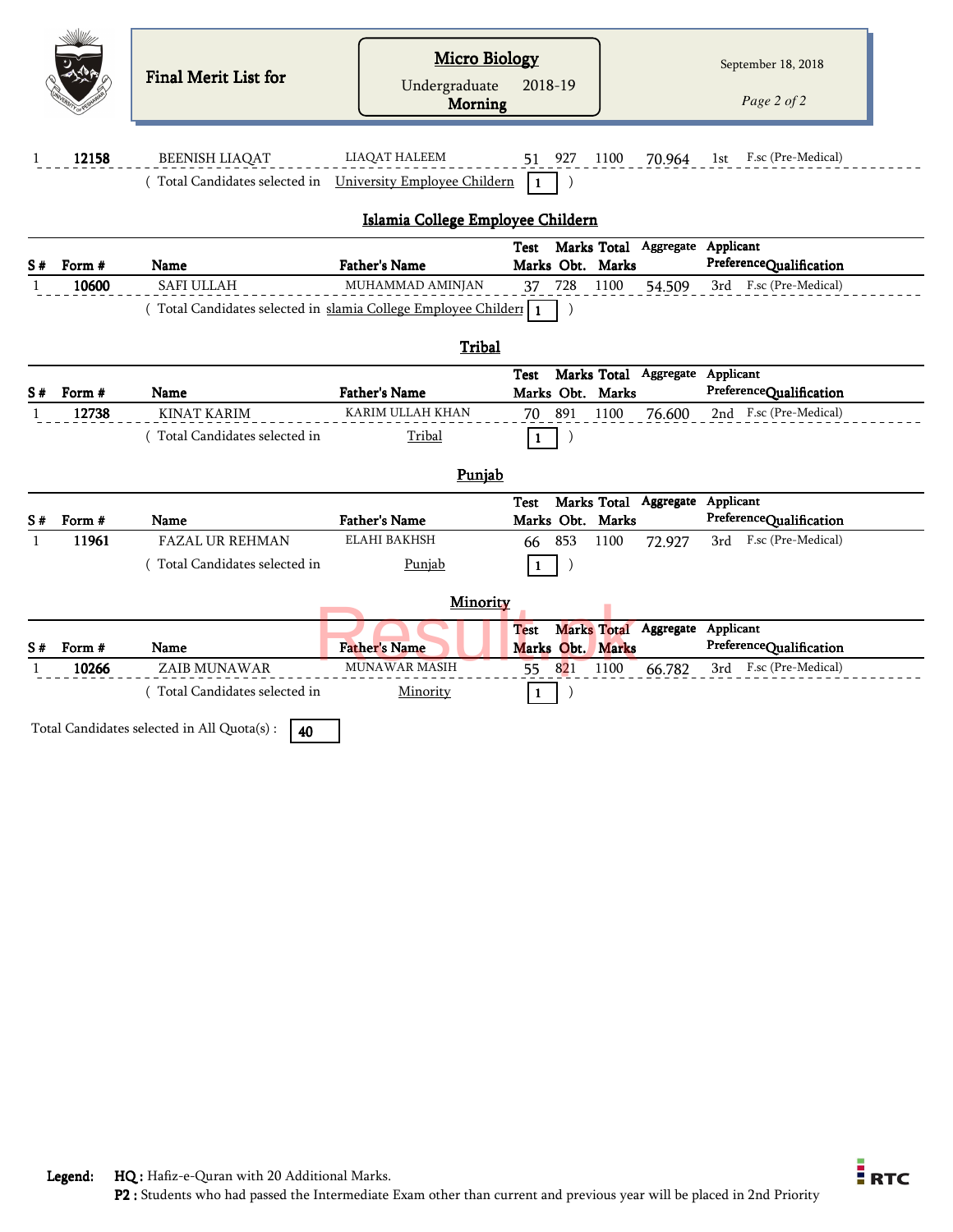

## **Botany**

Undergraduate 2018-19

Morning

*Page 1 of 2*

September 18, 2018

#### Open Merit

|    |        |                               |                         | Test            |            |                  | Marks Total Aggregate | Applicant                 |
|----|--------|-------------------------------|-------------------------|-----------------|------------|------------------|-----------------------|---------------------------|
| S# | Form # | Name                          | <b>Father's Name</b>    |                 |            | Marks Obt. Marks |                       | PreferenceQualification   |
| -1 | 10485  | <b>ASAD KHAN</b>              | <b>SHAH JEHAN</b>       | 78              | 930        | 1100             | 81.927                | F.sc (Pre-Medical)<br>1st |
| 2  | 10387  | <b>TASBEEH ULLAH</b>          | RAHIM JAN               | 77              | 928        | 1100             | 81.418                | F.sc (Pre-Medical)<br>2nd |
| 3  | 673    | NOAMA ALI                     | SYED TURAB ALI SHAH     | 70              | 939        | 1100             | 79.218                | F.sc (Pre-Medical)<br>1st |
|    | 5166   | <b>HAROON UR RASHID</b>       | <b>GUL AMIR</b>         | 68              | 953        | 1100             | 79.182                | F.sc (Pre-Medical)<br>1st |
| 5  | 10039  | <b>BILAL HABIB</b>            | HABIB ULLAH KHAN        | 70              | 930        | 1100             | 78.727                | F.sc (Pre-Medical)<br>2nd |
| 6  | 11703  | SHAMAD ISLAM                  | <b>NOOR ISLAM</b>       | 76              | 880        | 1100             | 78.400                | F.sc (Pre-Medical)<br>2nd |
| 7  | 7465   | AQSA KUNWAL ALI               | AHMAD ALI               | 66              | 949        | 1100             | 78.164                | F.sc (Pre-Medical)<br>3rd |
| 8  | 4327   | ALI AUSEJAH HAIDER            | ALI FAKHIR              | 68              | 926        | 1100             | 77.709                | 4th<br>F.sc (Pre-Medical) |
| 9  | 11080  | HAZRAT ULLAH                  | ABDUL QADIR             | 70              | 910        | 1100             | 77.636                | F.sc (Pre-Medical)<br>2nd |
| 10 | 5682   | <b>SALMAN AHMAD</b>           | MUSHTAQ AHMAD           | 62              | 955        | 1100             | 76.891                | F.sc (Pre-Medical)<br>3rd |
| 11 | 10115  | DIDAR MUHAMMAD                | SANI MUHAMMAD           | 66              | 925        | 1100             | 76.855                | F.sc (Pre-Medical)<br>2nd |
| 12 | 2638   | KALSOOM BIBI                  | AZIZ UR RAHMAN          | 64              | 939        | 1100             | 76.818                | F.sc (Pre-Medical)<br>3rd |
| 13 | 11900  | <b>IRFAN ULLAH</b>            | <b>ALLAH NOOR</b>       | 79              | 829        | 1100             | 76.818                | F.sc (Pre-Medical)<br>2nd |
| 14 | 2101   | <b>MNAHIL KHAN</b>            | MUHAMMAD NAZIM KHAN     | 63              | 946        | 1100             | 76.800                | F.sc (Pre-Medical)<br>3rd |
| 15 | 10114  | KHADIM SHAH                   | <b>NAQEEB SHAH</b>      | 69              | 901        | 1100             | 76.745                | F.sc (Pre-Medical)<br>3rd |
| 16 | 8036   | <b>INAM ULLAH</b>             | MUDDASIR                | 65              | 929        | 1100             | 76.673                | 4th<br>F.sc (Pre-Medical) |
| 17 | 3926   | ZAINAB AMJAD                  | AMJAD KHAN              | 61              | 949        | 1100             | 76.164                | F.sc (Pre-Medical)<br>2nd |
| 18 | 2742   | <b>GUL RUKH</b>               | <b>SHER MOHAMMAD</b>    | 58              | 970        | 1100             | 76.109                | F.sc (Pre-Medical)<br>4th |
| 19 | 7273   | <b>UMAR FAROOQ</b>            | <b>IRSHAD ALI</b>       | 67              | <b>902</b> | 1100             | 76.000                | F.sc (Pre-Medical)<br>3rd |
| 20 | 3619   | FAISAL AHMAD LODHI            | <b>SARDAR ALI</b>       | $59 - 960$      |            | 1100             | 75.964                | F.sc (Pre-Medical)<br>2nd |
| 21 | 7860   | ZAKIR ULLAH                   | BADSHAH HUSSAIN         | 63              | 930        | 1100             | 75.927                | F.sc (Pre-Medical)<br>4th |
| 22 | 1992   | <b>JUNAID KHAN</b>            | KHAN RAZIQ              | 62              | 937        | 1100             | 75.909                | F.sc (Pre-Medical)<br>2nd |
| 23 | 7605   | WAQAS KHAN                    | SAEED GUL               | 61              | 944        | 1100             | 75.891                | F.sc (Pre-Medical)<br>3rd |
| 24 | 11182  | <b>SANA TANVIR</b>            | TANVIR AHMAD QURESHI    | 67              | 900        | 1100             | 75.891                | F.sc (Pre-Medical)<br>2nd |
| 25 | 7380   | ZAHRA ALI                     | ABADAT HUSSAIN MIR      | 66              | 907        | 1100             | 75.873                | F.sc (Pre-Medical)<br>4th |
| 26 | 2275   | ABID ALI                      | NASEER MUHAMMAD         | 67              | 899        | 1100             | 75.836                | F.sc (Pre-Medical)<br>4th |
| 27 | 11434  | IZAZ KHALIL                   | KHALIL UR RAHMAN        | 65              | 913        | 1100             | 75.800                | F.sc (Pre-Medical)<br>3rd |
| 28 | 6388   | <b>ABDUL BASIT</b>            | NIAZ MUHAMMAD           | 67              | 897        | 1100             | 75.727                | F.sc (Pre-Medical)<br>4th |
| 29 | 3915   | IJLAL ASLAM QAZI              | MUHAMMAD ANAM           | 65              | 911        | 1100             | 75.691                | F.sc (Pre-Medical)<br>4th |
| 30 | 10147  | ASAD ULLAH KHAN               | ASMAT ULLAH KHAN        | 69              | 881        | 1100             | 75.655                | F.sc (Pre-Medical)<br>3rd |
| 31 | 8763   | MUHAMMAD NISAR                | MUHAMMAD TARIQ          | 64              | 917        | 1100             | 75.618                | F.sc (Pre-Medical)<br>2nd |
| 32 | 6909   | EMAN ALI                      | ARIF HUSSAIN            | 70              | 872        | 1100             | 75.564                | F.sc (Pre-Medical)<br>2nd |
| 33 | 9802   | <b>GHAZANFAR HASSAN</b>       | <b>IHTASHAM MANZOOR</b> | 72              | 857        | 1100             | 75.545                | F.sc (Pre-Medical)<br>3rd |
| 34 | 2388   | FAYAZ MUHAMMAD                | SHERIN HAMAD            | 67              | 893        | 1100             | 75.509                | F.sc (Pre-Medical)<br>3rd |
| 35 | 4964   | NOSHEEN ALAM                  | RIAZ ALAM               | 55              | 981        | 1100             | 75.509                | F.sc (Pre-Medical)<br>2nd |
|    |        | (Total Candidates selected in | Open Merit              | $35\phantom{a}$ | )          |                  |                       |                           |

#### University Employee Childern

|             |                |                      | Test |            | Marks Total | Aggregate | Applicant |                         |
|-------------|----------------|----------------------|------|------------|-------------|-----------|-----------|-------------------------|
| $S#$ Form # | Name           | <b>Father's Name</b> |      | Marks Obt. | Marks       |           |           | PreferenceQualification |
| 1492        | NAWAL UR RABIA | KHURSHID ALI         | 50   | 845        | .100        | 66.091    | 4th       | F.sc (Pre-Medical)      |

Legend: HQ : Hafiz-e-Quran with 20 Additional Marks.

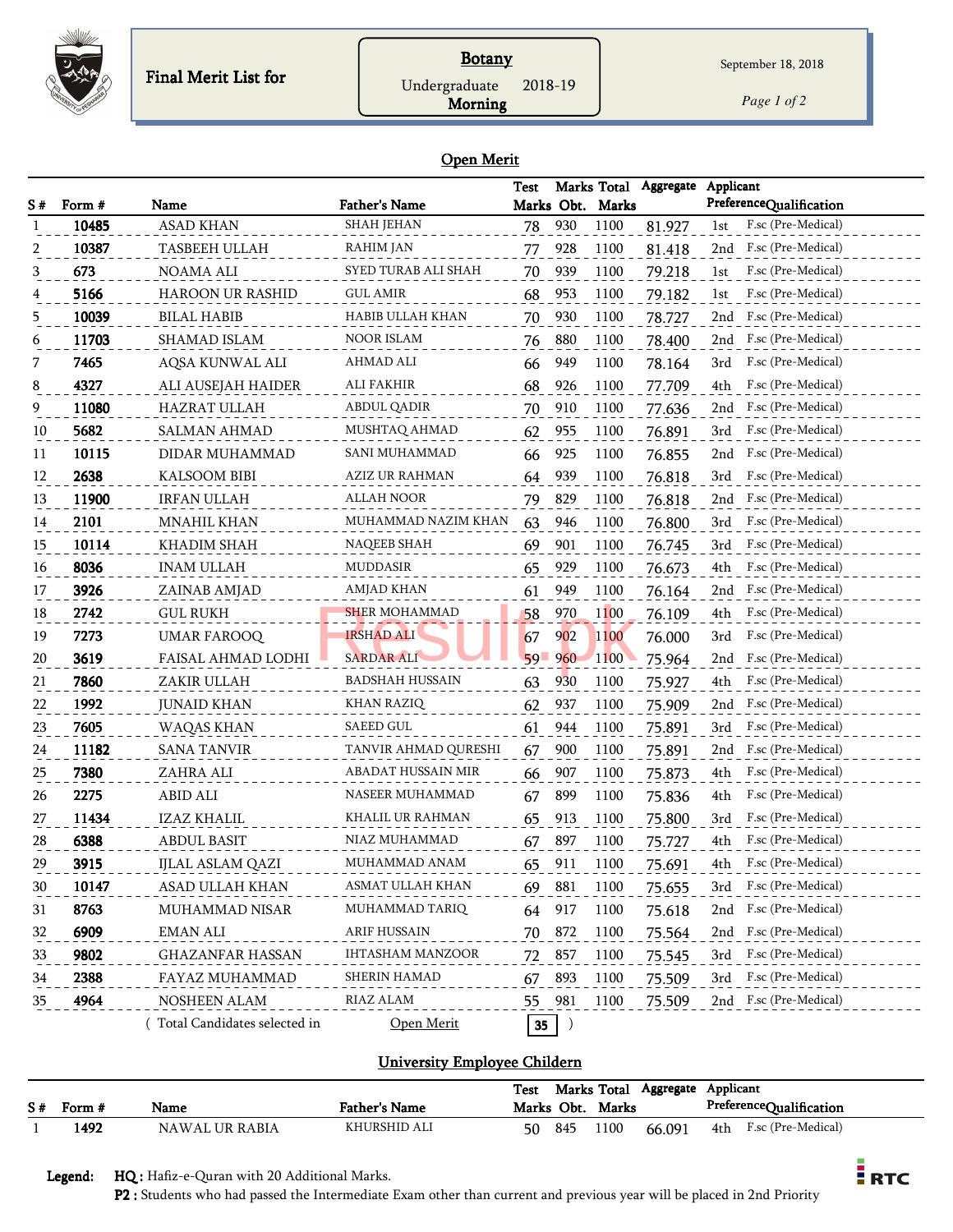|          |                 | Final Merit List for                                            | <b>Botany</b><br>Undergraduate<br>Morning | 2018-19                         |                                 | September 18, 2018<br>Page 2 of 2                 |
|----------|-----------------|-----------------------------------------------------------------|-------------------------------------------|---------------------------------|---------------------------------|---------------------------------------------------|
|          |                 | (Total Candidates selected in University Employee Childern      |                                           |                                 |                                 |                                                   |
|          |                 |                                                                 | Islamia College Employee Childern         |                                 |                                 |                                                   |
| S#       | Form #          | Name                                                            | <b>Father's Name</b>                      | Test<br>Marks Obt. Marks        | Marks Total Aggregate Applicant | PreferenceQualification                           |
| 1        | 8248            | <b>MAHNOOR MUNEEB</b>                                           | <b>MUNEEB UR RAHMAN</b>                   | 52 918                          | 1100<br>70.873                  | 2nd F.sc (Pre-Medical)                            |
|          |                 | (Total Candidates selected in slamia College Employee Childer1) |                                           | 1                               |                                 |                                                   |
|          |                 |                                                                 |                                           |                                 |                                 |                                                   |
|          |                 |                                                                 | Tribal                                    |                                 |                                 |                                                   |
|          |                 |                                                                 |                                           | <b>Test</b>                     | Marks Total Aggregate Applicant |                                                   |
| S#       | Form #<br>11456 | Name<br><b>AFSHAH ANWAR</b>                                     | <b>Father's Name</b><br><b>ANWAR KHAN</b> | Marks Obt. Marks<br>883         |                                 | PreferenceQualification<br>3rd F.sc (Pre-Medical) |
| 1        |                 |                                                                 |                                           | 64                              | 1100<br>73.764                  |                                                   |
|          |                 | (Total Candidates selected in                                   | Tribal                                    | 1                               |                                 |                                                   |
|          |                 |                                                                 |                                           |                                 |                                 |                                                   |
|          |                 |                                                                 |                                           |                                 |                                 |                                                   |
|          |                 |                                                                 | Punjab                                    |                                 |                                 |                                                   |
|          | Form #          | Name                                                            | <b>Father's Name</b>                      | <b>Test</b><br>Marks Obt. Marks | Marks Total Aggregate           | Applicant<br>PreferenceQualification              |
| -1       | 8655            | MUHAMMAD SHOAIB                                                 | <b>ABDUL RASHID</b>                       | 831<br>47                       | 1100<br>64.127                  | 4th F.sc (Pre-Medical)                            |
|          |                 | (Total Candidates selected in                                   | Punjab                                    |                                 |                                 |                                                   |
|          |                 |                                                                 |                                           |                                 |                                 |                                                   |
|          |                 |                                                                 | Baluchistan                               |                                 |                                 |                                                   |
|          |                 |                                                                 |                                           | <b>Test</b>                     | Marks Total Aggregate Applicant |                                                   |
|          | Form #          | Name                                                            | <b>Father's Name</b>                      | Marks Obt. Marks                |                                 | PreferenceQualification                           |
| 1        | 9285            | <b>MANZOOR AHMAD</b>                                            | <b>MIR AHMAD</b>                          | 802<br>52                       | 1100<br>64.545                  | 2nd F.sc (Pre-Medical)                            |
|          |                 | Total Candidates selected in                                    | Baluchistan                               | 1                               |                                 |                                                   |
| S#<br>S# |                 |                                                                 | Minority                                  |                                 |                                 |                                                   |
|          |                 |                                                                 |                                           | Test                            | Marks Total Aggregate Applicant |                                                   |
| S#       | Form #          | Name                                                            | Father's Name                             | Marks Obt. Marks                |                                 | PreferenceQualification                           |
| 1        | 489             | AFAQ AKHTAR                                                     | KHURSHID AKHTAR                           | 781<br>51                       | 1100<br>63.000                  | F.sc (Pre-Medical)<br>1st                         |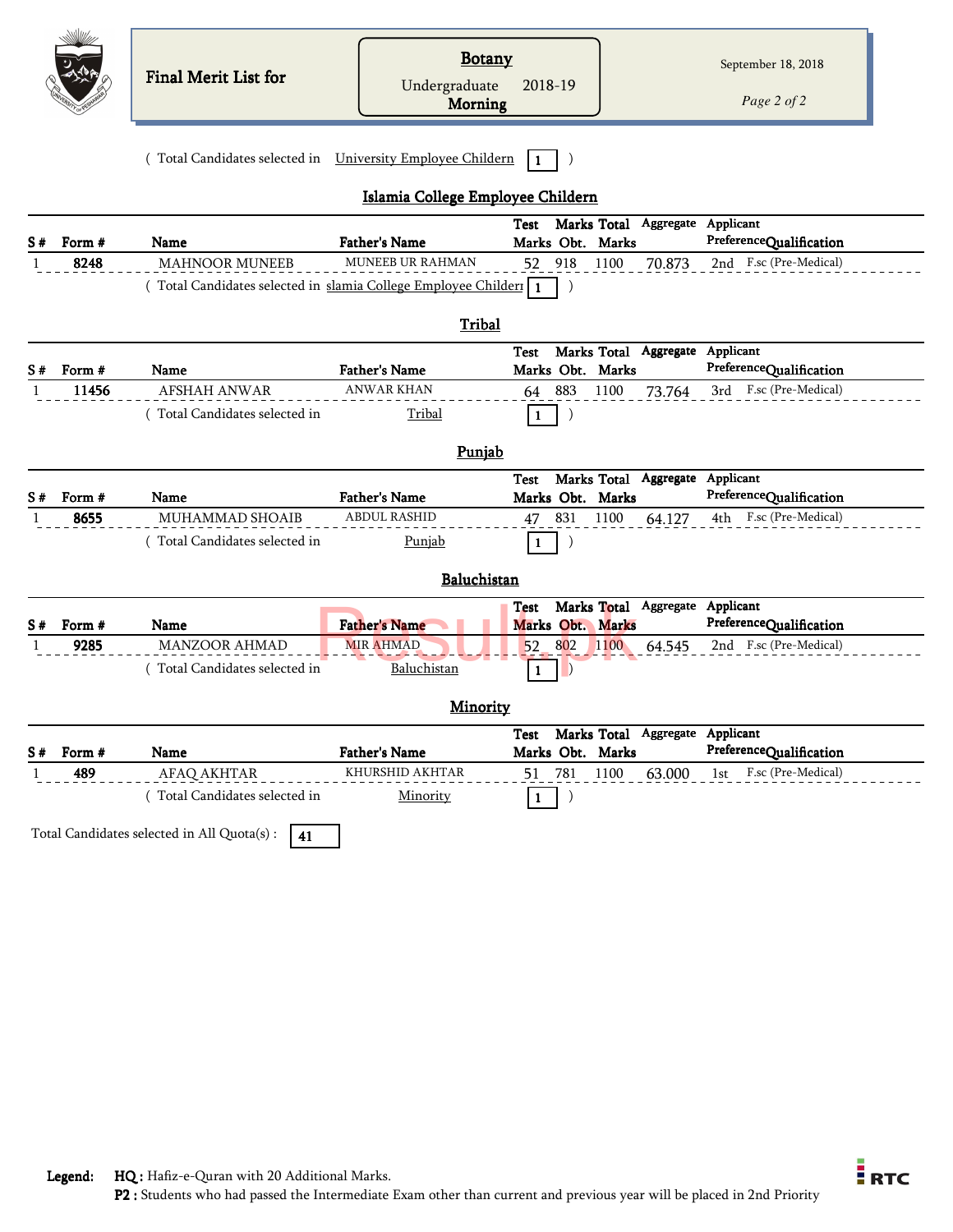

Undergraduate 2018-19

Morning

*Page 1 of 2*

#### Open Merit

|    |        |                                           |                          | Test |            |                  | Marks Total Aggregate | Applicant |                         |
|----|--------|-------------------------------------------|--------------------------|------|------------|------------------|-----------------------|-----------|-------------------------|
| S# | Form # | Name                                      | <b>Father's Name</b>     |      |            | Marks Obt. Marks |                       |           | PreferenceQualification |
|    | 6819   | <b>MANAIL ASIF</b>                        | MUHAMMAD ASIF SALEEM     | 78   | 969        | 1100             | 84.055                | 1st       | F.sc (Pre-Medical)      |
|    | 11544  | MUHAMAD YOUSAF                            | SHAHEED NAWAZ            | 77   | 972        | 1100             | 83.818                | 2nd       | F.sc (Pre-Medical)      |
|    | 12579  | NOSHEEN SHAKIR                            | MUHAMMAD SHAKIR<br>ULLĀH | 79   | 948        | 1100             | 83.309                | 1st       | F.sc (Pre-Medical)      |
|    | 8746   | KAMAL HUSSAIN SALEEM                      | MUHAMMAD SALEEM<br>KHAN  | 77   | 937        | 1100             | 81.909                | 1st       | F.sc (Pre-Medical)      |
| 5  | 9597   | ASIF ULLAH KHAN                           | KIFAYAT ULLAH KHAN       | 75   | 940        | 1100             | 81.273                | 2nd       | F.sc (Pre-Medical)      |
| 6  | 8376   | ZAIB UN NISA                              | SAID AFZAL               | 78   | 917        | 1100             | 81.218                | 1st       | F.sc (Pre-Medical)      |
|    | 12724  | SYEDA SAVERA SHAH                         | SYED ZAHID ULLAH SHAH    | 73   | 945        | 1100             | 80.745                | 1st       | F.sc (Pre-Medical)      |
| 8  | 5097   | <b>SUMAYYA HABIB</b>                      | HABIB UR REHMAN          | 69   | 973        | 1100             | 80.673                | 1st       | F.sc (Pre-Medical)      |
| 9  | 3748   | MUHAMMAD FURQAN ALI                       | NAVEED ALI               | 70   | 964        | 1100             | 80.582                | 1st       | F.sc (Pre-Medical)      |
| 10 | 10911  | SHABAHAT SADAF                            | MUHAMMAD RAHIM           | 67   | 984        | 1100             | 80.473                | 1st       | F.sc (Pre-Medical)      |
|    |        | <b>SHAHEEN</b>                            |                          |      |            |                  |                       |           |                         |
| 11 | 7271   | KHUSHBAKHT                                | <b>IRSHAD ALI</b>        | 74   | 929        | 1100             | 80.273                | 1st       | F.sc (Pre-Medical)      |
| 12 | 11935  | NASEEM BABAR ALI                          | NIAZ ALI KHAN            | 71   | 950        | 1100             | 80.218                | 1st       | F.sc (Pre-Medical)      |
| 13 | 6856   | MEHREEN IQBAL                             | TAHIR IQBAL              | 74   | 925        | 1100             | 80.055                | 1st       | F.sc (Pre-Medical)      |
| 14 | 11605  | <b>MUHAMMAD ARIF</b>                      | MUHAMMAD YOUSAF          | 78   | 893        | 1100             | 79.909                | 1st       | F.sc (Pre-Medical)      |
| 15 | 1834   | YASRAB SULTAN                             | <b>SULTAN RAUF</b>       | 70   | 951        | 1100             | 79.873                | 1st       | F.sc (Pre-Medical)      |
| 16 | 5733   | TALHA AHMED                               | <b>AMJED AHMED</b>       | 72   | 934        | 1100             | 79.745                | 1st       | F.sc (Pre-Medical)      |
| 17 | 12283  | 12283                                     | <b>SYEDA IQRA ISRAR</b>  | 69   | 955        | <b>1100</b>      | 79.691                | 1st       | F.sc (Pre-Medical)      |
| 18 | 6795   | AQSA ANAM                                 | <b>HAWAS KHAN</b>        | 64   | <b>991</b> | 1100             | 79.655                | 1st       | F.sc (Pre-Medical)      |
| 19 | 12477  | MUHAMMAD ZEESHAN                          | <b>ABDUL WAHAB</b>       | 74   | 907        | 1100             | 79.618                | 1st       | F.sc (Pre-Med/Engg)     |
| 20 | 4724   | MUHAMMAD AJMAL KHAN BAKHT TALIMAND<br>HQ. |                          | 70   | 922        | 1100             | 79.382                | 2nd       | F.sc (Pre-Medical)      |
| 21 | 3766   | <b>SANA KHALID</b>                        | KHALID JAVED             | 67   | 961        | 1100             | 79.218                | 1st       | F.sc (Pre-Medical)      |
| 22 | 1293   | <b>KIRAN GUL</b>                          | <b>GUL SAFEED KHAN</b>   | 74   | 909        | 1100             | 79.182                | 2nd       | F.sc (Pre-Medical)      |
| 23 | 6904   | AYESHA KARIM                              | ABDUL KARIM              | 74   | 908        | 1100             | 79.127                | 2nd       | F.sc (Pre-Medical)      |
| 24 | 320    | ROMAISA                                   | MUHAMMAD ASHFAQ          | 63   | 988        | 1100             | 79.091                | 1st       | F.sc (Pre-Medical)      |
| 25 | 8808   | SAWAIRA ABDUL                             | ABDUL QADIR              | 71   | 928        | 1100             | 79.018                | 1st       | F.sc (Pre-Medical)      |
| 26 | 5765   | SHABIR MUHAMMAD                           | SARWAR MUHAMMAD          | 71   | 927        | 1100             | 78.964                | 1st       | F.sc (Pre-Medical)      |
| 27 | 12661  | ANWAR UL WAHAB                            | <b>SATTAR GUL</b>        | 76   | 890        | 1100             | 78.945                | 2nd       | F.sc (Pre-Medical)      |
| 28 | 6163   | <b>BISMA IQBAL</b>                        | MUHAMMAD IQBAL           | 66   | 963        | 1100             | <u>78.927</u>         | 1st       | F.sc (Pre-Medical)      |
| 29 | 4202   | BAKHTAWAR NAWAZ                           | HAQ NAWAZ                | 65   | 970        | 1100             | 78.909                | 2nd       | F.sc (Pre-Medical)      |
| 30 | 1835   | HUMA WALI                                 | WALI REHMAN              | 65   | 967        | 1100             | 78.745                | 1st       | F.sc (Pre-Medical)      |
| 31 | 8221   | FARMAN ULLAH                              | <b>GHAFFAR KHAN</b>      | 73   | 908        | 1100             | 78.727                | 1st       | F.sc (Pre-Medical)      |
| 32 | 2868   | AYESHA WALI                               | MIAN WALI KHAN           | 65   | 964        | 1100             | 78.582                | 2nd       | F.sc (Pre-Medical)      |
| 33 | 5116   | ASMA HAYAT                                | <b>HAYAT SHER</b>        | 68   | 942        | 1100             | 78.582                | 1st       | F.sc (Pre-Medical)      |
| 34 | 5834   | <b>HARIS ALI</b>                          | <b>KHABIR AHMAD</b>      | 71   | 919        | 1100             | 78.527                | 1st       | F.sc (Pre-Medical)      |
| 35 | 6588   | SHAH RUKHA KHAN                           | MUHAMMAD IRSHAD          | 72   | 911        | 1100             | 78.491                | 2nd       | F.sc (Pre-Medical)      |
|    |        | Total Candidates selected in              | Open Merit               | 35   |            |                  |                       |           |                         |

#### University Employee Childern

|             |      |                      | Test       | Marks Total Aggregate Applicant |                         |
|-------------|------|----------------------|------------|---------------------------------|-------------------------|
| $S#$ Form # | Name | <b>Father's Name</b> | Marks Obt. | <b>Marks</b>                    | PreferenceQualification |
|             |      |                      |            |                                 |                         |

Legend: HQ : Hafiz-e-Quran with 20 Additional Marks.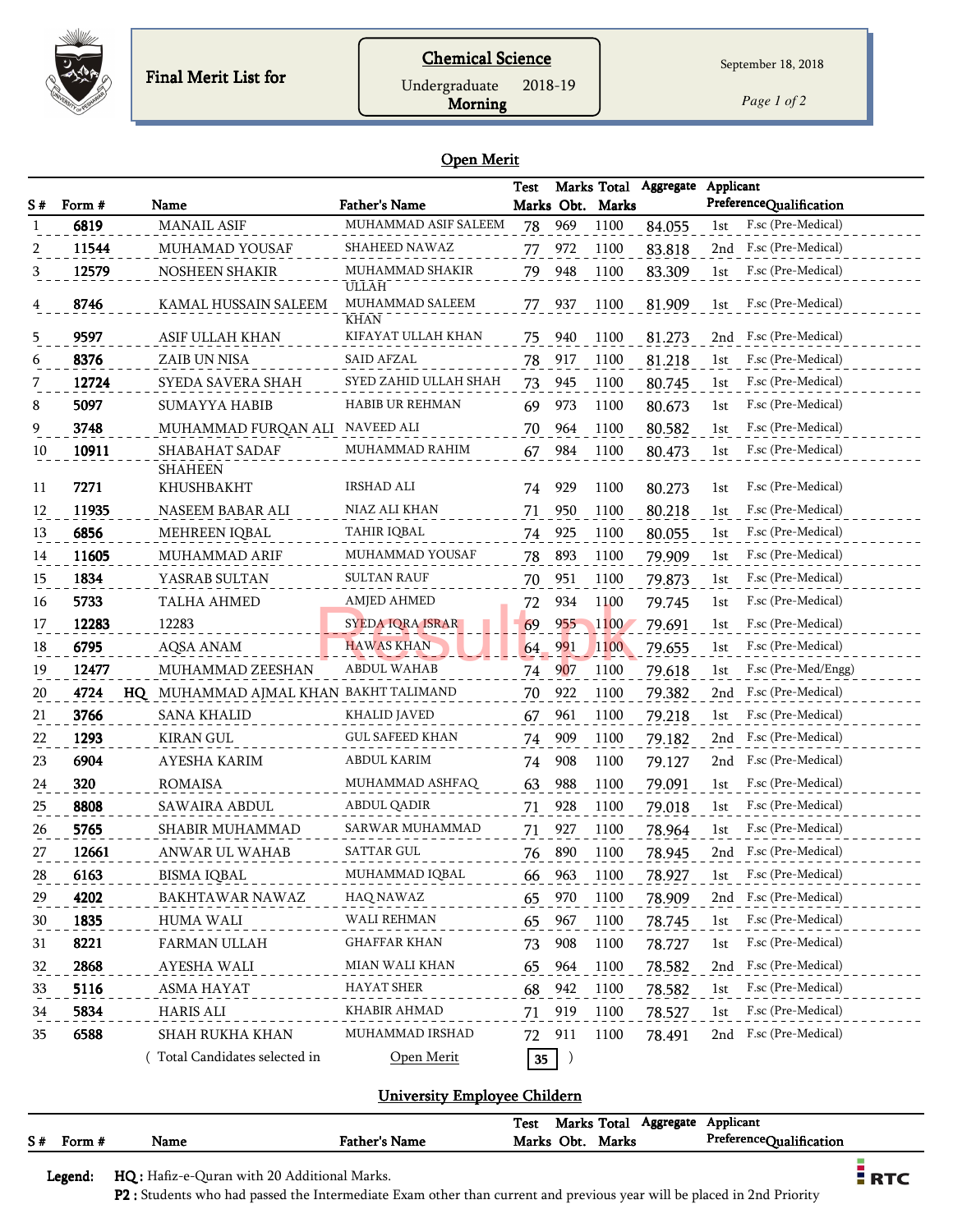|    |                 | Final Merit List for                                              | <b>Chemical Science</b><br>Undergraduate<br>Morning | 2018-19                         |                                 | September 18, 2018<br>Page 2 of 2                                      |
|----|-----------------|-------------------------------------------------------------------|-----------------------------------------------------|---------------------------------|---------------------------------|------------------------------------------------------------------------|
|    | 5841            | <b>MUSTAFA NAEEM KHAN</b><br>(Total Candidates selected in        | JANNAT NAEEM KHAN<br>University Employee Childern   | 880<br>60<br>$\mathbf{1}$       | 1100<br>72.000                  | 2nd F.sc (Pre-Medical)                                                 |
|    |                 |                                                                   | Islamia College Employee Childern                   |                                 |                                 |                                                                        |
|    |                 |                                                                   |                                                     | Test                            | Marks Total Aggregate Applicant | PreferenceQualification                                                |
| S# | Form #<br>6789  | Name<br>AROOBA EJAZ                                               | <b>Father's Name</b><br>MUHAMMAD EJAZ               | Marks Obt. Marks<br>760<br>44   | 1100<br>59.055                  | F.sc (Pre-Medical)<br>1st                                              |
|    |                 | (Total Candidates selected in slamia College Employee Childer   1 |                                                     | $\lambda$                       |                                 |                                                                        |
|    |                 |                                                                   | <b>Tribal</b>                                       |                                 |                                 |                                                                        |
|    |                 |                                                                   |                                                     | Test                            | Marks Total Aggregate Applicant |                                                                        |
| S# | Form #          | Name                                                              | <b>Father's Name</b>                                | Marks Obt. Marks                |                                 | PreferenceQualification                                                |
|    | 1145            | <b>JASIM KHAN</b>                                                 | <b>MUNIR KHAN</b>                                   | 921<br>69                       | 1100<br>77.836                  | F.sc (Pre-Medical)<br>1st                                              |
|    |                 | (Total Candidates selected in                                     | Tribal                                              | $\mathbf{1}$                    |                                 |                                                                        |
|    |                 |                                                                   | <b>AIK</b>                                          |                                 |                                 |                                                                        |
| S# | Form #          | Name                                                              | <b>Father's Name</b>                                | <b>Test</b><br>Marks Obt. Marks | Marks Total Aggregate           | Applicant<br>PreferenceQualification                                   |
|    | 1562            | MUHAMMAD AHMAD ARIF PROF DR MUHAMMAD ARIF                         |                                                     | 848<br>63                       | 1100<br>71.455                  | 2nd F.sc (Pre-Medical)                                                 |
|    |                 | (Total Candidates selected in                                     | AJK                                                 | 1                               |                                 |                                                                        |
|    |                 |                                                                   | Sindh                                               |                                 |                                 |                                                                        |
|    |                 |                                                                   | <b>Father's Name</b>                                | <b>Test</b><br>Marks Obt. Marks | Marks Total Aggregate Applicant | PreferenceQualification                                                |
|    | Form #<br>12676 | Name<br>MUHAMMAD UMAID GUL                                        | <b>WAZEER GUL</b>                                   | 676<br>70                       | 1100<br>64.873                  | F.sc (Pre-Engineering)<br>1st                                          |
|    |                 | Total Candidates selected in                                      | Sindh                                               |                                 |                                 |                                                                        |
|    |                 |                                                                   | Punjab                                              |                                 |                                 |                                                                        |
|    |                 |                                                                   |                                                     | Test                            | Marks Total Aggregate Applicant |                                                                        |
| S# | Form #          | Name                                                              | <b>Father's Name</b>                                | Marks Obt. Marks                |                                 | PreferenceQualification                                                |
|    | 9081            | <b>BADAR UD DUJA</b>                                              | MUHAMMAD ARSHAD                                     | 64 836                          | 1100<br>71.200                  | 2nd F.sc (Pre-Medical)                                                 |
|    |                 | (Total Candidates selected in                                     | <b>Punjab</b>                                       | 1                               |                                 |                                                                        |
|    |                 |                                                                   | Baluchistan                                         |                                 |                                 |                                                                        |
|    |                 |                                                                   |                                                     | Test                            | Marks Total Aggregate           | Applicant                                                              |
| S# | Form #<br>10661 | Name<br>NAQIB ULLAH                                               | <b>Father's Name</b><br>MUHAMMAD QASIM              | Marks Obt. Marks<br>738<br>47   | 1100<br>59.055                  | PreferenceQualification<br>F.sc (Pre-Medical)<br>P <sub>2</sub><br>1st |
|    |                 | (Total Candidates selected in                                     | Baluchistan                                         | J<br>1                          |                                 |                                                                        |
|    |                 |                                                                   | <b>Minority</b>                                     |                                 |                                 |                                                                        |
|    |                 |                                                                   |                                                     | Test                            | Marks Total Aggregate           | Applicant                                                              |
|    | Form#           | Name                                                              | <b>Father's Name</b>                                | Marks Obt. Marks                |                                 | PreferenceQualification                                                |
|    | 1376            | <b>SEEMRAN KIENET</b>                                             | <b>KISHWER NAND</b>                                 | 861<br>51                       | 1100<br>67.364                  | F.sc (Pre-Medical)<br>1st                                              |
|    |                 | (Total Candidates selected in                                     | Minority                                            | 1                               |                                 |                                                                        |
|    |                 | Total Candidates selected in All Quota(s) :<br>43                 |                                                     |                                 |                                 |                                                                        |

Legend: HQ : Hafiz-e-Quran with 20 Additional Marks.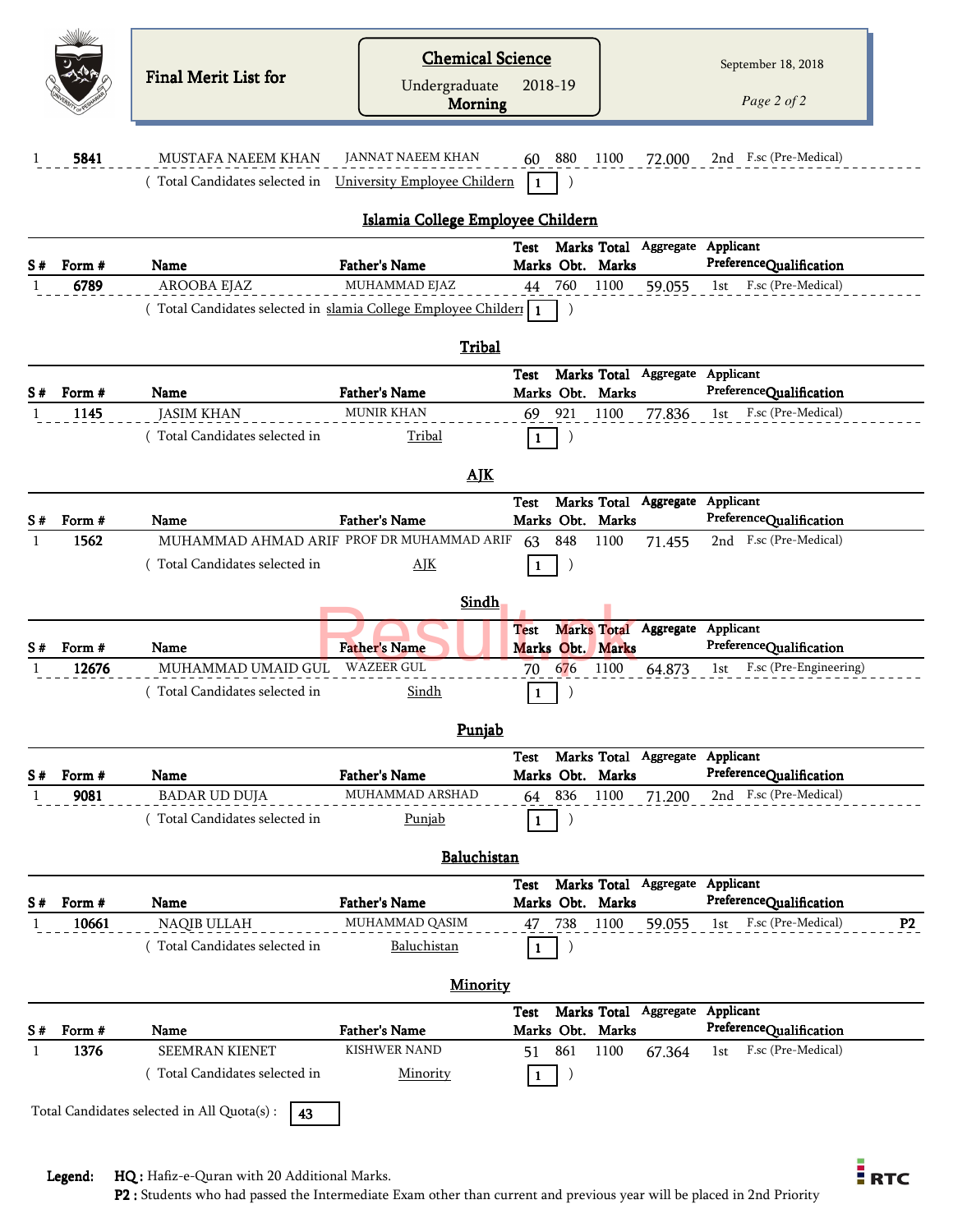

Morning Undergraduate 2018-19

*Page 1 of 2*

#### Open Merit

| S# | Form # | Name                                    | <b>Father's Name</b>            | <b>Test</b> |                  | Marks Obt. Marks | Marks Total Aggregate | Applicant<br>PreferenceQualification |
|----|--------|-----------------------------------------|---------------------------------|-------------|------------------|------------------|-----------------------|--------------------------------------|
|    | 10424  | RUBEENA MIAN MUSTAFA                    | <b>MIAN MUSTAFA</b>             | 77          | 889              | 1100             | 79.291                | 2nd F.sc (Pre-Medical)               |
| 2  | 3023   | <b>ADNAN KHAN</b>                       | RAHIM ULLAH                     | 66          | 931              | 1100             | 77.182                | F.sc (Pre-Medical)<br>2nd            |
| 3  | 1147   | ALINA IBRAHIM                           | MUHAMMAD IBRAHIM                | 70          | 888              | 1100             | 76.436                | F.sc (Pre-Medical)<br>3rd            |
| 4  | 3116   | <b>SEEMA JAVED</b>                      | <b>JAVED KHAN</b>               | 61          | 945              | 1100             | 75.945                | F.sc (Pre-Medical)<br>3rd            |
| 5  | 3020   | MASHAL ZAFAR                            | ZAFAR IQBAL KHAN                | 63          | 927              | 1100             | 75.764                | F.sc (Pre-Medical)<br>4th            |
| 6  | 2321   | SYEDA MANAHIL FATIMA                    | SYED TANVEER HUSSAIN<br>SHAH    | 64          | 911              | 1100             | 75.291                | F.sc (Pre-Medical)<br>4th            |
| 7  | 7231   | HQ AMAD IQBAL                           | ARSHAD IQBAL                    | 67          | 868              | 1100             | 75.236                | F.sc (Pre-Medical)<br>4th            |
| 8  | 2183   | SHAHMEER AHMAD AWAN MUHAMMAD BILAL AWAN |                                 | 58          | 946              | 1100             | 74.800                | F.sc (Pre-Medical)<br>3rd            |
| 9  | 2398   | <b>LAIBA BASEER</b>                     | <b>ABDUL BASEER</b>             | 58          | 943              | 1100             | 74.636                | F.sc (Pre-Medical)<br>4th            |
| 10 | 11341  | HAMZA AYAZ                              | AYAZ MUHAMMAD                   | 57          | 950              | 1100             | 74.618                | F.sc (Pre-Engineering)<br>2nd        |
| 11 | 6403   | KHIZAR HAYAT DURRANI                    | ATTA UR REHMAN                  | 61          | 920              | 1100             | 74.582                | F.sc (Pre-Medical)<br>3rd            |
| 12 | 7216   | MUQADDAS ANILA                          | WASIL SHAH                      | 64          | 896              | 1100             | 74.473                | F.sc (Pre-Medical)<br>4th            |
| 13 | 4123   | <b>SANA KHAN</b>                        | TILAWAT KHAN                    | 57          | 946              | 1100             | 74.400                | F.sc (Pre-Medical)<br>4th            |
| 14 | 10928  | <b>MUSA HASSAN</b>                      | RAHAT ULLAH                     | 65          | 887              | 1100             | 74.382                | F.sc (Pre-Medical)<br>3rd            |
| 15 | 754    | NIMRA FALAK NAZ                         | FALAK NAZ KHALIL                | 61          | 913              | 1100             | 74.200                | F.sc (Pre-Medical)<br>2nd            |
| 16 | 12586  | <b>MARYAM MUSKAN</b>                    | MUDASSAR JAVED                  | 64          | 889              | 1100             | 74.091                | F.sc (Pre-Medical)<br>3rd            |
| 17 | 4239   | <b>TANZEEL QUDDUS</b>                   | ABDUL QUDDUS                    | 61          | 910              | 1100             | 74.036                | 4th<br>F.sc (Pre-Medical)            |
| 18 | 6587   | <b>BILAL AHMAD</b>                      | SAJJAD ALI                      | 67          | 866              | 1100             | 74.036                | F.sc (Pre-Medical)<br>3rd            |
| 19 | 10106  | RAMSHA SAJID KHAN                       | <b>SAJID SALEEM KHAN</b>        | 71          | 825              | 1100             | 73.400                | F.sc (Pre-Medical)<br>4th            |
| 20 | 7001   | HAFSA FAZAL                             | <b>FAZAL RAHIM</b>              | 65          | 868              | 1100             | 73.345                | F.sc (Pre-Medical)<br>4th            |
| 21 | 9308   | TAHIR ULLAH                             | NAWAB ZADA                      | 65          | 867              | 1100             | 73.291                | F.sc (Pre-Medical)<br>4th            |
| 22 | 4353   | EHTISHAM RAZA KHAN                      | RAZA MUHAMMAD KHAN              | 63          | 879              | 1100             | 73.145                | F.sc (Pre-Medical)<br>4th            |
| 23 | 2011   | <b>ABDUL BASIT</b>                      | <b>ARIF ULLAH</b>               | 57          | 918              | 1100             | 72.873                | F.sc (Pre-Medical)<br>4th            |
| 24 | 7903   | SALMA RAHMAN                            | MUHAMMAD ABDUR<br><b>RAHMAN</b> | 59          | 903              | 1100             | 72.855                | F.sc (Pre-Medical)<br>4th            |
| 25 | 11463  | MUHAMMAD FAIQ                           | <b>KHAN SHER</b>                | 62          | 880              | 1100             | 72.800                | F.sc (Pre-Medical)<br>3rd            |
| 26 | 8199   | SAMAN ZARA SHAH                         | AMJAD ALI SHAH                  | 65          | 854              | 1100             | 72.582                | F.sc (Pre-Medical)<br>3rd            |
| 27 | 1648   | MUDASSIR HAYAT KHAN                     | HAYAT ULLAH KHAN                | 63          | 868              | 1100             | 72.545                | F.sc (Pre-Medical)<br>4th            |
| 28 | 8777   | <b>LEENA DAUD</b>                       | <b>RIZWAN DAUD</b>              | 56          | 915              | 1100             | 72.309                | F.sc (Pre-Medical)<br>3rd            |
| 29 | 7288   | MUHAMMAD ZAIN UL                        | ABDUL GHAFOOR                   | 64 854      |                  | 1100             | 72.182                | 4th F.sc (Pre-Engineering)           |
| 30 | 10880  | <b>ABIDIN</b><br>MUHAMMAD SULEMAN       | <b>BURHAN KHAN</b>              | 69 816      |                  | 1100             | 72.109                | 2nd F.sc (Pre-Engineering)           |
| 31 | 8613   | SHAHAB RAFIQ YOUSAFZAI MUHAMMAD RAFIQ   |                                 | 53          | 926              | 1100             | 71.709                | F.sc (Pre-Medical)<br>4th            |
| 32 | 10417  | UROOBA MEHEEN KAZMI                     | SYED HASSAN ABBAS               | 61          | 864              | 1100             | 71.527                | F.sc (Pre-Medical)<br>2nd            |
| 33 | 959    | <b>MAHEEN HAMID</b>                     | <b>ABDUL HAMID</b>              | 55          | 908              | 1100             | 71.527                | F.sc (Pre-Medical)<br>2nd            |
| 34 | 10675  | <b>SARA KHAN</b>                        | LIAQAT KHAN                     | 56          | 898              | 1100             | 71.382                | F.sc (Pre-Medical)<br>3rd            |
| 35 | 8029   | NOMAN ALI                               | KARIM GUL                       | 60          | 865              | 1100             | 71.182                | F.sc (Pre-Medical)<br>3rd            |
|    |        | Total Candidates selected in            | Open Merit                      | $35\,$      | $\left( \right)$ |                  |                       |                                      |

#### University Employee Childern

|             |      |               | Marks Total Aggregate Applicant<br>Test |                         |
|-------------|------|---------------|-----------------------------------------|-------------------------|
| $S#$ Form # | Name | Father's Name | Marks Obt. Marks                        | PreferenceQualification |
|             |      |               |                                         |                         |

Legend: HQ : Hafiz-e-Quran with 20 Additional Marks.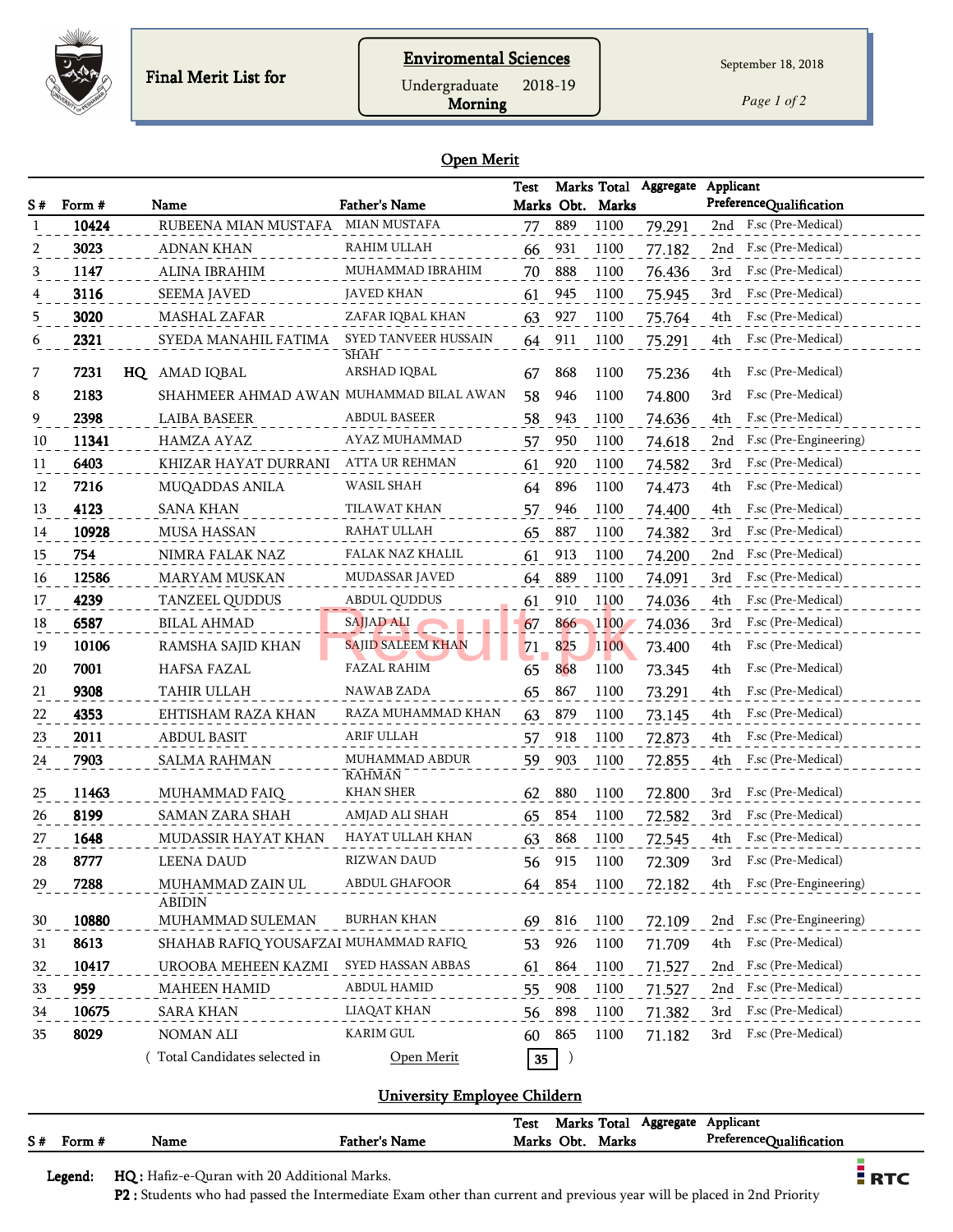|              |                 | Final Merit List for                                                           | <b>Enviromental Sciences</b><br>Undergraduate<br>Morning | 2018-19                         |     |             |                                 | September 18, 2018<br>Page 2 of 2                        |
|--------------|-----------------|--------------------------------------------------------------------------------|----------------------------------------------------------|---------------------------------|-----|-------------|---------------------------------|----------------------------------------------------------|
| 1            | 969             | <b>ASAD KHAN</b><br>(Total Candidates selected in University Employee Childern | <b>SAFEER KHAN</b>                                       | 32 902<br>$\mathbf{1}$          |     | 1100        | 62.000                          | 2nd F.sc (Pre-Medical)                                   |
|              |                 |                                                                                |                                                          |                                 |     |             |                                 |                                                          |
|              |                 |                                                                                | Tribal                                                   |                                 |     |             |                                 |                                                          |
| S#           | Form #          | <b>Name</b>                                                                    | <b>Father's Name</b>                                     | <b>Test</b><br>Marks Obt. Marks |     |             | Marks Total Aggregate Applicant | PreferenceQualification                                  |
| -1           | 9548            | <b>MEHMOONA AFRIDI</b>                                                         | <b>SHAH JEHAN AFRIDI</b>                                 | 62 841                          |     | 1100        | 70.673                          | 3rd F.sc (Pre-Medical)                                   |
|              |                 | (Total Candidates selected in                                                  | Tribal                                                   | 1                               |     |             |                                 |                                                          |
|              |                 |                                                                                | Punjab                                                   |                                 |     |             |                                 |                                                          |
|              |                 |                                                                                |                                                          | Test                            |     |             | Marks Total Aggregate Applicant |                                                          |
| S#           | Form #<br>10998 | Name<br>DAYYAN MAHMOOD                                                         | <b>Father's Name</b><br><b>FAZAL MAHMOOD</b>             | Marks Obt. Marks<br>50 683      |     | 1100        | 57.255                          | PreferenceQualification<br>F.sc (Pre-Engineering)<br>1st |
|              |                 | (Total Candidates selected in                                                  | Punjab                                                   | 1                               |     |             |                                 |                                                          |
|              |                 |                                                                                | Baluchistan                                              |                                 |     |             |                                 |                                                          |
| S#           | Form #          | <b>Name</b>                                                                    | <b>Father's Name</b>                                     | <b>Test</b><br>Marks Obt. Marks |     | Marks Total | Aggregate Applicant             | PreferenceQualification                                  |
| $\mathbf{1}$ | 10701           | <b>SHERHAK</b>                                                                 | <b>GULAM JAN</b>                                         | 33                              | 704 | 1100        | 51.600                          | F.sc (Pre-Medical)<br>1st                                |
|              |                 | Total Candidates selected in                                                   | Baluchistan                                              | 1                               |     |             |                                 |                                                          |
|              |                 |                                                                                | Minority                                                 |                                 |     |             |                                 |                                                          |
| S#           | Form #          | Name                                                                           | <b>Father's Name</b>                                     | <b>Test</b><br>Marks Obt. Marks |     |             | Marks Total Aggregate Applicant | PreferenceQualification                                  |
|              | 8226            | SINTHIA SADDIQUE                                                               | <b>SADDIQUE MASIH</b>                                    | 45                              | 794 | 1100        | 61.309                          | 4th F.sc (Pre-Medical)                                   |
|              |                 | (Total Candidates selected in                                                  | Minority                                                 | $\mathbf{1}$                    |     |             |                                 |                                                          |
|              |                 | Total Candidates selected in All Quota(s) :<br>40                              |                                                          |                                 |     |             |                                 |                                                          |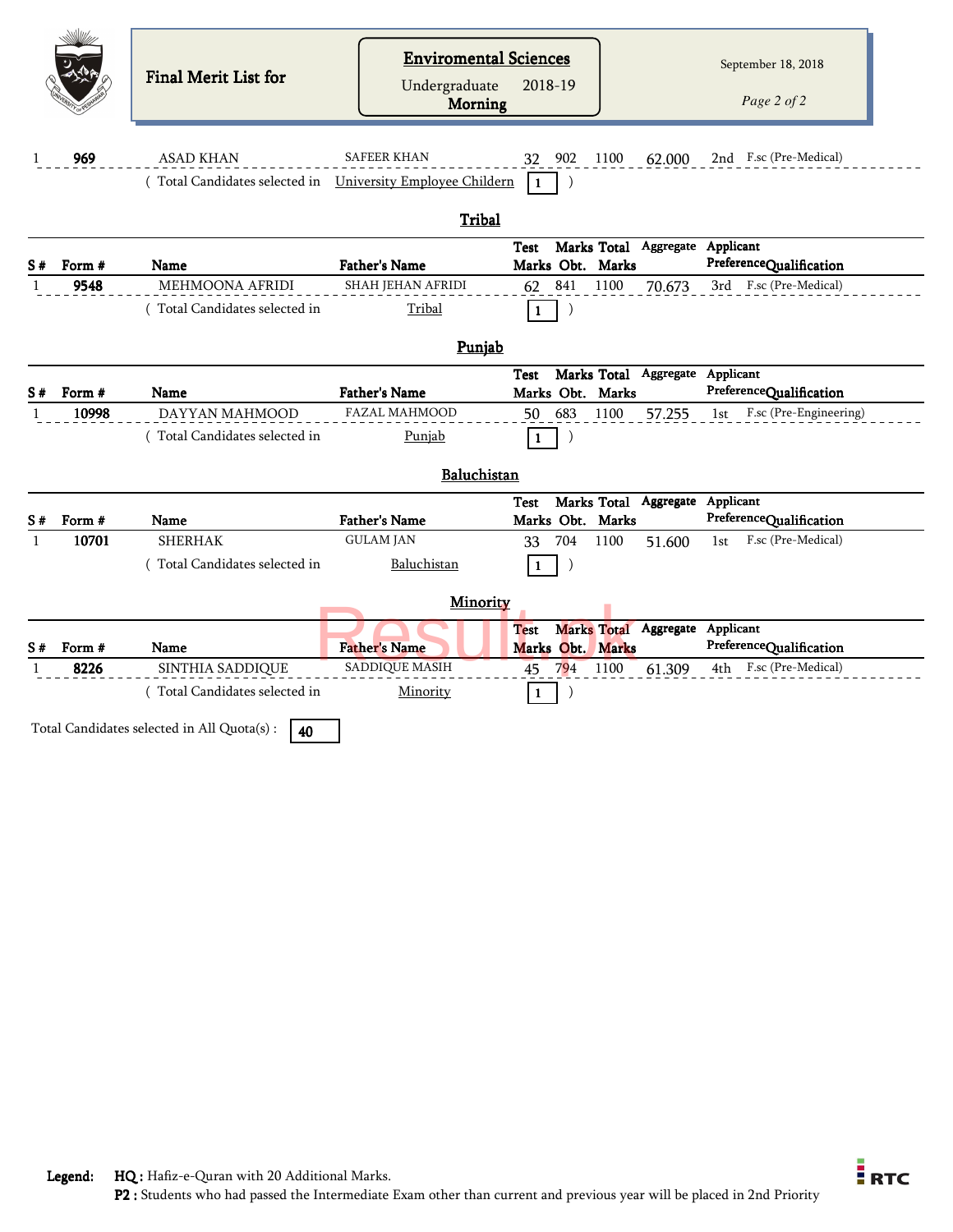

## **Geography**

Undergraduate 2018-19

Morning

September 18, 2018

*Page 1 of 2*

#### Open Merit

| S# | Form # | Name                              | <b>Father's Name</b>  | <b>Test</b>     |     | Marks Total<br>Marks Obt. Marks | Aggregate | Applicant | PreferenceQualification |
|----|--------|-----------------------------------|-----------------------|-----------------|-----|---------------------------------|-----------|-----------|-------------------------|
|    | 8836   | AROOBA JEHAN                      | <b>SHAH JEHAN</b>     | 61              | 912 | 1100                            | 74.145    | 4th       | F.sc (Pre-Medical)      |
| 2  | 10395  | ALI YASIN KHAN                    | MUHAMMAD YASIN KHAN   | 57              | 939 | 1100                            | 74.018    | 2nd       | F.sc (Pre-Medical)      |
| 3  | 94810  | <b>HINA SHAFIQ</b>                | SHAFIQ UR REHMAN      | 58              | 900 | 1100                            | 72.291    | 3rd       | F.sc (Pre-Medical)      |
| 4  | 129    | <b>MAHROONA SYED</b>              | SYED FARHAT ABBAS     | 57              | 869 | 1100                            | 71.291    | 4th       | F.A (Arts)<br>Y         |
| 5  | 9674   | SYED WAJEEH AHSAN                 | SYED AHSAN UMAR SAIFI | 74              | 749 | 1100                            | 70.455    | 2nd       | F.sc (Pre-Engineering)  |
| 6  | 3172   | <b>MEHAK NAVEED</b>               | MUHAMMAD NAVEED       | 52              | 906 | 1100                            | 70.218    | 2nd       | F.A (Arts)              |
| 7  | 7314   | MARYA GUL                         | RAUF GUL              | 56              | 848 | 1100                            | 68.655    | 3rd       | F.sc (Pre-Medical)      |
| 8  | 8386   | <b>SHAHID YOUSAF</b>              | <b>GHULAM YOUSAF</b>  | 59              | 823 | 1100                            | 68.491    | 4th       | F.sc (Pre-Engineering)  |
| 9  | 11820  | ZARGHUNA BABAR                    | HAMID ROHAIL BABAR    | 61              | 802 | 1100                            | 68.145    | 4th       | F.sc (Pre-Engineering)  |
| 10 | 4610   | DANYAL KHAN                       | <b>ABDUL MALIK</b>    | 53              | 848 | 1100                            | 67.455    | 4th       | F.sc (Pre-Engineering)  |
| 11 | 3127   | KAMRAN ALI                        | SHAPIR KHAN           | 57              | 803 | 1100                            | 66.600    | 4th       | F.sc (Pre-Medical)      |
| 12 | 11211  | <b>IBRAHIM KHAN</b>               | <b>DAWAT KHAN</b>     | 52              | 837 | 1100                            | 66.455    | 4th       | F.sc (Pre-Medical)      |
| 13 | 8132   | MUHAMMAD SOHAIL<br><b>ABBAS</b>   | AKBAR ALI             | 51              | 841 | 1100                            | 66.273    | 4th       | F.sc (Pre-Medical)      |
| 14 | 5564   | MUHAMMAD USAMA                    | <b>NISAR AHMAD</b>    | 49              | 854 | 1100                            | 66.182    | 3rd       | F.sc (Pre-Engineering)  |
| 15 | 9800   | ASHFAQ AHMAD                      | WALI DAD              | 48              | 860 | 1100                            | 66.109    | 3rd       | F.sc (Pre-Medical)      |
| 16 | 5207   | MUHAMMAD USMAN                    | MUHYUDDINE            | 66              | 722 | 1100                            | 65.782    | 3rd       | F.sc (Pre-Medical)      |
| 17 | 1849   | ZUMER ZUBAIR                      | ZUBAIR KHAN           | 51              | 808 | 1100                            | 64.473    | 4th       | F.sc (Pre-Medical)      |
| 18 | 11946  | AYESHA JAMIL                      | <b>JAMIL ASHRAF</b>   | 54              | 765 | 1100                            | 64.418    |           | 2nd F.A (Arts)<br>Y     |
| 19 | 3129   | <b>ADNAN ALI</b>                  | <b>SHAPIR KHAN</b>    | 53              | 783 | 1100                            | 63.909    | 4th       | F.sc (Pre-Medical)      |
| 20 | 137    | HINA GUL NASR ULLAH<br>KHAN       | NASR ULLAH KHAN       | 45              | 839 | 1100                            | 63.764    | 4th       | F.A (Arts)              |
| 21 | 10616  | <b>HABIB NOOR</b>                 | <b>SAHIB NOOR</b>     | 47              | 824 | 1100                            | 63.745    |           | 2nd F.sc (Pre-Medical)  |
| 22 | 7829   | <b>UZMA YOUSAF</b>                | YOUSAF KHAN           | 56              | 738 | 1100                            | 63.745    | 3rd       | F.A (Arts)<br>Y         |
| 23 | 1475   | <b>MASHAL NIAZ</b>                | NIAZ MUHAMMAD         | 44              | 825 | 1100                            | 63.691    | 2nd       | F.A (Arts)<br>Y         |
| 24 | 6097   | FAZAL ELAHI                       | <b>SHER AFZAL</b>     | 38              | 888 | 1100                            | 63.636    | 3rd       | F.sc (Pre-Engineering)  |
| 25 | 10538  | <b>MAHNOOR SHALAM</b>             | <b>SHALAM KHAN</b>    | 45              | 832 | 1100                            | 63.382    | 3rd       | F.sc (Pre-Medical)      |
| 26 | 1359   | HQ MUHAMAMD NAEEM<br><b>AHMAD</b> | ABDUR RAHIM           | 51              | 766 | 1100                            | 63.273    | 4th       | F.A (Arts)              |
| 27 | 8124   | SARTAJ AZIZ KHAN                  | AZIZ MUHAMMAD         | 53              | 770 | 1100                            | 63.200    | 4th       | F.sc (Pre-Engineering)  |
| 28 | 2149   | <b>IRAM</b>                       | MOHTAMIM SHAH         | 53              | 761 | 1100                            | 62.709    | 4th       | F.sc (G.Sc)             |
| 29 | 2173   | HQ ASAD YAR KHAN                  | NASEEB ULLAH KHAN     | 38              | 849 | 1100                            | 62.600    | 3rd       | F.A (Arts)              |
| 30 | 2077   | FIDA MUHAMMAD                     | MUHAMMAD KHALIL       | 40              | 852 | 1100                            | 62.473    | 4th       | F.sc (Pre-Engineering)  |
| 31 | 859    | MALAIKA GUL                       | <b>SAGHEER AHMAD</b>  | 44              | 821 | 1100                            | 62.382    | 3rd       | $F$ .sc $(G.Sc)$        |
| 32 | 3048   | HAFIZA LAIBA NOOR                 | MUHAMMAD JAVED        | 45              | 812 | 1100                            | 62.291    | 4th       | F.sc (Pre-Medical)      |
| 33 | 8064   | MALIK RASHEED                     | MALIK SHOUKAT ALI     | 51              | 767 | 1100                            | 62.236    | 4th       | $F$ .sc $(G.Sc)$        |
| 34 | 8543   | FAHIM ULLAH                       | FARMAN ULLAH          | 43              | 822 | 1100                            | 62.036    |           | 4th F.sc (Pre-Medical)  |
| 35 | 98     | WARISHA SAIF                      | SAIF ULLAH KHAN       | 38 837          |     | 1100                            | 61.945    |           | 4th F.A (Arts)<br>Y     |
|    |        | Total Candidates selected in      | Open Merit            | 35 <sub>5</sub> |     |                                 |           |           |                         |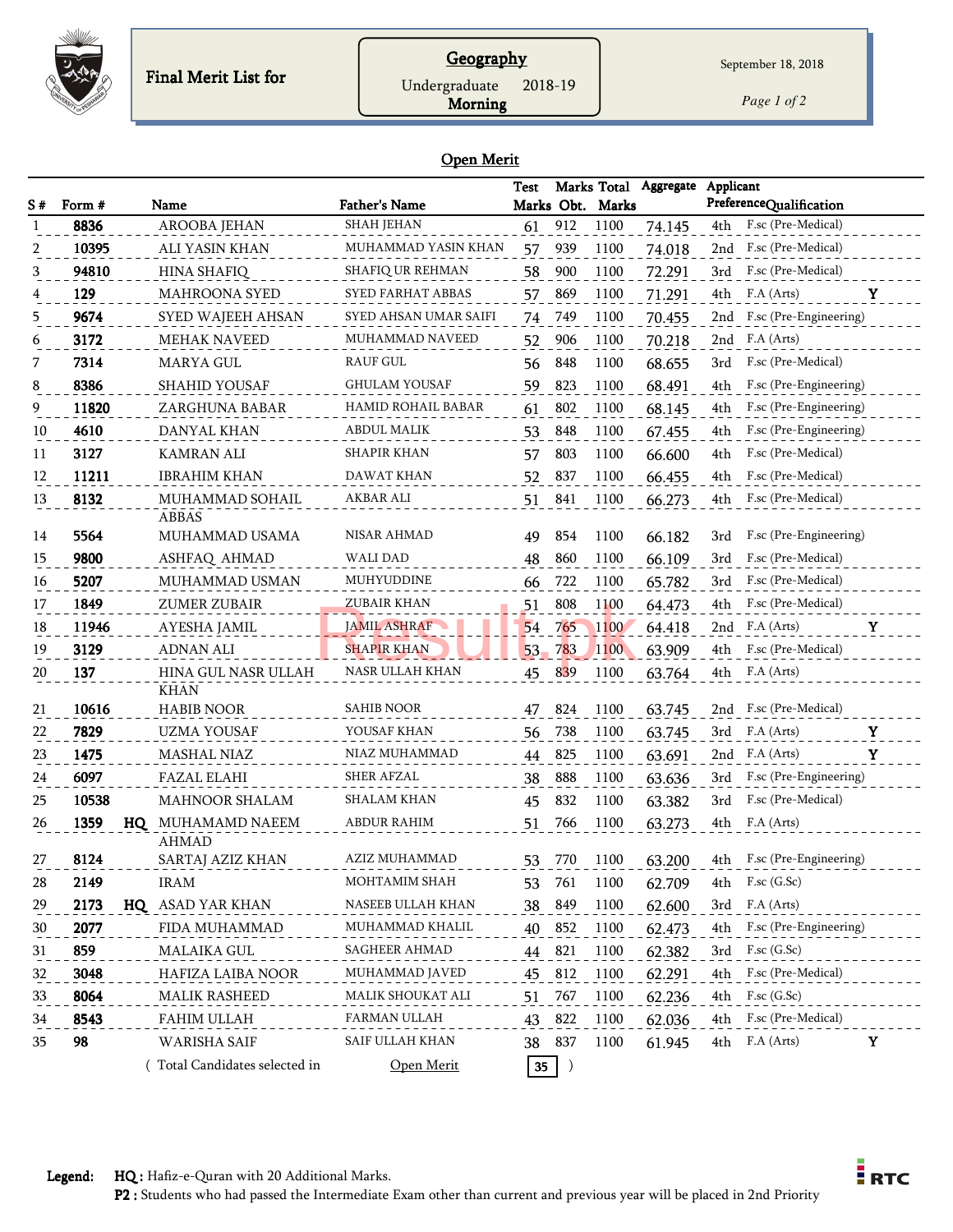|    | <i>SWIM///</i> | Final Merit List for          | <b>Geography</b><br>Undergraduate<br>Morning<br><b>University Employee Childern</b> | 2018-19                                        |                     | September 18, 2018<br>Page 2 of 2    |
|----|----------------|-------------------------------|-------------------------------------------------------------------------------------|------------------------------------------------|---------------------|--------------------------------------|
|    |                |                               |                                                                                     | Marks Total<br><b>Test</b>                     | Aggregate Applicant |                                      |
| S# | Form #         | <b>Name</b>                   | <b>Father's Name</b>                                                                | Marks Obt. Marks                               |                     | PreferenceQualification              |
|    | 11697          | <b>AWAIS UR RAHMAN</b>        | <b>RAFI ULLAH</b>                                                                   | 681<br>1100<br>41                              | 53.545              | 2nd F.sc (Pre-Engineering)           |
|    |                | (Total Candidates selected in | University Employee Childern                                                        | 1                                              |                     |                                      |
| S# | Form #         | Name                          | Tribal<br><b>Father's Name</b>                                                      | Marks Total<br><b>Test</b><br>Marks Obt. Marks | Aggregate           | Applicant<br>PreferenceQualification |
|    | 7893           | <b>SHAHID KHAN</b>            | <b>GUL JAN</b>                                                                      | 713<br>1100<br>50                              | 58.891              | F.sc (Pre-Engineering)<br>4th        |
|    |                | (Total Candidates selected in | Tribal                                                                              | -1                                             |                     |                                      |
|    |                |                               | Baluchistan                                                                         |                                                |                     |                                      |
| S# | Form #         | <b>Name</b>                   | <b>Father's Name</b>                                                                | Marks Total<br><b>Test</b><br>Marks Obt. Marks | Aggregate           | Applicant<br>PreferenceQualification |
|    | 12240          | SYED NAJEEB ULLAH             | AMAN ULLAH KHAN                                                                     | 1100<br>673<br>33                              | 49.909              | 3rd F.sc (Pre-Medical)               |
|    |                | Total Candidates selected in  | Baluchistan                                                                         |                                                |                     |                                      |

Total Candidates selected in All Quota(s) :  $\boxed{38}$ 

[Result.pk](http://www.result.pk/)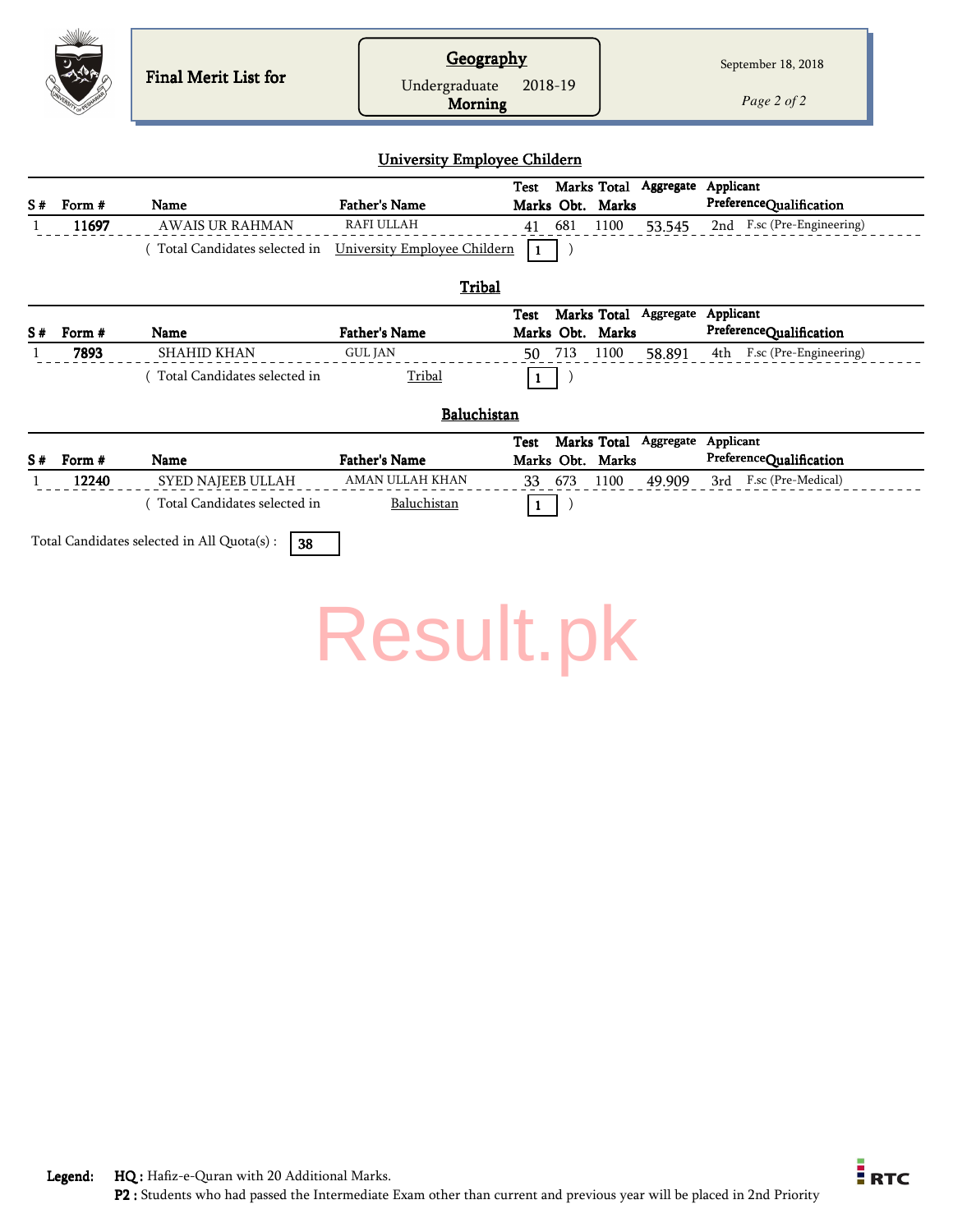

## **Geology** Undergraduate 2018-19

*Page 1 of 2*

#### Open Merit

Morning

| S# | Form # | Name                             | <b>Father's Name</b>                  | Test |     | Marks Total<br>Marks Obt. Marks | Aggregate | Applicant<br>PreferenceQualification |
|----|--------|----------------------------------|---------------------------------------|------|-----|---------------------------------|-----------|--------------------------------------|
|    | 5148   | <b>HUMA KHAN</b>                 | MUHAMMAD MUTTAHIR                     | 66   | 977 | 1100                            | 79.691    | F.sc (Pre-Medical)<br>1st            |
| 2  | 2339   | SYED ZEYAD SHAH                  | SYED KHALID ALI SHAH                  | 72   | 921 | 1100                            | 79.036    | F.sc (Pre-Medical)<br>2nd            |
| 3  | 614    | <b>HAMMAD NOOR</b>               | <b>NOOR MUHAMMAD</b>                  | 68   | 943 | 1100                            | 78.636    | 2nd F.sc (Pre-Medical)               |
|    | 6660   | SOHAIL AHMAD                     | BARKAT ALI                            | 64   | 971 | 1100                            | 78.564    | F.sc (Pre-Medical)<br>2nd            |
| 5  | 11219  | SHERAZ KHAN                      | ALI BAS KHAN                          | 65   | 960 | 1100                            | 78.364    | F.sc (Pre-Medical)<br>2nd            |
| 6  | 1144   | <b>SANA ULLAH</b>                | FAZAL JAMIL                           | 73   | 896 | 1100                            | 78.073    | F.sc (Pre-Medical)<br>2nd            |
| 7  | 8168   | <b>MUDASIR AYUB</b>              | MUHAMMAD AYUB                         | 76   | 866 | 1100                            | 77.636    | F.sc (Pre-Medical)<br>2nd            |
| 8  | 11850  | <b>SYED TALIB HUSSAIN</b>        | FIRDOUS SHAH                          | 70   | 907 | 1100                            | 77.473    | F.sc (Pre-Medical)<br>1st            |
| 9  | 9913   | MUHAMMAD SAJJAD                  | RAJAN KHAN                            | 64   | 951 | 1100                            | 77.473    | F.sc (Pre-Medical)<br>3rd            |
| 10 | 1100   | SYED ABDULLAH<br><b>KAKAKHEL</b> | SYED MUHAMMAD ARIF<br><b>KAKAKHEL</b> | 69   | 913 | 1100                            | 77.400    | F.sc (Pre-Medical)<br>3rd            |
| 11 | 9940   | SAIF ULLAH                       | AMAN ULLAH                            | 65   | 942 | 1100                            | 77.382    | F.sc (Pre-Medical)<br>2nd            |
| 12 | 8058   | NAIMAT ULLAH                     | WALAYAT KHAN                          | 65   | 939 | 1100                            | 77.218    | F.sc (Pre-Medical)<br>4th            |
| 13 | 9101   | HQ MUHAMMAD IBRAHIM              | <b>BAKHTIAR NABI</b>                  | 67   | 896 | 1100                            | 76.764    | F.sc (Pre-Medical)<br>4th            |
| 14 | 12135  | <b>JUNAID AHMAD</b>              | JAN MUHAMMAD                          | 70   | 893 | 1100                            | 76.709    | F.sc (Pre-Medical)<br>2nd            |
| 15 | 12083  | <b>ANESS UR RAHMAN</b>           | H. AZIZ UR REHMAN                     | 71   | 885 | 1100                            | 76.673    | F.sc (Pre-Medical)<br>3rd            |
| 16 | 11260  | MUHAMMAD ABDUL                   | ABDUL WADOOD                          | 65   | 928 | 1100                            | 76.618    | F.sc (Pre-Medical)<br>2nd            |
| 17 | 2825   | <b>WAHID</b><br>MUHAMMAD SULIMAN | MUHAMMAD DIN KHAN                     | 68   | 904 | 1100                            | 76.509    | F.sc (Pre-Medical)<br>1st            |
| 18 | 72480  | <b>SAEED ANWAR</b>               | <b>DAWAN SHAH</b>                     | 71   | 882 | 1100                            | 76.509    | F.sc (Pre-Medical)<br>3rd            |
| 19 | 9237   | SYED BACHA HUSSAIN               | SYED GUL JAMAL RUKHARI                | 65   | 925 | 1100                            | 76.455    | F.sc (Pre-Engineering)<br>1st        |
|    |        | <b>BUKHARI</b>                   |                                       |      |     |                                 |           |                                      |
| 20 | 6592   | MUMTAZ ALI                       | ABDUL AZIZ                            | 63   | 939 | 1100                            | 76.418    | F.sc (Pre-Medical)<br>2nd            |
| 21 | 8431   | MUHAMMAD ASIF                    | WALI REHMAN                           | 71   | 880 | 1100                            | 76.400    | F.sc (Pre-Medical)<br>4th            |
| 22 | 11243  | <b>ABDUL QADEER</b>              | ABBAS GUL                             | 71   | 878 | 1100                            | 76.291    | F.sc (Pre-Medical)<br>4th            |
| 23 | 9994   | MUHAMMAD SAUD                    | MUHAMMAD DAUD KHAN                    | 66   | 913 | 1100                            | 76.200    | 3rd<br>F.sc (Pre-Medical)            |
| 24 | 9983   | <b>HASSAN SHAHID</b>             | <b>SHAHID WAZIR</b>                   | 56   | 985 | 1100                            | 76.127    | 1st<br>F.sc (Pre-Engineering)        |
| 25 | 4645   | SAQIB ZEB                        | <b>AURANGZEB</b>                      | 63   | 932 | 1100                            | 76.036    | F.sc (Pre-Medical)<br>1st            |
| 26 | 7325   | FAROOQ AHMAD                     | SHER AHMAD                            | 66   | 908 | 1100                            | 75.927    | F.sc (Pre-Medical)<br>2nd            |
| 27 | 6218   | <b>FARHAN ALI</b>                | RAHMAN UD DIN                         | 65   | 911 | 1100                            | 75.691    | F.sc (Pre-Medical)<br>4th            |
| 28 | 3874   | MUHAMMAD IBRAHIM                 | LAL ZADA                              | 62   | 933 | 1100                            | 75.691    | F.sc (Pre-Medical)<br>1st            |
| 29 | 7162   | <b>HUDA</b>                      | <b>KOSAR ALI</b>                      | 63   | 925 | 1100                            | 75.655    | F.sc (Pre-Medical)<br>3rd            |
| 30 | 8924   | ABDUS SAMAD                      | MAQBOOL ELAHI                         | 59   | 947 | 1100                            | 75.255    | F.sc (Pre-Medical)<br>4th            |
| 31 | 3840   | MUHAMMAD HASNAIN                 | MUHAMMAD ABDUL QADIR                  | 57   | 959 | 1100                            | 75.109    | F.sc (Pre-Medical)<br>4th            |
| 32 | 7371   | LAIBA MALIK                      | MOHAMMAD SAEED                        | 61   | 928 | 1100                            | 75.018    | 4th<br>F.sc (Pre-Medical)            |
| 33 | 10304  | <b>AKHTAR ZAMAN</b>              | ABDUL JABBAR                          | 64   | 906 | 1100                            | 75.018    | 3rd<br>F.sc (Pre-Medical)            |
| 34 | 2163   | <b>OWAIS AHMAD</b>               | FAZLI AKBAR                           | 65   | 898 | 1100                            | 74.982    | 2nd F.sc (Pre-Medical)               |
| 35 | 12145  | MASHALLA SAEED                   | <b>TARIQ SAEED</b>                    | 62   | 919 | 1100                            | 74.927    | 4th F.sc (Pre-Medical)               |
|    |        | Total Candidates selected in     | Open Merit                            | 35   |     |                                 |           |                                      |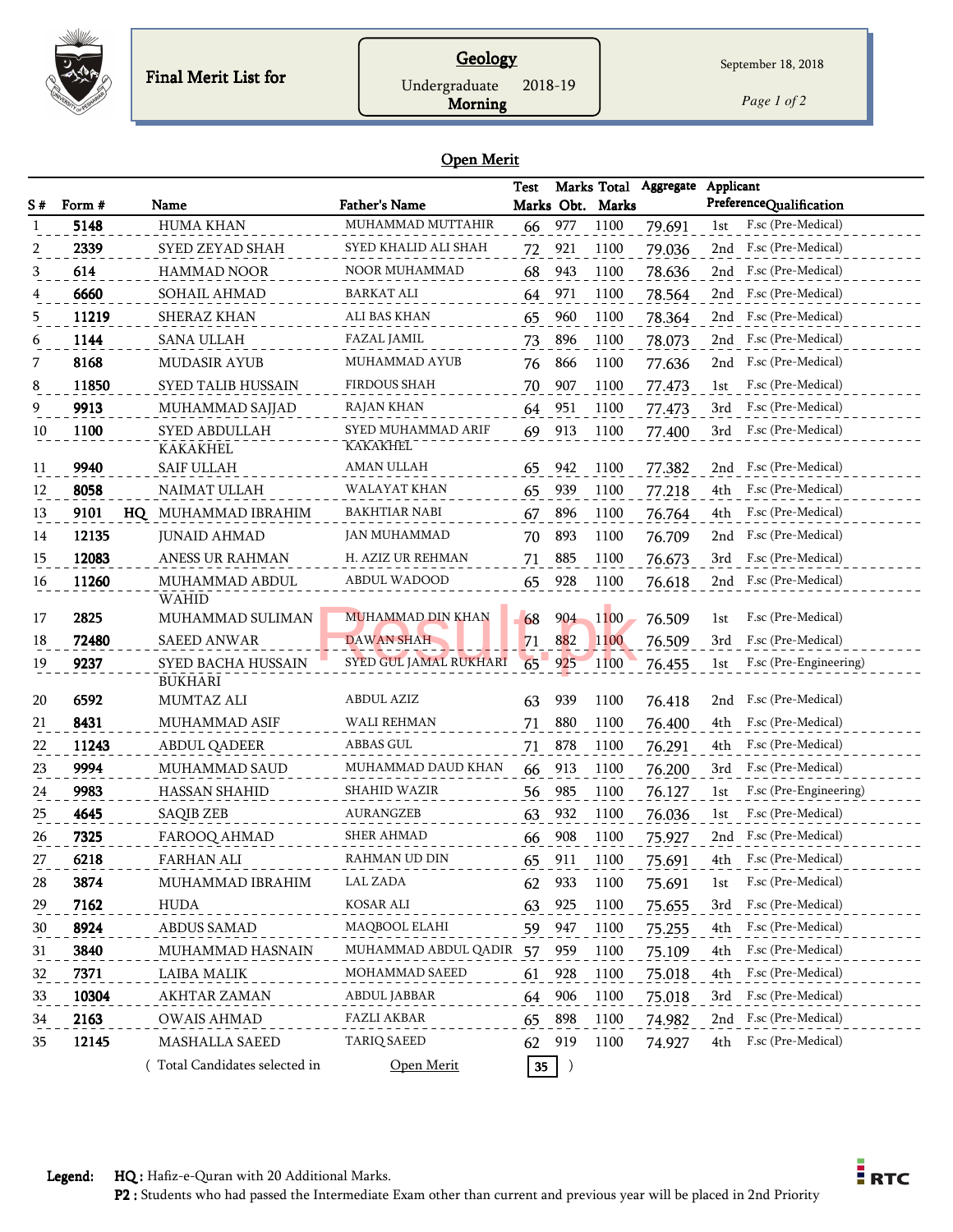|    |        | <b>Final Merit List for</b>                                                | Geology                             |                                 |           |             |                                 |     | September 18, 2018      |
|----|--------|----------------------------------------------------------------------------|-------------------------------------|---------------------------------|-----------|-------------|---------------------------------|-----|-------------------------|
|    |        |                                                                            | Undergraduate<br><b>Morning</b>     | 2018-19                         |           |             |                                 |     | Page 2 of 2             |
|    |        |                                                                            | <b>University Employee Childern</b> |                                 |           |             |                                 |     |                         |
| S# | Form # | <b>Name</b>                                                                | <b>Father's Name</b>                | Test<br>Marks Obt. Marks        |           |             | Marks Total Aggregate Applicant |     | PreferenceQualification |
|    | 11822  | MUHAMMAD SHEHRIYAR                                                         | <b>SHABIR HUSSAIN</b>               | 47                              | 885       | 1100        | 67.073                          |     | 2nd F.sc (Pre-Medical)  |
|    |        | <b>MALIK</b><br>Total Candidates selected in  University Employee Childern |                                     | 1                               |           |             |                                 |     |                         |
|    |        |                                                                            | Islamia College Employee Childern   |                                 |           |             |                                 |     |                         |
|    | Form # | Name                                                                       | <b>Father's Name</b>                | Test<br>Marks Obt. Marks        |           | Marks Total | Aggregate Applicant             |     | PreferenceQualification |
| S# | 6177   | <b>MUHAMMAD SHAN</b>                                                       | <b>JEHANGIR KHAN</b>                | 33                              | 783       | 1100        | 55.909                          | 1st | F.sc (Pre-Engineering)  |
|    |        | (Total Candidates selected in slamia College Employee Childer 1            |                                     |                                 |           |             |                                 |     |                         |
|    |        |                                                                            | Tribal                              |                                 |           |             |                                 |     |                         |
|    |        |                                                                            |                                     | Test                            |           |             | Marks Total Aggregate Applicant |     |                         |
|    | Form # | Name                                                                       | <b>Father's Name</b>                | Marks Obt. Marks                |           |             |                                 |     | PreferenceQualification |
|    | 7335   | <b>SAIF ULLAH</b>                                                          | <b>HAZRA KHAN</b>                   | 70                              | 858       | 1100        | 74.800                          | 1st | F.sc (Pre-Engineering)  |
|    | 6710   | <b>FAISAL SHAHID</b>                                                       | SHAHID GUL                          | 56                              | 959       | 1100        | 74.709                          | 1st | F.sc (Pre-Engineering)  |
|    |        | (Total Candidates selected in                                              | Tribal                              | $\overline{2}$                  | $\vert$ ) |             |                                 |     |                         |
|    |        |                                                                            | Sindh                               |                                 |           |             |                                 |     |                         |
| S# | Form#  | Name                                                                       | <b>Father's Name</b>                | <b>Test</b><br>Marks Obt. Marks |           |             | Marks Total Aggregate Applicant |     | PreferenceQualification |
|    | 5855   | MUHAMMAD HAMZA                                                             | <b>ABDUL HAMEED</b>                 | 25                              | 618       | 1100        | 43.709                          | 3rd | F.sc (Pre-Medical)      |
|    |        | (Total Candidates selected in                                              | Sindh                               | 1                               |           |             |                                 |     |                         |
|    |        |                                                                            | Baluchistan                         |                                 |           |             |                                 |     |                         |
|    |        |                                                                            |                                     | Test                            |           |             | Marks Total Aggregate Applicant |     |                         |
| S# | Form # | Name                                                                       | <b>Father's Name</b>                | Marks Obt. Marks                |           |             |                                 |     | PreferenceQualification |
|    | 1421   | <b>HAFEEZ ULLAH AMEEN</b>                                                  | <b>AMIN ULLAH</b>                   | 32                              | 855       | 1100        | 59.436                          | 1st | F.sc (Pre-Engineering)  |
|    |        | Total Candidates selected in                                               | Baluchistan                         | 1                               |           |             |                                 |     |                         |
|    |        |                                                                            | <b>Northern Area</b>                |                                 |           |             |                                 |     |                         |
|    |        |                                                                            |                                     | Test                            |           |             | Marks Total Aggregate Applicant |     |                         |
|    | Form # | Name                                                                       | <b>Father's Name</b>                | Marks Obt. Marks                |           |             |                                 |     | PreferenceQualification |
|    | 4139   | <b>SHOUKAT AZIZ</b>                                                        | <b>AQIL KHAN</b>                    | 63                              | 810       | 1100        | 69.382                          |     | 3rd F.sc (Pre-Medical)  |
|    |        | Total Candidates selected in                                               | Northern Area                       | -1                              | $\big)$   |             |                                 |     |                         |
|    |        |                                                                            | <b>Minority</b>                     |                                 |           |             |                                 |     |                         |
| S# | Form # | Name                                                                       | <b>Father's Name</b>                | Test<br>Marks Obt. Marks        |           |             | Marks Total Aggregate Applicant |     | PreferenceQualification |
|    | 6123   | WAQAS TARIQ                                                                | TARIQ WILLIAM                       | 48                              | 759       | 1100        | 60.600                          |     | 3rd F.sc (Pre-Medical)  |
|    |        | (Total Candidates selected in                                              | Minority                            |                                 |           |             |                                 |     |                         |
|    |        | Total Candidates selected in All Quota(s) :<br>43                          |                                     |                                 |           |             |                                 |     |                         |
|    |        |                                                                            |                                     |                                 |           |             |                                 |     |                         |

E<br>RTC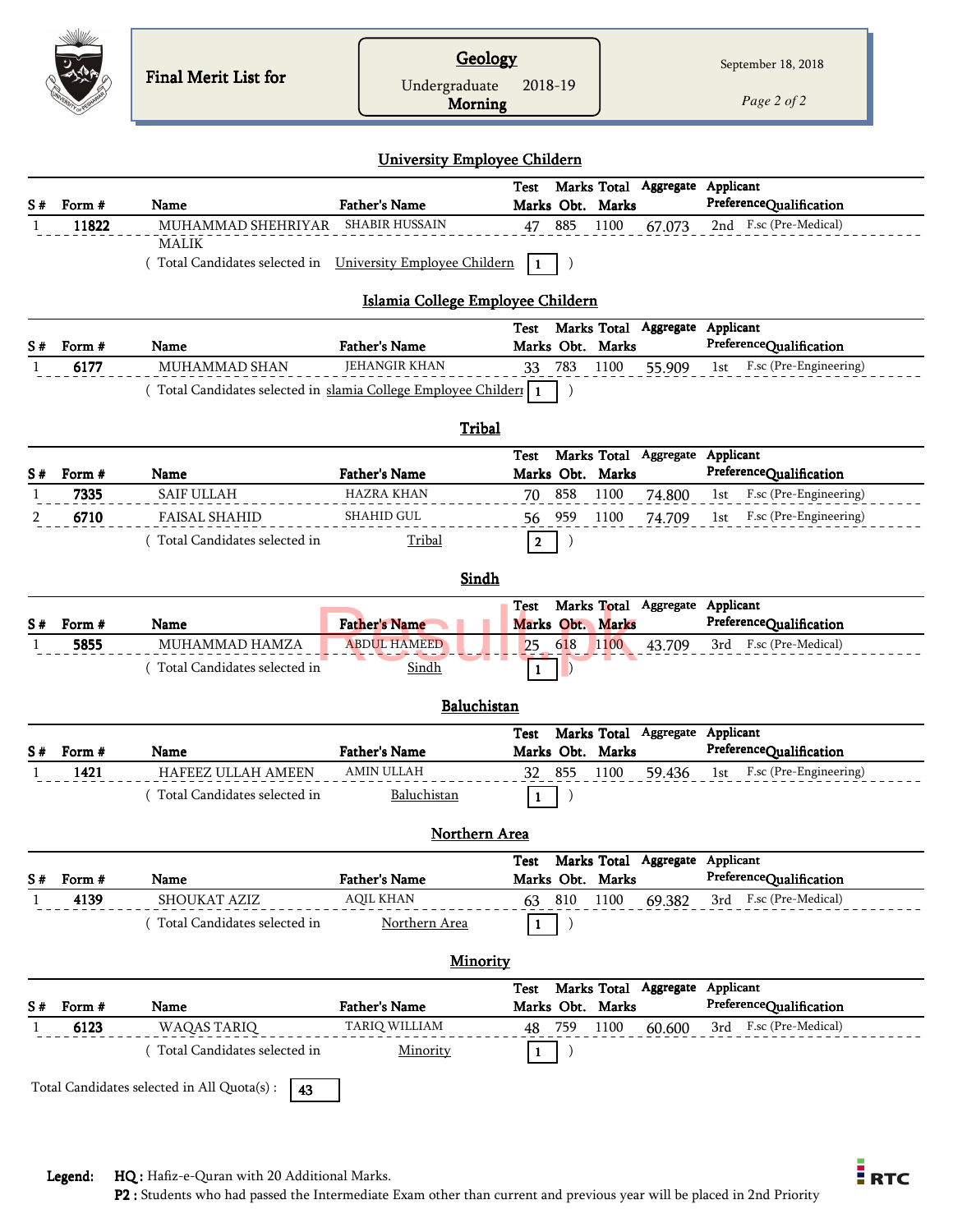

## **Pharmacy**

Undergraduate 2018-19

Morning

*Page 1 of 3*

 $\frac{1}{2}$  RTC

#### Open Merit

| Aggregate<br><b>Test</b><br>PreferenceQualification<br>Marks Obt. Marks<br>Form #<br><b>Father's Name</b><br>S#<br>Name<br>9693<br>MUHAMMAD HALEEM<br>958<br>MUHAMMAD AKHLAQ<br>1100<br>F.sc (Pre-Medical)<br>82<br>85.055<br>1st<br>MUHAMMAD SHAMOON<br>SHAHID MAHMOOD<br>962<br>1100<br>6625<br>79<br>84.073<br>F.sc (Pre-Medical)<br>1st<br>2<br><b>KHAN</b><br>12312<br>ABDUR REHMAN QURESHI<br>F.sc (Pre-Medical)<br>MARWA ABDUR REHMAN<br>3<br>957<br>1100<br>83.000<br>77<br>1st<br>7706<br>AHMAD GUL<br>F.sc (Pre-Medical)<br><b>DANISH AHMAD</b><br>948<br>1100<br>82.909<br>1st<br>78<br>8963<br><b>ATIF HUSSAIN</b><br>ILTAF HUSSAIN<br>934<br>F.sc (Pre-Medical)<br>1100<br>79<br>82.545<br>1st<br>5<br>9275<br><b>TANVEER ALAM</b><br>MUHAMMAD FAYAZ<br>932<br>F.sc (Pre-Medical)<br>79<br>1100<br>82.436<br>1st<br>6<br><b>FAZAL E MANAN</b><br>7455<br>HQ ALI AHMAD<br>930<br>1100<br>82.218<br>F.sc (Pre-Medical)<br>1st<br>7<br>76<br>7289<br><b>FARMAN ULLAH</b><br>948<br>1100<br>F.sc (Pre-Medical)<br>AWAL KHAN UD DIN<br>82.109<br>8<br>76<br>1st |  |
|-------------------------------------------------------------------------------------------------------------------------------------------------------------------------------------------------------------------------------------------------------------------------------------------------------------------------------------------------------------------------------------------------------------------------------------------------------------------------------------------------------------------------------------------------------------------------------------------------------------------------------------------------------------------------------------------------------------------------------------------------------------------------------------------------------------------------------------------------------------------------------------------------------------------------------------------------------------------------------------------------------------------------------------------------------------------------|--|
|                                                                                                                                                                                                                                                                                                                                                                                                                                                                                                                                                                                                                                                                                                                                                                                                                                                                                                                                                                                                                                                                         |  |
|                                                                                                                                                                                                                                                                                                                                                                                                                                                                                                                                                                                                                                                                                                                                                                                                                                                                                                                                                                                                                                                                         |  |
|                                                                                                                                                                                                                                                                                                                                                                                                                                                                                                                                                                                                                                                                                                                                                                                                                                                                                                                                                                                                                                                                         |  |
|                                                                                                                                                                                                                                                                                                                                                                                                                                                                                                                                                                                                                                                                                                                                                                                                                                                                                                                                                                                                                                                                         |  |
|                                                                                                                                                                                                                                                                                                                                                                                                                                                                                                                                                                                                                                                                                                                                                                                                                                                                                                                                                                                                                                                                         |  |
|                                                                                                                                                                                                                                                                                                                                                                                                                                                                                                                                                                                                                                                                                                                                                                                                                                                                                                                                                                                                                                                                         |  |
|                                                                                                                                                                                                                                                                                                                                                                                                                                                                                                                                                                                                                                                                                                                                                                                                                                                                                                                                                                                                                                                                         |  |
|                                                                                                                                                                                                                                                                                                                                                                                                                                                                                                                                                                                                                                                                                                                                                                                                                                                                                                                                                                                                                                                                         |  |
|                                                                                                                                                                                                                                                                                                                                                                                                                                                                                                                                                                                                                                                                                                                                                                                                                                                                                                                                                                                                                                                                         |  |
|                                                                                                                                                                                                                                                                                                                                                                                                                                                                                                                                                                                                                                                                                                                                                                                                                                                                                                                                                                                                                                                                         |  |
| F.sc (Pre-Medical)<br>94950<br>MUHAMMAD ISHAQ<br>934<br>1100<br><b>HQ</b> HAZRAT BILAL<br>75<br>82.036<br>9<br>1st                                                                                                                                                                                                                                                                                                                                                                                                                                                                                                                                                                                                                                                                                                                                                                                                                                                                                                                                                      |  |
| 9010<br>AZIZ MUHAMMAD<br>AZIM JAN<br>936<br>1100<br>81.855<br>F.sc (Pre-Medical)<br>77<br>1st<br>10                                                                                                                                                                                                                                                                                                                                                                                                                                                                                                                                                                                                                                                                                                                                                                                                                                                                                                                                                                     |  |
| BAKHT MUNIR KHAN<br>F.sc (Pre-Medical)<br>8766<br>933<br>MUHAMMAD ILYAS<br>1100<br>81.691<br>1st<br>11<br>77                                                                                                                                                                                                                                                                                                                                                                                                                                                                                                                                                                                                                                                                                                                                                                                                                                                                                                                                                            |  |
| 94940<br><b>SHAH ZEB</b><br>FALAK ZEB<br>81.673<br>F.sc (Pre-Medical)<br>12<br>940<br>1100<br>1st<br>76                                                                                                                                                                                                                                                                                                                                                                                                                                                                                                                                                                                                                                                                                                                                                                                                                                                                                                                                                                 |  |
| <b>ABDUL GHAFAR</b><br>8789<br>F.sc (Pre-Medical)<br><b>MUZAKIR GHAFAR</b><br>922<br>1100<br>81.491<br>13<br>78<br>1st                                                                                                                                                                                                                                                                                                                                                                                                                                                                                                                                                                                                                                                                                                                                                                                                                                                                                                                                                  |  |
| 10326<br>SHER BAHADAR<br>950<br>1100<br>81.418<br>F.sc (Pre-Medical)<br><b>AMINA BIBI</b><br>1st<br>14<br>74                                                                                                                                                                                                                                                                                                                                                                                                                                                                                                                                                                                                                                                                                                                                                                                                                                                                                                                                                            |  |
| 11738<br>MUHAMMAD GHUFRAN<br>911<br>1100<br>81.291<br>F.sc (Pre-Medical)<br>15<br>HAMZA<br>79<br>1st                                                                                                                                                                                                                                                                                                                                                                                                                                                                                                                                                                                                                                                                                                                                                                                                                                                                                                                                                                    |  |
| 4159<br>MUHAMMAD ARIF<br>F.sc (Pre-Medical)<br>MUHAMMAD SHAHZAD<br>85<br>866<br>1100<br>81.236<br>16<br>1st                                                                                                                                                                                                                                                                                                                                                                                                                                                                                                                                                                                                                                                                                                                                                                                                                                                                                                                                                             |  |
| <b>WALI ZAMAN</b><br>F.sc (Pre-Medical)<br>2376<br>MUZZAMIL ZAMAN<br>953<br>1100<br>81.182<br>73<br>17<br>1st                                                                                                                                                                                                                                                                                                                                                                                                                                                                                                                                                                                                                                                                                                                                                                                                                                                                                                                                                           |  |
| SHAHIN SHAH<br>F.sc (Pre-Medical)<br>9197<br>SYED IBAD SHAH<br>943<br>1100<br>81.036<br>18<br>74<br>1st                                                                                                                                                                                                                                                                                                                                                                                                                                                                                                                                                                                                                                                                                                                                                                                                                                                                                                                                                                 |  |
| <b>IFTIKHAR AHMAD</b><br>12677<br>AYESHA IFTIKHAR<br>80<br>899<br>1100<br>81.036<br>F.sc (Pre-Medical)<br>19<br>1st                                                                                                                                                                                                                                                                                                                                                                                                                                                                                                                                                                                                                                                                                                                                                                                                                                                                                                                                                     |  |
| 8576<br>MUHAMMAD SHAFEEQ<br>903<br>F.sc (Pre-Medical)<br>20<br><b>SAUD KHAN SAHIL</b><br>79<br>1100<br>80.855<br>1st                                                                                                                                                                                                                                                                                                                                                                                                                                                                                                                                                                                                                                                                                                                                                                                                                                                                                                                                                    |  |
| 11859<br><b>ABDUL HAKIM</b><br>925<br>1100<br>F.sc (Pre-Medical)<br>SHER NAWAZ<br>80.855<br>21<br>76<br>1st                                                                                                                                                                                                                                                                                                                                                                                                                                                                                                                                                                                                                                                                                                                                                                                                                                                                                                                                                             |  |
| SHAHZAD UL HASSAN<br>10773<br>HABIBA DURRANI<br>910<br>1100<br>F.sc (Pre-Medical)<br>22<br>78<br>80.836<br>1st                                                                                                                                                                                                                                                                                                                                                                                                                                                                                                                                                                                                                                                                                                                                                                                                                                                                                                                                                          |  |
| 11146<br><b>HAMMAD KHAN</b><br>23<br>KHUSHMIR KHAN<br>923<br>1100<br>F.sc (Pre-Medical)<br>76<br>80.745<br>1st                                                                                                                                                                                                                                                                                                                                                                                                                                                                                                                                                                                                                                                                                                                                                                                                                                                                                                                                                          |  |
| <b>KHUSHMIR</b>                                                                                                                                                                                                                                                                                                                                                                                                                                                                                                                                                                                                                                                                                                                                                                                                                                                                                                                                                                                                                                                         |  |
| 385<br>RAUF KHAN<br>FARKHANDA JABEEN<br>974<br>1100<br>F.sc (Pre-Medical)<br>24<br>69<br>80.727<br>1st                                                                                                                                                                                                                                                                                                                                                                                                                                                                                                                                                                                                                                                                                                                                                                                                                                                                                                                                                                  |  |
| 6595<br><b>FAZAL RAHMAN</b><br>F.sc (Pre-Medical)<br>GULALAI<br>944<br>1100<br>80.691<br>25<br>73<br>1st                                                                                                                                                                                                                                                                                                                                                                                                                                                                                                                                                                                                                                                                                                                                                                                                                                                                                                                                                                |  |
| 11931<br><b>ADNAN SALIM</b><br>MUHAMMAD SALIM<br>F.sc (Pre-Medical)<br>949<br>1100<br>26<br>72<br>80.564<br>1st                                                                                                                                                                                                                                                                                                                                                                                                                                                                                                                                                                                                                                                                                                                                                                                                                                                                                                                                                         |  |
| 7472<br><b>HAMNA RANA</b><br>SHAHZAD IQBAL RANA<br>970<br>1100<br>F.sc (Pre-Medical)<br>27<br>69<br>80.509<br>1st                                                                                                                                                                                                                                                                                                                                                                                                                                                                                                                                                                                                                                                                                                                                                                                                                                                                                                                                                       |  |
| 28<br>11596<br>SANA GUL AFRIDI<br>MUHAMMAD JAFFAR<br>948<br>1100<br>F.sc (Pre-Medical)<br>72<br>80.509<br>1st                                                                                                                                                                                                                                                                                                                                                                                                                                                                                                                                                                                                                                                                                                                                                                                                                                                                                                                                                           |  |
| 9716<br>MUHAMMAD IBAD<br>MUHAMMAD ABBAS<br>918<br>F.sc (Pre-Medical)<br>29<br>76<br>1100<br>80.473<br>1st                                                                                                                                                                                                                                                                                                                                                                                                                                                                                                                                                                                                                                                                                                                                                                                                                                                                                                                                                               |  |
| 5110<br>SHADAR AKHTAR KHAN<br>GUL DARAZ KHAN<br>939<br>1100<br>F.sc (Pre-Medical)<br>73<br>30<br>80.418<br>1st                                                                                                                                                                                                                                                                                                                                                                                                                                                                                                                                                                                                                                                                                                                                                                                                                                                                                                                                                          |  |
| 7368<br>SAFDAR NAWAZ<br>MUHAMMAD NAWAZ<br>902<br>1100<br>80.400<br>F.sc (Pre-Medical)<br>31<br>78<br>1st                                                                                                                                                                                                                                                                                                                                                                                                                                                                                                                                                                                                                                                                                                                                                                                                                                                                                                                                                                |  |
| KHAN<br>NOOR NAWAZ KHAN<br>F.sc (Pre-Medical)                                                                                                                                                                                                                                                                                                                                                                                                                                                                                                                                                                                                                                                                                                                                                                                                                                                                                                                                                                                                                           |  |
| 7514<br>PALWASHAH NOOR<br>1100<br>32<br>77<br>909<br>80.382<br>1st<br><b>KHATTAK</b>                                                                                                                                                                                                                                                                                                                                                                                                                                                                                                                                                                                                                                                                                                                                                                                                                                                                                                                                                                                    |  |
| 12042<br><b>UBAID UR RAHMAN</b><br>AZIZ UR RAHMAN<br>F.sc (Pre-Medical)<br>923<br>1100<br>80.345<br>33<br>75<br>1st                                                                                                                                                                                                                                                                                                                                                                                                                                                                                                                                                                                                                                                                                                                                                                                                                                                                                                                                                     |  |
| 5066<br>MUJAHID SHAH<br>F.sc (Pre-Medical)<br><b>SAIR SHAH</b><br>922<br>1100<br>34<br>80.291<br>1st<br>75                                                                                                                                                                                                                                                                                                                                                                                                                                                                                                                                                                                                                                                                                                                                                                                                                                                                                                                                                              |  |
| F.sc (Pre-Medical)<br>7058<br>AKBAR KHAN<br>SAWAIRA AKBAR<br>905<br>1100<br>80.164<br>35<br>77<br>1st                                                                                                                                                                                                                                                                                                                                                                                                                                                                                                                                                                                                                                                                                                                                                                                                                                                                                                                                                                   |  |
| <b>KAMANUL HAQ</b><br>F.sc (Pre-Medical)<br>7061<br>ANWARUL HAQ<br>904<br>1100<br>80.109<br>36<br>77<br>1st                                                                                                                                                                                                                                                                                                                                                                                                                                                                                                                                                                                                                                                                                                                                                                                                                                                                                                                                                             |  |
| SYED MAJID ALI<br>F.sc (Pre-Medical)<br>6844<br><b>IFRA MAJID</b><br>75<br>918<br>1100<br>80.073<br>1st<br>37                                                                                                                                                                                                                                                                                                                                                                                                                                                                                                                                                                                                                                                                                                                                                                                                                                                                                                                                                           |  |
| 6985<br>HABIB UR REHMAN<br>F.sc (Pre-Medical)<br><b>JAVERIA HABIB</b><br>38<br>921<br>1100<br>79.836<br>1st<br>74                                                                                                                                                                                                                                                                                                                                                                                                                                                                                                                                                                                                                                                                                                                                                                                                                                                                                                                                                       |  |
| F.sc (Pre-Medical)<br>8577<br>ZIA ULLAH KHAN<br>HAFIZ UR RAHMAN<br>39<br>943<br>1100<br>79.836<br>71<br>1st                                                                                                                                                                                                                                                                                                                                                                                                                                                                                                                                                                                                                                                                                                                                                                                                                                                                                                                                                             |  |

Legend: HQ : Hafiz-e-Quran with 20 Additional Marks.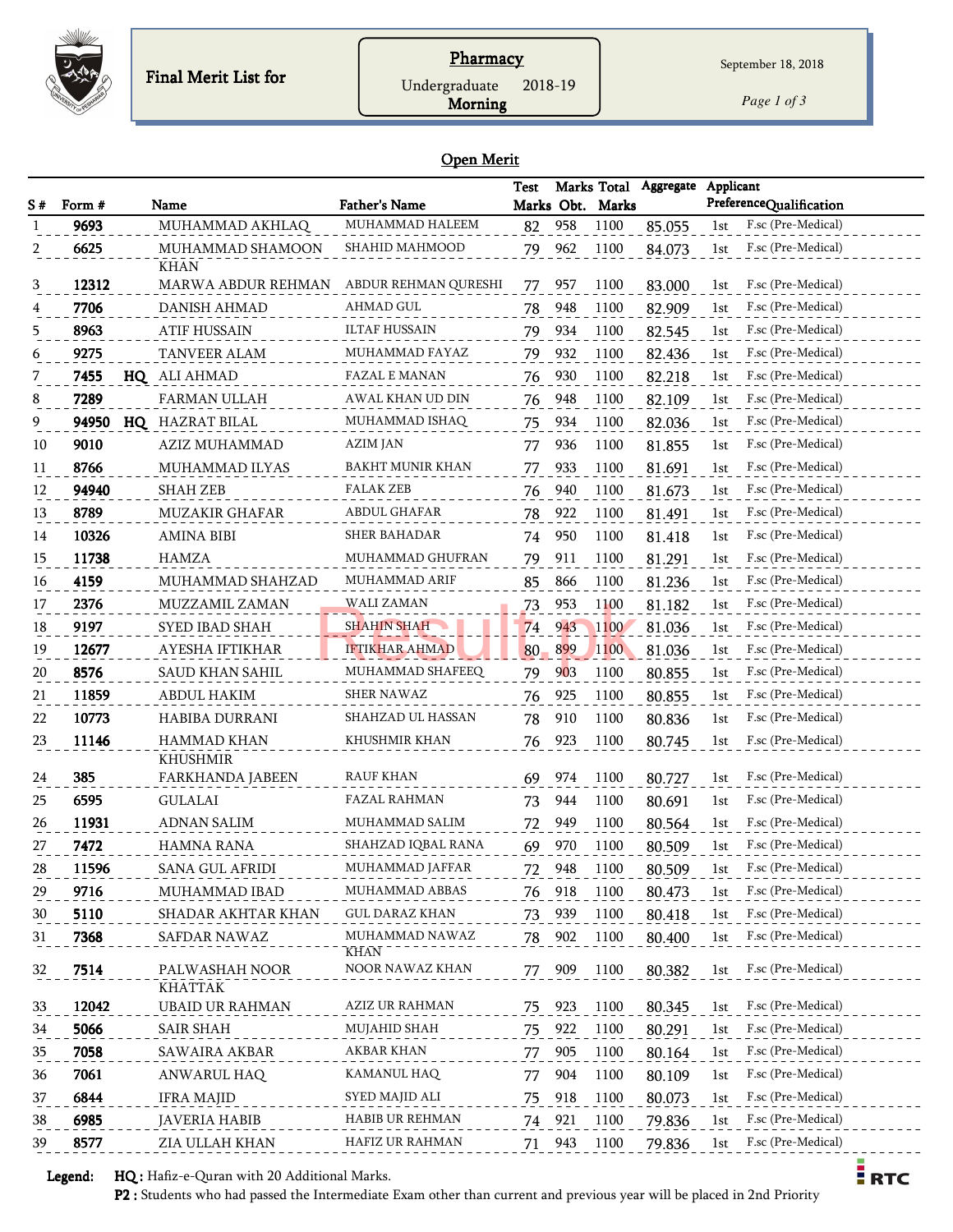| 40 | 7256   | <b>Final Merit List for</b><br><b>RIZWAN ULLAH</b><br>Total Candidates selected in | Pharmacy<br>Undergraduate<br><b>Morning</b><br><b>NOOR ZAMIN</b><br>Open Merit<br>University Employee Childern | 2018-19<br>935<br>72<br>40<br>Test | 79.800<br>1100<br>Marks Total Aggregate Applicant | September 18, 2018<br>Page 2 of 3<br>F.sc (Pre-Medical)<br>1st |
|----|--------|------------------------------------------------------------------------------------|----------------------------------------------------------------------------------------------------------------|------------------------------------|---------------------------------------------------|----------------------------------------------------------------|
| S# | Form # | Name<br>SYEDA FARWA ZAIDI                                                          | <b>Father's Name</b><br>SYED ARIF RAZA ZAIDI                                                                   | Marks Obt. Marks                   |                                                   | PreferenceQualification                                        |
|    | 4225   |                                                                                    |                                                                                                                | 933<br>71                          | 1100<br>79.291                                    | F.sc (Pre-Medical)<br>1st                                      |
|    |        | Total Candidates selected in  University Employee Childern                         | Islamia College Employee Childern                                                                              | 1                                  |                                                   |                                                                |
|    |        |                                                                                    |                                                                                                                | <b>Test</b>                        | Marks Total Aggregate Applicant                   |                                                                |
| S# | Form # | Name                                                                               | <b>Father's Name</b>                                                                                           | Marks Obt. Marks                   |                                                   | PreferenceQualification                                        |
|    | 12168  | <b>UMAMA RASHID</b>                                                                | <b>ABDUR RAHID</b>                                                                                             | 64 912                             | 75.345<br>1100                                    | F.sc (Pre-Medical)<br>1st                                      |
|    |        | (Total Candidates selected in slamia College Employee Childeri 1                   | Tribal                                                                                                         | <b>Test</b>                        | Marks Total Aggregate                             | Applicant                                                      |
| S# | Form # | Name                                                                               | <b>Father's Name</b>                                                                                           | Marks Obt. Marks                   |                                                   | PreferenceQualification                                        |
|    | 3150   | <b>NAEEM SHAH</b>                                                                  | <b>AKBAR SHER</b>                                                                                              | 945<br>70                          | 1100<br>79.545                                    | F.sc (Pre-Medical)<br>1st                                      |
| 2  | 11454  | <b>AMIR KHAN</b>                                                                   | KHAN BADSHAH                                                                                                   | 937<br>71                          | 1100<br>79.509                                    | F.sc (Pre-Medical)<br>1st                                      |
|    |        | (Total Candidates selected in                                                      | Tribal                                                                                                         | $\mathbf{2}$                       |                                                   |                                                                |
| S# | Form # | Name                                                                               | <b>AJK</b><br><b>Father's Name</b>                                                                             | Marks Obt. Marks                   | Test Marks Total Aggregate                        | Applicant<br>PreferenceQualification                           |
|    | 9277   | <b>MARIA JAVAID</b>                                                                | <b>JAVAID AKHTAR</b>                                                                                           | 928<br>72                          | 1100<br>79.418                                    | F.sc (Pre-Medical)<br>1st                                      |
|    |        | (Total Candidates selected in                                                      | AJK                                                                                                            | $\vert 1 \vert$                    |                                                   |                                                                |
|    |        |                                                                                    | Sindh                                                                                                          | <b>Test</b>                        | Marks Total Aggregate Applicant                   |                                                                |
| S# | Form # | Name                                                                               | <b>Father's Name</b>                                                                                           | Marks Obt. Marks                   |                                                   | PreferenceQualification                                        |
|    | 2044   | <b>IKRAM</b>                                                                       | <b>ABDUL RAZZAQUE</b>                                                                                          | 773<br>54                          | 1100<br>63.764                                    | F.sc (Pre-Medical)<br>1st                                      |
|    |        | Total Candidates selected in                                                       | Sindh                                                                                                          | 1<br>J                             |                                                   |                                                                |
|    |        |                                                                                    | Punjab                                                                                                         |                                    | Marks Total Aggregate Applicant                   |                                                                |
| S# | Form # | Name                                                                               | <b>Father's Name</b>                                                                                           | <b>Test</b><br>Marks Obt. Marks    |                                                   | PreferenceQualification                                        |
|    | 2538   | <b>MAHAM NADEEM</b>                                                                | NADEEM IQBAL                                                                                                   | 58<br>925                          | 1100<br>73.655                                    | F.sc (Pre-Medical)<br>1st                                      |
|    |        | (Total Candidates selected in                                                      | Punjab                                                                                                         | 1                                  |                                                   |                                                                |
|    |        |                                                                                    | Baluchistan                                                                                                    |                                    |                                                   |                                                                |
|    | Form # | Name                                                                               | <b>Father's Name</b>                                                                                           | <b>Test</b><br>Marks Obt. Marks    | Marks Total Aggregate                             | Applicant<br>PreferenceQualification                           |
|    | 7384   | <b>KHADIJA</b>                                                                     | <b>ABDUL QADEEM</b>                                                                                            | 832<br>44                          | 1100<br>62.982                                    | F.sc (Pre-Medical)<br>1st                                      |
|    |        | (Total Candidates selected in                                                      | Baluchistan                                                                                                    | 1                                  |                                                   |                                                                |
|    |        |                                                                                    |                                                                                                                |                                    |                                                   |                                                                |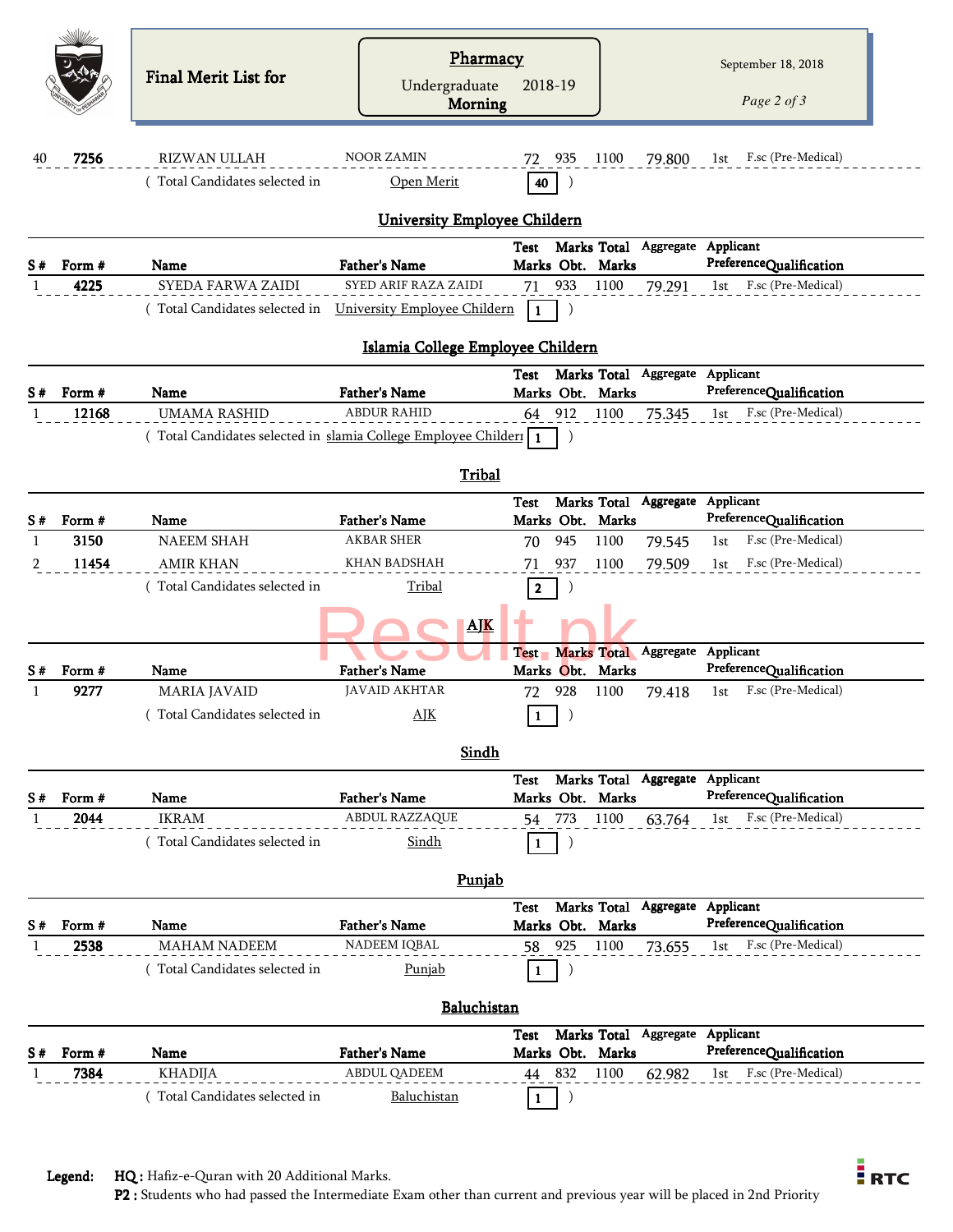| Pharmacy<br>September 18, 2018<br>Final Merit List for<br>2018-19<br>Undergraduate<br>Morning<br>Page 3 of 3 |
|--------------------------------------------------------------------------------------------------------------|
|--------------------------------------------------------------------------------------------------------------|

#### **Minority**

|    |        |                              |                      | Test |     |                  | Marks Total Aggregate | Applicant |                         |  |
|----|--------|------------------------------|----------------------|------|-----|------------------|-----------------------|-----------|-------------------------|--|
| S# | Form # | Name                         | <b>Father's Name</b> |      |     | Marks Obt. Marks |                       |           | PreferenceQualification |  |
|    | 7855   | GANIKA KUMARI                | GOR CHARAN LAL       | 66   | 924 | 1100             | 76.800                | 1st       | F.sc (Pre-Medical)      |  |
|    |        | Total Candidates selected in | Minority             |      |     |                  |                       |           |                         |  |

Total Candidates selected in All Quota(s) :  $\sqrt{49}$ 

# [Result.pk](http://www.result.pk/)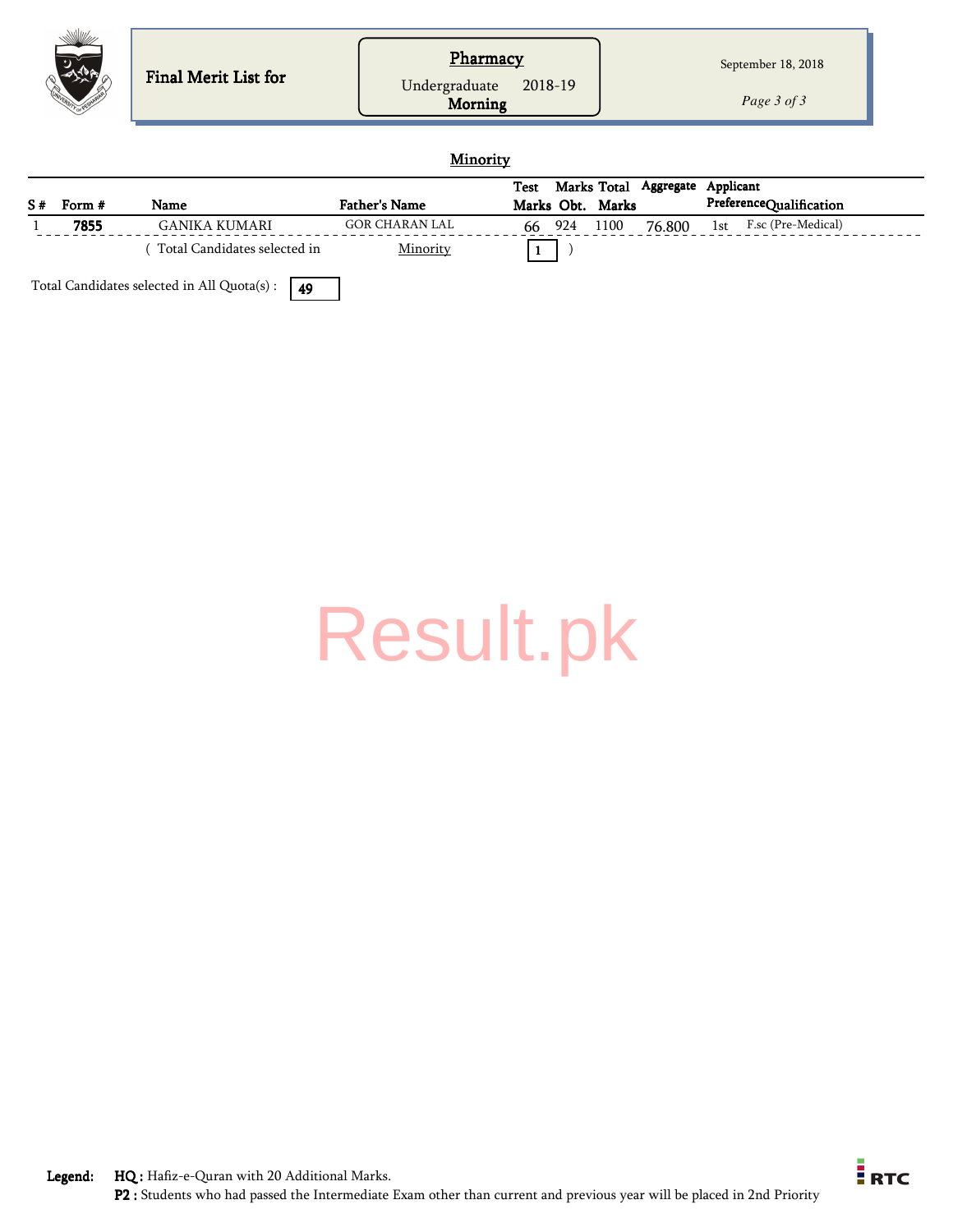

## Zoology

Morning

*Page 1 of 2*

September 18, 2018

#### Open Merit

| S# | Form #      | Name                                  | <b>Father's Name</b> | <b>Test</b> |            | Marks Obt. Marks | Marks Total Aggregate | Applicant<br>PreferenceQualification |
|----|-------------|---------------------------------------|----------------------|-------------|------------|------------------|-----------------------|--------------------------------------|
| 1  | 10234       | <b>ALAMGIR KHAN</b>                   | AKHTAR MUHAMMAD      |             | 74 953     | 1100             | 81.582                | 2nd F.sc (Pre-Medical)               |
| 2  | 7882        | RAYYAN QADER                          | ABDUL QADER KHAN     | 73          | 957        | 1100             | 81.400                | F.sc (Pre-Medical)<br>1st            |
| 3  | 11346       | <b>INAM ULLAH</b>                     | KHAN BADSHAH         | 79          | 910        | 1100             | 81.236                | F.sc (Pre-Medical)<br>1st            |
|    | 9116        | ROOH UL AMIN                          | <b>IBNE AMIN</b>     | 73          | 949        | 1100             | 80.964                | F.sc (Pre-Medical)<br>1st            |
| 5  | 8430        | MUHAMMAD ZUBAIR                       | HAZRAT YOUNAS KHAN   | 69          | 971        | 1100             | 80.564                | F.sc (Pre-Medical)<br>1st            |
|    |             | <b>KHAN</b>                           |                      |             |            |                  |                       |                                      |
| 6  | 4851<br>HQ. | ABDUL QADOOS KHAN                     | MOHAMMAD ISLAM KHAN  | 68          | 958        | 1100             | 80.545                | F.sc (Pre-Medical)<br>1st            |
| 7  | 5049        | <b>SABA RIAZ</b>                      | MUHAMMAD RIAZ KHAN   | 66          | 976        | 1100             | 79.636                | F.sc (Pre-Medical)<br>2nd            |
| 8  | 11580       | SAWAIRA INAYAT                        | INAYAT MUHAMMAD      | 76          | 902        | 1100             | 79.600                | F.sc (Pre-Medical)<br>2nd            |
| 9  | 9815        | <b>FAIZA IQBAL</b>                    | MUHAMMAD JAVED IQBAL | 74          | 910        | 1100             | 79.236                | F.sc (Pre-Medical)<br>3rd            |
| 10 | 2815        | ARSALAN KHAN                          | MUHAMMAD RIAZ        | 67          | 960        | 1100             | 79.164                | F.sc (Pre-Medical)<br>2nd            |
| 11 | 12739       | AMNA JEHANGIR                         | <b>JEHANGIR</b>      | 68          | 951        | 1100             | 79.073                | F.sc (Pre-Medical)<br>1st            |
| 12 | 7154        | MUHAMMAD ABUBAKAR                     | <b>ABDULLAH KHAN</b> | 75          | 899        | 1100             | 79.036                | F.sc (Pre-Medical)<br>2nd            |
| 13 | 6254        | <b>HAJIRA NOOR</b>                    | <b>FAZL I RABBI</b>  | 69          | 942        | 1100             | 78.982                | F.sc (Pre-Medical)<br>2nd            |
| 14 | 5505        | <b>SABA GUL</b>                       | ZARINKHAN            | 64          | 977        | 1100             | 78.891                | F.sc (Pre-Medical)<br>3rd            |
| 15 | 7442        | ZAIN UL ABIDIN                        | SARFARAZ KHAN        | 72          | 917        | 1100             | 78.818                | F.sc (Pre-Medical)<br>2nd            |
| 16 | 3449        | SYEDA AQSA HUSSAIN                    | SYED RIAZ HUSSAIN    | 70          | 929        | 1100             | 78.673                | F.sc (Pre-Medical)<br>1st            |
| 17 | 12038       | <b>SAEED ULLAH JAN</b>                | <b>JEHANZEB KHAN</b> | 68          | 938        | 1100             | 78.364                | F.sc (Pre-Medical)<br>1st            |
| 18 | 8425        | <b>FAZAL AKBAR</b>                    | <b>HAKIM KHAN</b>    | 66          | 952        | 1100             | 78.327                | F.sc (Pre-Medical)<br>2nd            |
| 19 | 6806        | <b>UROOJ HAMISH</b>                   | <b>HAMISH GUL</b>    | 69          | <b>930</b> | 1100             | 78.327                | F.sc (Pre-Medical)<br>1st            |
| 20 | 11707       | MUHAMMAD ZEESHAN                      | MUHAMMAD FAROOQ      | 70          | 922        | 1100             | 78.291                | F.sc (Pre-Medical)<br>1st            |
| 21 | 7861        | NASEER ULLAH                          | ISRAR ALI            | 68          | 934        | 1100             | 78.145                | F.sc (Pre-Medical)<br>1st            |
| 22 | 6586        | FAZAL HAMEED UTAMANI SHAH PASAND KHAN |                      | 71          | 911        | 1100             | 78.091                | F.sc (Pre-Medical)<br>2nd            |
| 23 | 7569        | MUHAMMAD ISHAQ                        | SHERZAMAN            | 71          | 911        | 1100             | 78.091                | F.sc (Pre-Medical)<br>1st            |
| 24 | 10597       | YASEEN KHAN                           | <b>QASIM KHAN</b>    | 70          | 918        | 1100             | 78.073                | F.sc (Pre-Medical)<br>2nd            |
| 25 | 7111        | AYESHA NAEEM                          | NAEEM                | 71          | 910        | 1100             | 78.036                | F.sc (Pre-Medical)<br>4th            |
| 26 | 4847        | MUHAMMAD SHAHID                       | <b>BASHIR AHMAD</b>  | 64          | 960        | 1100             | 77.964                | F.sc (Pre-Medical)<br>1st            |
|    |             | <b>BASHIR</b>                         |                      |             |            |                  |                       |                                      |
| 27 | 8920        | MUHAMMAD ISMAIL                       | <b>ZARIF KHAN</b>    | 68          | 930        | 1100             | 77.927                | F.sc (Pre-Medical)<br>3rd            |
| 28 | 7647        | HASHIM ZIA                            | MUHAMMAD ALI         |             | 863        | 1100             | 77.873                | 3rd F.sc (Pre-Medical)               |
| 29 | 8141        | MUHAMMAD YAHYA                        | HAJI BASEER KHAN     | 62          | 973        | 1100             | 77.873                | 2nd F.sc (Pre-Medical)               |
| 30 | 10757       | INAM UL HAQ                           | MUHAMMAD SHER        | 67          | 936        | 1100             | 77.855                | 2nd F.sc (Pre-Medical)               |
| 31 | 12000       | WASEEM KHAN                           | SAID AFZAL           | 69          | 921        | 1100             | 77.836                | F.sc (Pre-Medical)<br>3rd            |
| 32 | 12136       | <b>HUMA GUL</b>                       | ABDUL MALIK          | 68          | 928        | 1100             | 77.818                | F.sc (Pre-Medical)<br>2nd            |
| 33 | 4144        | IMRAN                                 | MUATAZAR KHAN        | 65          | 950        | 1100             | 77.818                | 3rd F.sc (Pre-Medical)               |
| 34 | 1007        | INAM ULLAH KHAN                       | LATIF ULLAH KHAN     | 70          | 913        | 1100             | 77.800                | 2nd F.sc (Pre-Medical)               |
| 35 | 9011        | SHOAIB KHAN                           | MUHAMMAD SAQEEM      | 65          | 949        | 1100             | 77.764                | 3rd F.sc (Pre-Medical)               |
|    |             | Total Candidates selected in          | Open Merit           | 35          |            |                  |                       |                                      |

#### University Employee Childern

| PreferenceQualification<br>Marks<br>Marks<br>Obt.<br><b>Father's Name</b><br>Name<br>Form |    |  | m<br>1 est | Marks Total | Aggregate | Applicant |  |
|-------------------------------------------------------------------------------------------|----|--|------------|-------------|-----------|-----------|--|
|                                                                                           | S# |  |            |             |           |           |  |

Legend: HQ : Hafiz-e-Quran with 20 Additional Marks.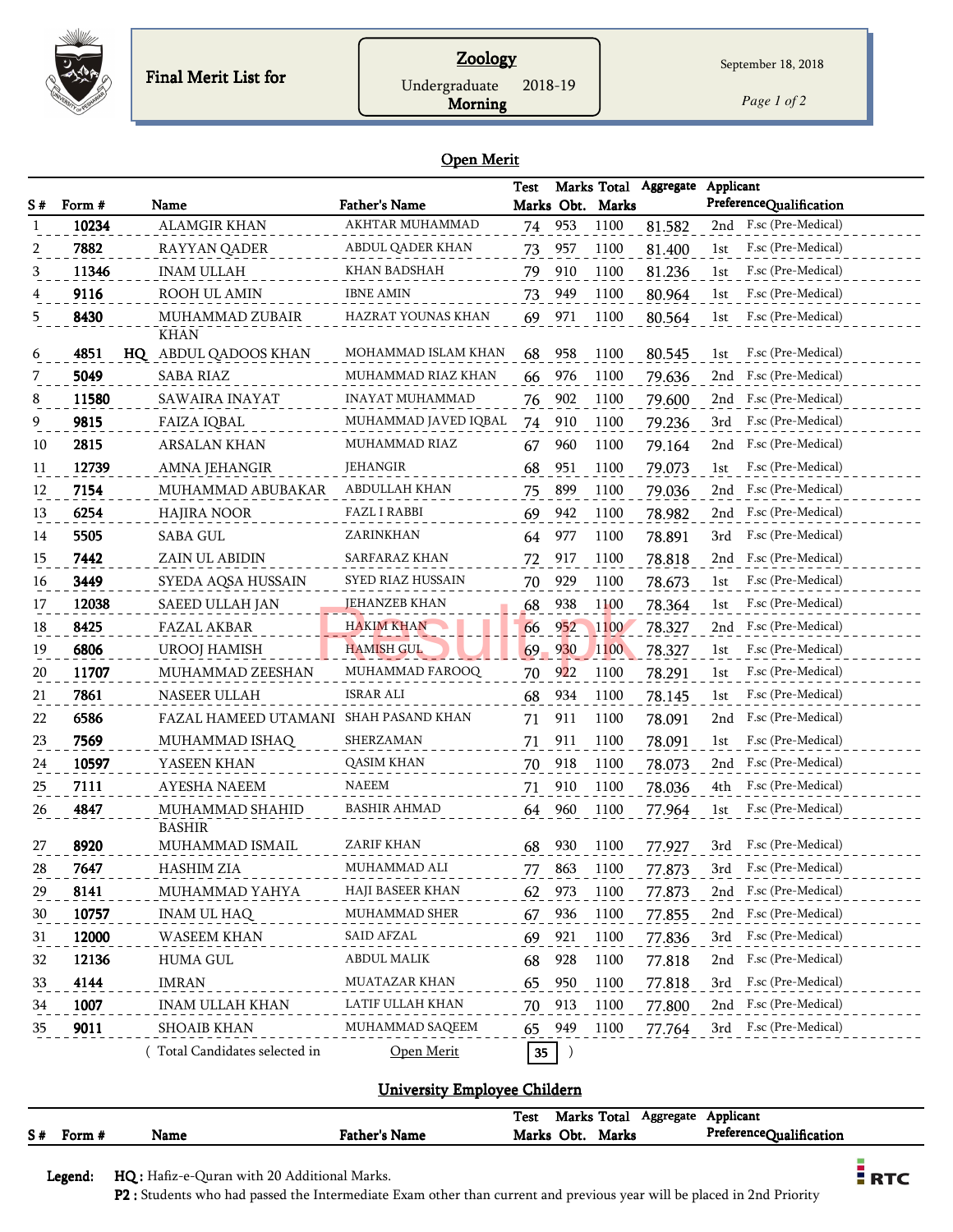|                     |                | Final Merit List for                                            | <b>Zoology</b><br>Undergraduate<br><b>Morning</b> | 2018-19                       |                                      | September 18, 2018<br>Page 2 of 2                    |
|---------------------|----------------|-----------------------------------------------------------------|---------------------------------------------------|-------------------------------|--------------------------------------|------------------------------------------------------|
| 1                   | 5814           | <b>NAIMA ALI</b>                                                | ALI ASGHAR JAN                                    | 59 895                        | 1100<br>72.418                       | F.sc (Pre-Medical)<br>1st                            |
|                     |                | (Total Candidates selected in University Employee Childern      |                                                   | 1                             |                                      |                                                      |
|                     |                |                                                                 | Islamia College Employee Childern                 |                               |                                      |                                                      |
| S#                  | Form #         | Name                                                            | <b>Father's Name</b>                              | Marks Obt. Marks              | Test Marks Total Aggregate Applicant | PreferenceQualification                              |
| 1                   | 1950           | <b>ABDUL AZIZ</b>                                               | <b>IMDAD ULLAH</b>                                | 40 773                        | 1100<br>58.164                       | 2nd F.sc (Pre-Medical)                               |
|                     |                | (Total Candidates selected in slamia College Employee Childer 1 |                                                   |                               |                                      |                                                      |
|                     |                |                                                                 | Tribal                                            |                               |                                      |                                                      |
|                     |                |                                                                 |                                                   | Test                          | Marks Total Aggregate Applicant      |                                                      |
| S#                  | Form #         | Name                                                            | <b>Father's Name</b>                              | Marks Obt. Marks              |                                      | PreferenceQualification                              |
| 1                   | 9831           | SAJID IQBAL                                                     | <b>BARKAT ULLAH</b>                               | 873<br>75                     | 1100<br>77.618                       | 2nd F.sc (Pre-Medical)                               |
|                     |                | Total Candidates selected in                                    | Tribal                                            | $\mathbf{1}$                  |                                      |                                                      |
|                     |                |                                                                 | Punjab                                            |                               |                                      |                                                      |
|                     |                |                                                                 |                                                   |                               |                                      |                                                      |
|                     |                |                                                                 |                                                   | Test                          | Marks Total Aggregate Applicant      |                                                      |
| 1                   | Form #         | <b>Name</b>                                                     | <b>Father's Name</b>                              | Marks Obt.                    | Marks                                | PreferenceQualification<br>4th F.sc (Pre-Medical)    |
|                     | 8133           | SYEDA NISA NAQVI<br>(Total Candidates selected in               | SYED MUDDASSAR HUSSAIN 55<br><b>Punjab</b>        | 851<br>1                      | 1100<br>68.418                       |                                                      |
|                     |                |                                                                 |                                                   |                               |                                      |                                                      |
|                     |                |                                                                 | Baluchistan                                       |                               |                                      |                                                      |
|                     |                |                                                                 |                                                   | <b>Test</b>                   | Marks Total Aggregate Applicant      |                                                      |
|                     | Form #<br>8433 | Name<br><b>MUHAMMAD DIN</b>                                     | <b>Father's Name</b><br><b>ABDUL JALIL</b>        | Marks Obt. Marks<br>868       | 1100                                 | PreferenceQualification<br>F.sc (Pre-Medical)<br>1st |
|                     |                | (Total Candidates selected in                                   | Baluchistan                                       | 60<br>$\mathbf{1}$            | 71.345                               |                                                      |
|                     |                |                                                                 |                                                   |                               |                                      |                                                      |
|                     |                |                                                                 | <b>Minority</b>                                   |                               |                                      |                                                      |
|                     |                |                                                                 |                                                   | Test                          | Marks Total Aggregate Applicant      |                                                      |
| S#<br>S#<br>S#<br>1 | Form #<br>2039 | Name<br><b>MANIHA TAJ</b>                                       | <b>Father's Name</b><br>TAJ MASIH                 | Marks Obt. Marks<br>775<br>61 | 1100<br>66.673                       | PreferenceQualification<br>F.sc (Pre-Medical)<br>1st |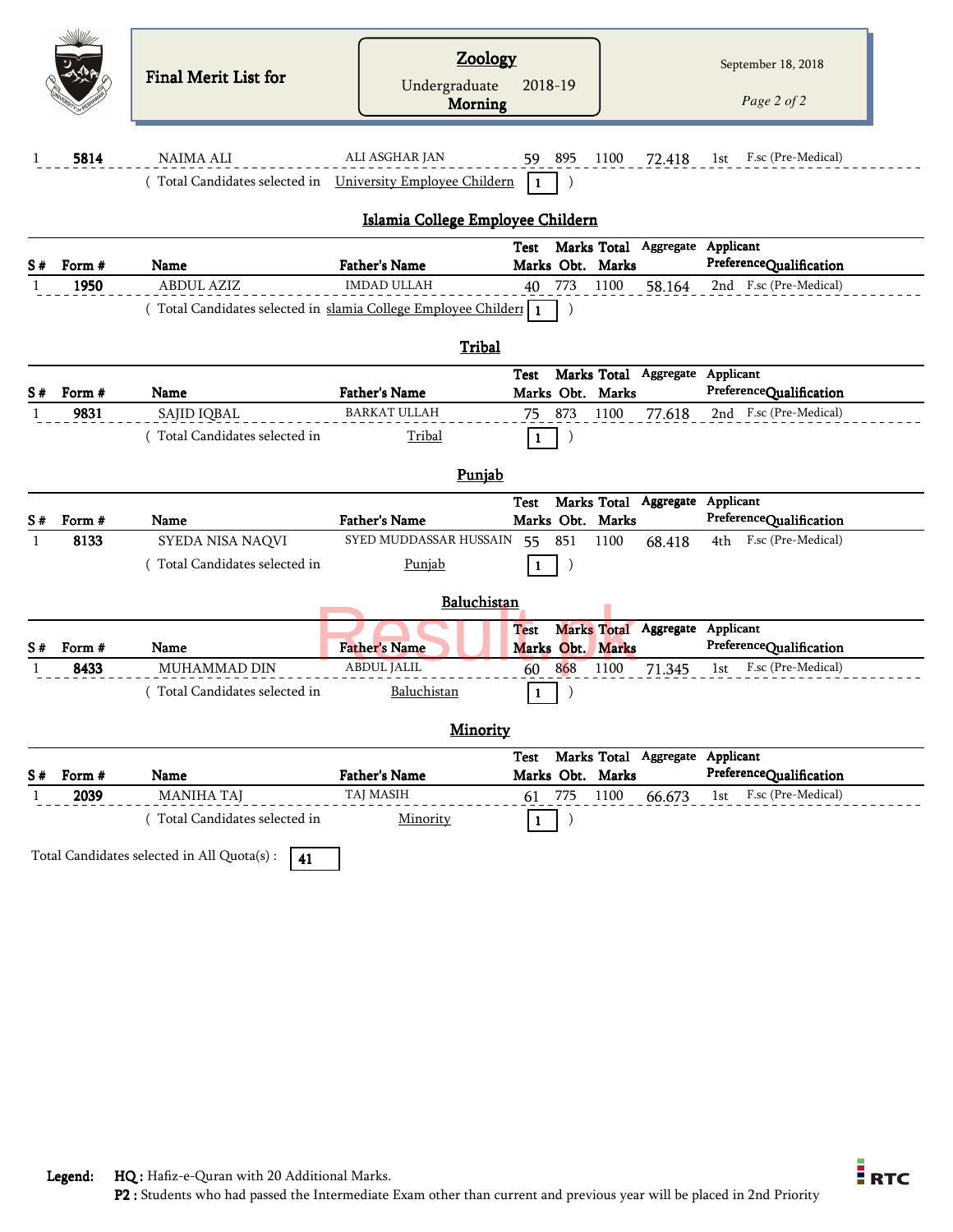

*Page 1 of 3*

## Open Merit

Morning

|    |        |                              |                                | <b>Test</b> |     | Marks Total      | Aggregate | Applicant                     |
|----|--------|------------------------------|--------------------------------|-------------|-----|------------------|-----------|-------------------------------|
| S# | Form # | Name                         | <b>Father's Name</b>           |             |     | Marks Obt. Marks |           | PreferenceQualification       |
|    | 12375  | <b>ASAD ULLAH</b>            | NAJIB UD DIN                   | 57          | 949 | 1100             | 74.564    | F.sc (Pre-Engineering)<br>1st |
|    | 12442  | AFTAB JAMAL                  | <b>BAKHT JAMAL</b>             | 66          | 876 | 1100             | 74.455    | F.sc (Pre-Med/Engg)<br>2nd    |
| 3  | 11058  | ASHLEY ALEX JACOB            | AUGUSTIN JACOB                 | 61          | 916 | 1100             | 74.364    | F.sc (Pre-Engineering)<br>1st |
|    | 4455   | <b>GUL E NAYAB</b>           | NISAR MOHAMMAD                 | 62          | 907 | 1100             | 74.273    | F.sc (Pre-Engineering)<br>3rd |
| 5  | 8696   | <b>UZAIR SHAHZAD</b>         | <b>MUJAHID KHAN</b>            | 68          | 863 | 1100             | 74.273    | F.sc (Pre-Engineering)<br>1st |
| 6  | 5083   | SYED MUHAMMAD UZAIR          | SYED WAJID ALI SHAH            | 64          | 885 | 1100             | 73.873    | $F$ .sc $(G$ .Sc $)$<br>1st   |
|    | 2058   | ZEESHAN AHMAD                | SHAD MUHAMMAD KHAN             | 61          | 907 | 1100             | 73.873    | F.sc (Pre-Engineering)<br>3rd |
| 8  | 9117   | SAJID ZADA                   | BAL ZADA                       | 60          | 906 | 1100             | 73.418    | F.sc (Pre-Engineering)<br>1st |
| 9  | 7131   | <b>SHAHAB KHALID</b>         | KHALID NAEEM                   | 70          | 830 | 1100             | 73.273    | $F$ .sc $(G.Sc)$<br>1st       |
| 10 | 11623  | MUHAMMAD SALMAN              | HAMED ULLAH                    | 58          | 915 | 1100             | 73.109    | F.sc (Pre-Engineering)<br>1st |
| 11 | 12388  | SYED FAHAD AMIN              | <b>FAZLI AMIN</b>              | 58          | 912 | 1100             | 72.945    | F.sc (Pre-Engineering)<br>2nd |
| 12 | 8872   | MUHAMMAD IRFAN               | AMIN UL HAQ                    | 61          | 890 | 1100             | 72.945    | F.sc (Pre-Engineering)<br>3rd |
| 13 | 3411   | WASID KHAN                   | DILA BAZ KHAN                  | 69          | 831 | 1100             | 72.927    | $F$ .sc $(G.Sc)$<br>1st       |
| 14 | 94860  | MUHAMMAD LATIF               | MUHAMMAD HANIF                 | 58          | 906 | 1100             | 72.618    | F.sc (Pre-Engineering)<br>3rd |
| 15 | 8245   | <b>MAHNOOR</b>               | FAYYAZ UD DIN                  | 73          | 795 | 1100             | 72.564    | F.sc (Pre-Engineering)<br>1st |
| 16 | 10245  | ZAIB ULLAH                   | WALIMAN SHAH                   | 62          | 874 | 1100             | 72.473    | F.sc (Pre-Engineering)<br>3rd |
| 17 | 319    | <b>SUMAYYA</b>               | MUHAMMAD ASHFAQ                | 60          | 949 | 1100             | 72.436    | F.sc (Pre-Med/Engg)<br>2nd    |
|    |        |                              | <b>KHAN</b>                    |             |     |                  |           |                               |
| 18 | 10624  | <b>ABDUL MAJID</b>           | <b>AFSAR KHAN</b>              | 67          | 833 | 1100             | 72.236    | F.sc (Pre-Engineering)<br>1st |
| 19 | 9273   | <b>ARSALAN ZAFFAR</b>        | ZAFFAR SAEED                   | 70          | 810 | 1100             | 72.182    | F.sc (Pre-Engineering)<br>2nd |
| 20 | 11531  | MUHAMMAD BIN QASIM           | QASIM MAHMOOD                  | 57          | 902 | 1100             | 72.000    | F.sc (Pre-Engineering)<br>2nd |
| 21 | 6252   | <b>HAFSA ZIA</b>             | MUHAMMAD UL HAQ                | 63          | 857 | 1100             | 71.945    | F.sc (Pre-Engineering)<br>3rd |
| 22 | 2914   | MUHAMMAD HAMZA               | KHUSHDIL KHAN                  | 56          | 908 | 1100             | 71.927    | F.sc (Pre-Engineering)<br>2nd |
| 23 | 11574  | AAHIDA BIBI                  | MUHAMMAD YAQOOB<br><b>KHAN</b> | 62          | 849 | 1100             | 71.709    | F.sc (Pre-Med/Engg)<br>3rd    |
| 24 | 11908  | <b>BABAR ALI</b>             | MUKHTIAR ULLAH                 | 60          | 874 | 1100             | 71.673    | F.sc (Pre-Engineering)<br>1st |
| 25 | 12290  | MALIK ASHFAQ AHMAD           | ISLAM GUL                      | 63          | 852 | 1100             | 71.673    | F.sc (Pre-Engineering)<br>4th |
| 26 | 9029   | MUHAMMAD MASHAL              | HIKMAT SHAH                    | 64          | 844 | 1100             | 71.636    | F.sc (Pre-Engineering)<br>2nd |
| 27 | 11505  | <b>MAJID KHAN</b>            | AYAZ AHMAD                     | 66          | 827 | 1100             | 71.509    | F.sc (Pre-Engineering)<br>1st |
| 28 | 7809   | IHTISHAM UL HAQ              | AYAZ KHAN                      | 56          | 898 | 1100             | 71.382    | F.sc (Pre-Engineering)<br>4th |
| 29 | 4706   | MUHAMMAD AYUB<br>$_{\rm HQ}$ | QAJIR RAHMAN                   | 51          | 914 | 1100             | 71.345    | 2nd F.sc (Pre-Engineering)    |
| 30 | 11611  | FARHAN ULLAH KHAN            | WALI KHAN                      | 63          | 846 | 1100             | 71.345    | F.sc (Pre-Engineering)<br>4th |
| 31 | 12103  | MEHMOOD SULTAN               | SULTAN WALI                    | 60          | 868 | 1100             | 71.345    | F.sc (Pre-Engineering)<br>1st |
| 32 | 8285   | UME HABIBA NAEEM             | <b>NAEEM AHMAD</b>             | 55          | 901 | 1100             | 71.145    | F.sc (Pre-Engineering)<br>2nd |
| 33 | 1417   | <b>OSAMA QAYYUM</b>          | ABDUL QAYYUM                   | 65          | 827 | 1100             | 71.109    | F.sc (G.Sc)<br>1st            |
| 34 |        | 11502 HQ NOMAN SOHAIL        | RUHUL AMIN                     | 60          | 842 | 1100             | 71.018    | F.sc (Pre-Engineering)<br>4th |
| 35 | 1597   | DIL AFROZ GUL                | MUHAMMAD AZHAR                 | 58          | 875 | 1100             | 70.927    | $F$ .sc $(G.Sc)$<br>1st       |
| 36 | 9644   | MUHAMMAD IKRAM               | MIR GHULAM                     | 48          | 948 | 1100             | 70.909    | F.sc (Pre-Engineering)<br>1st |
| 37 | 11411  | MAMOON KHATTAK               | <b>RAUF KHAN</b>               | 63          | 838 | 1100             | 70.909    | F.sc (Pre-Engineering)<br>1st |
| 38 | 12496  | MUHAMMAD TOUSEEF             | MUHAMMAD SAEED KHAN            | 51          | 925 | 1100             | 70.855    | F.sc (Pre-Engineering)<br>3rd |
| 39 | 10465  | ABDULLAH AAMIR               | MUHAMMAD AAMIR                 | 66          | 814 | 1100             | 70.800    | F.sc (Pre-Engineering)<br>1st |
|    |        | PARACHA                      |                                |             |     |                  |           |                               |

Legend: HQ : Hafiz-e-Quran with 20 Additional Marks.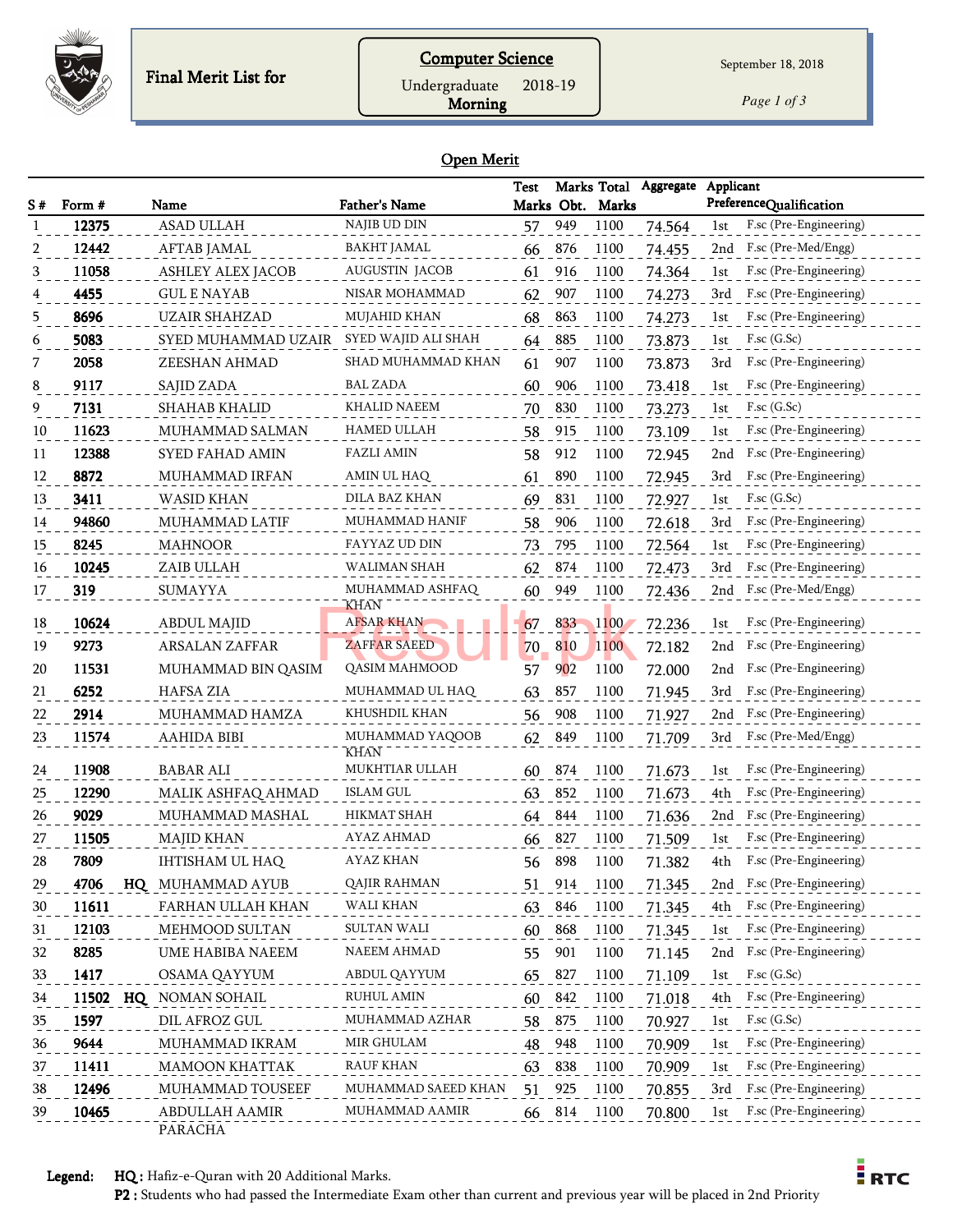| S#       | Form #         | Name                                                             | <b>Father's Name</b>                  |              |                  | Marks Obt. Marks                |                                 | PreferenceQualification                                        |
|----------|----------------|------------------------------------------------------------------|---------------------------------------|--------------|------------------|---------------------------------|---------------------------------|----------------------------------------------------------------|
|          |                |                                                                  |                                       | Test         |                  |                                 | Marks Total Aggregate Applicant |                                                                |
|          |                |                                                                  | Punjab                                |              |                  |                                 |                                 |                                                                |
|          |                |                                                                  |                                       |              |                  |                                 |                                 |                                                                |
|          |                | (Total Candidates selected in                                    | Sindh                                 | $\mathbf{1}$ | $\lambda$        |                                 |                                 |                                                                |
| S#<br>1  | Form #<br>5528 | <b>Name</b><br>MUHAMMAD ZAHID                                    | <b>Father's Name</b><br>FIDA MUHAMMAD | 44           | 750              | Marks Obt. Marks<br>1100        | 58.509                          | PreferenceQualification<br>$F$ .sc $(G.Sc)$<br>1st             |
|          |                |                                                                  |                                       | Test         |                  |                                 | Marks Total Aggregate Applicant |                                                                |
|          |                |                                                                  | <b>Sindh</b>                          |              |                  |                                 |                                 |                                                                |
|          |                |                                                                  |                                       |              |                  |                                 |                                 |                                                                |
|          |                | (Total Candidates selected in                                    | AJK                                   | $\mathbf{1}$ | $\left( \right)$ |                                 |                                 |                                                                |
| S#<br>1  | 8956           | <b>MASOOD SHABBIR</b>                                            | MUHMMAD SHABBIR                       | 38           | 763              | 1100                            | 56.818                          | F.sc (Pre-Engineering)<br>1st                                  |
|          | Form #         | Name                                                             | <b>Father's Name</b>                  | <b>Test</b>  |                  | Marks Obt. Marks                | Marks Total Aggregate Applicant | PreferenceQualification                                        |
|          |                |                                                                  | AIK                                   |              |                  |                                 |                                 |                                                                |
|          |                |                                                                  |                                       |              |                  |                                 |                                 |                                                                |
|          |                | (Total Candidates selected in                                    | Tribal                                | $\mathbf{1}$ | $\left( \right)$ |                                 |                                 |                                                                |
| 1        | 6011           | AMJAD ALI                                                        | <b>KHITAB GUL</b>                     | 59           | 841              | 1100                            | 69.473                          | F.sc (Pre-Engineering)<br>1st                                  |
| S#       | Form #         | Name                                                             | <b>Father's Name</b>                  | Test         |                  | Marks Obt. Marks                |                                 | Marks Total Aggregate Applicant<br>PreferenceQualification     |
|          |                |                                                                  | Tribal                                |              |                  |                                 |                                 |                                                                |
|          |                |                                                                  |                                       |              |                  |                                 |                                 |                                                                |
|          |                | (Total Candidates selected in slamia College Employee Childeri 1 |                                       |              |                  |                                 |                                 |                                                                |
| 1        | 12327          | <b>UMAIR KHALID</b>                                              | <b>KHALID MEHMOOD</b>                 | 66           | 726              | 1100                            | 66.000                          | F.sc (Pre-Engineering)<br>1st                                  |
| S#       | Form #         | Name                                                             | <b>Father's Name</b>                  | Test         |                  | Marks Total<br>Marks Obt. Marks | Aggregate                       | Applicant<br>PreferenceQualification                           |
|          |                |                                                                  | Islamia College Employee Childern     |              |                  |                                 |                                 |                                                                |
|          |                |                                                                  |                                       |              |                  |                                 |                                 |                                                                |
|          |                | (Total Candidates selected in                                    | University Employee Childern          | $\mathbf{1}$ |                  |                                 |                                 |                                                                |
| 1        | 1391           | SAHIBZADA HASANAIN                                               | <b>IKRAM UL HAQ</b>                   | 57           | 770              | 1100                            | 64.800                          | $F$ .sc $(G.Sc)$<br>1st                                        |
| S#       | Form #         | Name                                                             | <b>Father's Name</b>                  | Test         |                  | Marks Total<br>Marks Obt. Marks | Aggregate                       | Applicant<br>PreferenceQualification                           |
|          |                |                                                                  |                                       |              |                  |                                 |                                 |                                                                |
|          |                |                                                                  | <b>University Employee Childern</b>   |              |                  |                                 |                                 |                                                                |
|          |                | (Total Candidates selected in                                    | Open Merit                            | 50           |                  |                                 |                                 |                                                                |
| 50       | 1383           | MUHAMMAD FAIZAN KHANMUHAMMAD ANWAR                               |                                       | 60           | 844              | 1100                            | 70.036                          | 2nd F.sc (G.Sc)                                                |
| 49       | 8126           | TANEEM ULLAH JAN                                                 | <b>TASBEEH ULLAH JAN</b>              | 60           | 847              | 1100                            | 70.200                          | $F$ .sc $(G$ .Sc $)$<br>1st                                    |
| 48       | 8825           | MUHAMMAD UMAR                                                    | <b>QALANDAR SHAH</b>                  | 57           | 869              | 1100                            | 70.200                          | $F$ .sc $(G.Sc)$<br>1st                                        |
| 47       | 5293           | MUHAMMAD USMAN KHANNIZAR UL HAQ                                  |                                       | 58           | 862              | 1100                            | 70.218                          | F.sc (Pre-Engineering)<br>4th                                  |
| 46       | 5633           | <b>ABDULLAH</b>                                                  | MOHAMMAD SAEED                        | 46           | 951              | 1100                            | 70.273                          | F.sc (Pre-Engineering)<br>1st                                  |
| 45       | 5986           | <b>MASHOOD AZHAR</b>                                             | MUHAMMAD AZHAR                        | 58           | 864              | 1100                            | 70.327                          | F.sc (Pre-Engineering)<br>3rd                                  |
| 44       | 1066           | MUHAMMAD HASEEB                                                  | YOUSAF ALI KHAN                       | 54           | 895              | 1100                            | 70.418                          | 4th<br>F.sc (Pre-Engineering)                                  |
| 43       | 2226           | HQ ABDUL BASIT                                                   | <b>ABDUL GHAFOOR</b>                  | 55           | 871              | 1100                            | 70.600                          | F.sc (Pre-Engineering)<br>4th                                  |
| 42       | 10833          | <b>SHAH FAHAD</b>                                                | <b>RIZWAN KHAN</b>                    | 56           | 884              | 1100                            | 70.618                          | $F$ .sc $(G.Sc)$<br>1st                                        |
| 40<br>41 | 10819<br>7213  | MUHAMMAD AFNAN KHAN SHAKEEL KHAN                                 |                                       | 65<br>67     | 820<br>805       | 1100<br>1100                    | 70.727<br>70.709                | F.sc (Pre-Engineering)<br>3rd<br>F.sc (Pre-Engineering)<br>3rd |
|          |                | <b>ARSLA KHAN</b>                                                | <b>RABUL JAN</b>                      |              |                  |                                 |                                 |                                                                |
|          |                |                                                                  |                                       |              |                  |                                 |                                 |                                                                |
|          |                |                                                                  | Undergraduate<br>Morning              | 2018-19      |                  |                                 |                                 | Page 2 of 3                                                    |
|          |                |                                                                  |                                       |              |                  |                                 |                                 |                                                                |
|          |                | Final Merit List for                                             | <b>Computer Science</b>               |              |                  |                                 |                                 | September 18, 2018                                             |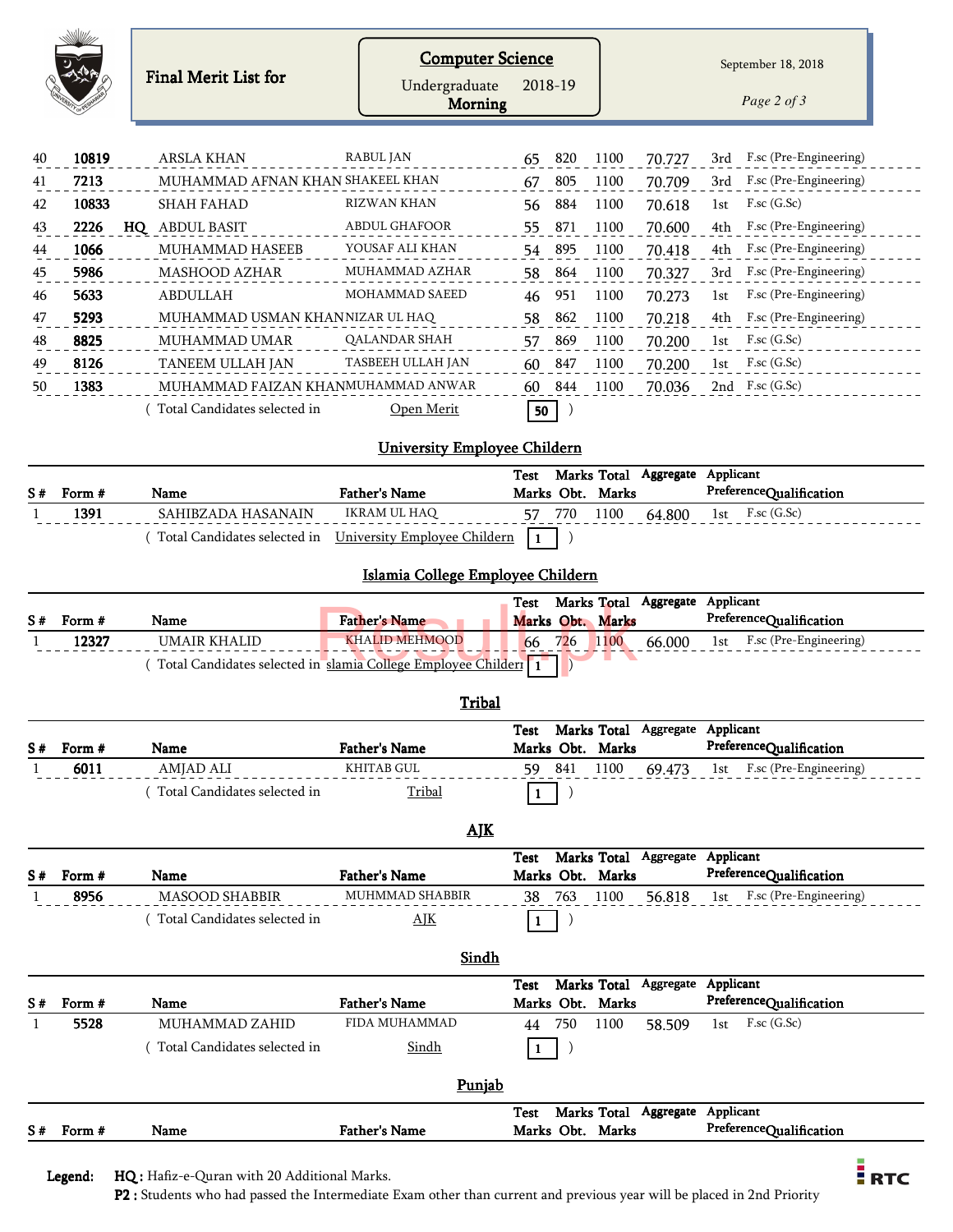|    |        | <b>Final Merit List for</b>                         | <b>Computer Science</b><br>Undergraduate<br>Morning | 2018-19                         |                          | September 18, 2018<br>Page 3 of 3    |
|----|--------|-----------------------------------------------------|-----------------------------------------------------|---------------------------------|--------------------------|--------------------------------------|
|    | 9506   | <b>AZMAT ULLAH</b><br>(Total Candidates selected in | <b>ABDUL GHAYAS</b><br>Punjab                       | 58 739<br>$\mathbf{1}$          | 1100<br>63.509           | 1st $F$ .sc (G.Sc)                   |
|    |        |                                                     | Baluchistan                                         |                                 |                          |                                      |
| S# | Form # | Name                                                | <b>Father's Name</b>                                | <b>Test</b><br>Marks Obt. Marks | Marks Total Aggregate    | Applicant<br>PreferenceQualification |
|    | 3929   | <b>IFTIKHAR AHMED</b>                               | <b>ABDUL HALEEM</b>                                 | 748<br>31                       | 1100<br>53.200           | 2nd F.sc (Pre-Engineering)           |
|    |        |                                                     |                                                     |                                 |                          |                                      |
|    |        | (Total Candidates selected in                       | Baluchistan                                         | 1                               |                          |                                      |
|    |        |                                                     | <b>Minority</b>                                     |                                 |                          |                                      |
|    |        |                                                     |                                                     | <b>Test</b>                     | Marks Total<br>Aggregate | Applicant                            |
| S# | Form # | Name                                                | <b>Father's Name</b><br>SHAHBAZ MASIH               | Marks Obt. Marks                |                          | PreferenceQualification              |
|    | 9249   | SHERAZ MAISH<br>Total Candidates selected in        | Minority                                            | 618<br>61                       | 1100<br>58.109           | F.sc (G.Sc)<br>1st                   |

# [Result.pk](http://www.result.pk/)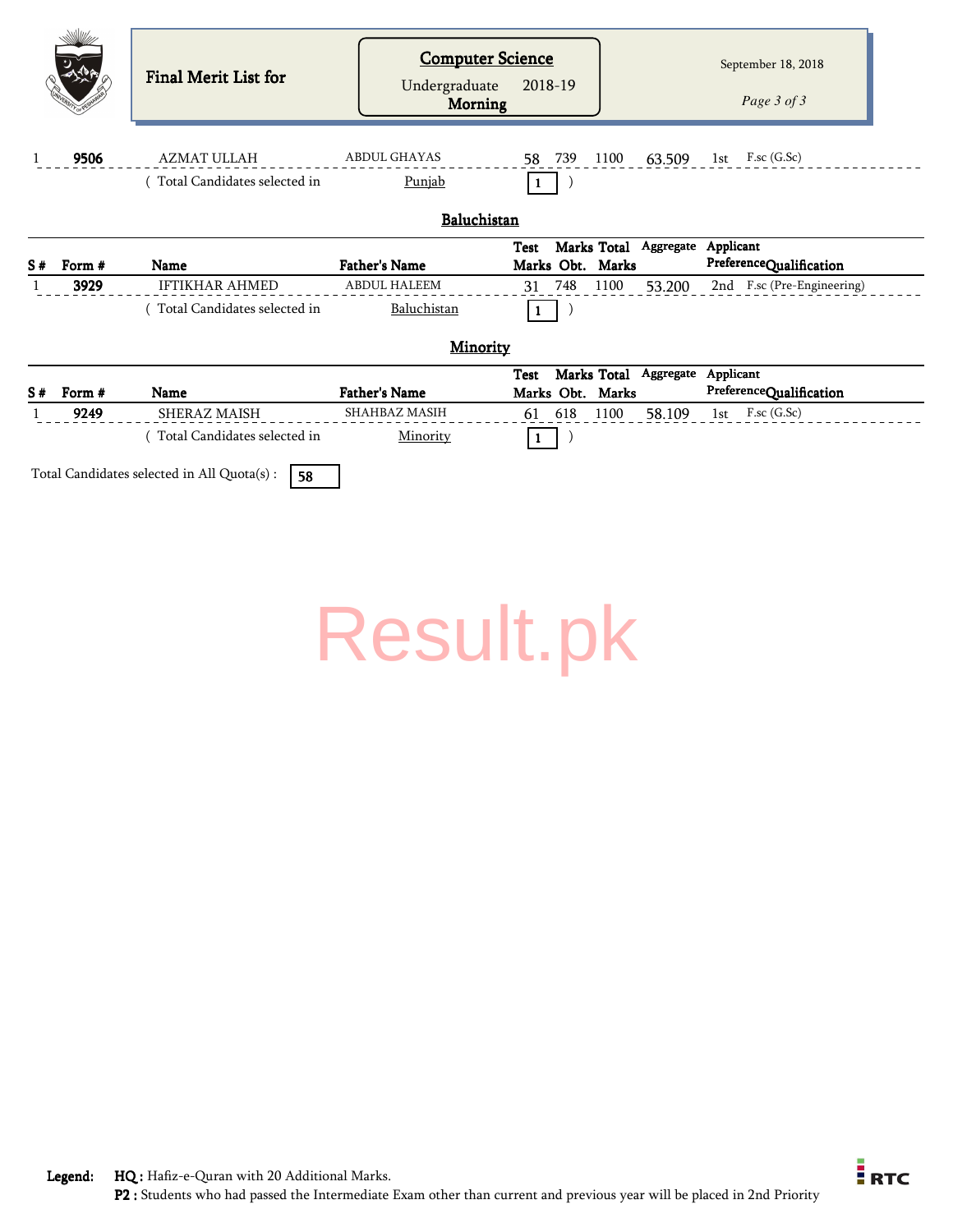

## **Electronics**

Undergraduate 2018-19

Morning

September 18, 2018

*Page 1 of 2*

#### Open Merit

|    |        |                              |                       | Test   |         | Marks Total      | Aggregate | Applicant                      |
|----|--------|------------------------------|-----------------------|--------|---------|------------------|-----------|--------------------------------|
| S# | Form # | Name                         | <b>Father's Name</b>  |        |         | Marks Obt. Marks |           | PreferenceQualification        |
|    | 8736   | <b>NAFEES AHMAD</b>          | MOHAMMAD SALIM        | 69     | 916     | 1100             | 75.055    | F.sc (Pre-Med/Engg)<br>1st     |
| 2  | 9483   | NAYAB SHAH                   | SHAH JEHAN            | 60     | 905     | 1100             | 73.364    | F.sc (Pre-Engineering)<br>2nd  |
| 3  | 7235   | LUQMAN AMIN                  | <b>INN E AMIN</b>     | 62     | 889     | 1100             | 73.291    | F.sc (Pre-Engineering)<br>3rd  |
|    | 4263   | MUHAMMAD AQIL                | <b>FAZAL MALIK</b>    | 66     | 859     | 1100             | 73.255    | F.sc (Pre-Engineering)<br>2nd  |
| 5  | 12247  | <b>USMAN GHANI</b>           | ABDUL GHANI           | 54     | 934     | 1100             | 72.545    | F.sc (Pre-Engineering)<br>3rd  |
| 6  | 11985  | MUZAMMEL KHAN                | GHAFAR ALI            | 55     | 912     | 1100             | 71.745    | F.sc (Pre-Engineering)<br>2nd  |
|    | 2030   | SHAH RAHIM                   | MUHAMMAD SABIR        | 60     | 871     | 1100             | 71.509    | F.sc (Pre-Engineering)<br>2nd  |
| 8  | 4539   | RIDA E ZAHRA                 | KHAWAJA RIZWAN ALI    | 52     | 924     | 1100             | 71.200    | F.sc (Pre-Engineering)<br>2nd  |
| 9  | 10788  | MUHAMMAD RIAZ                | WARESHMIN GUL         | 45     | 967     | 1100             | 70.745    | F.sc (Pre-Engineering)<br>1st  |
| 10 | 7383   | <b>AZMAT KHAN</b>            | RAHMAT ULLAH          | 58     | 870     | 1100             | 70.655    | 4th<br>F.sc (Pre-Engineering)  |
| 11 | 9355   | <b>GULAB SAID</b>            | WAHID SAID            | 61     | 847     | 1100             | 70.600    | F.sc (Pre-Engineering)<br>3rd  |
| 12 | 9246   | <b>OWAIS AZIZ</b>            | AZIZ AHMAD            | 62     | 834     | 1100             | 70.291    | F.sc (Pre-Engineering)<br>3rd  |
| 13 | 7980   | MUHAMMAD WAQAS               | MUHAMMAD JANAN        | 65     | 807     | 1100             | 70.018    | F.sc (Pre-Engineering)<br>3rd  |
| 14 | 8078   | <b>QUAID KHALID</b>          | KHALID KHAN           | 56     | 873     | 1100             | 70.018    | F.sc (Pre-Engineering)<br>2nd  |
| 15 | 8582   | AMAN KHAN                    | AFSAR ZAMAN           | 62     | 829     | 1100             | 70.018    | F.sc (Pre-Engineering)<br>4th  |
| 16 | 9660   | AMEER UD DIN KHAN            | WAHEED UD DIN         | 62     | 828     | 1100             | 69.964    | F.sc (Pre-Engineering)<br>3rd  |
| 17 | 8710   | <b>ATIF ZAMAN</b>            | <b>GUL ZAMAN</b>      | 59     | 848     | 1100             | 69.855    | F.sc (Pre-Engineering)<br>4th  |
| 18 | 10774  | <b>IBAD KHAN</b>             | <b>DAWAR KHAN</b>     | 56     | 869     | 1100             | 69.800    | F.sc (Pre-Engineering)<br>4th  |
| 19 | 12470  | ABDUL KHALIQ                 | HAJ WALI              | 63     | 813     | 1100             | 69.545    | F.sc (Pre-Engineering)<br>3rd  |
| 20 | 7846   | SYED HASSAN SHAH             | <b>SYED SHAHRIYAR</b> | $45 -$ | 3048    | 3550             | 69.515    | DAE (Electrical/Electrc<br>1st |
| 21 | 8851   | ATEED ULLAH                  | WAHEED ULLAH          | 60     | 833     | 1100             | 69.436    | F.sc (Pre-Engineering)<br>1st  |
| 22 | 101    | <b>ASAD KHAN</b>             | AYUB KHAN             | 55     | 868     | 1100             | 69.345    | F.sc (Pre-Engineering)<br>4th  |
| 23 | 9960   | <b>ABDUR RAUF</b>            | KHAN SHAH             | 64     | 800     | 1100             | 69.236    | F.sc (Pre-Engineering)<br>3rd  |
| 24 | 3579   | MUHAMMAD HASHIR              | MAQSOOD GUL           | 58     | 843     | 1100             | 69.182    | F.sc (Pre-Engineering)<br>3rd  |
| 25 | 11919  | FAWAD AZIZ                   | <b>AZIZ UR REHMAN</b> | 47     | 923     | 1100             | 69.145    | F.sc (Pre-Engineering)<br>4th  |
| 26 | 2499   | <b>SIDRA NAZ</b>             | <b>IHSAN ULLAH</b>    | 51     | 890     | 1100             | 68.945    | F.sc (Pre-Engineering)<br>3rd  |
| 27 | 7794   | ASIF UR RAHMAN               | SHAMS UR RAHMAN       | 64     | 794     | 1100             | 68.909    | F.sc (Pre-Engineering)<br>4th  |
| 28 | 2746   | <b>KAMRAN ALI</b>            | <b>FARHAT ABBAS</b>   | 60     | 823     | 1100             | 68.891    | F.sc (Pre-Engineering)<br>1st  |
| 29 | 7805   | ABDUL MAJID KHAN             | KHAN ZAMAN            | 64     | 793     | 1100             | 68.855    | F.sc (Pre-Engineering)<br>2nd  |
| 30 | 4223   | <b>JAWERA RAHMAN</b>         | ATIQ UR REHMAN        | 57     | 844     | 1100             | 68.836    | F.sc (Pre-Engineering)<br>3rd  |
| 31 | 9629   | AWAIS AHMED SABIR            | <b>SABIR HUSSAIN</b>  | 65     | 782     | 1100             | 68.655    | 4th<br>F.sc (Pre-Engineering)  |
| 32 | 9729   | AMIR HAMZA                   | <b>GHULAM SHABEER</b> | 55     | 855     | 1100             | 68.636    | F.sc (Pre-Engineering)<br>2nd  |
| 33 | 8293   | ZARLASHT ALI                 | <b>BAKHTIAR AHMAD</b> | 55     | 853     | 1100             | 68.527    | F.sc (Pre-Engineering)<br>4th  |
| 34 | 1350   | TAIMUR AFRIDI                | MUHAMMAD AMIN         | 66     | 772     | 1100             | 68.509    | F.sc (Pre-Engineering)<br>3rd  |
| 35 | 12067  | MUHAMMAD DANYAL              | <b>GUL NAWAB KHAN</b> | 61     | 806     | 1100             | 68.364    | F.sc (Pre-Engineering)<br>3rd  |
|    |        | Total Candidates selected in | Open Merit            | 35     | $\big)$ |                  |           |                                |

## University Employee Childern

|             |                       |                      | Test |            | Marks Total | Aggregate | Applicant |                         |
|-------------|-----------------------|----------------------|------|------------|-------------|-----------|-----------|-------------------------|
| $S#$ Form # | Name                  | <b>Father's Name</b> |      | Marks Obt. | Marks       |           |           | PreferenceQualification |
| 2318        | <b>HARIS BIN ARIF</b> | MOHAMMAD ARIF        | 48   | 778        | 100         | 61.636    | 4th       | F.sc (Pre-Engineering)  |

Legend: HQ : Hafiz-e-Quran with 20 Additional Marks.

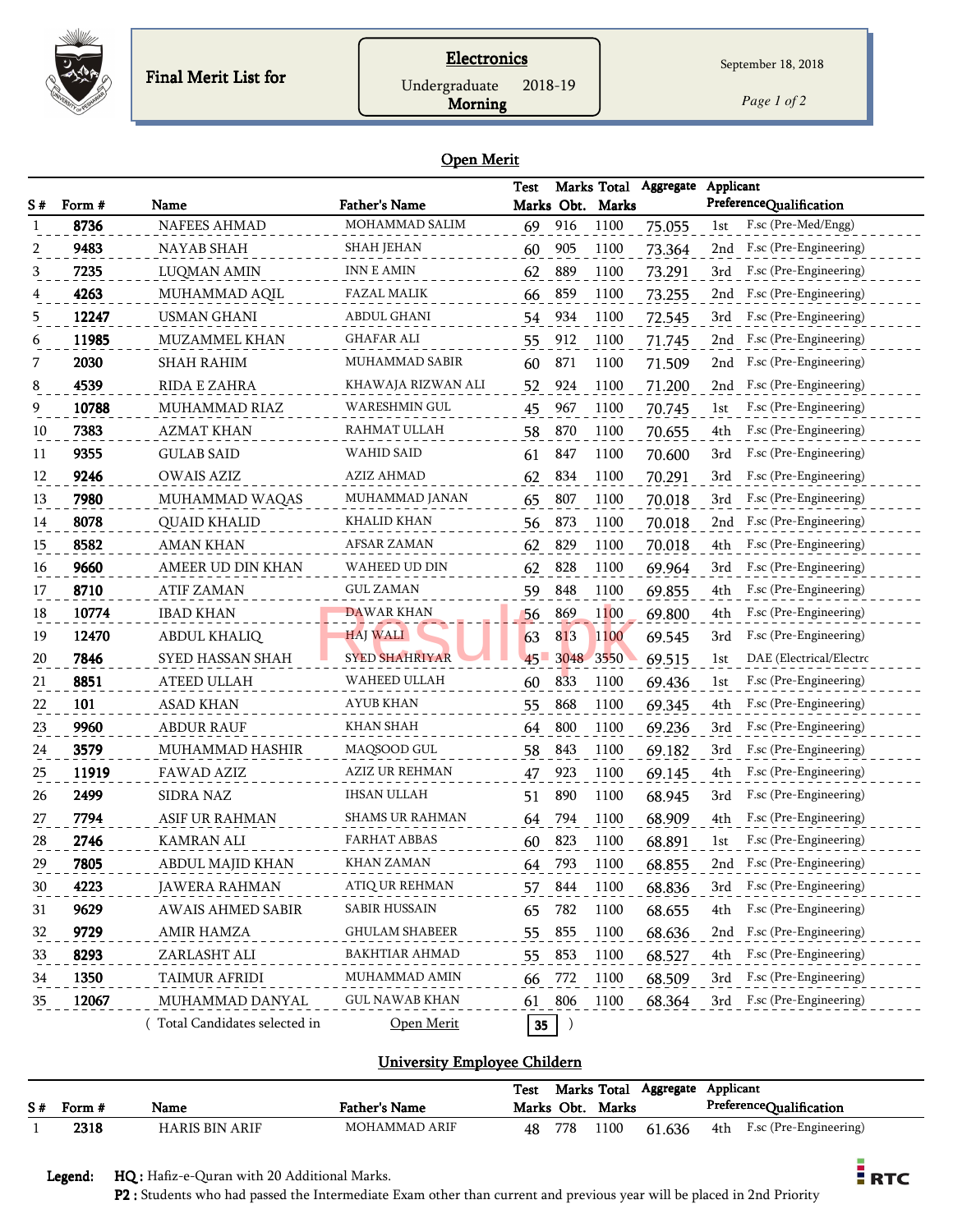|              |        | <b>Final Merit List for</b>                                | <b>Electronics</b><br>Undergraduate<br>Morning | 2018-19                                                     | September 18, 2018<br>Page 2 of 2        |
|--------------|--------|------------------------------------------------------------|------------------------------------------------|-------------------------------------------------------------|------------------------------------------|
|              |        | (Total Candidates selected in University Employee Childern |                                                | $\mathbf{1}$                                                |                                          |
|              |        |                                                            | Tribal                                         | Marks Total Aggregate Applicant<br>Test                     |                                          |
| S#           | Form # | Name                                                       | <b>Father's Name</b>                           | Marks Obt. Marks                                            | PreferenceQualification                  |
| 1            | 888    | MUHAMMAD IBRAHIM                                           | <b>SHER ZAMIN</b>                              | 869<br>1100<br>52                                           | F.sc (Pre-Engineering)<br>68.200<br>4th  |
|              |        | (Total Candidates selected in                              | Tribal                                         | 1                                                           |                                          |
|              |        |                                                            | Sindh                                          |                                                             |                                          |
|              |        |                                                            |                                                | Marks Total Aggregate Applicant<br><b>Test</b>              |                                          |
| S#           | Form # | Name                                                       | <b>Father's Name</b>                           | Marks Obt. Marks                                            | PreferenceQualification                  |
| 1            | 1230   | <b>KASHIF</b>                                              | <b>JEHANGIR KHAN</b>                           | 38<br>796<br>1100                                           | F.sc (Pre-Engineering)<br>58.618<br>1st  |
|              |        | (Total Candidates selected in                              | Sindh                                          | 1                                                           |                                          |
|              |        |                                                            | Baluchistan                                    |                                                             |                                          |
| S#           | Form # | Name                                                       | <b>Father's Name</b>                           | Marks Total Aggregate Applicant<br>Test<br>Marks Obt. Marks | PreferenceQualification                  |
| $\mathbf{1}$ | 11642  | <b>FASEEH UD DIN</b>                                       | <b>SHAHAB UD DIN</b>                           | 521<br>1100<br>$\Omega$                                     | F.sc (Pre-Engineering)<br>28.418<br>1st  |
|              |        | Total Candidates selected in                               | Baluchistan                                    |                                                             |                                          |
|              |        |                                                            | Female                                         | 1                                                           |                                          |
| S#           | Form # | Name                                                       | <b>Father's Name</b>                           | Marks Total Aggregate<br><b>Test</b><br>Marks Obt. Marks    | Applicant<br>PreferenceQualification     |
| 1            | 9669   | <b>AMINA HANIF</b>                                         | <b>MUHAMMAD HANIF</b>                          | 841<br>55<br>1100                                           | F.sc (Pre-Engineering)<br>67.873<br>3rd  |
| 2            | 7490   | <b>NASIRA BIBI</b>                                         | <b>SARDAR AHMAD</b>                            | 796<br>1100<br>55                                           | 3rd F.sc (Pre-Engineering)<br>65.418     |
| 3            | 4012   | KHUDEEJA IHSAN                                             | <b>IHSAN ULLAH</b>                             | 47 841<br>1100                                              | F.sc (Pre-Engineering)<br>3rd<br>64.673  |
|              |        | (Total Candidates selected in                              | <u>Female</u>                                  | 3                                                           |                                          |
|              |        |                                                            | <b>DAE</b>                                     |                                                             |                                          |
|              |        |                                                            |                                                | Marks Total<br>Test                                         | Aggregate Applicant                      |
| S#           | Form # | Name                                                       | <b>Father's Name</b>                           | Marks Obt. Marks                                            | PreferenceQualification                  |
|              | 3982   | <b>USMAN KHAN</b>                                          | AMIR NAWAZ KHAN                                | 2572 3400<br>40                                             | DAE (Electrical/Electrc<br>61.388<br>1st |
| 2            | 9918   | <b>HALEEM SHAH</b>                                         | <b>SHER SHAH</b>                               | 2263 3400<br>42                                             | DAE (Electrical/Electrc<br>56.735<br>1st |
|              |        | (Total Candidates selected in                              | <b>DAE</b>                                     | $\overline{\mathbf{2}}$<br>J                                |                                          |
|              |        | Total Candidates selected in All Quota(s) :<br>44          |                                                |                                                             |                                          |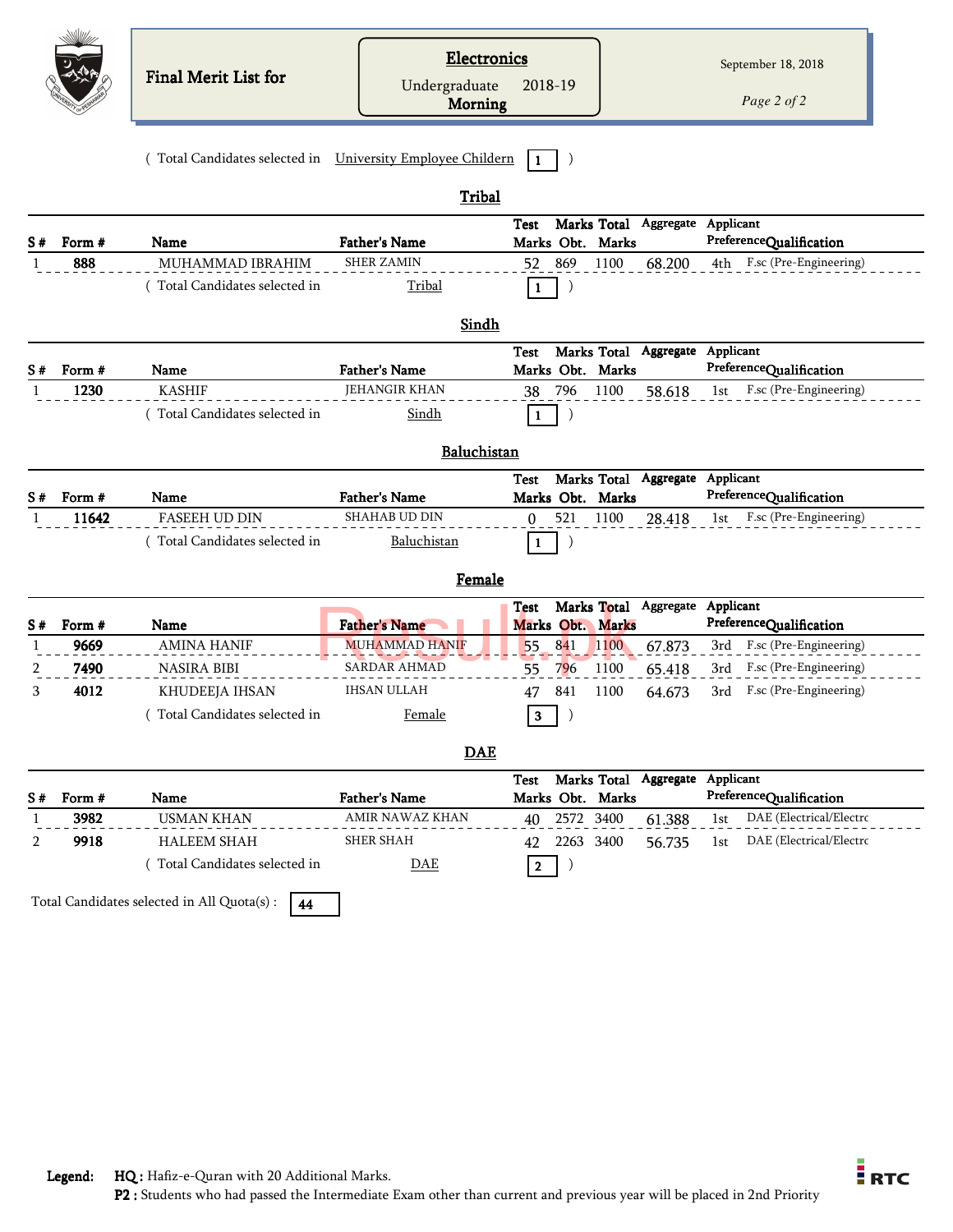

*Page 1 of 2*

#### Open Merit

Morning

|    |        |                              |                           | <b>Test</b> |     | Marks Total      | Aggregate | Applicant                     |
|----|--------|------------------------------|---------------------------|-------------|-----|------------------|-----------|-------------------------------|
| S# | Form # | Name                         | <b>Father's Name</b>      |             |     | Marks Obt. Marks |           | PreferenceQualification       |
| -1 | 10588  | HAREERA MUSHTAQ              | MUSHTAQ AHMAD<br>QURESHI  | 75          | 920 | 1100             | 80.182    | F.sc (Pre-Med/Engg)<br>1st    |
| 2  | 11468  | AKHTAR JAMEEL                | <b>SADAR JAMEEL</b>       | 65          | 921 | 1100             | 76.236    | F.sc (Pre-Engineering)<br>1st |
| 3  | 12250  | <b>HAREEM KHAN</b>           | <b>NASIR HUSSAIN</b>      | 67          | 914 | 1100             | 75.836    | F.sc (Pre-Med/Engg)<br>1st    |
| 4  | 12618  | <b>HUZEMA SAIF</b>           | <b>SAIF ULLAH</b>         | 69          | 872 | 1100             | 75.164    | F.sc (Pre-Engineering)<br>1st |
| 5  | 7563   | ZAKA ULLAH                   | AZMAT ULLAH               | 64          | 908 | 1100             | 75.127    | F.sc (Pre-Engineering)<br>2nd |
| 6  | 1583   | <b>HAMMAD ALI</b>            | ALI GOHAR                 | 56          | 954 | 1100             | 74.436    | F.sc (Pre-Engineering)<br>3rd |
| 7  | 6161   | ABBAS AKBAR                  | <b>BAKHT AKBAR</b>        | 68          | 859 | 1100             | 74.055    | F.sc (Pre-Engineering)<br>2nd |
| 8  | 1017   | <b>IZHAR AHMAD</b>           | MOHAMMAD TARIQ            | 55          | 953 | 1100             | 73.982    | F.sc (Pre-Engineering)<br>1st |
| 9  | 1019   | <b>KASHIF RAHMAN</b>         | FAZLI RAHMAN              | 56          | 960 | 1100             | 73.945    | F.sc (Pre-Med/Engg)<br>2nd    |
| 10 | 511    | <b>MASOOD AHMAD</b>          | SHAIDA MUHAMMAD           | 58          | 930 | 1100             | 73.927    | F.sc (Pre-Engineering)<br>1st |
| 11 | 4774   | <b>ALI AHMAD</b>             | MAZHAR UL ISLAM           | 61          | 908 | 1100             | 73.927    | F.sc (Pre-Engineering)<br>1st |
| 12 | 10818  | <b>IKRAM ULLAH</b>           | RAB NAWAZ KHAN            | 73          | 820 | 1100             | 73.927    | F.sc (Pre-Engineering)<br>1st |
| 13 | 8616   | SHERAZ KHAN                  | <b>KHANDAD</b>            | 65          | 877 | 1100             | 73.836    | F.sc (Pre-Engineering)<br>2nd |
| 14 | 7361   | AYESHA MEHAK                 | SALAH UD DIN              | 66          | 865 | 1100             | 73.582    | F.sc (Pre-Engineering)<br>1st |
| 15 | 3141   | <b>MARYA HAIDER</b>          | <b>GHULAM HAIDER</b>      | 62          | 915 | 1100             | 73.564    | F.sc (Pre-Med/Engg)<br>2nd    |
| 16 | 11617  | SHAHAB AHMAD                 | SHER ZAMAN SHAH           | 61          | 901 | 1100             | 73.545    | F.sc (Pre-Engineering)<br>2nd |
| 17 | 12571  | MUHAMMAD AFAQ                | MUSHARAF KHAN             | 60          | 908 | 1100             | 73.527    | F.sc (Pre-Engineering)<br>2nd |
| 18 | 94450  | <b>SOHAIL AHMED</b>          | <b>WISAL MUHAMMAD</b>     | 59          | 912 | 1100             | 73.345    | F.sc (Pre-Engineering)<br>1st |
| 19 | 9271   | HQ MUHAMMAD BILAL            | <b>GUL NARAS KHAN</b>     | 61          | 877 | 1100             | 73.327    | F.sc (Pre-Engineering)<br>2nd |
|    |        | <b>AHMAD</b>                 |                           |             |     |                  |           |                               |
| 20 | 11098  | HUSSAIN ALAM                 | KHURSHID ALAM             | 66          | 860 | 1100             | 73.309    | F.sc (Pre-Engineering)<br>4th |
| 21 | 3261   | MUHAMMAD AWAIS ALI           | ZAMIN ALI                 | 58          | 916 | 1100             | 73.164    | F.sc (Pre-Engineering)<br>1st |
| 22 | 441    | ZUNAIRA RAFIQ                | MUHAMMAD RAFIQ KHAN       | 56          | 930 | 1100             | 73.127    | F.sc (Pre-Engineering)<br>3rd |
| 23 | 9875   | <b>HASSAN</b>                | UMAR HAYAT                | 50          | 973 | 1100             | 73.073    | F.sc (Pre-Engineering)<br>1st |
| 24 | 9238   | MUHAMMAD HASSAN              | NISAR MUHAMMAD KHAN       | 58          | 914 | 1100             | 73.055    | F.sc (Pre-Engineering)<br>3rd |
| 25 | 9659   | <b>KHAN</b><br>ZAHID ULLAH   | MOMIN KHAN                | 58          | 913 | 1100             | 73.000    | F.sc (Pre-Engineering)<br>1st |
| 26 | 11048  | MUHAMMAD HARIS               | <b>REHMAT KHAN</b>        | 51          | 964 | 1100             | 72.982    | F.sc (Pre-Engineering)<br>2nd |
| 27 | 11075  | SHAFIQ AHMAD                 | <b>HAMEED UR RAHMAN</b>   | 70          | 824 | 1100             | 72.945    | F.sc (Pre-Engineering)<br>1st |
| 28 | 11861  | MURAD ALI                    | SAID WALI                 | 61          | 890 | 1100             | 72.945    | 3rd<br>F.sc (Pre-Engineering) |
| 29 | 1947   | <b>BIBI SIDRA ZAHRA</b>      | <b>SYED JABIR HUSSAIN</b> | 61          | 890 | 1100             | 72.945    | F.sc (Pre-Engineering)<br>1st |
| 30 | 9917   | MUHAMMAD BILAL               | MUHAMMAD QASEEM           | 59          | 904 | 1100             | 72.909    | F.sc (Pre-Engineering)<br>2nd |
| 31 | 9299   | DANYAL KHAN                  | MUHAMMAD NAEEM            | 61          | 889 | 1100             | 72.891    | F.sc (Pre-Engineering)<br>2nd |
| 32 | 11967  | AHMAD TAJ                    | ZARTAJ KHAN               | 63          | 874 | 1100             | 72.873    | F.sc (Pre-Engineering)<br>3rd |
| 33 | 8468   | <b>UMAR FAROOQ</b>           | MUHAMMAD NAEEN            | 62          | 880 | 1100             | 72.800    | F.sc (Pre-Engineering)<br>2nd |
| 34 | 559    | AMJID UR REHMAN              | <b>ABDUR REHMAN</b>       | 57          | 916 | 1100             | 72.764    | F.sc (Pre-Engineering)<br>2nd |
| 35 | 10425  | <b>SANA ULLAH</b>            | KIFAYAT ULLAH             | 61          | 884 | 1100             | 72.618    | F.sc (Pre-Engineering)<br>2nd |
|    |        | Total Candidates selected in | Open Merit                | 35          |     |                  |           |                               |

## University Employee Childern

|    |        |      |               | <b>Test</b> | Marks Total |       | Aggregate | Applicant               |  |
|----|--------|------|---------------|-------------|-------------|-------|-----------|-------------------------|--|
| S# | "orm # | Name | Father's Name | Marks Obt.  |             | Marks |           | PreferenceQualification |  |
|    |        |      |               |             |             |       |           |                         |  |

Legend: HQ : Hafiz-e-Quran with 20 Additional Marks.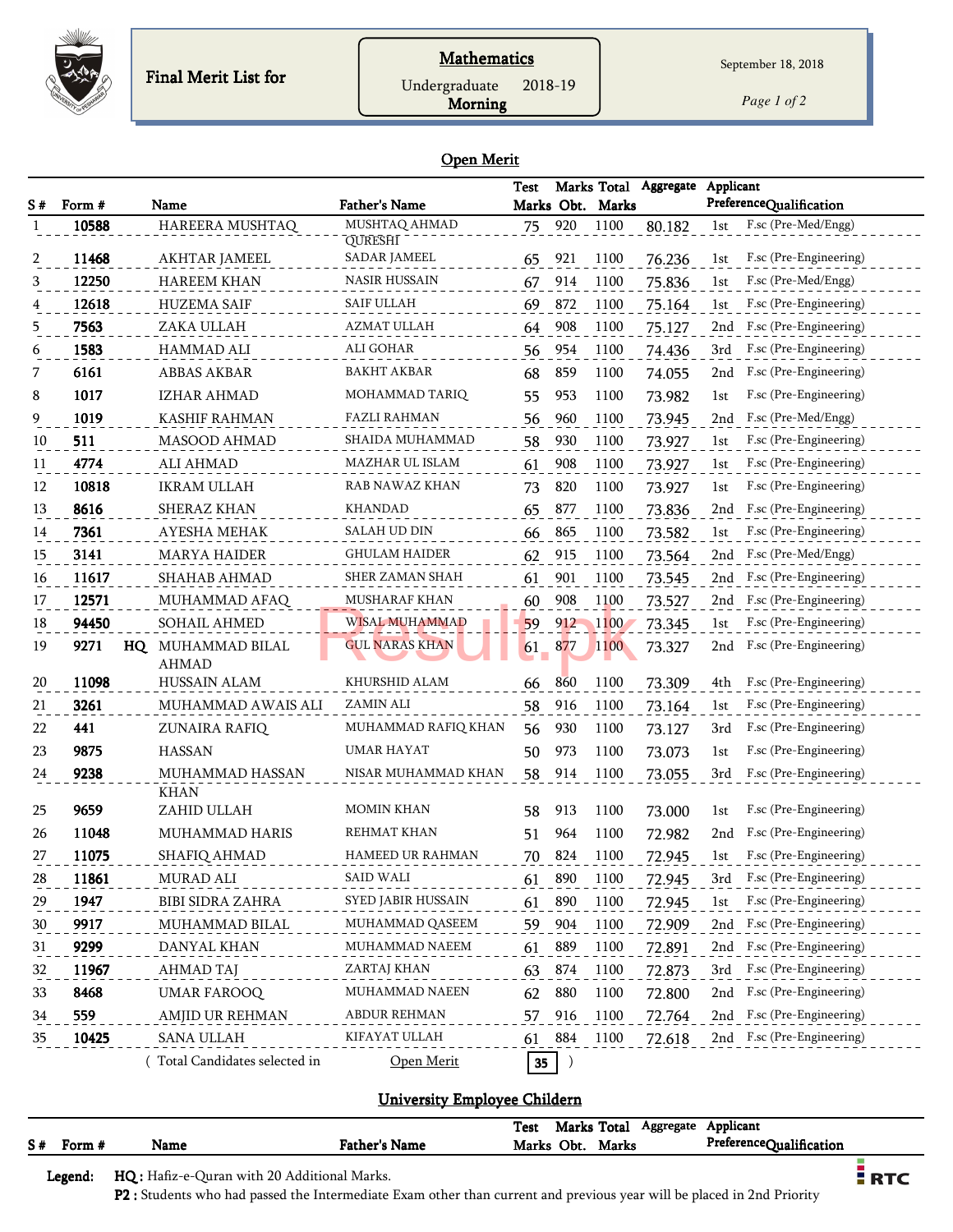|              |               | Final Merit List for          | <b>Mathematics</b><br>Undergraduate<br><b>Morning</b> | 2018-19                                                            | September 18, 2018<br>Page 2 of 2                     |
|--------------|---------------|-------------------------------|-------------------------------------------------------|--------------------------------------------------------------------|-------------------------------------------------------|
| $\mathbf{1}$ | 37            | MANAHIL TAJRIYAN              | RAJA INAYAT ULLAH KHAN 52 933                         | 1100<br>71.691                                                     | 1st F.sc (Pre-Engineering)                            |
|              |               | (Total Candidates selected in | University Employee Childern                          | $\lambda$                                                          |                                                       |
|              |               |                               | Tribal                                                |                                                                    |                                                       |
| S#           | Form #        | Name                          | <b>Father's Name</b>                                  | Marks Total Aggregate Applicant<br>Test<br>Marks Obt. Marks        | PreferenceQualification                               |
| 1            | 8297          | ZAKIR AHMAD                   | <b>HAJI ASIL KHAN</b>                                 | 895<br>1100<br>59<br>72.418                                        | F.sc (Pre-Engineering)<br>4th                         |
|              |               | (Total Candidates selected in | Tribal                                                | 1                                                                  |                                                       |
|              |               |                               | Punjab                                                |                                                                    |                                                       |
|              |               |                               |                                                       | Marks Total Aggregate Applicant<br><b>Test</b>                     |                                                       |
| S#           | Form #<br>687 | Name<br><b>ZAIN JAVED</b>     | <b>Father's Name</b><br><b>JAVED IQBAL</b>            | Marks Obt. Marks<br>719<br>1100<br>59.218<br>50                    | PreferenceQualification<br>2nd F.sc (Pre-Engineering) |
|              |               | (Total Candidates selected in | Punjab                                                | 1                                                                  |                                                       |
|              |               |                               | Baluchistan                                           |                                                                    |                                                       |
| S#           | Form #        | <b>Name</b>                   | <b>Father's Name</b>                                  | Marks Total Aggregate<br><b>Test</b><br>Marks Obt. Marks           | Applicant<br>PreferenceQualification                  |
| $\mathbf{1}$ | 12522         | <b>JEHANGIR SHAH</b>          | ZAHIR SHAH                                            | 844<br>1100<br>$\Omega$<br>46.036                                  | 2nd F.sc (Pre-Engineering)                            |
|              |               | Total Candidates selected in  | Baluchistan                                           | 1                                                                  |                                                       |
|              |               |                               | Minority                                              |                                                                    |                                                       |
| S#           | Form #        | Name                          | <b>Father's Name</b>                                  | Marks Total Aggregate Applicant<br><b>Test</b><br>Marks Obt. Marks | PreferenceQualification                               |
|              | 1244          | <b>NARESH</b>                 | <b>RAJESH</b>                                         | 839<br>62<br>1100<br>70.564                                        | F.sc (G.Sc)<br>1st                                    |
|              |               |                               |                                                       |                                                                    |                                                       |
|              |               | (Total Candidates selected in | Minority                                              | $\mathbf{1}$                                                       |                                                       |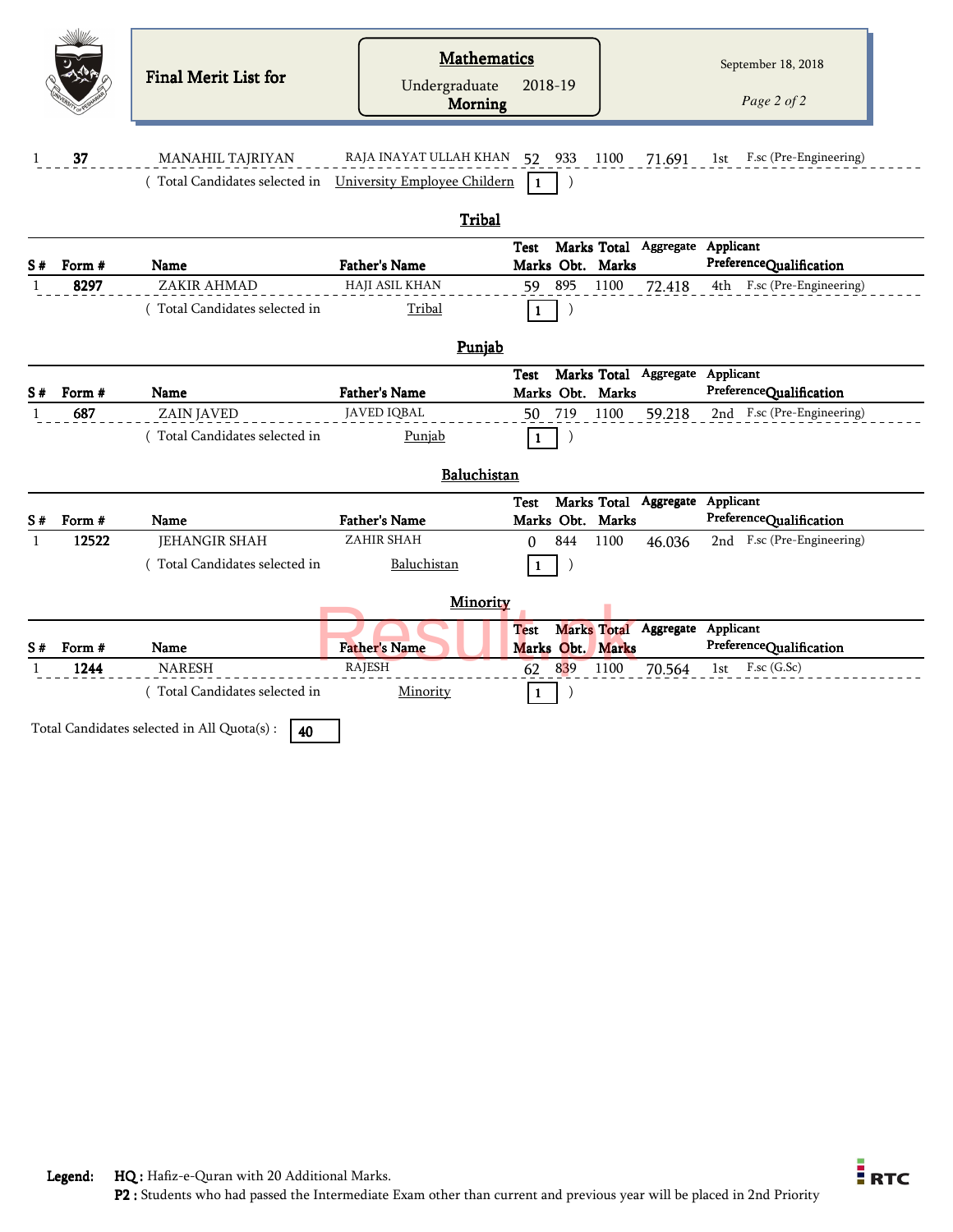

## **Physics** Undergraduate 2018-19

*Page 1 of 2*

Morning

|    | <b>Open Merit</b> |             |                                         |                          |             |                  |             |           |                               |  |  |  |
|----|-------------------|-------------|-----------------------------------------|--------------------------|-------------|------------------|-------------|-----------|-------------------------------|--|--|--|
|    |                   |             |                                         |                          | <b>Test</b> |                  | Marks Total | Aggregate | Applicant                     |  |  |  |
| S# | Form #            |             | Name                                    | <b>Father's Name</b>     |             | Marks Obt.       | Marks       |           | PreferenceQualification       |  |  |  |
|    | 7461              |             | <b>AFFAF</b>                            | <b>SABIR ULLAH</b>       | 74          | 939              | 1100        | 80.818    | F.sc (Pre-Engineering)<br>1st |  |  |  |
| 2  | 12267             |             | <b>HABIB KHAN</b>                       | <b>AMEER KHAN</b>        | 83          | 848              | 1100        | 79.455    | F.sc (Pre-Engineering)<br>1st |  |  |  |
| 3  | 1022              |             | HAMZA AHMAD QURESHI FAZLI RAB           |                          | 64          | 975              | 1100        | 78.782    | F.sc (Pre-Engineering)<br>1st |  |  |  |
| 4  | 1130              |             | <b>HAMZA DURRANI</b>                    | SAJAD ALI KHAN           | 67          | 952              | 1100        | 78.727    | F.sc (Pre-Engineering)<br>1st |  |  |  |
| 5  | 7397              |             | TEHLEEL ARIF                            | MUHAMMAD ARIF KHALIL     | 70          | 926              | 1100        | 78.509    | F.sc (Pre-Engineering)<br>1st |  |  |  |
| 6  | 6704              |             | FATIMA KALSOOM                          | MUHAMMAD HAROON<br>IQBAL | 67          | 935              | 1100        | 77.800    | F.sc (Pre-Engineering)<br>1st |  |  |  |
| 7  | 7981              |             | <b>MARIA AYAZ</b>                       | AYAZ MUHAMMAD            | 72          | 934              | 1100        | 77.782    | F.sc (Pre-Med/Engg)<br>1st    |  |  |  |
| 8  | 5428              |             | SAYYED HAMZA SADIQ                      | SAYYED MUHAMMAD<br>SĀDĪQ | 62          | 963              | 1100        | 77.327    | F.sc (Pre-Engineering)<br>1st |  |  |  |
| 9  | 7693              |             | AHMAD MUJTABA WAKEEL HAFIZ ABDUL WAKEEL |                          | 69          | 908              | 1100        | 77.127    | F.sc (Pre-Engineering)<br>1st |  |  |  |
| 10 | 2061              |             | <b>AFAQ NAVEED</b>                      | NAVEED ALAM              | 67          | 919              | 1100        | 76.927    | F.sc (Pre-Engineering)<br>1st |  |  |  |
| 11 | 9021              |             | <b>SHAH ZEB</b>                         | <b>ABDU GUL</b>          | 70          | 895              | 1100        | 76.818    | F.sc (Pre-Engineering)<br>1st |  |  |  |
| 12 | 8902              |             | <b>SADAF AYUB KHAN</b>                  | AYUB KHAN                | 64          | 928              | 1100        | 76.218    | F.sc (Pre-Engineering)<br>1st |  |  |  |
| 13 | 12548             |             | MUHAMMAD ARIF                           | <b>GUL MUHAMMAD</b>      | 72          | 869              | 1100        | 76.200    | 2nd<br>F.sc (Pre-Engineering) |  |  |  |
| 14 | 12269             |             | MASOOD SHAH                             | KHALID KHAN              | 72          | 869              | 1100        | 76.200    | F.sc (Pre-Engineering)<br>1st |  |  |  |
| 15 | 8799              |             | <b>KAMRAN KHAN</b>                      | ITBAR KHAN               | 76          | 839              | 1100        | 76.109    | F.sc (Pre-Med/Engg)<br>1st    |  |  |  |
| 16 | 8434              |             | <b>UMAIR KHAN</b>                       | <b>GUL AZIM KHAN</b>     | 71          | 873              | 1100        | 76.018    | F.sc (Pre-Engineering)<br>1st |  |  |  |
| 17 | 12463             |             | <b>MURAD ALI</b>                        | <b>MUHAMMAD SHAH ZEB</b> | 74          | 850              | 1100        | 75.964    | F.sc (Pre-Engineering)<br>1st |  |  |  |
| 18 | 9173              | $_{\rm HO}$ | SAEED ULLAH KHAN                        | MUHAMMAD SHARIF KHAN     | 66          | 887              | 1100        | 75.873    | F.sc (Pre-Engineering)<br>1st |  |  |  |
| 19 | 10261             |             | <b>SAKEENA RAWESH</b>                   | <b>FAZLE DAYYAN</b>      | 67          | 919              | 1100        | 75.836    | F.sc (Pre-Med/Engg)<br>1st    |  |  |  |
| 20 | 2822              |             | <b>IQRA ANJUM</b>                       | TAHIR UR REHMAN          | 73          | 939              | 1100        | 75.836    | F.sc (Pre-Med/Engg)<br>1st    |  |  |  |
| 21 | 2193              |             | MUHAMMAD SAUD KHAN                      | HAQ MALI KHAN            | 64          | 920              | 1100        | 75.782    | F.sc (Pre-Engineering)<br>1st |  |  |  |
| 22 | 9089              |             | MUHAMMAD HASHIM                         | MUHAMMAD QASIM           | 70          | 869              | 1100        | 75.400    | F.sc (Pre-Engineering)<br>1st |  |  |  |
| 23 | 11585             |             | HIDAYAT ULLAH KHAN                      | DILAWAR KHAN             | 70          | 869              | 1100        | 75.400    | F.sc (Pre-Engineering)<br>1st |  |  |  |
| 24 | 12185             | HQ          | MUHAMMAD ASAD ULLAH ALLAH NAWAZ         |                          | 67          | 869              | 1100        | 75.291    | F.sc (Pre-Engineering)<br>1st |  |  |  |
| 25 | 4556              |             | <b>JAWAD SHAH</b>                       | SYED RAZA SHAH           | 65          | 901              | 1100        | 75.145    | F.sc (Pre-Engineering)<br>1st |  |  |  |
| 26 | 9975              |             | MUHAMMAD ZULKIFAL                       | SHAH WALI KHAN           | 66          | 891              | 1100        | 75.000    | F.sc (Pre-Engineering)<br>1st |  |  |  |
| 27 | 5334              |             | <b>MANSOOR AHMAD</b>                    | <b>NOOR MUHAMMAD</b>     | 63          | 913              | 1100        | 75.000    | F.sc (Pre-Engineering)<br>1st |  |  |  |
| 28 | 8259              |             | AMEER HAMZA                             | MUHAMMAD NAZEER          | 68          | 876              | 1100        | 74.982    | F.sc (Pre-Engineering)<br>1st |  |  |  |
| 29 | 11357             |             | MKHTIAR KHAN                            | MUZAFAR KHAN             | 67          | 883              | 1100        | 74.964    | F.sc (Pre-Engineering)<br>1st |  |  |  |
| 30 | 8239              |             | MUHAMMAD FARMAN                         | LAL MUHAMMAD             | 65          | 897              | 1100        | 74.927    | F.sc (Pre-Engineering)<br>1st |  |  |  |
| 31 | 9408              |             | SAJJAD ULLAH                            | AZIZ UR RAHMAN           | 65          | 896              | 1100        | 74.873    | F.sc (Pre-Engineering)<br>1st |  |  |  |
| 32 | 10882             |             | <b>BASHARAT ALI</b>                     | <b>MUHTAJ WALI</b>       | 71          | 852              | 1100        | 74.873    | F.sc (Pre-Engineering)<br>1st |  |  |  |
| 33 | 8540              |             | <b>GOHAR SEEMAB</b>                     | <b>MAULA JAN</b>         | 58          | 952              | 1100        | 74.636    | F.sc (Pre-Med/Engg)<br>1st    |  |  |  |
| 34 | 7934              |             | <b>AWAIS AHMAD</b>                      | <b>BAKHTIAR ALI</b>      | 67          | 912              | 1100        | 74.582    | F.sc (Pre-Med/Engg)<br>4th    |  |  |  |
| 35 | 12414             |             | MEHRAN KHAN                             | <b>GULZAR KHAN</b>       | 67          | 893              | 1100        | 74.527    | F.sc (Pre-Med/Engg)<br>2nd    |  |  |  |
|    |                   |             | Total Candidates selected in            | Open Merit               | 35          | $\left( \right)$ |             |           |                               |  |  |  |

#### University Employee Childern

|    |        |      |                      | Test | Marks Total |       | Aggregate | Applicant               |
|----|--------|------|----------------------|------|-------------|-------|-----------|-------------------------|
| S# | Form # | Name | <b>Father's Name</b> |      | Marks Obt.  | Marks |           | PreferenceQualification |

Legend: HQ : Hafiz-e-Quran with 20 Additional Marks.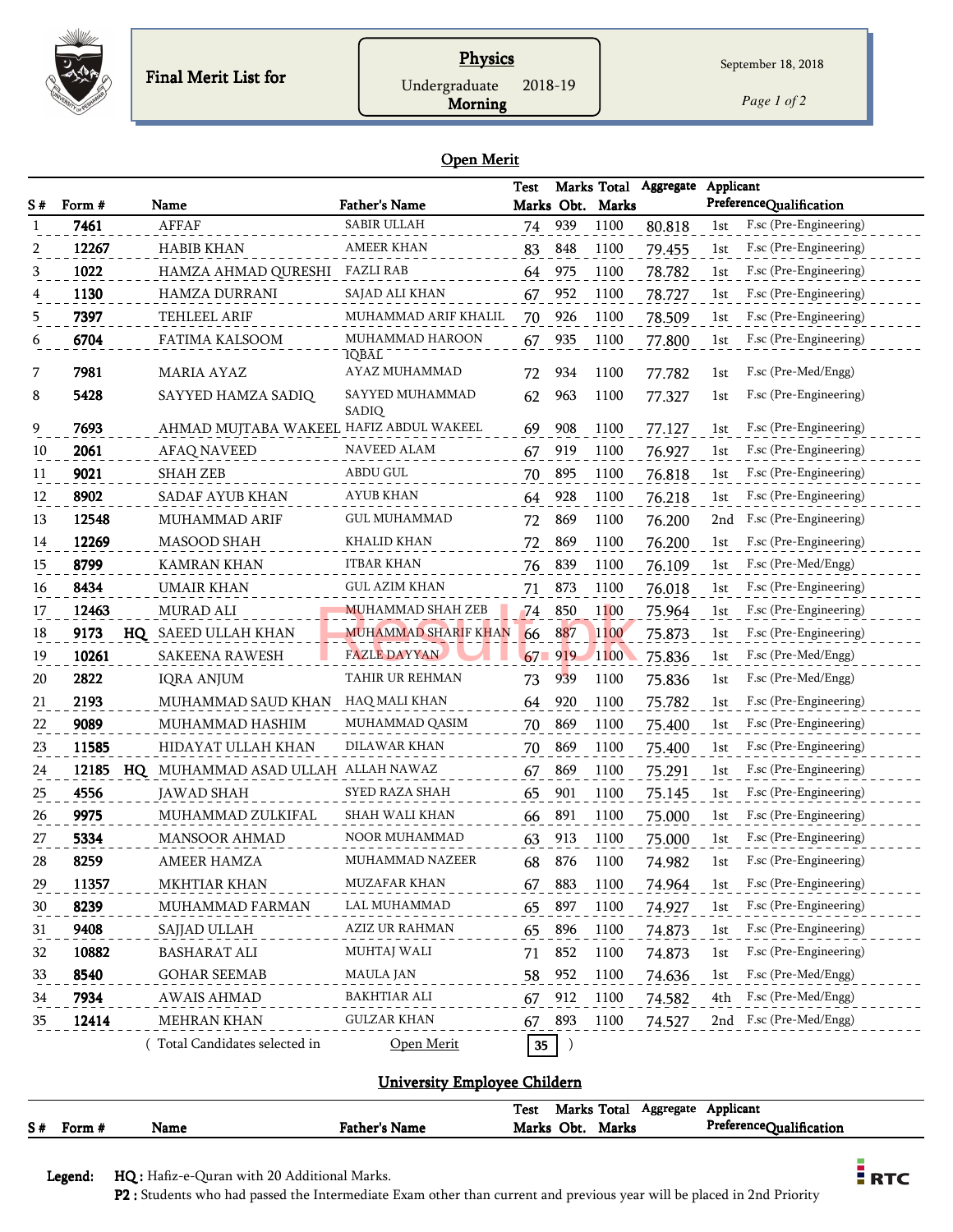|          |        | <b>Final Merit List for</b>                                    | <b>Physics</b><br>Undergraduate             | 2018-19                                |                                 |        | September 18, 2018<br>Page 2 of 2                     |
|----------|--------|----------------------------------------------------------------|---------------------------------------------|----------------------------------------|---------------------------------|--------|-------------------------------------------------------|
|          |        |                                                                | <b>Morning</b>                              |                                        |                                 |        |                                                       |
|          |        |                                                                |                                             |                                        |                                 |        |                                                       |
| 1        | 4270   | <b>HASEEB KHAN</b>                                             | TEHSEEN ULLAH                               | 50 882                                 | 1100                            | 68.109 | F.sc (Pre-Engineering)<br>lst                         |
|          |        | (Total Candidates selected in University Employee Childern     |                                             | $\mathbf{1}$                           |                                 |        |                                                       |
|          |        |                                                                |                                             |                                        |                                 |        |                                                       |
|          |        |                                                                | Islamia College Employee Childern           |                                        |                                 |        |                                                       |
|          |        |                                                                |                                             | Test Marks Total Aggregate             |                                 |        | Applicant                                             |
| S#       | Form # | Name                                                           | Father's Name                               | Marks Obt. Marks                       |                                 |        | PreferenceQualification                               |
|          | 460    | <b>TAIMUR KHAN</b>                                             | <b>NASIM ZADAH</b>                          | 729<br>49                              | 1100                            | 59.364 | F.sc (Pre-Engineering)<br>1st                         |
|          |        | (Total Candidates selected in slamia College Employee Childeri |                                             | $\mathbf{1}$                           |                                 |        |                                                       |
|          |        |                                                                | <b>Tribal</b>                               |                                        |                                 |        |                                                       |
|          |        |                                                                |                                             |                                        |                                 |        |                                                       |
|          |        | Name                                                           | <b>Father's Name</b>                        | Test<br>Marks Obt. Marks               | Marks Total Aggregate Applicant |        | PreferenceQualification                               |
|          |        |                                                                |                                             |                                        |                                 |        |                                                       |
|          | Form # |                                                                |                                             |                                        |                                 |        |                                                       |
|          | 12474  | <b>MOIN JAN</b>                                                | <b>OADAR JAN</b>                            | 872<br>66                              | 1100                            | 73.964 | F.sc (Pre-Engineering)<br>1st                         |
| S#       |        | Total Candidates selected in                                   | <b>Tribal</b>                               | 1                                      |                                 |        |                                                       |
|          |        |                                                                |                                             |                                        |                                 |        |                                                       |
|          |        |                                                                | Punjab                                      |                                        |                                 |        |                                                       |
|          | Form # | Name                                                           |                                             | Test                                   | Marks Total                     |        | Aggregate Applicant                                   |
|          | 12728  |                                                                | <b>Father's Name</b><br><b>GHULAM QADIR</b> | Marks Obt. Marks<br>836                | 1100                            |        | PreferenceQualification<br>2nd F.sc (Pre-Engineering) |
|          |        | <b>LAIBA QADIR</b>                                             |                                             | 63                                     |                                 | 70.800 |                                                       |
|          |        | Total Candidates selected in                                   | Punjab                                      | $\mathbf{1}$                           |                                 |        |                                                       |
|          |        |                                                                | Baluchistan                                 |                                        |                                 |        |                                                       |
|          |        |                                                                |                                             | Test                                   | Marks Total Aggregate           |        | Applicant                                             |
|          | Form # | Name                                                           | <b>Father's Name</b>                        | Marks Obt. Marks                       |                                 |        | PreferenceQualification                               |
|          | 1471   | <b>ATTA ULLAH</b>                                              | <b>MEHTB KHAN</b>                           | 798<br>43                              | 1100                            | 60.727 | F.sc (Pre-Engineering)<br>1st                         |
|          |        | (Total Candidates selected in                                  | Baluchistan                                 | $\mathbf{1}$                           |                                 |        |                                                       |
|          |        |                                                                |                                             |                                        |                                 |        |                                                       |
| S#<br>S# |        |                                                                | <b>Minority</b>                             |                                        |                                 |        |                                                       |
|          |        |                                                                |                                             | Test                                   | Marks Total Aggregate Applicant |        |                                                       |
| S#       | Form # | Name                                                           | <b>Father's Name</b>                        | Marks Obt. Marks                       |                                 |        | PreferenceQualification                               |
|          | 9742   | KAYNAT ZULFIQAR<br>(Total Candidates selected in               | ZULFIQAR MASIH<br>Minority                  | 770<br>38<br>$\lambda$<br>$\mathbf{1}$ | 1100                            | 57.200 | F.sc (Pre-Engineering)<br>1st                         |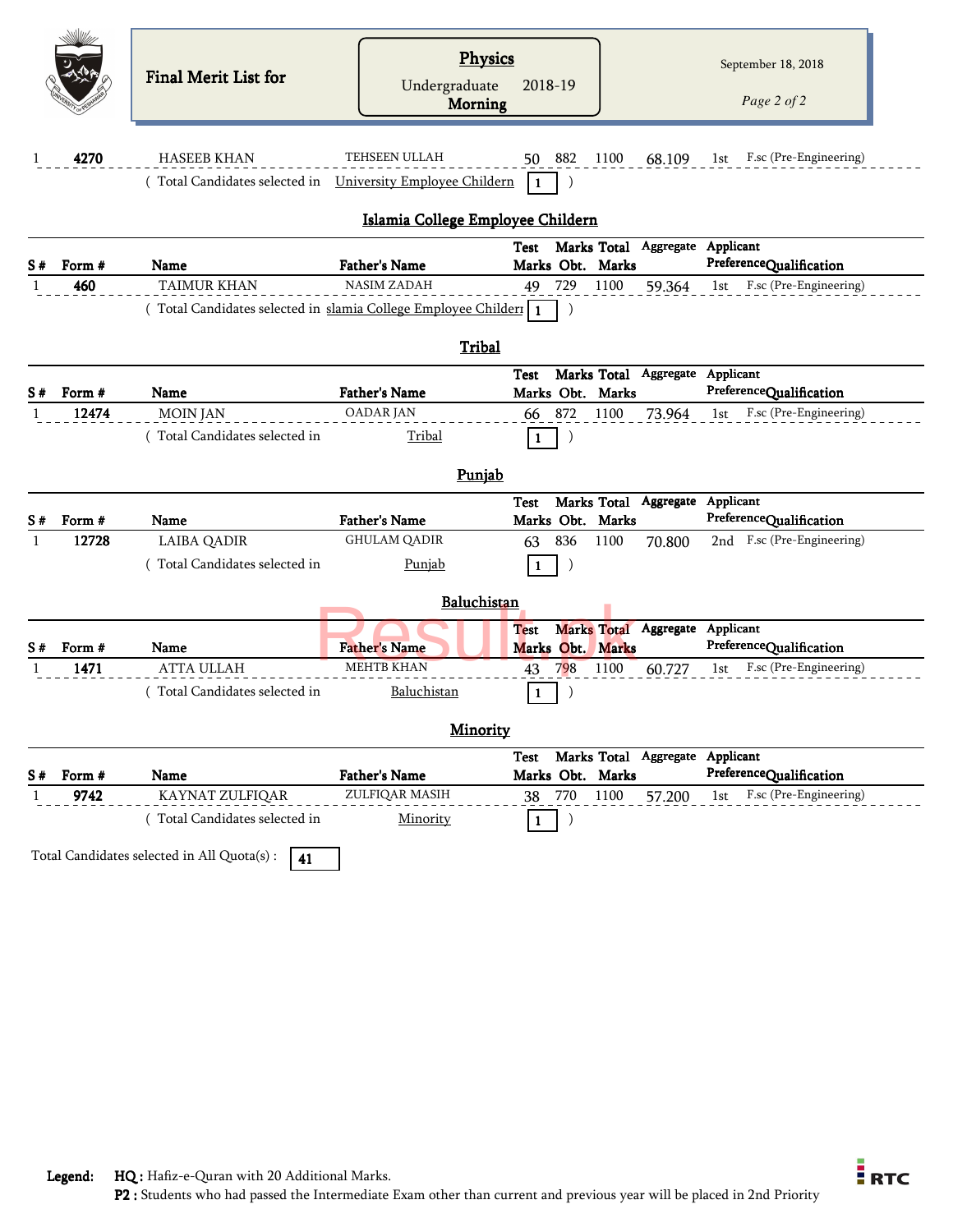

## **Statistics**

Undergraduate 2018-19

Morning

September 18, 2018

*Page 1 of 2*

#### Open Merit

| S# | Form # | Name                                 | <b>Father's Name</b> | <b>Test</b> |        | Marks Total<br>Marks Obt. Marks | Aggregate | Applicant<br>PreferenceQualification |
|----|--------|--------------------------------------|----------------------|-------------|--------|---------------------------------|-----------|--------------------------------------|
|    | 10198  | SAMAN NOORANI                        | NOOR UD DIN NOORANI  | 57          | 900    | 1100                            | 71.891    | F.sc (Pre-Engineering)<br>3rd        |
|    | 7168   | <b>MADIHA ZIA</b>                    | ZIA ULLAH            | 59          | 871    | 1100                            | 71.655    | F.sc (Pre-Med/Engg)<br>3rd           |
| 3  | 12408  | ARSHAD IQBAL                         | <b>JAVED IQBAL</b>   | 69          | 770    | 1100                            | 69.600    | F.sc (Pre-Engineering)<br>3rd        |
| 4  | 988    | <b>RASHID ALI</b>                    | ABID ALI             | 53          | 885    | 1100                            | 69.473    | F.sc (Pre-Engineering)<br>4th        |
| 5  | 461    | <b>MAHNOOR</b>                       | <b>ARSHAD PERVEZ</b> | 47          | 927    | 1100                            | 69.364    | $F$ .sc $(G.Sc)$<br>3rd              |
| 6  | 10082  | <b>RAHMAN SHAH</b>                   | AMIR BADSHAH         | 57          | 846    | 1100                            | 68.945    | F.sc (Pre-Engineering)<br>4th        |
| 7  | 10746  | <b>MALEEHA NAJEEB</b>                | MUHAMMAD ABDULLAH    | 50          | 895    | 1100                            | 68.818    | F.sc (Pre-Engineering)<br>3rd        |
| 8  | 568    | OSAMA AHMAD KHALIL                   | NAZEER AHMAD         | 54          | 865    | 1100                            | 68.782    | F.sc (Pre-Engineering)<br>4th        |
| 9  | 1393   | <b>IBAD UR REHMAN</b>                | ZARMALI KHAN         | 53          | 866    | 1100                            | 68.436    | F.sc (Pre-Engineering)<br>3rd        |
| 10 | 7329   | ANOBA SAJJAD                         | SAJJAD AHMED         | 54          | 858    | 1100                            | 68.400    | F.sc (Pre-Engineering)<br>4th        |
| 11 | 4198   | ATTA ULLAH KHAN                      | UMAR SHER            | 51          | 880    | 1100                            | 68.400    | F.sc (Pre-Engineering)<br>4th        |
| 12 | 3570   | <b>FAHAD RIAZ</b>                    | <b>ARBAB KHAN</b>    | 54          | 858    | 1100                            | 68.400    | F.sc (Pre-Engineering)<br>3rd        |
| 13 | 3424   | NASIR UD DIN                         | MUHAMMAD JANAB       | 56          | 843    | 1100                            | 68.382    | F.sc (Pre-Engineering)<br>4th        |
| 14 | 8387   | <b>EZAZ SHAHID</b>                   | RIAZ SHAHID          | 65          | 773    | 1100                            | 68.164    | $F$ .sc $(G.Sc)$<br>3rd              |
| 15 | 648    | <b>SAQIB ULLAH</b>                   | ALLAUD DIN           | 42          | 937    | 1100                            | 67.909    | F.sc (Pre-Engineering)<br>3rd        |
| 16 |        | 11976 HQ JAWAD ALI                   | <b>SAMEEN KHAN</b>   | 46          | 885    | 1100                            | 67.764    | 3rd<br>$F$ .sc $(G.Sc)$              |
| 17 | 8667   | FGAISAL RIAZ                         | RIAZ KHAN            | 60          | 802    | 1100                            | 67.745    | F.sc (Pre-Engineering)<br>4th        |
| 18 | 556    | <b>AIZAZ NASIR</b>                   | MUHAMMAD NASIR       | 47          | 890    | 1100                            | 67.345    | F.sc (Pre-Engineering)<br>4th        |
| 19 | 1463   | ALLA UD DIN                          | <b>ISLAH UDDIN</b>   | 53          | 845    | 1100                            | 67.291    | F.sc (Pre-Engineering)<br>3rd        |
| 20 | 2869   | <b>SAIF UL AMAN</b>                  | <b>WAZIR AMAN</b>    | 49          | 873    | 1100                            | 67.218    | F.sc (G.Sc)<br>3rd                   |
| 21 | 1190   | SIBTAIN JAVED                        | <b>JAVED AHMED</b>   | 46          | 892    | 1100                            | 67.055    | F.sc (Pre-Engineering)<br>2nd        |
| 22 | 8666   | <b>UZAIR KHAN</b>                    | <b>JEHAN ZEB</b>     | 62          | 773    | 1100                            | 66.964    | F.sc (Pre-Engineering)<br>4th        |
| 23 | 4555   | RAFAT ULLAH                          | <b>NAEEM KHAN</b>    | 51          | 853    | 1100                            | 66.927    | F.sc (Pre-Engineering)<br>1st        |
| 24 | 8457   | NASEER ULLAH                         | MAHEEB UR RAHMAN     | 49          | 867    | 1100                            | 66.891    | F.sc (Pre-Engineering)<br>4th        |
| 25 | 9756   | YASIR KHAN                           | KAFAYAT ULLAH KHAN   | 61          | 774    | 1100                            | 66.618    | F.sc (Pre-Engineering)<br>3rd        |
| 26 | 1466   | MUHAMMAD SAJID AFRIDI MUHAMMAD ZAHID |                      | 49          | 854    | 1100                            | 66.182    | F.sc (Pre-Engineering)<br>2nd        |
| 27 | 877    | <b>NADIA KHAN</b>                    | NAQIB ULLAH KHAN     | 45          | 881    | 1100                            | 66.055    | F.A (Arts)<br>3rd                    |
| 28 | 10474  | MUHAMMAD DANYAL                      | MUJAHID              | 56          | 800    | 1100                            | 66.036    | F.sc (Pre-Engineering)<br>4th        |
|    |        | MUJAHID                              |                      |             |        |                                 |           |                                      |
| 29 | 3409   | MUQADDAS ISHAQ                       | MUHAMMAD ISHAQ       | 48          | 851    | 1100                            | 65.618    | F.sc (Pre-Engineering)<br>4th        |
| 30 | 4102   | MUJTABA AFZAL                        | MOHAMMAD AFZAL KHAN  | 48          | 851    | 1100                            | 65.618    | $F$ .sc $(G$ .Sc $)$<br>4th          |
| 31 | 1826   | <b>AISHA SUBHAN</b>                  | <b>FAZAL SUBHAN</b>  | 41          | 901    | 1100                            | 65.545    | F.sc (Pre-Engineering)<br>4th        |
| 32 | 281    | MUNEEBA RIZWAN                       | RIZWAN MOHSIN        | 46          | 863    | 1100                            | 65.473    | F.sc (Pre-Engineering)<br>2nd        |
| 33 | 973    | <b>MAHNOOR MALIK</b>                 | TANVEER HIDAYAT      | 43          | 882    | 1100                            | 65.309    | $F$ .sc $(G$ .Sc $)$<br>4th          |
| 34 | 11767  | <b>HASNAIN GUL</b>                   | <b>GUL ZADA</b>      |             | 54 797 | 1100                            | 65.073    | F.sc (Pre-Engineering)<br>4th        |
| 35 | 7959   | SHAHID ULLAH                         | ZAHID ULLAH          |             | 57 773 | 1100                            | 64.964    | 3rd F.sc (Pre-Engineering)           |
|    |        | Total Candidates selected in         | Open Merit           |             | $35$ ) |                                 |           |                                      |

## University Employee Childern

|    |         |                                                     |                      | Test |     |                  | Marks Total Aggregate | Applicant |                            |  |
|----|---------|-----------------------------------------------------|----------------------|------|-----|------------------|-----------------------|-----------|----------------------------|--|
| S# | Form #  | Name                                                | <b>Father's Name</b> |      |     | Marks Obt. Marks |                       |           | PreferenceQualification    |  |
|    | 8171    | SYED AIMAL SHAH                                     | SYED FAYAZ SHAH      | 61   | 617 | 1100             | 58.055                |           | 4th F.sc (Pre-Engineering) |  |
|    | Legend: | <b>HQ</b> : Hafiz-e-Quran with 20 Additional Marks. |                      |      |     |                  |                       |           | <b>E</b> RTC               |  |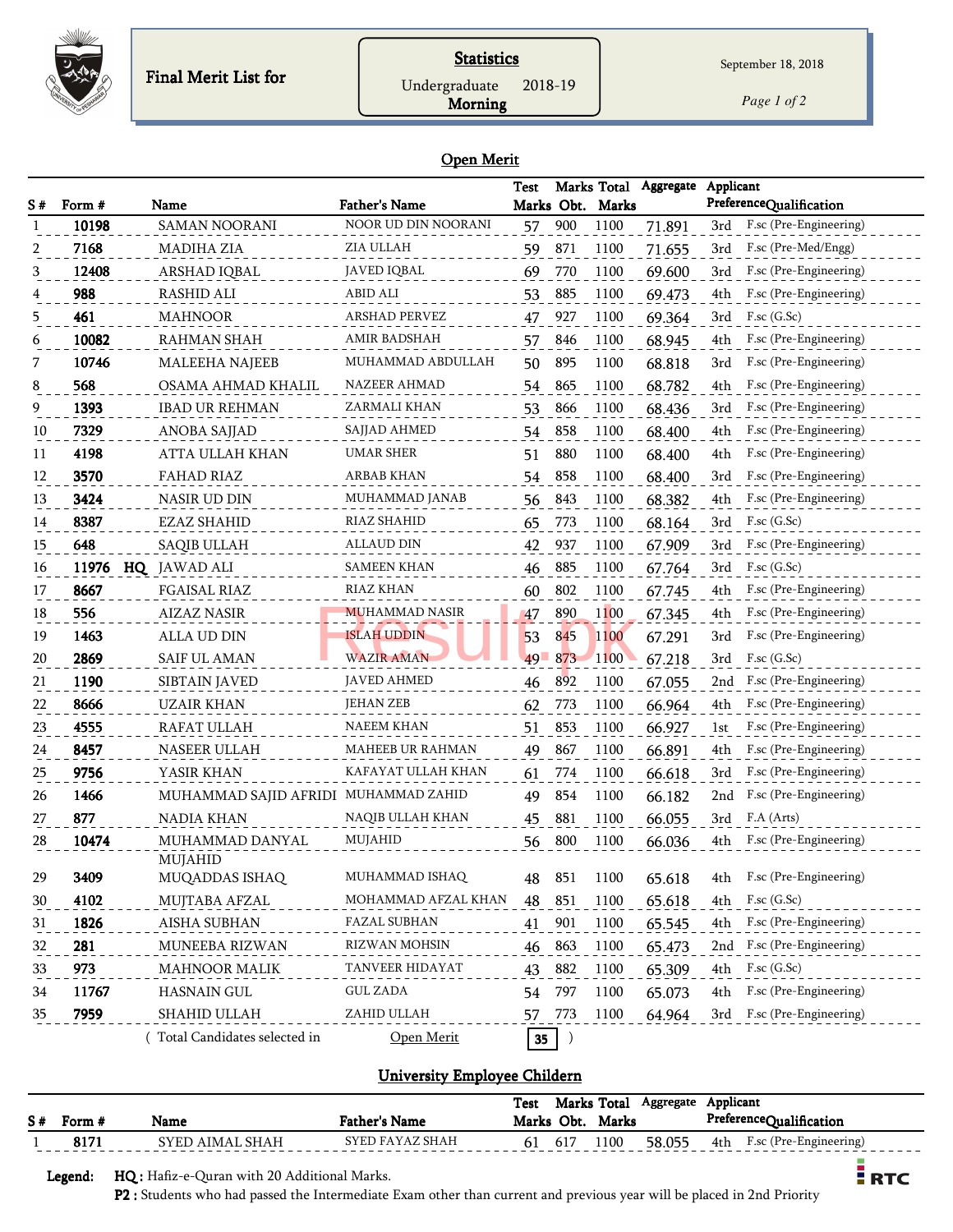|    |        | <b>Final Merit List for</b>                                | <b>Statistics</b><br>Undergraduate<br><b>Morning</b> | 2018-19                                                            |        | September 18, 2018<br>Page 2 of 2 |
|----|--------|------------------------------------------------------------|------------------------------------------------------|--------------------------------------------------------------------|--------|-----------------------------------|
|    |        | (Total Candidates selected in University Employee Childern |                                                      | $\mathbf{1}$                                                       |        |                                   |
|    |        |                                                            | Tribal                                               |                                                                    |        |                                   |
| S# | Form # | Name                                                       | <b>Father's Name</b>                                 | Marks Total Aggregate Applicant<br><b>Test</b><br>Marks Obt. Marks |        | PreferenceQualification           |
| 1  | 2400   | <b>HAJAT ULLAH</b>                                         | MUHAMMAD AYAZ KHAN                                   | 881<br>1100<br>42                                                  | 64.855 | F.sc (Pre-Engineering)<br>4th     |
|    |        | (Total Candidates selected in                              | Tribal                                               | $\mathbf{1}$                                                       |        |                                   |
|    |        |                                                            | Baluchistan                                          |                                                                    |        |                                   |
|    |        |                                                            |                                                      | Marks Total Aggregate Applicant<br><b>Test</b>                     |        |                                   |
| S# | Form # | Name                                                       | <b>Father's Name</b>                                 | Marks Obt. Marks                                                   |        | PreferenceQualification           |
|    | 3956   | MUHAMMAD ISHAQUE                                           | RAZA MUHAMMAD                                        | 704<br>1100<br>41                                                  | 54.800 | F.sc (Pre-Engineering)<br>3rd     |
|    |        | (Total Candidates selected in                              | Baluchistan                                          | $\mathbf{1}$                                                       |        |                                   |
|    |        |                                                            | Minority                                             |                                                                    |        |                                   |
|    |        |                                                            |                                                      | Marks Total Aggregate Applicant<br><b>Test</b>                     |        |                                   |
| S# | Form # | <b>Name</b>                                                | <b>Father's Name</b>                                 | Marks Obt. Marks                                                   |        | PreferenceQualification           |
| 1  | 12052  | ROMAIL MAHFOOZ                                             | <b>MAHFOOZ MASIH</b>                                 | 671<br>1100<br>44                                                  | 54.200 | F.sc (G.Sc)<br>4th<br>P2          |
|    |        | (Total Candidates selected in                              | Minority                                             | $\mathbf{1}$                                                       |        |                                   |
|    |        | Total Candidates selected in All Quota(s) :<br>39          |                                                      |                                                                    |        |                                   |
|    |        |                                                            | <b>Result.pk</b>                                     |                                                                    |        |                                   |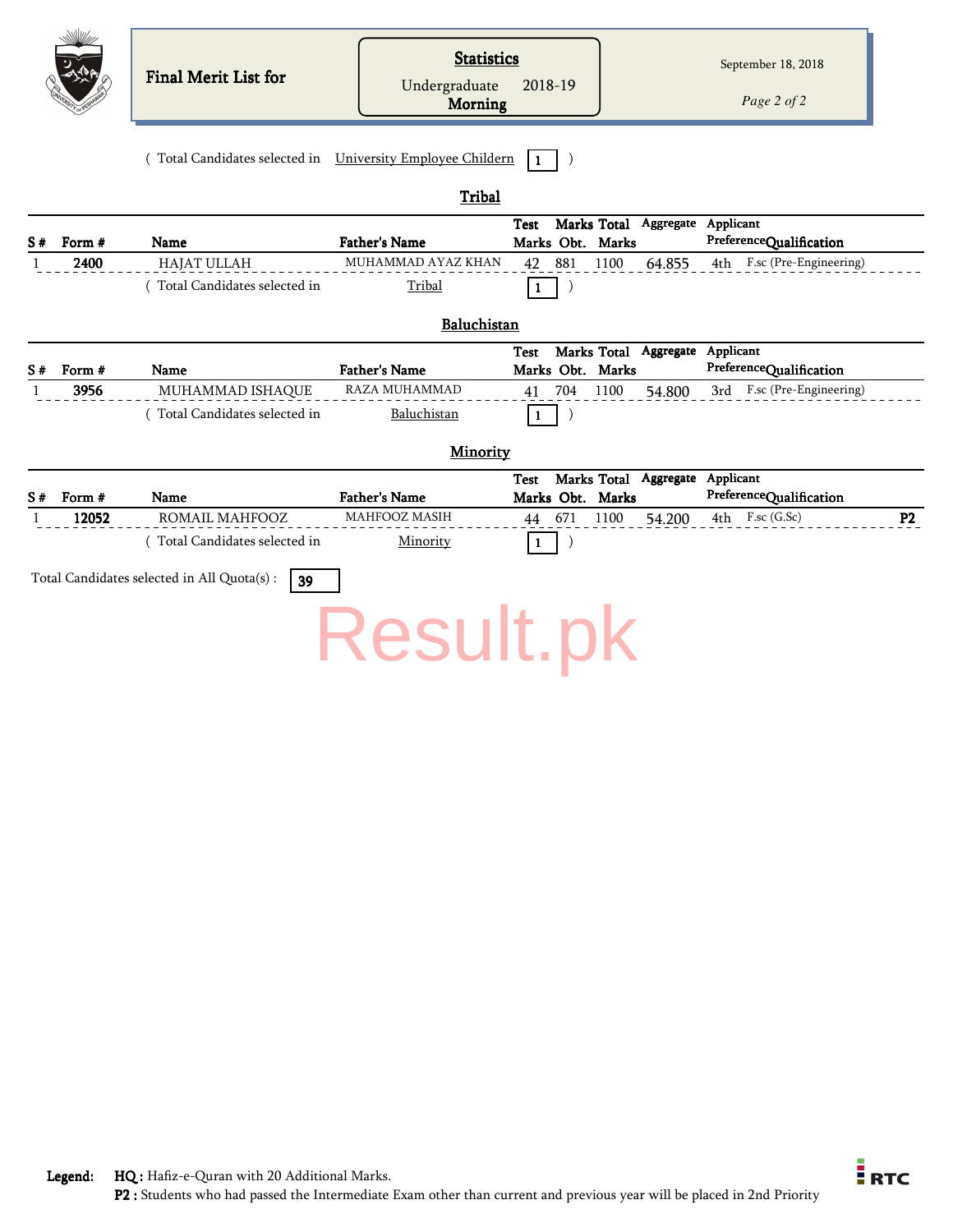

## BBA (Hons)

Undergraduate 2018-19

Morning

*Page 1 of 3*

#### Open Merit

|                |        |                                      |                                  | <b>Test</b> |     |                  | Marks Total Aggregate Applicant |      |                         |
|----------------|--------|--------------------------------------|----------------------------------|-------------|-----|------------------|---------------------------------|------|-------------------------|
| S #            | Form # | Name                                 | Father's Name                    |             |     | Marks Obt. Marks |                                 |      | PreferenceQualification |
| -1             | 8989   | <b>NAUMAN KHAN</b>                   | <b>ZEWAR DIN</b>                 | 78          | 924 | 1100             | 81.600                          | 1st  | F.sc (Pre-Medical)      |
| $\overline{2}$ | 8202   | MUQADDAR KHAN                        | MUHAMMAD SIKANDAR<br><b>KHAN</b> | 75          | 937 | 1100             | 81.109                          | 1st  | F.sc (Pre-Medical)      |
| 3              | 12678  | ROSHAAN REHMAN                       | <b>ABID REHMAN</b>               | 75          | 912 | 1100             | 79.745                          | 1st  | F.sc (Pre-Medical)      |
|                | 1807   | MUHAMMAD ATAL SHAH                   | SAYED ASHFAQ ALI SHAH            | 71          | 912 | 1100             | 78.145                          | 1st  | F.sc (Pre-Medical)      |
| 5              | 8247   | SADAQAT                              | HAJI KARIM                       | 68          | 985 | 1200             | 77.950                          | 1st  | D.Com<br>Y              |
| 6              | 11069  | <b>AFAQ KHAN</b>                     | <b>BASHIR MUHAMMAD</b>           | 67          | 918 | 1100             | 76.873                          | 3rd  | F.sc (Pre-Medical)      |
| 7              | 3146   | <b>HIRA GUL</b>                      | MUHAMMAD JAVED                   | 65          | 929 | 1100             | 76.673                          | 2nd  | F.sc (Pre-Medical)      |
| 8              | 11744  | <b>WASEEM REHAN</b>                  | <b>GUL REHAN</b>                 | 71          | 878 | 1100             | 76.291                          | 2nd  | F.sc (Pre-Engineering)  |
| 9              | 10916  | <b>UROOJ KHAN</b>                    | MUHAMMAD KHLID                   | 65          | 922 | 1100             | 76.291                          |      | 2nd F.sc (Pre-Medical)  |
| 10             | 11493  | NAYAB GUL                            | <b>USMAN</b><br>MUHAMMAD PERVAIZ | 69          | 886 | 1100             | 75.927                          | 2nd  | F.sc (Pre-Medical)      |
| 11             | 10907  | NIMRA REHMAN                         | <b>ATIQ UR REHMAN</b>            | 63          | 929 | 1100             | 75.873                          | 1st  | F.sc (Pre-Medical)      |
| 12             | 10367  | <b>MUNIBA SYED</b>                   | SYED MUSTAMIR SHAH               | 62          | 935 | 1100             | 75.800                          | 4th  | F.sc (Pre-Medical)      |
| 13             | 11761  | <b>SAMAN FAROOQ</b>                  | MUHAMMAD FAROOQ                  | 62          | 935 | 1100             | 75.800                          | 4th  | F.sc (Pre-Medical)      |
| 14             | 3555   | <b>SUMMAN NAHEED</b>                 | <b>MASROOR ASIM</b>              | 58          | 963 | 1100             | 75.727                          | 4th  | F.sc (Pre-Medical)      |
| 15             | 3735   | <b>AIMAN KHAN</b>                    | LIAQAT ALI                       | 61          | 939 | 1100             | 75.618                          | 1st  | F.sc (Pre-Medical)      |
| 16             | 2071   | HQ KASHIF ULLAH                      | <b>ASMAT ULLAH</b>               | 54          | 969 | 1100             | 75.545                          | 1st  | F.sc (Pre-Medical)      |
| 17             | 2244   | SHAYAN ARSHAD AKHUND ARSHAD MAHMOOD  |                                  | 69          | 877 | 1100             | 75.436                          | 1st  | F.sc (Pre-Medical)      |
| 18             | 1563   | TANZEELA KHAN                        | <b>QUDRAT ULLAH KHAN</b>         | 64          | 908 | 1100             | 75.127                          | 3rd  | F.sc (Pre-Medical)      |
| 19             | 5636   | HIRA TAHIR                           | <b>MUHAMMAD TAHIR</b>            | 58          | 949 | 1100             | 74.964                          | 3rd  | F.sc (Pre-Medical)      |
| 20             | 10130  | NAWAB ISLAM                          | <b>AMIR ZEB</b>                  | 67          | 880 | 1100             | 74.800                          |      | 2nd F.sc (Pre-Medical)  |
| 21             | 563    | ANWER SHAMIM KHAN                    | ALAM GUL KHAN                    | 62          | 915 | 1100             | 74.709                          | 4th  | F.sc (Pre-Medical)      |
| 22             | 10269  | CHAUDHARY AURANGZAIB CHAUDHARY ANSAR |                                  | 69          | 862 | 1100             | 74.618                          | 4th  | F.sc (Pre-Medical)      |
| 23             | 2665   | ALI ASGHAR                           | <b>MEHMOOD</b><br>FAZAL JAMIL    | 57          | 950 | 1100             | 74.618                          | lst  | F.sc (Pre-Engineering)  |
| 24             | 6960   | HAFSA IFTIKHAR                       | MUHAMMAD IFTIKHAR                | 56          | 954 | 1100             | 74.436                          | 4th  | F.sc (Pre-Medical)      |
| 25             | 12523  | YASIR ALI                            | KHAN<br>NISAR KHAN               | 73          | 826 | 1100             | 74.255                          |      | 2nd F.sc (Pre-Medical)  |
| 26             | 2623   | YASIR ANWAR                          | SHAMSUL QAMAR                    | 60          | 921 | 1100             | 74.236                          | 3rd  | F.sc (Pre-Medical)      |
| 27             | 12727  | <b>HAZRAT UMAR</b>                   | <b>GUL BASHAR</b>                | 65          | 882 | 1100             | 74.109                          | 1st  | F.sc (Pre-Medical)      |
| 28             | 8348   | FEROZ KHAN                           | AMIR NAWAZ KHAN                  | 67          | 867 | 1100             | 74.091                          |      | 2nd F.sc (Pre-Medical)  |
| 29             | 9973   | PALWASHA KHAN                        | FALAK NIAZ KHAN                  | 60          | 917 | 1100             | 74.018                          | 2nd  | F.sc (Pre-Medical)      |
| 30             | 9074   | HIRA MUSHTAQ                         | MUHAMMAD MUSHTAQ                 | 65          | 880 | 1100             | 74.000                          | 4th  | F.sc (Pre-Medical)      |
| 31             | 4918   | SYED AFZAL                           | ANWAR KHAN                       | 62          | 900 | 1100             | 73.891                          | 4th  | F.sc (Pre-Medical)      |
| 32             | 6648   | HIRA ZAINAB GOHAR                    | <b>GOHAR ALI</b>                 | 61          | 907 | 1100             | 73.873                          | 4th. | F.sc (Pre-Medical)      |
| 33             | 3152   | RUQIYA SAEED                         | SAEED IQBAL                      | 53          | 965 | 1100             | 73.836                          | 4th  | F.sc (Pre-Medical)      |
| 34             | 1166   | MUHAMMAD TALLAL                      | <b>HALEEM SAID</b>               | 60          | 913 | 1100             | 73.800                          |      | 4th F.sc (Pre-Medical)  |
|                |        | TAYYAB UTMAN KHEL                    |                                  |             |     |                  |                                 |      |                         |
| 35             | 6206   | MUHAMMAD ASAD<br>HUSSAIN             | HUSSAIN SHAH                     | 59          | 917 | 1100             | 73.618                          |      | 3rd F.sc (Pre-Medical)  |
| 36             | 9423   | AYESHA WAHID                         | WAHID ULLAH JAN                  | 65          | 872 | 1100             | 73.564                          | 1st  | F.sc (Pre-Medical)      |
| 37             | 12194  | MEHRAN ULLAH SHAH                    | MUHAMMAD KARIM                   | 67          | 854 | 1100             | 73.382                          | 4th  | F.sc (Pre-Medical)      |
| 38             | 9575   | MIAN AZAZ ALI SHAH                   | ASAD ULLAH SHAH                  | 66          | 861 | 1100             | 73.364                          | 4th  | F.sc (Pre-Medical)      |

Legend: HQ : Hafiz-e-Quran with 20 Additional Marks.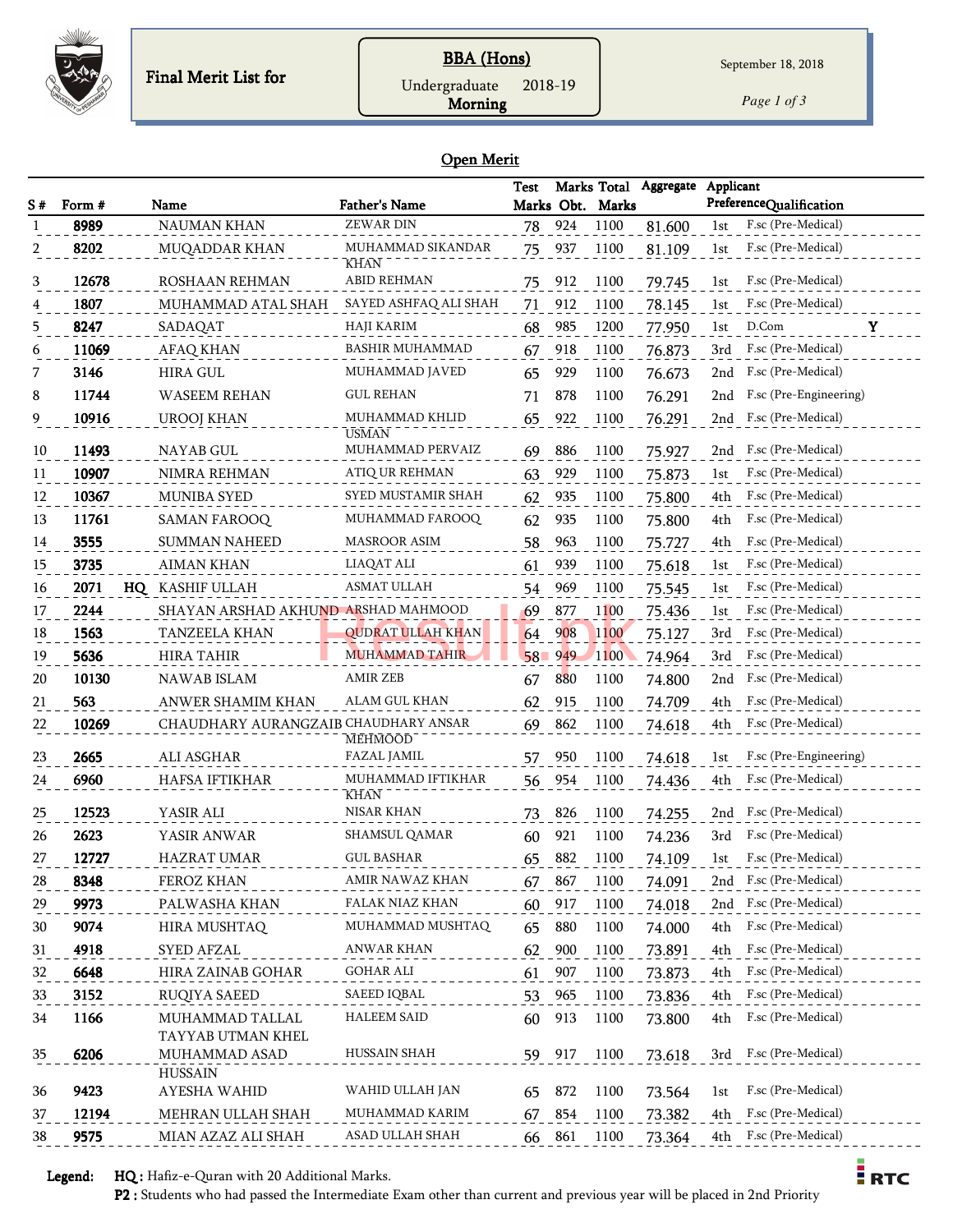|              |        |    | <b>Final Merit List for</b>                    | <b>BBA</b> (Hons)<br>Undergraduate<br><b>Morning</b> |      | 2018-19 |                  |           |           | September 18, 2018<br>Page 2 of 3 |
|--------------|--------|----|------------------------------------------------|------------------------------------------------------|------|---------|------------------|-----------|-----------|-----------------------------------|
|              |        |    |                                                |                                                      |      |         |                  |           |           |                                   |
| 39           | 41     |    | MUHAMMAD SARIM KHAN NASIR ALI                  |                                                      | 62   | 890     | 1100             | 73.345    | 1st       | F.sc (Pre-Engineering)            |
| 40           | 2418   |    | WAQAS AHMAD                                    | <b>MUALIM SHAH</b>                                   | 57   | 925     | 1100             | 73.255    | 2nd       | F.sc (Pre-Medical)                |
| 41           | 12279  |    | <b>MUHAMMAD YASEEN</b>                         | ROOH ULLAH                                           | 65   | 866     | 1100             | 73.236    | 1st       | F.sc (Pre-Engineering)            |
| 42           | 1424   |    | <b>ABRAR AHMAD</b>                             | ABDUL QAYYUM SHAH                                    | 64   | 873     | 1100             | 73.218    | 1st       | F.sc (Pre-Engineering)            |
| 43           | 1565   |    | HQ MUHAMMAD SHOAIB                             | <b>SHAMSUL ARIFEEN</b>                               | 56   | 910     | 1100             | 73.127    | 4th       | F.sc (Pre-Medical)                |
| 44           | 8066   | HQ | <b>ALAM</b><br>MUHAMMAD MOHSIN<br><b>WAHID</b> | <b>ABDUL WAHID</b>                                   | 60   | 877     | 1100             | 72.927    | 4th       | F.sc (Pre-Medical)                |
| 45           | 5254   |    | <b>MAHEEN AJMAL</b>                            | <b>AJMAL HUSSAIN</b>                                 | 56   | 925     | 1100             | 72.855    | 1st       | F.sc (Pre-Medical)                |
| 46           | 8919   |    | <b>SADAF ALI</b>                               | MUHAMMAD ALI                                         | 58   | 909     | 1100             | 72.782    | 4th       | F.sc (Pre-Medical)                |
| 47           | 11436  |    | <b>AFAQ AHMAD</b>                              | <b>JEHAN ZEB</b>                                     | 70   | 820     | 1100             | 72.727    | 1st       | F.sc (Pre-Engineering)            |
| 48           | 3191   |    | MEHMOOD UR REHMAN                              | <b>SHAMS UR REHMAN</b>                               | 60   | 893     | 1100             | 72.709    | 3rd       | F.sc (Pre-Medical)                |
| 49           | 10273  |    | MUHAMMAD FAIQUE                                | SARDAR ALI                                           | 65   | 853     | 1100             | 72.527    | 1st       | F.sc (Pre-Engineering)            |
| 50           | 11560  |    | <b>KHAN</b><br><b>AMMARA</b>                   | <b>IMRAD KHAN</b>                                    | 63   | 867     | 1100             | 72.491    |           | 2nd F.sc (Pre-Engineering)        |
|              |        |    | Total Candidates selected in                   | Open Merit                                           | 50   |         |                  |           |           |                                   |
|              |        |    |                                                | <b>University Employee Childern</b>                  |      |         |                  |           |           |                                   |
|              |        |    |                                                |                                                      | Test |         | Marks Total      | Aggregate | Applicant |                                   |
| S#           | Form # |    | Name                                           | <b>Father's Name</b>                                 |      |         | Marks Obt. Marks |           |           | PreferenceQualification           |
| $\mathbf{1}$ | 9486   |    | <b>HAMEED ULLAH KHAN</b>                       | <b>IKRAM ULLAH KHAN</b>                              | 49   | 831     | 1100             | 64.927    | 1st       | F.sc (Pre-Engineering)            |

## Islamia College Employee Childern 0.00 External College Employee Childern<br>External College Employee Childern<br>Test Marks Total

(Total Candidates selected in University Employee Childern 1)

|             |                                                                  |                        | Test |                  | Marks Total Aggregate Applicant |                            |  |
|-------------|------------------------------------------------------------------|------------------------|------|------------------|---------------------------------|----------------------------|--|
| $S#$ Form # | Name                                                             | <b>Father's Name</b>   |      | Marks Obt. Marks |                                 | PreferenceQualification    |  |
| 865         | MUHAMMAD NAEEM                                                   | MUHAMMAD MUNIR KHAN 79 |      | 658 1100         | 47.491                          | 4th F.sc (Pre-Engineering) |  |
|             | Total Candidates selected in slamia College Employee Childer   1 |                        |      |                  |                                 |                            |  |

#### **Tribal**

|    |        |                              |                      | Test |     |                  | Marks Total Aggregate | Applicant |                         |  |
|----|--------|------------------------------|----------------------|------|-----|------------------|-----------------------|-----------|-------------------------|--|
| S# | Form # | Name                         | <b>Father's Name</b> |      |     | Marks Obt. Marks |                       |           | PreferenceQualification |  |
|    | 9592   | MUHAMMAD NAEEM               | WAZIR AKBAR          | 60   | 886 | 1100             | 72.327                | 1st       | F.sc (Pre-Medical)      |  |
|    |        | Total Candidates selected in | <u>Tribal</u>        |      |     |                  |                       |           |                         |  |

### Punjab

|    |        |                              |                      | Test |     |                  | Marks Total Aggregate | Applicant |                         |  |
|----|--------|------------------------------|----------------------|------|-----|------------------|-----------------------|-----------|-------------------------|--|
| S# | Form # | Name                         | <b>Father's Name</b> |      |     | Marks Obt. Marks |                       |           | PreferenceQualification |  |
|    | 5073   | <b>INZA</b>                  | MUHAMMAD ZAMAN       | 32   | 618 | 1100             | 48 145                | 1st       | $F$ .sc $(G.Sc)$        |  |
|    |        | Total Candidates selected in | <u>Punjab</u>        |      |     |                  |                       |           |                         |  |

## **Baluchistan**

| $S#$ Form # | Name                         | <b>Father's Name</b> |    |     | Marks Obt. Marks | Test Marks Total Aggregate | Applicant | PreferenceQualification |  |
|-------------|------------------------------|----------------------|----|-----|------------------|----------------------------|-----------|-------------------------|--|
| 11641       | SARDAR KHAN                  | KALLAH KHAN          | 59 | 813 | 1100             | 67 945                     |           | 3rd F.sc (Pre-Medical)  |  |
|             | Total Candidates selected in | Baluchistan          |    |     |                  |                            |           |                         |  |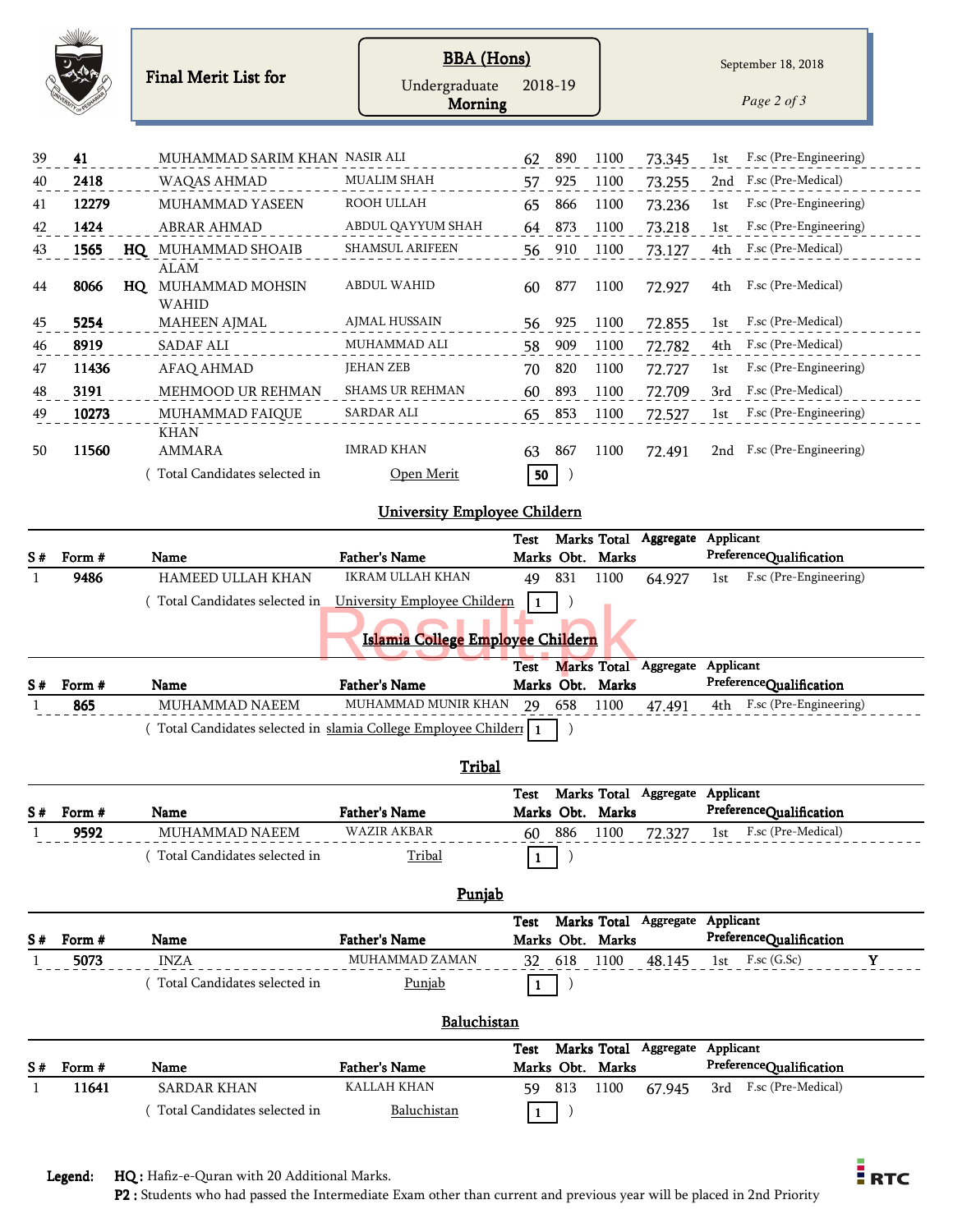| <b>BBA</b> (Hons)<br>September 18, 2018<br>Final Merit List for<br>2018-19<br>Undergraduate<br>Page 3 of 3<br><b>Morning</b> |
|------------------------------------------------------------------------------------------------------------------------------|
|------------------------------------------------------------------------------------------------------------------------------|

#### **Minority**

|    |        |                              |                      | Test |     |                  | Marks Total Aggregate | Applicant |                         |  |
|----|--------|------------------------------|----------------------|------|-----|------------------|-----------------------|-----------|-------------------------|--|
| S# | Form # | Name                         | <b>Father's Name</b> |      |     | Marks Obt. Marks |                       |           | PreferenceQualification |  |
|    | 10113  | POMY KUMAR                   | SURINDAY KUMAR       | 55   | 775 | 1100             | 64.273                | 1st       | F.sc (Pre-Medical)      |  |
|    |        | Total Candidates selected in | Minority             |      |     |                  |                       |           |                         |  |

Total Candidates selected in All Quota(s) :  $\boxed{56}$ 

[Result.pk](http://www.result.pk/)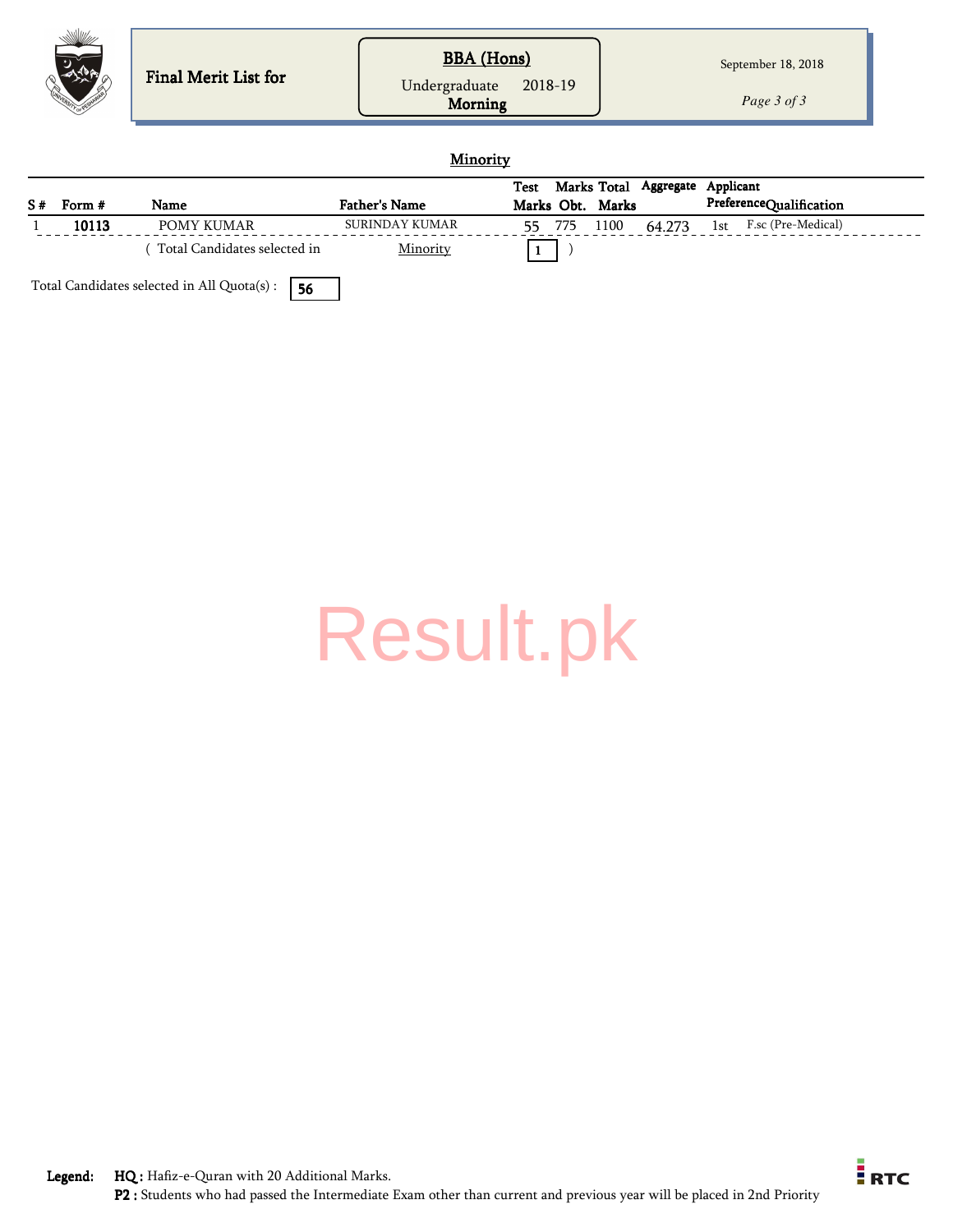

## **BS Commerce**

Undergraduate 2018-19

Morning

*Page 1 of 2*

#### Open Merit

| S# | Form # | Name                                    | <b>Father's Name</b>    | <b>Test</b> |     | Marks Obt. Marks | Marks Total Aggregate | Applicant | PreferenceQualification    |              |
|----|--------|-----------------------------------------|-------------------------|-------------|-----|------------------|-----------------------|-----------|----------------------------|--------------|
|    | 2810   | MIAN MUHAMMAD UMAR MIAN LIAQAT ALI      |                         | 68          | 905 | 1100             | 76.564                | 3rd       | F.sc (Pre-Medical)         |              |
|    | 6633   | FAZILA AZHAR KAKAR                      | AZHAR ILTAF             | 55          | 958 | 1100             | 74.255                | 1st       | F.sc (Pre-Medical)         |              |
|    | 9312   | SYEDA KIRAN HASSAN                      | <b>SYED ASIF HASSAN</b> | 68          | 859 | 1100             | 74.055                | 4th       | F.sc (Pre-Medical)         |              |
|    | 51     | MUHAMMAD BILAL AWAN MUHAMMAD TARIQ      |                         | 61          | 958 | 1200             | 73.800                | 1st       | D.Com                      | Y            |
| 5  | 1677   | SYED SHARIF ULLAH SHAH BAKHT KAMAL SHAH |                         | 58          | 864 | 1100             | 70.327                | 3rd       | F.sc (Pre-Medical)         |              |
| 6  | 7181   | MUHAMMAD UMAR                           | KHALID KHAN             | 64          | 811 | 1100             | 69.836                | 2nd       | F.sc (Pre-Engineering)     |              |
|    | 11241  | MUHAMMAD FAIZAN                         | RASHID IQBAL            | 47          | 931 | 1100             | 69.582                | 2nd       | F.sc (Pre-Engineering)     |              |
|    | 4694   | MUHAMMAD WASEEM                         | NOOR MUHAMMAD           | 58          | 849 | 1100             | 69.509                | 4th       | F.sc (Pre-Engineering)     |              |
| 9  | 11589  | WAQAS AHMAD                             | MUSHTAQ AHMAD           | 49          | 884 | 1100             | 69.455                | 4th       | $F$ .sc $(G.Sc)$           | Y            |
| 10 | 598    | MUHAMMAD USAMA                          | SHAD MUHAMMAD           | 52          | 939 | 1200             | 69.250                | 2nd       | D.Com                      | $\mathbf Y$  |
| 11 | 3370   | SHERAZ KHAN                             | SALWAT KHAN             | 51          | 945 | 1200             | 69.150                | 2nd       | D.Com                      | Y            |
| 12 | 9185   | <b>NASEEM AHMAD</b>                     | RAHEEM ULLAH            | 49          | 901 | 1100             | 68.745                | 3rd       | F.sc (Pre-Engineering)     |              |
| 13 | 5045   | ZEESHAN SWATI                           | MUMTAZ MUHAMMAD         | 60          | 819 | 1100             | 68.673                | 4th       | F.sc (Pre-Engineering)     |              |
| 14 | 52     | MUHAMMAD IDRIS                          | BAKHT ZAMAN KHAN        | 55          | 901 | 1200             | 68.550                | 1st       | D.Com                      | Y            |
| 15 | 9720   | <b>SURAYA JABEEN</b>                    | <b>GUL ZAR KHAN</b>     | 65          | 779 | 1100             | 68.491                | 3rd       | F.sc (Pre-Engineering)     |              |
| 16 | 5160   | YUSRA QAYYUM                            | ABDUL QAYYUM            | 61          | 807 | 1100             | 68.418                | 2nd       | F.sc (Pre-Medical)         |              |
| 17 | 2329   | MUHAMMAD MOHIB UL                       | <b>ABDUL BASIT</b>      | 52          | 868 | 1100             | 68.145                | 4th       | F.sc (Pre-Medical)         |              |
|    |        | <b>HAQ</b>                              |                         |             |     |                  |                       |           |                            |              |
| 18 | 161    | MUHAMMAD MAOOZ                          | <b>TILA MUHAMMAD</b>    | 50          | 929 | 1200             | 67.950                | 2nd       | D.Com                      | Y            |
| 19 | 10022  | SAQIB AMIN                              | <b>MUHAMMAD AMIN</b>    | 59          | 813 | 1100             | 67.945                | 3rd       | F.sc (Pre-Engineering)     |              |
| 20 | 1401   | <b>IMAD ALI</b>                         | MUHAMMAD JUNAIN         | 51          | 914 | 1200             | 67.600                | 1st       | D.Com                      | Y            |
| 21 | 192    | MUHAMMAD HUZAIFA                        | MUHAMMAD SADIQ          | 50          | 871 | 1100             | 67.509                | 4th       | F.sc (Pre-Engineering)     |              |
| 22 | 2475   | AIMAL KHAN AFRIDI                       | MIR AFZAL KHAN          | 46          | 900 | 1100             | 67.491                | 2nd       | F.sc (Pre-Engineering)     |              |
| 23 | 11088  | <b>MASOAUD KHAN</b>                     | <b>SULTAN GUL</b>       | 49          | 874 | 1100             | 67.273                | 4th       | F.sc (Pre-Medical)         |              |
| 24 | 8032   | AFRASIYAB                               | MUHAMMAD TAJBAR         | 64          | 762 | 1100             | 67.164                | 2nd       | F.sc (Pre-Engineering)     |              |
| 25 | 3503   | MUHAMMAD SAEED NABI<br><b>SHAH</b>      | <b>SHAH JEHAN</b>       | 51          | 857 | 1100             | 67.145                | 4th       | F.sc (Pre-Engineering)     |              |
| 26 | 7526   | PARVEZ ALI                              | MUHAMMAD HAYDAR         | 57          | 856 | 1200             | 67.100                | 1st       | D.Com                      | Y            |
| 27 | 7921   | MALIK HAIDER ALI                        | MALIK LIAQAT ALI        | 68          | 699 | 1100             | 66.964                |           | 3rd F.sc (G.Sc)            | Y            |
| 28 | 4334   | SHAH HUSSAIN                            | <b>SHEREEN ZADA</b>     | 49          | 864 | 1100             | 66.727                |           | 2nd F.sc (Pre-Engineering) |              |
| 29 | 1317   | FAREED MUHAMMAD                         | NAZEER KHAN             | 45          | 944 | 1200             | 66.700                | 1st       | D.Com                      | Y            |
| 30 | 7188   | <b>LAILA NAEEM</b>                      | MUHAMMAD NAEEM          | 51          | 841 | 1100             | 66.273                | 4th       | F.sc (Pre-Medical)         |              |
| 31 | 4579   | AFZAAL AHMAD                            | ZULFIQAR AHMAD KHAN     | 49          | 903 | 1200             | 66.250                | 1st       | D.Com                      | Y            |
| 32 | 8754   | SYED AWAIS ALI SHAH                     | SYED KAMAL SHAH         | 65          | 734 | 1100             | 66.036                | 4th       | F.sc (Pre-Engineering)     |              |
| 33 | 8428   | MUHAMMAD SUBHAN AZIZ NASEEM AZIZ        |                         | 58          | 784 | 1100             | 65.964                | 3rd       | F.sc (Pre-Engineering)     |              |
| 34 | 858    | AQIB RAZA                               | NAWAZ ALI               | 56          | 841 | 1200             | 65.950                |           | 2nd D.Com                  | Y            |
| 35 | 11193  | ABDULLAH                                | MUMTAZ ALI KHAN         | 55          | 805 | 1100             | 65.909                | 3rd       | F.sc (Pre-Medical)         |              |
| 36 | 7447   | ZAURAIZ IQBAL                           | <b>IQBAL IDREES</b>     | 60          | 768 | 1100             | 65.891                |           | 2nd F.sc (Pre-Medical)     |              |
| 37 | 11506  | HASSAN KHAN                             | MUHAMMAD ARIF           | 53          | 783 | 1100             | 65.545                |           | 2nd F.A (Arts)             | $\mathbf{Y}$ |
| 38 | 8720   | WAQAS AHMED                             | GUL ZARIN KHAN          | 55          | 840 | 1200             | 65.500                | 1st       | D.Com                      | Y            |
| 39 | 340    | SAJJAD ALI                              | MUHAMMAD NAWAB          | 50          | 879 | 1200             | 65.450                | 1st       | D.Com                      | $\mathbf Y$  |
|    |        |                                         | KHĀLĪL                  |             |     |                  |                       |           |                            |              |

Legend: HQ : Hafiz-e-Quran with 20 Additional Marks.

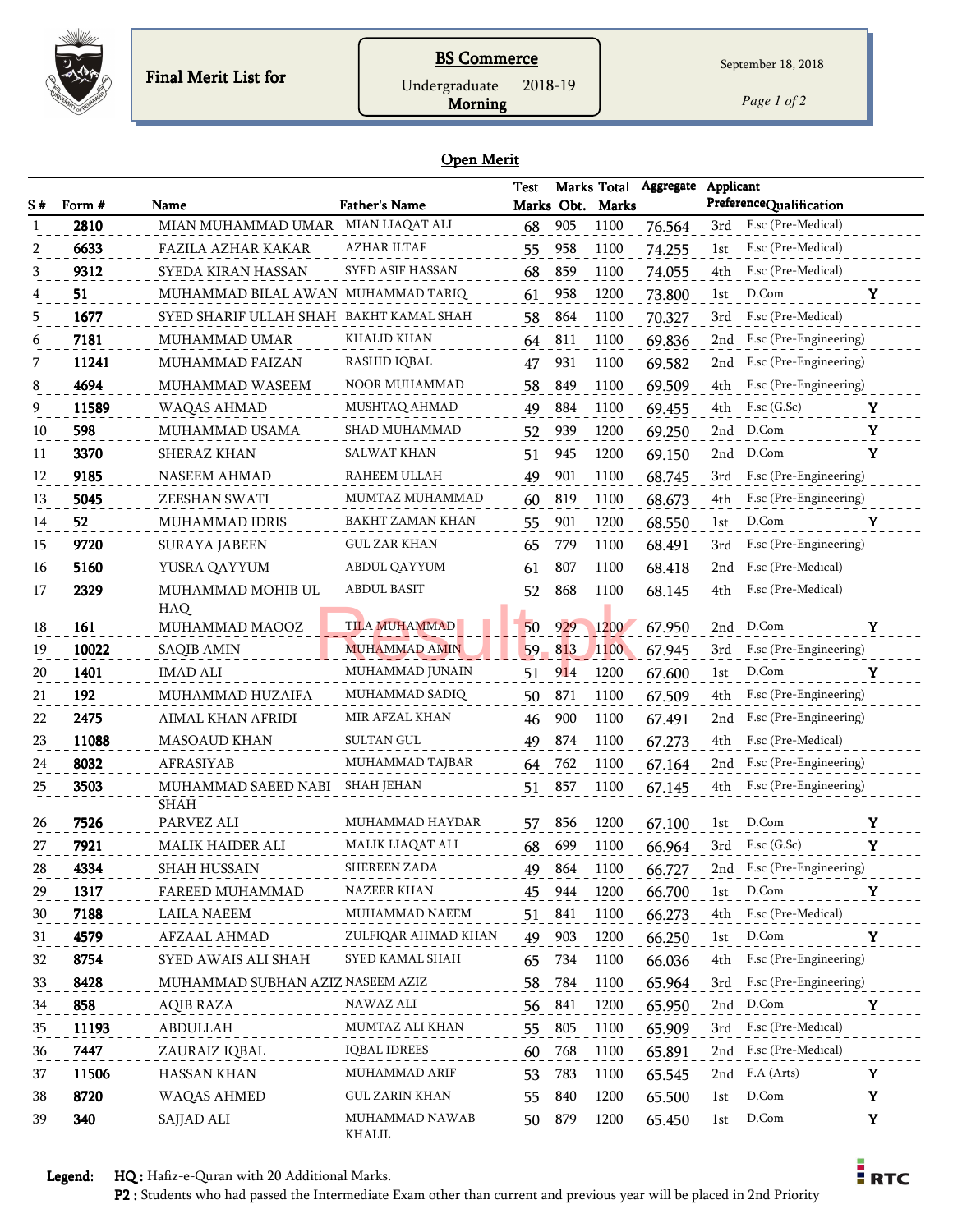|                |                                                                                    | <b>BS Commerce</b>                        |                    |            |                          |                                 |           | September 18, 2018                          |             |
|----------------|------------------------------------------------------------------------------------|-------------------------------------------|--------------------|------------|--------------------------|---------------------------------|-----------|---------------------------------------------|-------------|
|                | Final Merit List for                                                               | Undergraduate<br><b>Morning</b>           | 2018-19            |            |                          |                                 |           | Page 2 of 2                                 |             |
| 8734           | <b>MAHNOOR</b>                                                                     | HIDAYAT ULLAH                             | 49                 | 839        | 1100                     | 65.364                          | 4th       | F.sc (Pre-Medical)                          |             |
| 6780           | ALI GOHAR                                                                          | <b>SHAFAAT ULLAH</b>                      | 58                 | 805        | 1200                     | 64.950                          | 2nd       | D.Com                                       | Y           |
| 6363           | MAOOZ AHMAD                                                                        | MUHAMMAD SHAFI                            | 46                 | 852        | 1100                     | 64.873                          | 1st       | F.sc (Pre-Engineering)                      |             |
| 1192           | MUHAMMAD OSAMA BIN<br><b>TAUQEER</b>                                               | TAUQEER AHMED                             | 53                 | 800        | 1100                     | 64.836                          |           | 2nd F.sc (Pre-Medical)                      |             |
| 327            | <b>UZAIR AHMAD</b>                                                                 | <b>MEHER GUL</b>                          | 47                 | 844        | 1100                     | 64.836                          | 2nd       | F.sc (Pre-Engineering)                      |             |
| 717            | QADEER UD DIN                                                                      | QAMAR UD DIN                              | 61                 | 711        | 1100                     | 64.818                          | 4th       | $F$ .sc $(G.Sc)$                            | Y           |
| 2232           | <b>JAMAL SHAH</b>                                                                  | <b>QUDRAT SHAH</b>                        | 38                 | 960        | 1200                     | 64.700                          | 1st       | D.Com                                       | $\mathbf Y$ |
| 970            | MUHAMMAD USMAN                                                                     | SHAMSHAD                                  | 48                 | 880        | 1200                     | 64.700                          | 1st       | D.Com                                       | Y           |
| 529            | AQIB IQBAL                                                                         | MUHAMMAD IQBAL KHAN                       | 36                 | 922        | 1100                     | 64.691                          | 4th       | F.sc (Pre-Engineering)                      |             |
| 8814           | <b>LAEES GUL</b>                                                                   | MIAN KIFAYAT ULLAH                        | 51                 | 812        | 1100                     | 64.691                          | 3rd       | F.sc (Pre-Engineering)                      |             |
| 8427           | <b>INSIRAM NAVEED</b>                                                              | <b>NAVEED ANJUM</b>                       | 57                 | 767        | 1100                     | 64.636                          | 3rd       | F.sc (Pre-Engineering)                      |             |
|                | Total Candidates selected in                                                       | Open Merit                                | 50                 |            |                          |                                 |           |                                             |             |
|                |                                                                                    |                                           |                    |            |                          |                                 |           |                                             |             |
|                |                                                                                    | <b>University Employee Childern</b>       |                    |            |                          |                                 |           |                                             |             |
|                |                                                                                    |                                           | <b>Test</b>        |            |                          | Marks Total Aggregate           | Applicant |                                             |             |
| Form #<br>1935 | Name<br>SHAHZAD KHAN<br>(Total Candidates selected in University Employee Childern | <b>Father's Name</b><br><b>JAN SUFAID</b> | 46<br>$\mathbf{1}$ | 665        | Marks Obt. Marks<br>1100 | 56.309                          | 3rd       | PreferenceQualification<br>$F$ .sc $(G.Sc)$ | Y           |
|                |                                                                                    | Tribal                                    | <b>Test</b>        |            | Marks Total              | Aggregate                       | Applicant |                                             |             |
| Form #         | Name                                                                               | <b>Father's Name</b>                      |                    | Marks Obt. | <b>Marks</b>             |                                 |           | PreferenceQualification                     |             |
| 11164          | ZEESHAN                                                                            | <b>SHAMEEN KHAN</b>                       | 49                 | $-865$     | 1200                     | 64.350                          |           | 2nd D.Com                                   | Y           |
| 902            | NASEER ULLAH                                                                       | AKHTAR ULLAH                              | 43                 | 912        | 1200                     | 64.300                          | 1st       | D.Com                                       | Y           |
|                | (Total Candidates selected in                                                      | Tribal                                    | $\vert$ 2          | )          |                          |                                 |           |                                             |             |
|                |                                                                                    | Punjab                                    |                    |            |                          |                                 |           |                                             |             |
| Form #         | Name                                                                               | <b>Father's Name</b>                      | Test               |            |                          | Marks Total Aggregate Applicant |           |                                             |             |
| 4904           | <b>HAMMAD AHMED</b>                                                                | MUHAMMAD IFTIKHAR                         | 32                 | 895        | Marks Obt. Marks<br>1200 | 59.050                          | 1st       | PreferenceQualification<br>D.Com            | $\mathbf Y$ |
|                | Total Candidates selected in                                                       | <b>Punjab</b>                             | 1                  |            |                          |                                 |           |                                             |             |
|                |                                                                                    | Minority                                  |                    |            |                          |                                 |           |                                             |             |
| Form #         | Name                                                                               | <b>Father's Name</b>                      | Test               |            | Marks Obt. Marks         | Marks Total Aggregate Applicant |           | PreferenceQualification                     |             |
| 1232           | <b>BERNARD SHA</b>                                                                 | SUQRAT GILL                               | 44                 | 895        | 1200                     | 63.850                          |           | 2nd D.Com                                   | Y           |
|                | (Total Candidates selected in                                                      | Minority                                  | $\mathbf{1}$       | $\big)$    |                          |                                 |           |                                             |             |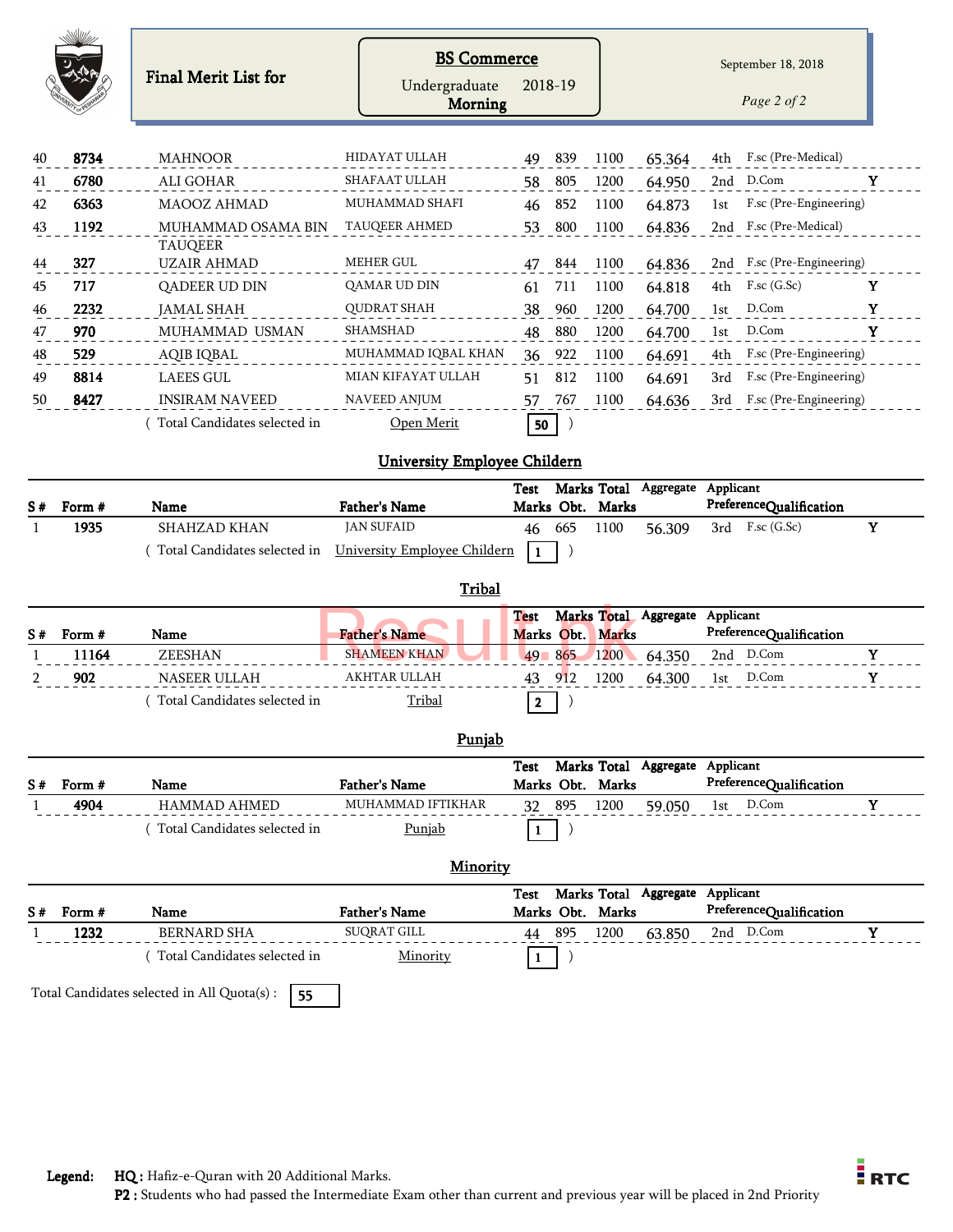

**Economics** Undergraduate 2018-19

*Page 1 of 2*

 $\frac{1}{2}$  RTC

#### Open Merit

Morning

|    |        |                                   |                            | <b>Test</b> |     | Marks Total      | Aggregate | Applicant                     |
|----|--------|-----------------------------------|----------------------------|-------------|-----|------------------|-----------|-------------------------------|
| S# | Form # | Name                              | <b>Father's Name</b>       |             |     | Marks Obt. Marks |           | PreferenceQualification       |
|    | 7456   | SHABIR AHMAD                      | HAYAT ROZ KHAN             | 74          | 909 | 1100             | 79.182    | F.sc (Pre-Medical)<br>1st     |
|    | 7122   | <b>ADNAN KHAN</b>                 | FATEH KHAN                 | 71          | 917 | 1100             | 78.418    | F.sc (Pre-Medical)<br>2nd     |
| 3  | 4522   | <b>MALAK BILAL HASSAN</b>         | DILAWAR KHAN               | 63          | 961 | 1100             | 77.618    | F.sc (Pre-Medical)<br>1st     |
| 4  | 3745   | <b>MEHRINA AZIZ</b>               | AZIZ RAHMAT                | 70          | 892 | 1100             | 76.655    | F.sc (Pre-Medical)<br>3rd     |
| 5  | 9881   | <b>JAVERIA</b>                    | <b>IJAZ AHMAD</b>          | 68          | 906 | 1100             | 76.618    | F.sc (Pre-Medical)<br>4th     |
| 6  | 12473  | KHUBAB HUSSAIN                    | HIDAYAT HUSSAIN            | 69          | 896 | 1100             | 76.473    | F.sc (Pre-Medical)<br>2nd     |
| 7  | 1546   | SOHAIL AHMAD                      | <b>HAMEED GUL</b>          | 63          | 939 | 1100             | 76.418    | F.sc (Pre-Medical)<br>1st     |
| 8  | 9642   | MUHAMMAD HAMID SHAH MUHARRAM SHAH |                            | 68          | 902 | 1100             | 76.400    | F.sc (Pre-Medical)<br>4th     |
| 9  | 9953   | <b>JUNAID ALI</b>                 | AZIZ UR RAHMAN             | 68          | 882 | 1100             | 75.309    | F.sc (Pre-Medical)<br>4th     |
| 10 | 9462   | ABU HURAIRA                       | MAHBOOB ALI                | 61          | 912 | 1100             | 74.145    | F.sc (Pre-Medical)<br>4th     |
| 11 | 10038  | <b>SIDRA AMIR</b>                 | AMIR KHATAM                | 63          | 895 | 1100             | 74.018    | F.sc (Pre-Medical)<br>4th     |
| 12 | 9313   | <b>SUMMIA RANI</b>                | <b>HABIB HASSAN</b>        | 68          | 855 | 1100             | 73.836    | F.sc (Pre-Medical)<br>2nd     |
| 13 | 4132   | MUHAMMAD SHAHAB                   | MUHAMMAD RAFIQ             | 60          | 913 | 1100             | 73.800    | F.sc (Pre-Engineering)<br>1st |
| 14 | 94540  | RAFIQ AHMAD                       | TAJ M KHAN                 | 58          | 926 | 1100             | 73.709    | F.sc (Pre-Medical)<br>2nd     |
| 15 | 9397   | WAJEEHA ANWAR                     | ANWAR BADSHAH              | 62          | 893 | 1100             | 73.509    | F.sc (Pre-Medical)<br>3rd     |
|    |        | <b>BADSHAH</b>                    |                            |             |     |                  |           |                               |
| 16 | 9260   | ZARYAB KHAN                       | BAKHTIYAR                  | 69          | 839 | 1100             | 73.364    | F.sc (Pre-Medical)<br>4th     |
| 17 | 7098   | <b>HUMAIMA MUJEEB</b>             | <b>MUJEEB UR REHMAN</b>    | 65          | 868 | 1100             | 73.345    | F.sc (Pre-Medical)<br>3rd     |
| 18 | 12537  | NOUMAN KHAN                       | UMER NAWAZ KHAN            | 57          | 921 | 1100             | 73.036    | F.sc (Pre-Engineering)<br>4th |
| 19 | 2459   | <b>AAQIB NAWAZ</b>                | <b>MUHAMMAD NAWAZ</b>      | 62          | 884 | 1100             | 73.018    | F.sc (Pre-Engineering)<br>4th |
| 20 | 5158   | MALEEHA SETHI                     | <b>MANSEER AHMED SETHI</b> | 66          | 853 | 1100             | 72.927    | F.sc (Pre-Medical)<br>1st     |
| 21 | 5041   | ARSALAN AHMAD                     | IBRAR AHMAD                | 58          | 908 | 1100             | 72.727    | F.sc (Pre-Medical)<br>2nd     |
| 22 | 11141  | MUHAMMAD FAHAD                    | WAQAR AHMAD                | 64          | 859 | 1100             | 72.455    | F.sc (Pre-Engineering)<br>4th |
| 23 | 4765   | MUHAMMAD SALMAN                   | MUHAMMAD ISHAQ             | 59          | 894 | 1100             | 72.364    | F.sc (Pre-Medical)<br>1st     |
| 24 | 10302  | <b>UMER SHAFIQ</b>                | <b>SHAFIQ KHAN</b>         | 65          | 849 | 1100             | 72.309    | F.sc (Pre-Medical)<br>4th     |
| 25 | 4036   | SEEMAB FAROOQ                     | <b>GHULAM FAROOQ</b>       | 53          | 932 | 1100             | 72.036    | F.sc (Pre-Medical)<br>3rd     |
| 26 | 315    | SAFIA KHATOON                     | MOSAM BAD SHAH             | 51          | 944 | 1100             | 71.891    | F.sc (Pre-Medical)<br>2nd     |
| 27 | 7630   | ALI BIN TARIQ                     | MUHAMMAD TARIQ             | 67          | 826 | 1100             | 71.855    | F.sc (Pre-Medical)<br>4th     |
| 28 | 7422   | <b>SUNDAS AFTAB</b>               | AFTAB AHMAD                | 58          | 888 | 1100             | 71.636    | F.sc (Pre-Medical)<br>4th     |
| 29 | 9040   | MIRAJ UD DIN                      | ZALI BAD SHAH              | 58          | 887 | 1100             | 71.582    | F.sc (Pre-Medical)<br>4th     |
| 30 | 1389   | MUHAMMAD KABEER                   | MUHAMMAD AZAM              | 57          | 894 | 1100             | 71.564    | F.sc (Pre-Medical)<br>2nd     |
|    |        | <b>KHAN</b>                       |                            |             |     |                  |           |                               |
| 31 | 2634   | <b>JUNAID ALI</b>                 | <b>AZIZ UR RAHMAN</b>      | 58          | 882 | 1100             | 71.309    | F.sc (Pre-Medical)<br>4th     |
| 32 | 11067  | YUSRA WAZIR                       | ATTA ULLAH JAN             | 65          | 828 | 1100             | 71.164    | F.sc (Pre-Medical)<br>2nd     |
| 33 | 10564  | TAIBA ATTA                        | ATTA UR REHMAN             | 51          | 929 | 1100             | 71.073    | F.sc (Pre-Medical)<br>4th     |
| 34 | 9835   | <b>SANA KHALIL</b>                | ABDUL KHALIL               | 57          | 882 | 1100             | 70.909    | F.sc (Pre-Medical)<br>2nd     |
| 35 | 3407   | RAFIA SARFARAZ                    | MUHAMMAD SARFARAZ          | 58          | 874 | 1100             | 70.873    | F.sc (Pre-Medical)<br>2nd     |
| 36 | 9976   | ADIL RAHEEM                       | <b>RAHEEM JAN</b>          | 65          | 821 | 1100             | 70.782    | F.sc (Pre-Engineering)<br>4th |
| 37 | 4217   | <b>SANA AFRIDI</b>                | SHAMSUR REHMAN AFRIDI      | 55          | 872 | 1100             | 70.764    | F.sc (Pre-Med/Engg)<br>3rd    |
| 38 | 8751   | USMAN ULLAH                       | SANA ULLAH                 | 47          | 952 | 1100             | 70.727    | F.sc (Pre-Engineering)<br>3rd |
| 39 | 4423   | <b>SADIA NIZAM</b>                | NIZAM UD DIN               | 52          | 913 | 1100             | 70.600    | F.sc (Pre-Medical)<br>4th     |
| 40 | 4867   | OMYMA SAJJAD                      | SAJJAD HUSSAIN             | 51          | 920 | 1100             | 70.582    | F.sc (Pre-Medical)<br>3rd     |

Legend: HQ : Hafiz-e-Quran with 20 Additional Marks.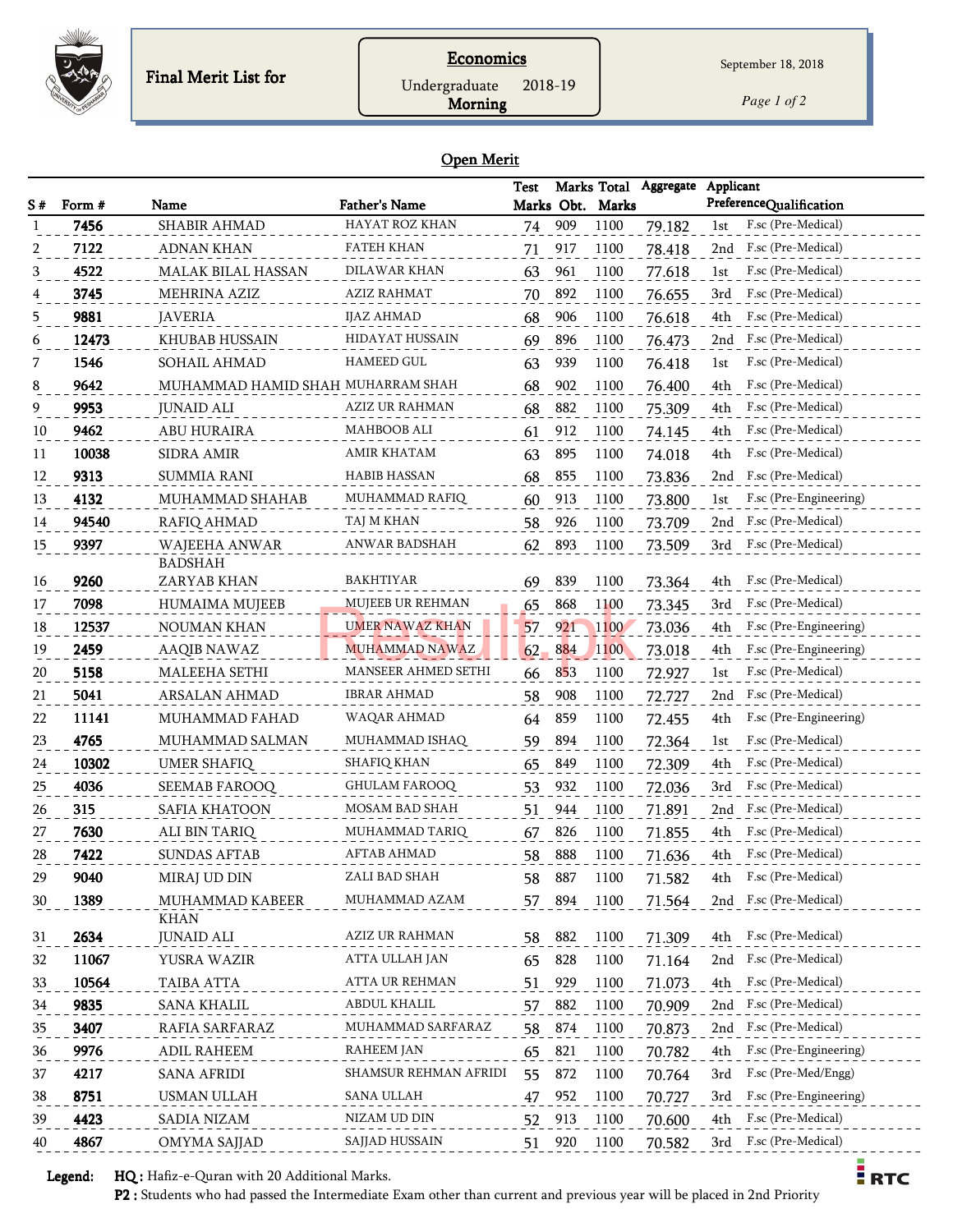|          |                | <b>Final Merit List for</b>     | <b>Economics</b><br>Undergraduate<br><b>Morning</b> | 2018-19                  |             |                                 | September 18, 2018<br>Page 2 of 2                     |
|----------|----------------|---------------------------------|-----------------------------------------------------|--------------------------|-------------|---------------------------------|-------------------------------------------------------|
|          |                |                                 |                                                     |                          |             |                                 |                                                       |
| 41       | 1159           | <b>EMAAN KHAN</b>               | GHULAM NABI KHAN                                    | 907<br>50                | 1100        | 70.564                          | F.A (Arts)<br>Y<br>1st                                |
| 42       | 12604          | MOMINA KHAN BANGASH             | MAHMOOD UL HASSAN<br><b>BANGASH</b>                 | 875<br>57                | 1100        | 70.527                          | F.sc (Pre-Medical)<br>2nd                             |
| 43       | 11817          | <b>SANA SYED</b>                | SYED ANWAR ALI SHAH                                 | 815<br>65                | 1100        | 70.455                          | F.A (Arts)<br>4th                                     |
| 44       | 10606          | WAREESHA                        | <b>IMTIAZ AHMAD</b>                                 | 859<br>59                | 1100        | 70.455                          | F.sc (Pre-Medical)<br>1st                             |
| 45       | 9329           | NAZEEF ELLAHI                   | MUHAMMAD NAWAB<br><b>KHAN</b>                       | 844<br>61                | 1100        | 70.436                          | F.sc (Pre-Medical)<br>4th                             |
| 46       | 11471          | ARSALAN IQBAL                   | MUHAMMAD IQBAL KHAN                                 | 806<br>66                | 1100        | 70.364                          | F.sc (Pre-Medical)<br>4th                             |
| 47       | 3021           | <b>AREEJ ALI</b>                | AMJAD ALI                                           | 914<br>51                | 1100        | 70.255                          | F.sc (Pre-Medical)<br>3rd                             |
| 48       | 3937           | <b>MOBEEN ZIA</b>               | <b>ZIA NOOR</b>                                     | 920<br>50                | 1100        | 70.182                          | F.sc (Pre-Medical)<br>4th                             |
| 49       | 1627           | HQ SHAH FAISAL                  | <b>MUMTAZ ALI</b>                                   | 896<br>50                | 1100        | 69.964                          | F.sc (Pre-Engineering)<br>3rd                         |
| 50       | 3963           | MUHAMMAD UMAR                   | <b>KHALID KHAN</b>                                  | 811<br>64                | 1100        | 69.836                          | 2nd F.sc (Pre-Engineering)                            |
|          |                | (Total Candidates selected in   | Open Merit                                          | 50                       |             |                                 |                                                       |
|          |                |                                 | <b>University Employee Childern</b>                 |                          |             |                                 |                                                       |
|          |                |                                 |                                                     | Test                     | Marks Total | Aggregate                       | Applicant                                             |
| S#       | Form #         | Name                            | <b>Father's Name</b>                                | Marks Obt. Marks         |             |                                 | PreferenceQualification                               |
|          | 2729           | OFAQ ISHAQ                      | MUHAMMAD ISHAQ                                      | 779<br>55                | 1100        | 64.491                          | 2nd F.sc (Pre-Engineering)                            |
|          |                | Total Candidates selected in    | University Employee Childern                        | -1<br>J                  |             |                                 |                                                       |
|          |                |                                 | Tribal                                              |                          |             |                                 |                                                       |
| S#       | Form #         |                                 | <b>Father's Name</b>                                | Test<br>Marks Obt. Marks |             | Marks Total Aggregate           | Applicant<br>PreferenceQualification                  |
|          | 4735           | Name<br><b>TANZEELA HUSSAIN</b> | <b>MUHAMMAD ARSHAD</b>                              | 874<br>55                | 1100        | 69.673                          | F.sc (Pre-Medical)<br>3rd                             |
|          |                | Total Candidates selected in    | <b>HUSSAIN</b><br>Tribal                            | -1                       |             |                                 |                                                       |
|          |                |                                 | Punjab                                              |                          |             |                                 |                                                       |
|          |                |                                 |                                                     | Test<br>Marks Obt. Marks |             | Marks Total Aggregate Applicant | PreferenceQualification                               |
| S#       | Form #<br>9997 | Name<br><b>SANA ARZU</b>        | <b>Father's Name</b><br><b>SHAH NAWAZ</b>           | 672<br>44                | 1100        | 54.255                          | 2nd F.sc (G.Sc)                                       |
|          |                | (Total Candidates selected in   | Punjab                                              | -1                       |             |                                 |                                                       |
|          |                |                                 |                                                     |                          |             |                                 |                                                       |
|          |                |                                 | Baluchistan                                         |                          |             |                                 |                                                       |
|          |                |                                 |                                                     | Test                     |             | Marks Total Aggregate Applicant |                                                       |
| S#       | Form #<br>3928 | Name<br><b>KHAIR ULLAH</b>      | <b>Father's Name</b><br><b>ABDUL KAREEM</b>         | Marks Obt. Marks<br>869  | 1100        | 55.800                          | PreferenceQualification<br>3rd F.sc (Pre-Engineering) |
|          |                | (Total Candidates selected in   | Baluchistan                                         | 21<br>)                  |             |                                 |                                                       |
|          |                |                                 |                                                     | $\mathbf{1}$             |             |                                 |                                                       |
|          |                |                                 | <b>Minority</b>                                     |                          |             |                                 |                                                       |
|          |                | Name                            | <b>Father's Name</b>                                | Test<br>Marks Obt. Marks |             | Marks Total Aggregate Applicant | PreferenceQualification                               |
|          |                |                                 |                                                     |                          |             | 58.273                          | F.A (Arts)<br>1st                                     |
| S#<br>-1 | Form #<br>1843 | MARY ESTHER ILYAS               | <b>ILYAS YOUSAF</b>                                 | 43 753                   | 1100        |                                 |                                                       |
|          |                | (Total Candidates selected in   | Minority                                            | -1                       |             |                                 |                                                       |

Legend: HQ : Hafiz-e-Quran with 20 Additional Marks.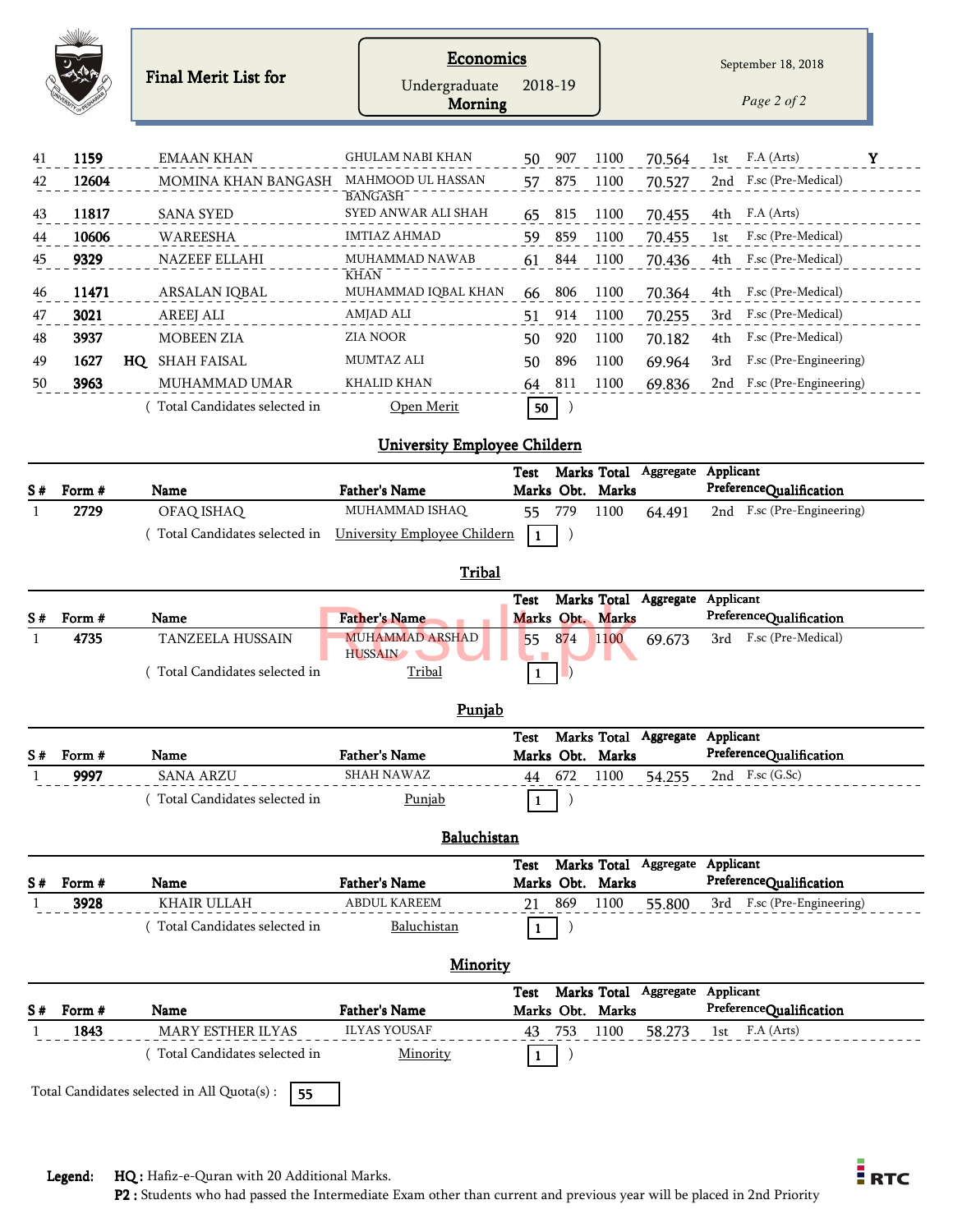

Morning Undergraduate 2018-19

*Page 1 of 2*

#### Open Merit

| S# | Form # | Name                           | <b>Father's Name</b>         | <b>Test</b> |            | Marks Obt. Marks | Marks Total Aggregate | Applicant<br>PreferenceQualification |
|----|--------|--------------------------------|------------------------------|-------------|------------|------------------|-----------------------|--------------------------------------|
|    | 9618   | HQ BILAL                       | HAFIZ AHMAD ALI              | 70          | 986        | 1100             | 82.873                | F.sc (Pre-Medical)<br>1st            |
|    | 11487  | ZARAK KHAN                     | <b>JAVED KHAN</b>            | 73          | 960        | 1100             | 81.564                | F.sc (Pre-Medical)<br>1st            |
| 3  | 8913   | AMEER HAMZA KHAN               | NISAR MUHAMMAD               | 74          | 929        | 1100             | 80.273                | F.sc (Pre-Medical)<br>2nd            |
|    | 11198  | MUHAMMAD AMIN                  | ALI NAZAR SHAH               | 74          | 909        | 1100             | 79.182                | F.sc (Pre-Engineering)<br>1st        |
| 5  | 4376   | MUHAMMAD SAEED AFRIDI SHEHZADA |                              | 71          | 928        | 1100             | 79.018                | F.sc (Pre-Medical)<br>1st            |
| 6  | 6174   | MUHAMMAD ZOHAIB                | MUHAMMAD SHOAIB              | 71          | 921        | 1100             | 78.636                | F.sc (Pre-Medical)<br>1st            |
|    | 9974   | <b>MAIDA KHAN</b>              | FALAK NIAZ KHAN              | 74          | 896        | 1100             | 78.473                | F.sc (Pre-Medical)<br>2nd            |
| 8  | 5172   | <b>NAZISH AMIN</b>             | ROOH UL AMIN                 | 71          | 912        | 1100             | 78.145                | F.sc (Pre-Medical)<br>2nd            |
| 9  | 5508   | WAGMA ATTA ULLAH               | ATTA ULLAHKHAN               | 67          | 941        | 1100             | 78.127                | F.sc (Pre-Medical)<br>1st            |
| 10 |        | 10318 HQ HIZB UR REHMAN        | FAZL ULLAH                   | 73          | 873        | 1100             | 77.909                | F.sc (Pre-Medical)<br>1st            |
| 11 | 9694   | TAUFEEQ AHMAD                  | MUHAMMAD KHAN                | 75          | 876        | 1100             | 77.782                | F.sc (Pre-Medical)<br>2nd            |
| 12 | 8506   | AFAQ AHMAD                     | <b>NASIR KHAN</b>            | 75          | 869        | 1100             | 77.400                | F.sc (Pre-Engineering)<br>1st        |
| 13 | 7765   | <b>MARWAH BIBI</b>             | ZAHOOR AHMED                 | 67          | 926        | 1100             | 77.309                | F.sc (Pre-Medical)<br>2nd            |
| 14 | 10356  | <b>TUFAIL AHMAD</b>            | <b>SARAN ZEB</b>             | 66          | 926        | 1100             | 76.909                | F.sc (Pre-Medical)<br>1st            |
| 15 | 9191   | ALINA FAYYAZ                   | MUHAMMAD FAYYAZ              | 64          | 932        | 1100             | 76.436                | 3rd<br>F.sc (Pre-Medical)            |
| 16 | 6261   | <b>SHAH ZAIB</b>               | NAWAB KHAN                   | 65          | 923        | 1100             | 76.345                | F.sc (Pre-Medical)<br>1st            |
| 17 | 6880   | SYED MUBASHIR TILANI           | SYED FAREED ULLAH SHAH       | 69          | 892        | 1100             | 76.255                | F.sc (Pre-Medical)<br>1st            |
| 18 | 10726  | <b>ITIZAZ ALI KHAN</b>         | <b>AKBAR ALI KHAN</b>        | 64          | 927        | 1100             | 76.164                | F.sc (Pre-Medical)<br>1st            |
| 19 | 5519   | MUHAMMAD ADNAN                 | <b>FAZAL AMIN</b>            | 62          | 941        | 1100             | 76.127                | F.sc (Pre-Medical)<br>3rd            |
| 20 | 7697   | SUBHAN ULLAH                   | NOOR ALI KHAN                |             | $66 - 911$ | 1100             | 76.091                | F.sc (Pre-Engineering)<br>2nd        |
| 21 | 2891   | <b>QAMASH KHAN</b>             | ESA KHAN                     | 62          | 939        | 1100             | 76.018                | F.sc (Pre-Engineering)<br>2nd        |
| 22 | 9181   | <b>KAMRAN KHAN</b>             | ABDUR RASHEED                | 73          | 858        | 1100             | 76.000                | F.sc (Pre-Medical)<br>3rd            |
| 23 | 10179  | NUSHERAT BIBI                  | MUHAMMAD PERVEZ              | 68          | 892        | 1100             | 75.855                | F.sc (Pre-Medical)<br>2nd            |
| 24 | 7844   | <b>MUSA KHAN</b>               | NOOR KHAN                    | 68          | 890        | 1100             | 75.745                | F.sc (Pre-Engineering)<br>1st        |
| 25 | 7854   | LAIBA KHAN                     | KIFAYAT ULLAH                | 62          | 932        | 1100             | 75.636                | F.sc (Pre-Medical)<br>2nd            |
| 26 | 8882   | <b>AFNAN SHAH</b>              | FARID ULLAH SHAH             | 65          | 907        | 1100             | 75.473                | F.sc (Pre-Engineering)<br>4th        |
| 27 | 8864   | <b>HAMID KHAN</b>              | NADIR KHAN                   | 63          | 921        | 1100             | 75.436                | F.sc (Pre-Medical)<br>1st            |
| 28 | 9769   | MUHAMMAD TALHA                 | <b>SIAR MUHAMMAD</b>         | 61          | 935        | 1100             | 75.400                | 2nd F.sc (Pre-Medical)               |
| 29 | 10931  | <b>FILZA SAFDAR</b>            | MUHAMMAD SAFDAR              | 67          | 891        | 1100             | 75.400                | 2nd F.A (Arts)                       |
| 30 | 10690  | RIZWAN HAYAT                   | <b>BANGASH</b><br>UMER HAYAT | 58          | 956        | 1100             | 75.345                | 2nd F.sc (Pre-Medical)               |
| 31 | 4836   | YASIR AHMAD SAFI               | IFTIKHAR AHMAD SAFI          | 64          | 912        | 1100             | 75.345                | F.sc (Pre-Engineering)<br>4th        |
| 32 | 4755   | MUHAMMAD MURAD                 | <b>BAKHT MUNIR</b>           | 59          | 948        | 1100             | 75.309                | F.sc (Pre-Medical)<br>3rd            |
| 33 | 10487  | MUHAMMAD REHMAN                | <b>SARDIL KHAN</b>           | 65          | 902        | 1100             | 75.200                | F.sc (Pre-Medical)<br>2nd            |
| 34 | 3076   | <b>BAKHTAWAR MIRAJ</b>         | MIRAJ MUHAMMAD               | 57          | 960        | 1100             | 75.164                | F.sc (Pre-Medical)<br>2nd            |
| 35 | 12623  | AQSA SHUAIB                    | MUHAMMAD SHUAIB              | 66          | 894        | 1100             | 75.164                | F.sc (Pre-Medical)<br>3rd            |
|    |        | Total Candidates selected in   | Open Merit                   | 35          |            |                  |                       |                                      |

#### University Employee Childern

|    |        |      |               | Test  | <b>Marks Total</b> |       | Aggregate | Applicant               |
|----|--------|------|---------------|-------|--------------------|-------|-----------|-------------------------|
| S# | Form # | Name | Father's Name | Marks | Obt.               | Marks |           | PreferenceQualification |

Legend: HQ : Hafiz-e-Quran with 20 Additional Marks.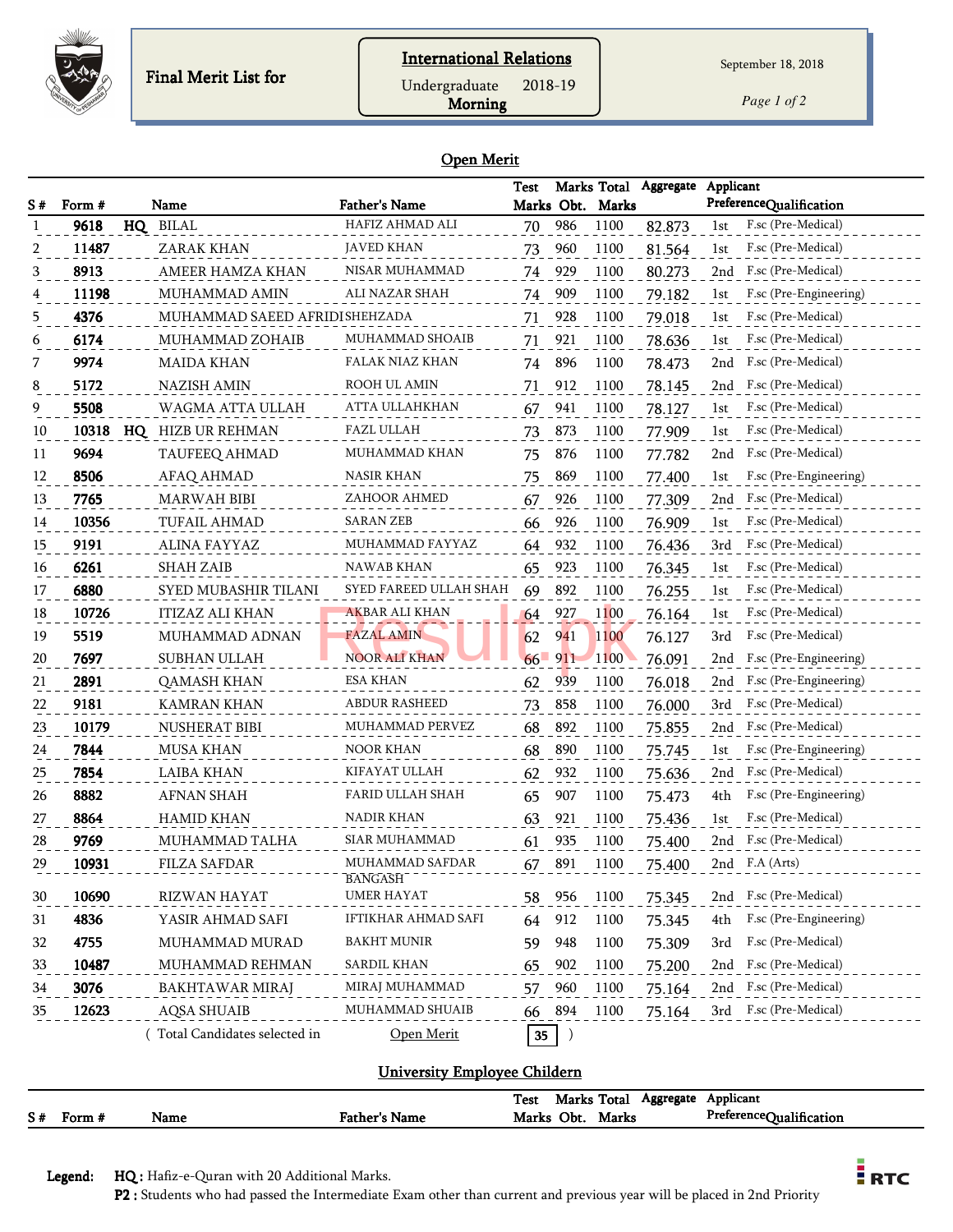|    | 3157   | Final Merit List for<br>MUHAMMAD HUZAIFA<br><b>KHAN</b><br>Total Candidates selected in | <b>International Relations</b><br>Undergraduate<br>Morning<br>HIZBULLAH KHAN<br>University Employee Childern | 2018-19<br>56 861<br>$\vert$ 1 | 1100 | 69.364                | September 18, 2018<br>Page 2 of 2<br>4th F.sc (Pre-Medical) |
|----|--------|-----------------------------------------------------------------------------------------|--------------------------------------------------------------------------------------------------------------|--------------------------------|------|-----------------------|-------------------------------------------------------------|
|    |        |                                                                                         | Tribal                                                                                                       |                                |      |                       |                                                             |
|    | Form # | Name                                                                                    | <b>Father's Name</b>                                                                                         | Test<br>Marks Obt. Marks       |      |                       | Marks Total Aggregate Applicant<br>PreferenceQualification  |
|    | 1092   | <b>SHAHID MAROOF</b>                                                                    | SAID MAROOF JAN                                                                                              | 907<br>63                      | 1100 | 74.673                | 2nd F.sc (Pre-Medical)                                      |
|    |        | (Total Candidates selected in                                                           | Tribal                                                                                                       | $\mathbf{1}$                   |      |                       |                                                             |
|    |        |                                                                                         | <b>AJK</b>                                                                                                   |                                |      |                       |                                                             |
|    |        |                                                                                         |                                                                                                              | <b>Test</b>                    |      |                       | Marks Total Aggregate Applicant                             |
| S# | Form # | Name                                                                                    | <b>Father's Name</b>                                                                                         | Marks Obt. Marks               |      |                       | PreferenceQualification                                     |
|    | 9466   | SARDAR ABDUL WADOOD MASOOD AHMED ABBASI                                                 |                                                                                                              | 718<br>45                      | 1100 | 57.164                | F.sc (Pre-Medical)<br>1st                                   |
|    |        | <b>ABBASI</b><br>Total Candidates selected in                                           | $\Delta$ JK                                                                                                  | $\vert$ 1                      |      |                       |                                                             |
|    |        |                                                                                         | Punjab                                                                                                       |                                |      |                       |                                                             |
|    |        |                                                                                         |                                                                                                              | <b>Test</b>                    |      |                       | Marks Total Aggregate Applicant                             |
| S# | Form # | Name                                                                                    | <b>Father's Name</b>                                                                                         | Marks Obt. Marks               |      |                       | PreferenceQualification                                     |
|    | 5121   | <b>MOIN ASAD</b>                                                                        | <b>NAWAZISH KHAN</b>                                                                                         | 609<br>42                      | 1100 | 50.018                | 2nd F.A (Arts)                                              |
|    |        | (Total Candidates selected in                                                           | Punjab                                                                                                       | -1                             |      |                       |                                                             |
|    |        |                                                                                         | Baluchistan                                                                                                  |                                |      |                       |                                                             |
|    |        |                                                                                         |                                                                                                              | <b>Test</b>                    |      | Marks Total Aggregate | Applicant                                                   |
| S# | Form # | Name                                                                                    | <b>Father's Name</b><br><b>AMIR ULLAH KHAN</b>                                                               | Marks Obt. Marks               |      |                       | PreferenceQualification                                     |
|    | 6273   | MUHAMMAD AFZAL                                                                          |                                                                                                              | 54 817                         | 1100 | 66.164                | 2nd F.A (Arts)                                              |
|    |        | Total Candidates selected in                                                            | Baluchistan                                                                                                  | l 1<br>لىشا                    |      |                       |                                                             |
|    |        |                                                                                         | <b>Minority</b>                                                                                              |                                |      |                       |                                                             |
| S# | Form # | Name                                                                                    | <b>Father's Name</b>                                                                                         | Test<br>Marks Obt. Marks       |      |                       | Marks Total Aggregate Applicant<br>PreferenceQualification  |
|    | 5687   | <b>TANISH SINGH</b>                                                                     | <b>HANS RAJ</b>                                                                                              | 885<br>63                      | 1100 | 73.473                | F.sc (Pre-Medical)<br>1st                                   |
|    |        | (Total Candidates selected in                                                           | Minority                                                                                                     | $\vert$ 1<br>$\left( \right)$  |      |                       |                                                             |

Total Candidates selected in All Quota(s) :  $\boxed{41}$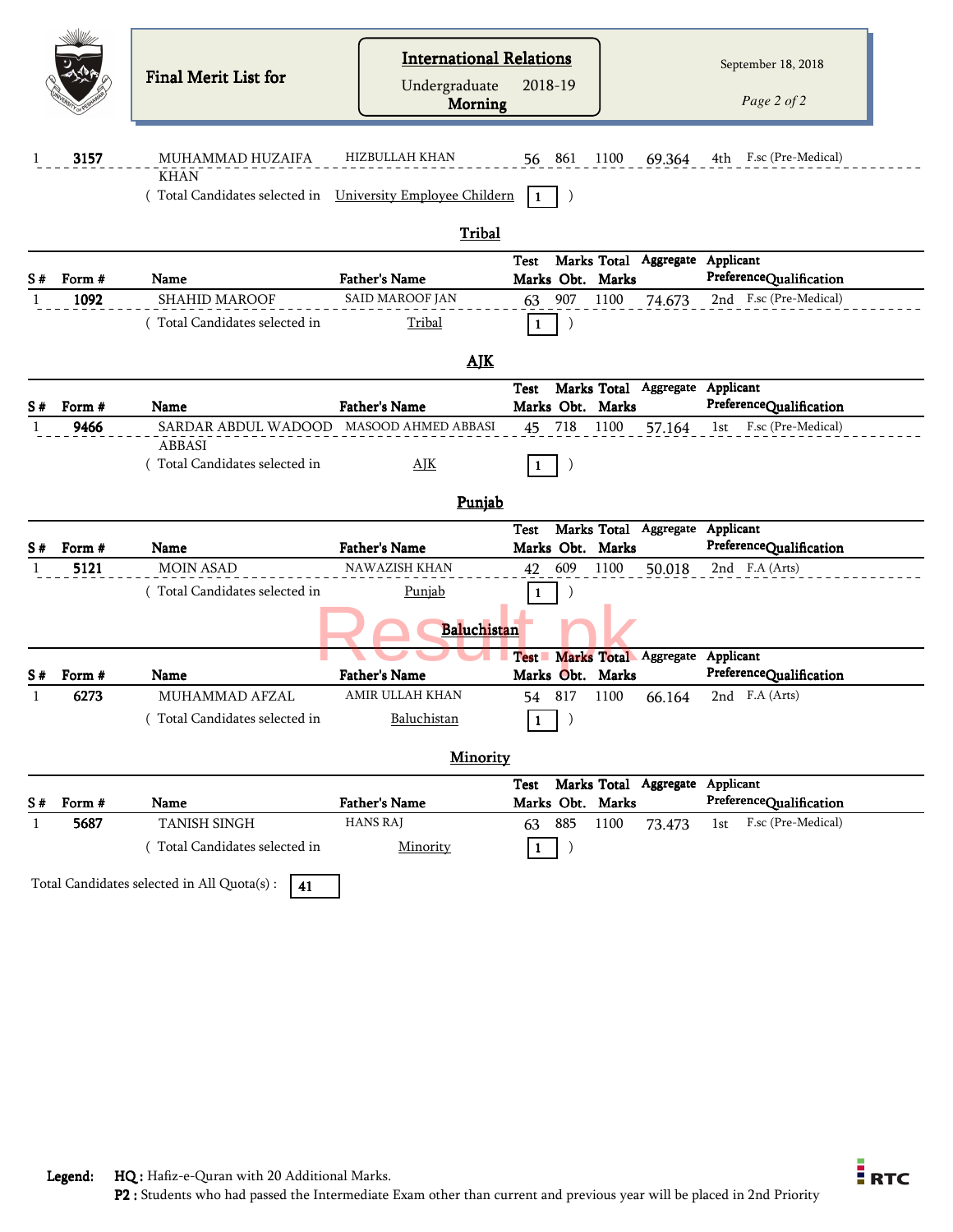

#### **Political Science**

September 18, 2018

Undergraduate 2018-19

Morning

*Page 1 of 2*

#### Open Merit

|     |        |                                              |                              | <b>Test</b> |        |                  | Marks Total Aggregate | Applicant                     |
|-----|--------|----------------------------------------------|------------------------------|-------------|--------|------------------|-----------------------|-------------------------------|
| S # | Form # | Name                                         | <b>Father's Name</b>         |             |        | Marks Obt. Marks |                       | PreferenceQualification       |
|     | 9189   | PALWASHA MUNIR                               | <b>MUNIR KHAN</b>            | 79          | 982    | 1100             | 85.164                | F.sc (Pre-Engineering)<br>1st |
| 2   | 7907   | <b>SULAIMAN</b>                              | MUJEEB UR RAHMAN             | 79          | 955    | 1100             | 83.691                | F.sc (Pre-Medical)<br>2nd     |
| 3   | 10501  | <b>FATIMA ARIF</b>                           | MUHAMMAD ARIF                | 74          | 983    | 1100             | 83.218                | F.sc (Pre-Medical)<br>2nd     |
|     | 10691  | <b>IQRAR ULLAH</b>                           | QASIM KHAN                   | 79          | 938    | 1100             | 82.764                | F.sc (Pre-Medical)<br>1st     |
| 5   | 7413   | SHUMYLA SHAHID                               | SHAHID AHMAD KHALIL          | 75          | 967    | 1100             | 82.745                | F.sc (Pre-Medical)<br>2nd     |
| 6   | 8057   | <b>HAMAS MAHMOOD</b>                         | RASHID MAHMOOD               | 77          | 943    | 1100             | 82.236                | F.sc (Pre-Medical)<br>1st     |
| 7   | 12582  | DAWOOD YOUSAF ZAI                            | <b>GHULAM ZAHID JAN</b>      | 72          | 965    | 1100             | 81.436                | F.sc (Pre-Medical)<br>1st     |
| 8   | 8870   | YASIR KHAN                                   | NASIR KHAN                   | 75          | 935    | 1100             | 81.000                | F.sc (Pre-Medical)<br>1st     |
| 9   | 2897   | MUQADDAS HANIF                               | MUHAMMAD HANIF               | 67          | 983    | 1100             | 80.418                | F.sc (Pre-Medical)<br>2nd     |
| 10  | 8623   | HAMZA MUHAMMAD                               | <b>FAZAL GHAFOOR</b>         | 72          | 941    | 1100             | 80.127                | F.sc (Pre-Medical)<br>2nd     |
| 11  | 12380  | <b>INAM ULLAH</b>                            | SHER DARAZ KHAN              | 77          | 903    | 1100             | 80.055                | F.sc (Pre-Medical)<br>2nd     |
| 12  | 1711   | MUHAMMAD MEHRAN                              | ZALMIN KHAN                  | 73          | 927    | 1100             | 79.764                | F.sc (Pre-Medical)<br>2nd     |
| 13  | 6982   | MUHAMMAD UMAR<br><b>FAROOQ</b>               | FAROOQ JAN                   | 70          | 941    | 1100             | 79.327                | F.sc (Pre-Medical)<br>1st     |
| 14  | 7513   | <b>SAAD KHAN</b>                             | <b>IKRAM ULLAH</b>           |             | 72 913 | 1100             | 78.600                | F.sc (Pre-Medical)<br>1st     |
| 15  | 4848   | WAQAS AZIZ                                   | <b>ABDUL AZIZ</b>            | 71          | 919    | 1100             | 78.527                | F.sc (Pre-Medical)<br>1st     |
| 16  | 8108   | ABDUL QADEER KHAN                            | <b>RAZA KHAN</b>             | 65          | 958    | 1100             | 78.255                | F.sc (Pre-Medical)<br>1st     |
| 17  | 10207  | SOHAIL SNAYAT                                | <b>INAYAT ULLAH KHAN</b>     | 67          | 939    | 1100             | 78.018                | F.sc (Pre-Medical)<br>1st     |
| 18  | 11113  | AFAQ TARIQ                                   | <b>TARIQ IQBAL NISAR</b>     | 72          | 902    | 1100             | 78.000                | F.sc (Pre-Medical)<br>2nd     |
| 19  | 3019   | MEMOONA RASOOL                               | <b>GHULAM RASOOL KHAN</b>    | $61 -$      | 977    | <b>1100</b>      | 77.691                | F.sc (Pre-Medical)<br>2nd     |
| 20  | 10905  | <b>HASEEB AHMAD</b>                          | SAJJAD AHMAD                 | 74          | 878    | 1100             | 77.491                | 3rd<br>F.sc (Pre-Medical)     |
| 21  | 5518   | MEHRAN ULLAH                                 | FALAK NAZ                    | 61          | 972    | 1100             | 77.418                | F.sc (Pre-Medical)<br>1st     |
| 22  | 11613  | IJAZ AHMAD                                   | <b>FAZLI RAZIQ</b>           | 72          | 891    | 1100             | 77.400                | F.sc (Pre-Medical)<br>3rd     |
| 23  | 9553   | MUHAMMAD ANEES                               | ASMAT KHAN                   | 68          | 920    | 1100             | 77.382                | F.sc (Pre-Medical)<br>1st     |
| 24  | 11428  | MUHAMMAD KABIR                               | MUHAMMAD YOUNAS              | 72          | 886    | 1100             | 77.127                | F.sc (Pre-Medical)<br>2nd     |
| 25  | 3087   | HQ ATTA UR REHMAN                            | <b>ABDUR REHMAN</b>          | 72          | 861    | 1100             | 76.855                | F.sc (Pre-Medical)<br>3rd     |
| 26  | 10353  | <b>MUSAWWER ABBAS</b>                        | ABDUL QAYYUM KHAN            | 71          | 887    | 1100             | 76.782                | F.sc (Pre-Medical)<br>3rd     |
| 27  | 6977   | HQ HAFIZ ABDUL MATAKABBIRABID RASHEED KHALIL |                              | 65          | 910    | 1100             | 76.727                | F.sc (Pre-Medical)<br>2nd     |
|     |        | <b>KHALIL</b>                                |                              |             |        |                  |                       |                               |
| 28  | 10246  | HUZAIFA AZMAT                                | MUHAMMAD AZMAT<br>ŪLLĀH KHĀN | 67          | 915    | 1100             | 76.709                | 2nd F.sc (Pre-Medical)        |
| 29  | 9093   | SHAH ZEB KHAN                                | ZIA UR REHMAN                | 64 933      |        | 1100             | 76.491                | F.sc (Pre-Medical)<br>2nd     |
| 30  | 7489   | SYED SAMI ULLAH                              | <b>MIAN JALAMBER</b>         | 63          | 936    | 1100             | 76.255                | F.sc (Pre-Medical)<br>3rd     |
| 31  | 11939  | BAKHT AZAD KHAN                              | RAZA KHAN                    | 66          | 912    | 1100             | 76.145                | F.sc (Pre-Medical)<br>1st     |
| 32  | 6350   | SHAH FAHAD                                   | <b>JAVED KHAN</b>            | 68          | 897    | 1100             | 76.127                | F.sc (Pre-Medical)<br>2nd     |
| 33  | 8350   | <b>ATIA SHUAIB</b>                           | KHALID SHUAIB                | 69          | 889    | 1100             | 76.091                | F.sc (Pre-Medical)<br>3rd     |
| 34  | 10117  | HANIF ULLAH KHAN                             | ABDUL JABBAR                 | 63          | 933    | 1100             | 76.091                | F.sc (Pre-Medical)<br>2nd     |
| 35  | 9294   | MUHAMMAD IDRIS KHAN                          | <b>BASHAMAND KHAN</b>        | 68          | 896    | 1100             | 76.073                | F.sc (Pre-Medical)<br>1st     |
|     |        | Total Candidates selected in                 | Open Merit                   | 35          |        |                  |                       |                               |

## University Employee Childern

|    |        |      |                      | Test       | Marks Total |       | Aggregate | Applicant               |  |
|----|--------|------|----------------------|------------|-------------|-------|-----------|-------------------------|--|
| S# | Form # | Name | <b>Father's Name</b> | Marks Obt. |             | Marks |           | PreferenceQualification |  |
|    |        |      |                      |            |             |       |           |                         |  |

Legend: HQ : Hafiz-e-Quran with 20 Additional Marks.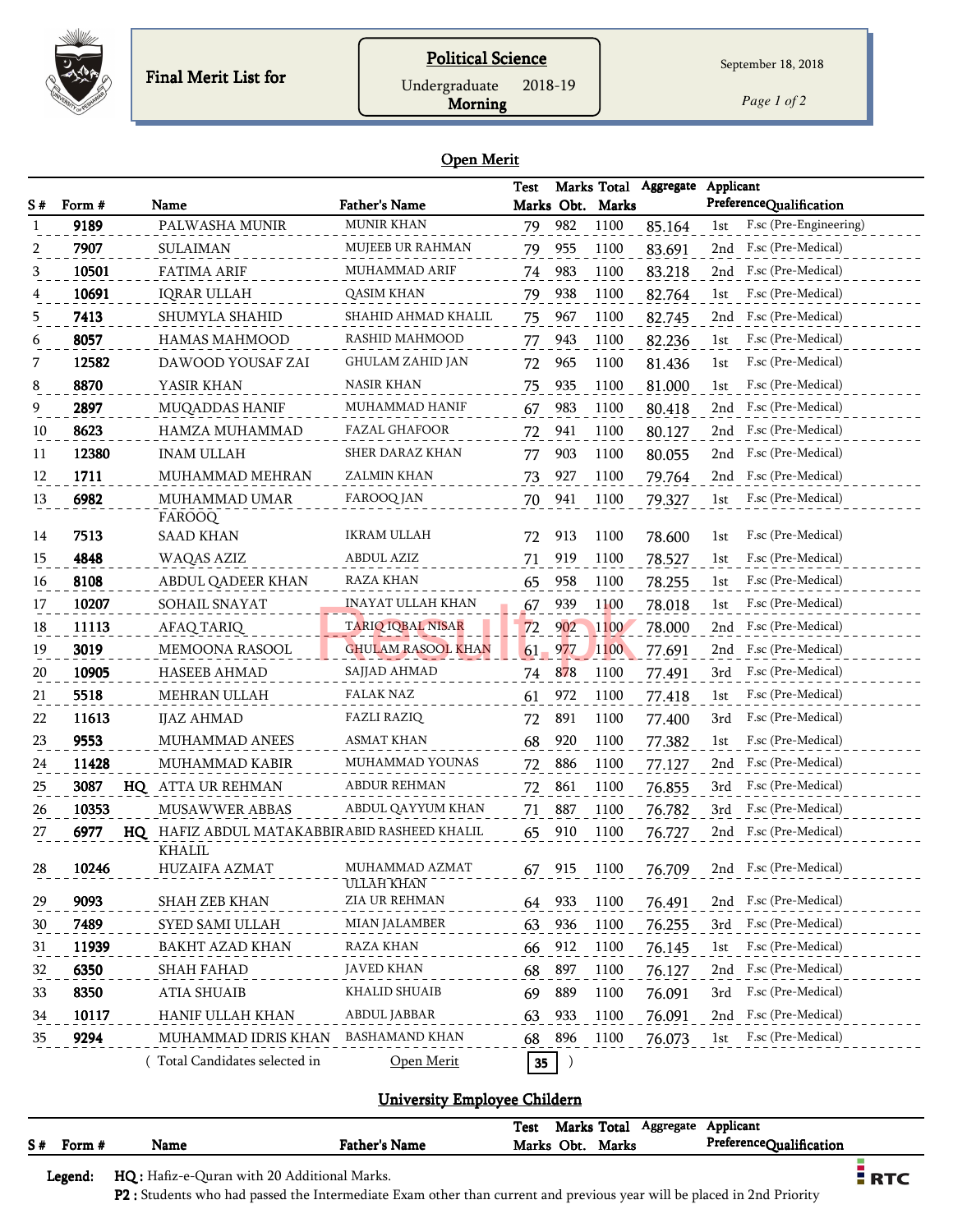|              |        |                                                                    | <b>Political Science</b>          |                  |                                 |                     |                           |  |
|--------------|--------|--------------------------------------------------------------------|-----------------------------------|------------------|---------------------------------|---------------------|---------------------------|--|
|              |        | <b>Final Merit List for</b>                                        | Undergraduate                     | 2018-19          |                                 |                     | September 18, 2018        |  |
|              |        |                                                                    | <b>Morning</b>                    |                  |                                 |                     | Page 2 of 2               |  |
|              |        |                                                                    |                                   |                  |                                 |                     |                           |  |
| 1            | 2148   | <b>BAHLOOL SHAH</b>                                                | <b>NASRULLAH JAN</b>              | 48 828           | 1100                            | 64.364              | 2nd F.sc (Pre-Medical)    |  |
|              |        | (Total Candidates selected in University Employee Childern         |                                   | 1                |                                 |                     |                           |  |
|              |        |                                                                    | Islamia College Employee Childern |                  |                                 |                     |                           |  |
|              |        |                                                                    |                                   | Test             | Marks Total                     | Aggregate Applicant |                           |  |
| S#           | Form # | Name                                                               | <b>Father's Name</b>              | Marks Obt. Marks |                                 |                     | PreferenceQualification   |  |
| $\mathbf{1}$ | 285    | <b>BABAR ALI</b>                                                   | <b>SAMIN JAN</b>                  | 856<br>35        | 1100                            | 60.691              | 2nd F.sc (Pre-Medical)    |  |
|              |        | (Total Candidates selected in slamia College Employee Childer1   1 |                                   |                  |                                 |                     |                           |  |
|              |        |                                                                    | Tribal                            |                  |                                 |                     |                           |  |
|              |        |                                                                    |                                   | Test             | Marks Total Aggregate           |                     | Applicant                 |  |
| S#           | Form#  | Name                                                               | <b>Father's Name</b>              | Marks Obt. Marks |                                 |                     | PreferenceQualification   |  |
| -1           | 6820   | <b>SUMABAL KHAN</b>                                                | <b>KHAN BAHADAR</b>               | 920<br>63        | 1100                            | 75.382              | 3rd F.sc (Pre-Medical)    |  |
|              |        | (Total Candidates selected in                                      | Tribal                            | $\mathbf{1}$     |                                 |                     |                           |  |
|              |        |                                                                    | Punjab                            |                  |                                 |                     |                           |  |
|              |        |                                                                    |                                   | <b>Test</b>      | Marks Total Aggregate Applicant |                     |                           |  |
| S#           | Form # | Name                                                               | <b>Father's Name</b>              | Marks Obt. Marks |                                 |                     | PreferenceQualification   |  |
| 1            | 11968  | <b>MAHREEN BIBI</b>                                                | MUHAMMAD SADDIQUE                 | 846<br>54        | 1100                            | 67.745              | F.sc (Pre-Medical)<br>1st |  |
|              |        | (Total Candidates selected in                                      | Punjab                            | 1                |                                 |                     |                           |  |
|              |        |                                                                    | Baluchistan                       |                  |                                 |                     |                           |  |
|              |        |                                                                    |                                   | <b>Test</b>      | <b>Marks Total</b>              |                     | Aggregate Applicant       |  |
| S#           | Form#  | Name                                                               | <b>Father's Name</b>              | Marks Obt. Marks |                                 |                     | PreferenceQualification   |  |
| -1           | 9350   | MUHAMMAD USAMA                                                     | <b>ABDUL REHMAN</b>               | 48<br>795        | 1100                            | 62.564              | 2nd F.sc (Pre-Medical)    |  |
|              |        | (Total Candidates selected in                                      | Baluchistan                       | 1                |                                 |                     |                           |  |
|              |        |                                                                    | <b>Minority</b>                   |                  |                                 |                     |                           |  |
|              |        |                                                                    |                                   | Test             | Marks Total Aggregate           |                     | Applicant                 |  |
| S#           | Form # | Name                                                               | Father's Name                     | Marks Obt. Marks |                                 |                     | PreferenceQualification   |  |
| 1            | 12268  | SHAFAQ WILLIAM                                                     | ZAHID WILLIAM                     | 578<br>36        | 1100                            | 45.927              | 4th F.A (Arts)            |  |
|              |        | (Total Candidates selected in                                      | Minority                          | $\mathbf{1}$     |                                 |                     |                           |  |
|              |        | Total Candidates selected in All Quota(s) :<br>41                  |                                   |                  |                                 |                     |                           |  |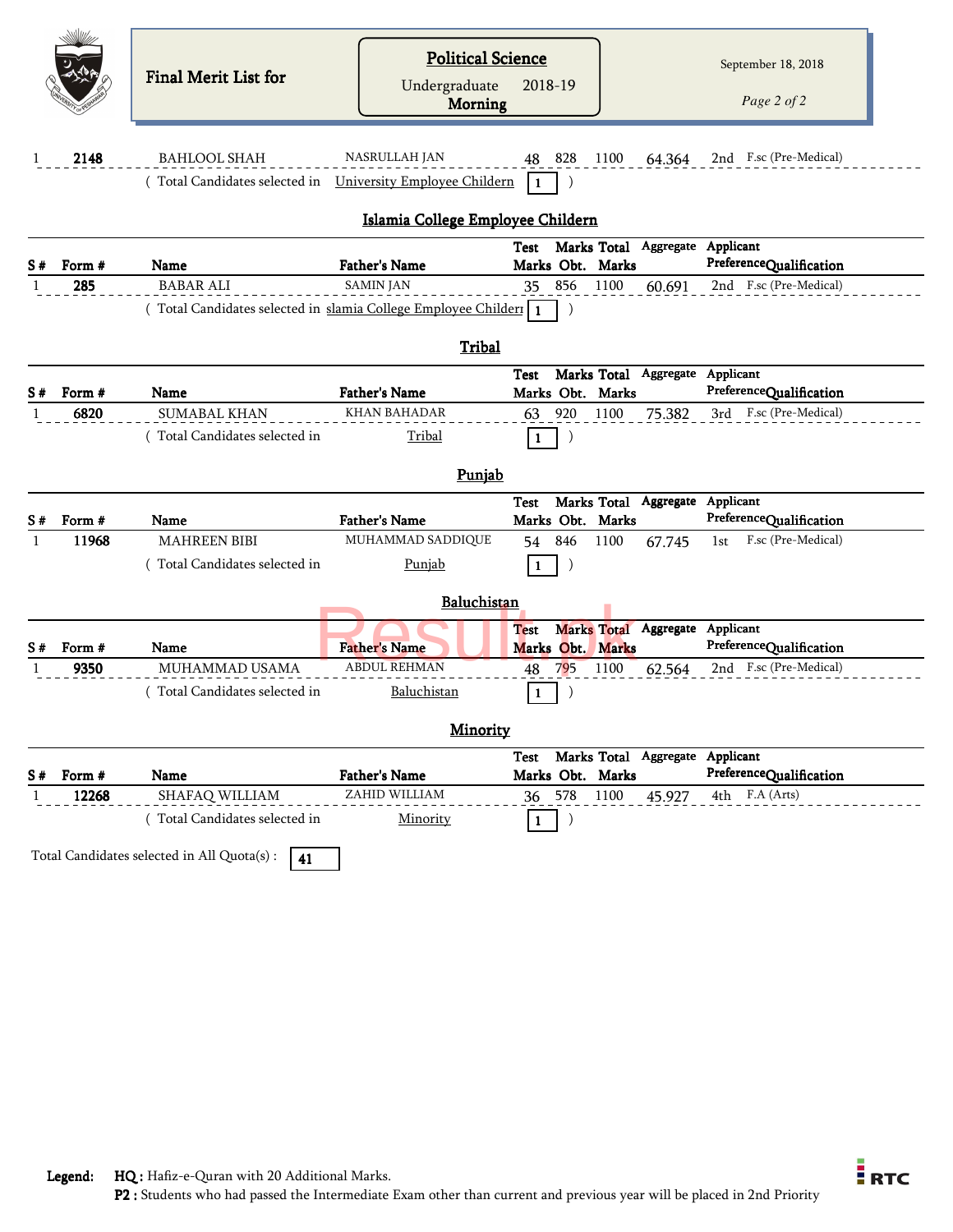

## **Psychology**

Undergraduate 2018-19

Morning

*Page 1 of 2*

#### Open Merit

|     |        |                                    |                               | Test             |                  |                  | Marks Total Aggregate | Applicant                 |
|-----|--------|------------------------------------|-------------------------------|------------------|------------------|------------------|-----------------------|---------------------------|
| S # | Form # | Name                               | <b>Father's Name</b>          |                  |                  | Marks Obt. Marks |                       | PreferenceQualification   |
| -1  | 12717  | <b>ADEN ALAM</b>                   | <b>ALAM ZEB</b>               | 74               | 976              | 1100             | 82.836                | F.sc (Pre-Medical)<br>1st |
| 2   | 6958   | AMNA AMJAD                         | AMJAD ALI                     | 79               | 934              | 1100             | 82.545                | F.sc (Pre-Medical)<br>1st |
| 3   | 9019   | <b>MEHWISH</b>                     | ABBU GUL                      | 72               | 960              | 1100             | 81.164                | F.sc (Pre-Medical)<br>1st |
|     | 8990   | WAJEEHA KHALIL                     | KHALIL AHMAD                  | 69               | 975              | 1100             | 80.782                | F.sc (Pre-Medical)<br>1st |
| 5   | 9584   | WAJEEHA BAKHTIAR                   | BAKHTIAR AHMAD                | 68               | 956              | 1100             | 79.345                | F.sc (Pre-Medical)<br>1st |
| 6   | 5059   | TABISH RAZA                        | <b>IMTIAZ AHMAD</b>           | 71               | 924              | 1100             | 78.800                | F.sc (Pre-Medical)<br>2nd |
| 7   | 11676  | SIDRA IHSAN                        | IHSAN ULLAH KHAN              | 77               | 875              | 1100             | 78.527                | F.sc (Pre-Medical)<br>1st |
| 8   | 7631   | <b>LAIBA KHAN</b>                  | <b>GUL ZAHID KHAN</b>         | 66               | 950              | 1100             | 78.218                | F.sc (Pre-Medical)<br>1st |
| 9   | 4201   | MEHRU NISA PARVEZ                  | PARVEZ AKHTAR                 | 63               | 970              | 1100             | 78.109                | F.sc (Pre-Medical)<br>1st |
| 10  | 3882   | <b>HAMZA KARIM</b>                 | ABDUL KARIM                   | 69               | 926              | 1100             | 78.109                | F.sc (Pre-Medical)<br>2nd |
| 11  | 11444  | RUKHSANA KHAN                      | IRFAN ULLAH                   | 65               | 947              | 1100             | 77.655                | F.sc (Pre-Medical)<br>1st |
| 12  | 4687   | <b>BIBI ROMANA</b>                 | MAQSOOD JAN                   | 63               | 959              | 1100             | 77.509                | F.sc (Pre-Medical)<br>2nd |
| 13  | 8756   | <b>MUHAMMAD ANEES TAJ</b>          | TAJ ELAHI NASIR               | 70               | 907              | 1100             | 77.473                | F.sc (Pre-Medical)<br>2nd |
| 14  | 7712   | WAJIHA SIDDIQI                     | TANVIR SIDDIQI                | 69               | 908              | 1100             | 77.127                | F.sc (Pre-Medical)<br>2nd |
| 15  | 2518   | <b>LAIBA RAFEE</b>                 | FAZAL RAFEE SHAH              | 64               | 942              | 1100             | 76.982                | F.sc (Pre-Medical)<br>2nd |
| 16  | 10016  | SUMAIRA ANJUM                      | MUHAMMAD QASIM                | 66               | 926              | 1100             | 76.909                | F.sc (Pre-Medical)<br>1st |
| 17  | 2975   | <b>AIZAZ KHAN</b>                  | SOHRAB KHAN                   | 64               | 938              | 1100             | 76.764                | F.sc (Pre-Medical)<br>4th |
| 18  | 1402   | NIDA BUKHARI                       | MUHAMMAD ATTA ULLAH           | 60               | 967              | 1100             | 76.745                | F.sc (Pre-Medical)<br>1st |
|     |        |                                    | <b>SHAH</b>                   |                  |                  |                  |                       |                           |
| 19  | 10843  | NADA SOHAIL ELEHI                  | MUHAMMAD SOHAIL ELAHI         | 62               | 951              | 1100             | 76.673                | F.sc (Pre-Medical)<br>2nd |
| 20  | 11598  | <b>UZMA</b>                        | GHULAM NABI                   | 62               | 949              | 1100             | 76.564                | F.sc (Pre-Medical)<br>4th |
| 21  | 1211   | AREEBA TANVIR                      | <b>TANVIR ANJUM</b>           | 64               | 933              | 1100             | 76.491                | F.sc (Pre-Medical)<br>2nd |
| 22  | 9813   | HAJRA BIBI                         | HAIDER KHAN                   | 69               | 896              | 1100             | 76.473                | F.sc (Pre-Medical)<br>2nd |
| 23  | 10105  | <b>ALEENA JABEEN</b>               | NAZIR AHMAD                   | 69               | 895              | 1100             | 76.418                | F.sc (Pre-Medical)<br>3rd |
| 24  | 3143   | MOHAMMAD JAWAD KHANMOHAMMAD YAQOOB |                               | 62               | 945              | 1100             | 76.345                | F.sc (Pre-Medical)<br>4th |
| 25  | 11385  | SHAHEED ULLAH                      | <b>AMEER SHAHEED</b>          | 64               | 929              | 1100             | 76.273                | 4th<br>F.sc (Pre-Medical) |
| 26  | 4543   | SAIF UL ALAM                       | MUHAMMAD NAWAZ<br><b>KHAN</b> | 72               | 869              | 1100             | 76.200                | F.sc (Pre-Medical)<br>2nd |
| 27  | 7250   | ARIF SHAHZAD                       | SHAH MURAD KHAN               | 67               | 904              | 1100             | 76.109                | F.sc (Pre-Medical)<br>3rd |
| 28  | 11785  | AIZAZ YOUSAF                       | YOUSAF ZAMAN                  | 71               | 874              | 1100             | 76.073                | F.sc (Pre-Medical)<br>3rd |
| 29  | 1208   | LAIBA TAHIR                        | TARIQ SOHAIL                  | 61               | 927              | 1100             | 76.055                | F.A (Arts)<br>Y<br>2nd    |
| 30  | 3176   | HOOR SHAHID KHAN                   | SHAHID KHURSHID               | 63               | 928              | 1100             | 75.818                | F.sc (Pre-Medical)<br>2nd |
| 31  | 7416   | MUHAMMAD MUEEZ KHAN SOHRAB KHAN    |                               | 67               | 896              | 1100             | 75.673                | F.sc (Pre-Medical)<br>1st |
| 32  | 6581   | SADAF KHAN                         | BARAKAT ULLAH KHAN            | 61               | 938              | 1100             | 75.564                | F.sc (Pre-Medical)<br>3rd |
| 33  | 11730  | <b>BIBI HAJRA</b>                  | ZAHIR SHAH                    | 61               | 938              | 1100             | 75.564                | F.sc (Pre-Medical)<br>3rd |
| 34  | 6396   | YUMNA YOUSUF                       | MUHAMMAD YOUSUF               | 58               | 959              | 1100             | 75.509                | F.sc (Pre-Medical)<br>3rd |
| 35  | 7414   | AMMARA MAZHAR                      | MAZHAR ALI SHAH               | 63               | 919              | 1100             | 75.327                | F.sc (Pre-Medical)<br>3rd |
|     |        | (Total Candidates selected in      | Open Merit                    | $35\phantom{.0}$ | $\left( \right)$ |                  |                       |                           |

## University Employee Childern

|    |        |      |                      | <b>Test</b> | Marks Total |       | Aggregate | Applicant               |
|----|--------|------|----------------------|-------------|-------------|-------|-----------|-------------------------|
| S# | Form # | Name | <b>Father's Name</b> | Marks       | Obt.        | Marks |           | PreferenceQualification |

Legend: HQ : Hafiz-e-Quran with 20 Additional Marks.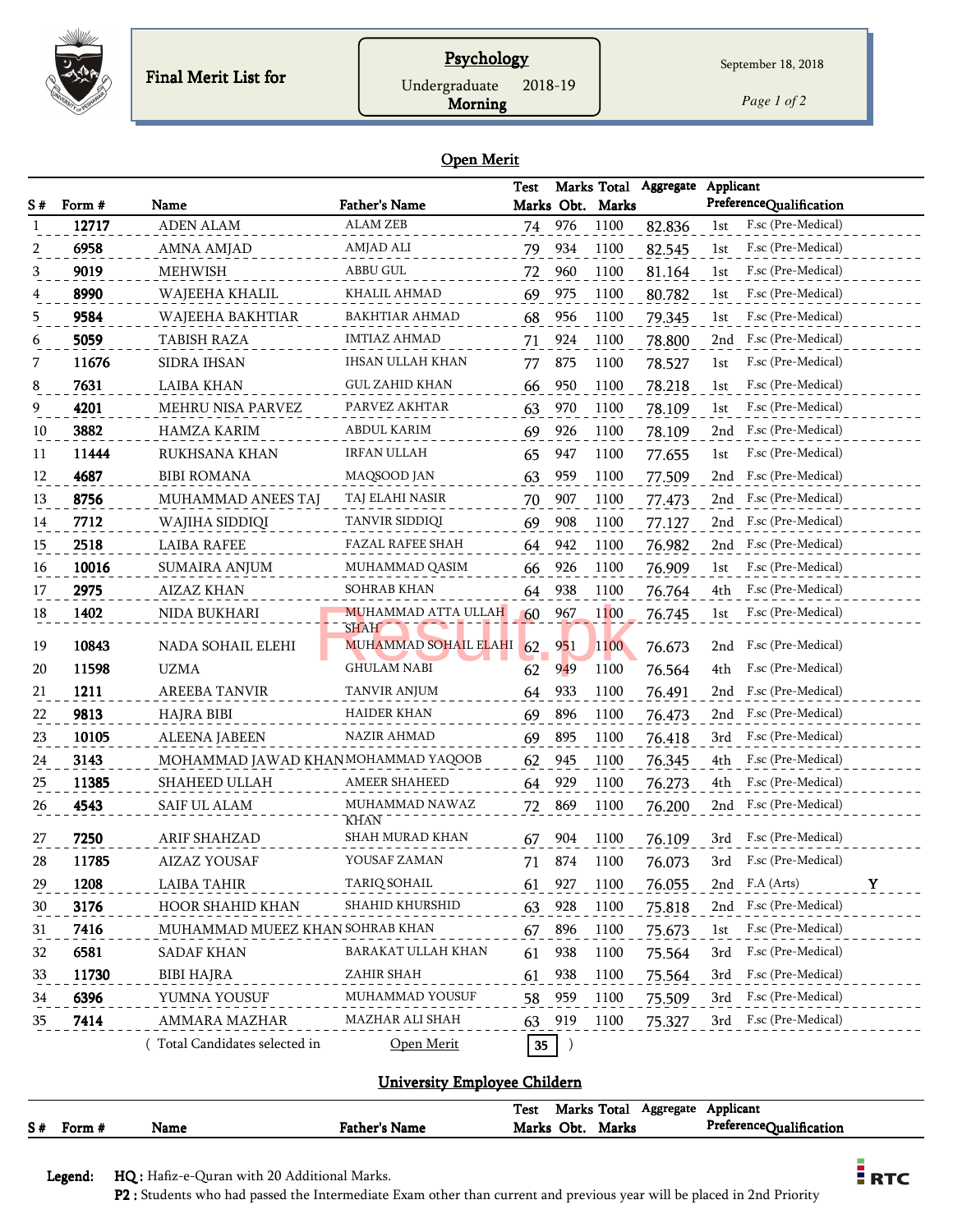|     |        | <b>Final Merit List for</b>                                                        | Psychology<br>Undergraduate<br>Morning | 2018-19                         |                                 | September 18, 2018<br>Page 2 of 2    |
|-----|--------|------------------------------------------------------------------------------------|----------------------------------------|---------------------------------|---------------------------------|--------------------------------------|
| 1   | 1101   | <b>SANA IHSAN</b><br>(Total Candidates selected in University Employee Childern    | <b>IHSAN ULLAH</b>                     | 56 893<br>-1                    | 1100<br>71.109                  | F.sc (Pre-Medical)<br>3rd            |
|     |        |                                                                                    | Tribal                                 |                                 |                                 |                                      |
| S # | Form # | Name                                                                               | <b>Father's Name</b>                   | <b>Test</b><br>Marks Obt. Marks | Marks Total Aggregate Applicant | PreferenceQualification              |
| -1  | 1939   | AMIR IQBAL<br>(Total Candidates selected in                                        | HAJI MALANG JAN<br>Tribal              | 67 887<br>$\mathbf{1}$          | 1100<br>75.182                  | 3rd F.sc (Pre-Medical)               |
|     |        |                                                                                    | <b>AJK</b>                             |                                 |                                 |                                      |
|     | Form # | Name                                                                               | <b>Father's Name</b>                   | Test<br>Marks Obt. Marks        | Marks Total Aggregate           | Applicant<br>PreferenceQualification |
|     | 2319   | MARIA ZULFIQAR<br>(Total Candidates selected in                                    | MUHAMMAD ZULFIQAR<br>$\Delta$ JK       | 64 974<br>1                     | 1100<br>78.727                  | 2nd F.sc (Pre-Medical)               |
|     |        |                                                                                    | Sindh                                  |                                 |                                 |                                      |
| S#  | Form # | Name                                                                               | <b>Father's Name</b>                   | <b>Test</b><br>Marks Obt. Marks | Marks Total Aggregate Applicant | PreferenceQualification              |
| 1   | 12722  | <b>RUBA SHOUKAT</b>                                                                | SHOUKAT AYAZ                           | 842<br>55                       | 1100<br>67.927                  | F.sc (Pre-Medical)<br>1st            |
|     |        | (Total Candidates selected in                                                      | Sindh                                  | 1                               |                                 |                                      |
|     |        |                                                                                    | Punjab                                 |                                 |                                 |                                      |
| S#  | Form # | Name                                                                               | <b>Father's Name</b>                   | <b>Test</b><br>Marks Obt. Marks | Marks Total Aggregate Applicant | PreferenceQualification              |
|     | 2042   | <b>ANAM JAWAD</b><br>(Total Candidates selected in                                 | <b>JAWAD SULTAN</b><br><b>Punjab</b>   | 842<br>44<br>$\mathbf{1}$       | 1100<br>63.527                  | F.sc (Pre-Medical)<br>1st            |
|     |        |                                                                                    | Baluchistan                            |                                 |                                 |                                      |
| S#  | Form # | Name                                                                               | Father's Name                          | Test<br>Marks Obt. Marks        | Marks Total Aggregate Applicant | PreferenceQualification              |
| -1  | 11942  | <b>IMRAN HAMEED</b><br>(Total Candidates selected in                               | <b>ABDUL HAMEED</b><br>Baluchistan     | 773<br>$\Omega$<br>1            | 1100<br>42.164                  | 3rd F.sc (Pre-Medical)               |
|     |        |                                                                                    | Minority                               |                                 |                                 |                                      |
| S # | Form # | Name                                                                               | <b>Father's Name</b>                   | Test<br>Marks Obt. Marks        | Marks Total Aggregate Applicant | PreferenceQualification              |
| -1  | 11918  | <b>DIYA KOUR</b>                                                                   | <b>GIAN CHAND</b>                      | 44 870                          | 1100<br>65.055                  | 3rd F.sc (Pre-Medical)               |
|     |        | (Total Candidates selected in<br>Total Candidates selected in All Quota(s) :<br>42 | Minority                               | 1                               |                                 |                                      |

Legend: HQ : Hafiz-e-Quran with 20 Additional Marks.

 $\frac{1}{2}$  RTC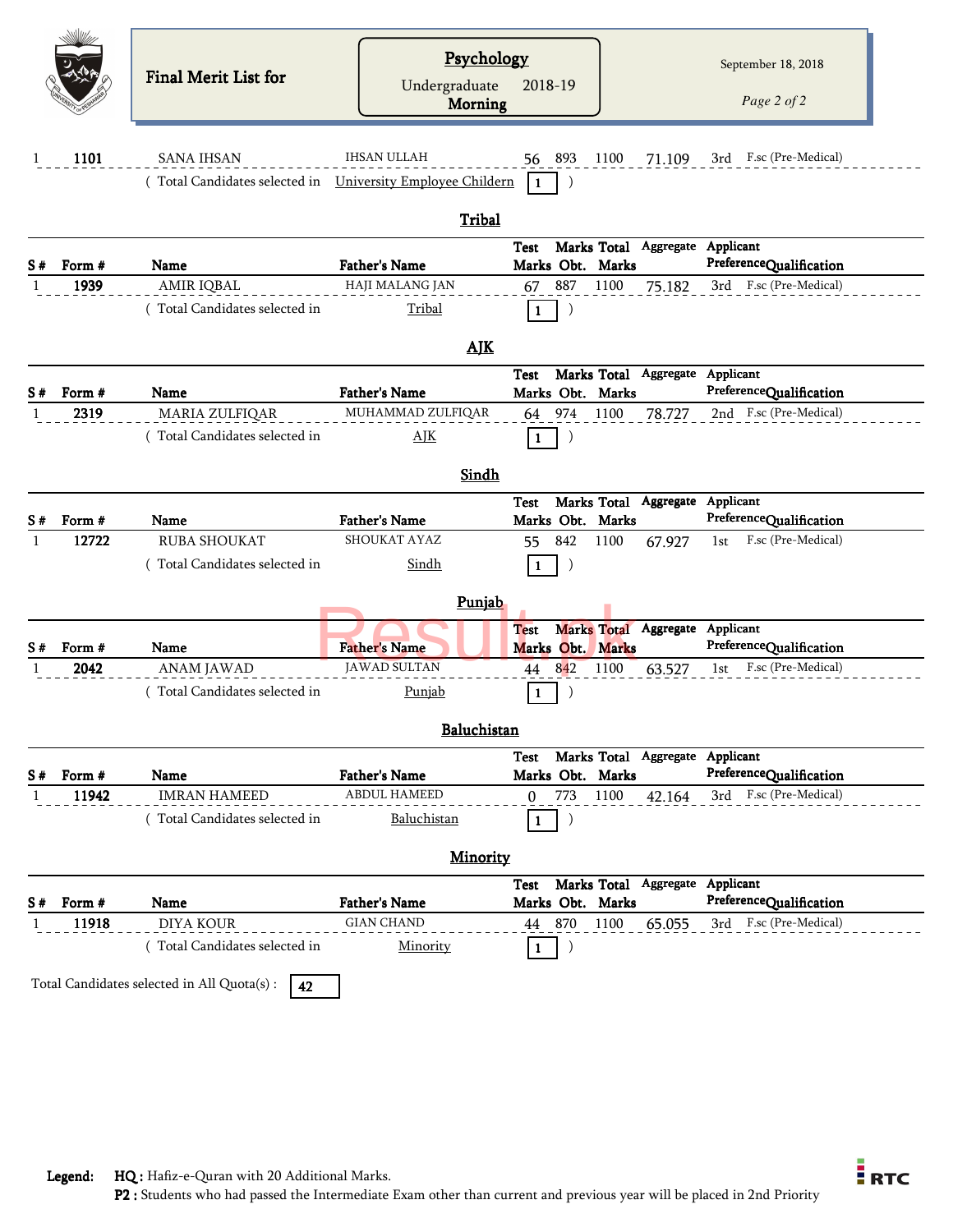

## **Sociology**

Undergraduate 2018-19

Morning

September 18, 2018

*Page 1 of 2*

#### Open Merit

|    |                |                                 |                                | Test             |        |                          | Marks Total Aggregate | Applicant<br>PreferenceQualification |
|----|----------------|---------------------------------|--------------------------------|------------------|--------|--------------------------|-----------------------|--------------------------------------|
| S# | Form #<br>5900 | Name<br><b>MANEEZA AHMED</b>    | Father's Name<br>MAQSOOD AHMED | 69               | 908    | Marks Obt. Marks<br>1100 | 77.127                | 2nd F.sc (Pre-Medical)               |
| 2  | 11015          | <b>HAFSA SYED</b>               | <b>SYED WAJID</b>              | 66               | 908    | 1100                     | 75.927                | 2nd F.sc (Pre-Medical)               |
|    | 1629           | ABUZAR                          | <b>ADNAN</b>                   |                  | 907    | 1100                     |                       | F.sc (Pre-Medical)<br>4th            |
|    | 6593           | HINA KHATTAK                    | ABRAR KHATTAK                  | 66               | 926    | 1100                     | 75.873                | 2nd F.sc (Pre-Medical)               |
|    |                |                                 | ZAIN UD DIN                    | 61               |        |                          | 74.909                |                                      |
| 5  | 11338          | YASIR AHMAD                     |                                | 75               | 799    | 1100                     | 73.582                | F.A (Arts)<br>4th                    |
| 6  | 11694          | <b>AYESHA NOREEN</b>            | TAJ ALI KHAN                   | 68               | 836    | 1100                     | 73.564                | F.sc (Pre-Med/Engg)<br>4th           |
|    | 9965           | <b>LAIBA ZIA</b>                | ZIA UR REHMAN                  | 61               | 890    | 1100                     | 72.945                | F.sc (Pre-Medical)<br>4th            |
| 8  | 8138           | HASNAIN ALI SHAH                | SARDAR ALI SHAH                | 62               | 880    | 1100                     | 72.800                | F.sc (Pre-Engineering)<br>3rd        |
| 9  | 7637           | <b>MAHAM RIAZ</b>               | RIAZ ALI KHAN                  | 61               | 881    | 1100                     | 72.455                | F.sc (Pre-Medical)<br>1st            |
| 10 | 10118          | HASNAIN MUHAMMAD<br><b>KHAN</b> | MUHAMMAD KHAN                  | 56               | 912    | 1100                     | 72.145                | F.sc (Pre-Medical)<br>4th            |
| 11 | 3592           | MUHAMMAD MUHAYY UD              | MUHAMMAD ZAFAR UD              | 63               | 859    | 1100                     | 72.055                | F.sc (Pre-Medical)<br>3rd            |
|    |                | <b>DIN</b>                      | DIN                            |                  |        |                          |                       |                                      |
| 12 | 7726           | EENAH MARYUM                    | ALLAH BAKHSH                   | 65               | 843    | 1100                     | 71.982                | 4th F.A (Arts)                       |
| 13 | 6533           | <b>SHAH ZEB</b>                 | NAZIR MUHAMMAD KHAN            | 56               | 905    | 1100                     | 71.764                | F.sc (Pre-Medical)<br>4th            |
| 14 | 4213           | SAJID ULLAH                     | SAEED ULLAH JAN                | 57               | 892    | 1100                     | 71.455                | F.sc (Pre-Medical)<br>4th            |
| 15 | 12251          | USMAN ALI SHAH                  | MUKASAM SHAH                   | 56               | 898    | 1100                     | 71.382                | F.sc (Pre-Engineering)<br>4th        |
| 16 | 11678          | <b>SHAN ZEB</b>                 | MUHAMMAD ZEB                   | 68               | 808    | 1100                     | 71.273                | F.sc (Pre-Engineering)<br>2nd        |
| 17 | 3998           | <b>SUSAN HAYAT</b>              | <b>SARDAR HAYAT</b>            | 54               | 907    | 1100                     | 71.073                | F.sc (Pre-Medical)<br>4th            |
| 18 | 3981           | SPOGMAY BANGASH                 | <b>JAVED IQBAL</b>             | 52               | 917    | 1100                     | 70.818                | F.sc (Pre-Medical)<br>4th            |
| 19 | 12518          | MEHRAN ULLAH                    | <b>MUHTAR ULLAH</b>            | 54               | 900    | 1100                     | 70.691                | F.sc (Pre-Medical)<br>4th            |
| 20 | 8839           | <b>GULALAY IRSHAD</b>           | IRSHAD UR REHMAN               | 56               | 881    | 1100                     | 70.455                | F.sc (Pre-Medical)<br>3rd            |
| 21 | 8084           | KAINAT QASIM                    | MUHAMMAD QASIM                 | 56               | 873    | 1100                     | 70.018                | F.sc (Pre-Medical)<br>4th            |
| 22 | 7177           | <b>RAYEN</b>                    | QAISER HUSSAIN                 | 64               | 803    | 1100                     | 69.400                | F.sc (Pre-Medical)<br>3rd            |
| 23 | 1832           | <b>KALIM ULLAH</b>              | LIAQAT ALI                     | 54               | 875    | 1100                     | 69.327                | F.sc (Pre-Medical)<br>4th            |
| 24 | 11390          | MUHAMMAD FAISAL                 | <b>INAYAT ULLAH</b>            | 56               | 860    | 1100                     | 69.309                | F.sc (Pre-Medical)<br>2nd            |
| 25 | 10643          | ASHRAF KAMAL                    | <b>SAID KAMAL</b>              | 61               | 820    | 1100                     | 69.127                | F.sc (Pre-Medical)<br>4th            |
| 26 | 5371           | <b>IFTIKHAR ALI</b>             | MUHAMMAD IQBAL                 | 60               | 825    | 1100                     | 69.000                | 2nd F.sc (Pre-Medical)               |
| 27 | 8176           | KAINAT AFRIDI                   | NADIR KHAN                     | 54               | 869    | 1100                     | 69.000                | 2nd F.A (Arts)                       |
| 28 | 974            | HUSSAIN AHMED                   | MUSTAMIN KHAN                  | 57               | 846    | 1100                     | 68.945                | 3rd F.sc (Pre-Engineering)           |
| 29 | 7599           | <b>ABID REHMAN</b>              | SAKHI REHMAN                   | 53               | 875    | 1100                     | 68.927                | F.sc (Pre-Medical)<br>4th            |
| 30 | 4356           | ASIM WAQAS AKBAR                | MUHAMMAD AKBAR                 | 52               | 882    | 1100                     | 68.909                | F.sc (Pre-Medical)<br>3rd            |
| 31 | 3811           | ISMAILKHAN                      | AZIZ KHAN                      | 55.              | 858    | 1100                     | 68.800                | 2nd F.sc (Pre-Medical)               |
| 32 | 10491          | <b>SAJID KHAN</b>               | ZAR SHER                       | 53               | 872    | 1100                     | 68.764                | F.sc (Pre-Medical)<br>1st            |
| 33 | 7941           | <b>MAIMUNA KHAN</b>             | MUHAMMAD HASHIM                | 60               | 818    | 1100                     | 68.618                | F.sc (Pre-Medical)<br>4th            |
|    |                |                                 | <b>KHAN</b>                    |                  |        |                          |                       |                                      |
| 34 | 7466           | IHTISHAM UL HAQ                 | MUHAMMAD KHAWAJA UD 53<br>DIN  |                  | 869    | 1100                     | 68.600                | 2nd F.sc (Pre-Medical)               |
| 35 | 6429           | <b>HUSNA</b>                    | KHURSHID ANWAR                 |                  | 55 854 | 1100                     | 68.582                | F.sc (Pre-Medical)<br>4th            |
|    |                | Total Candidates selected in    | Open Merit                     | $35\phantom{.0}$ |        |                          |                       |                                      |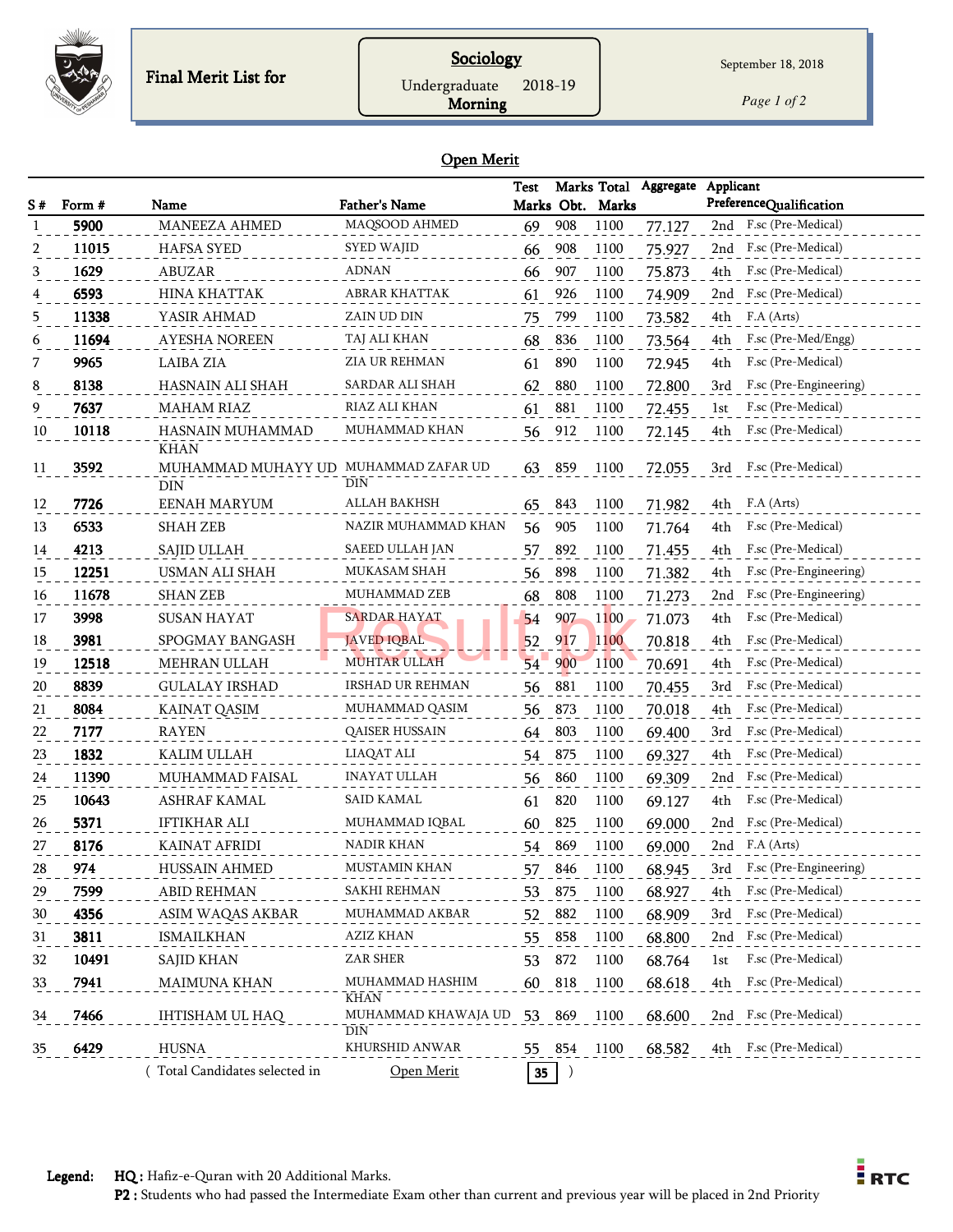|    |                | Final Merit List for                                       | Sociology<br>Undergraduate<br>Morning        | 2018-19                    |                                 | September 18, 2018<br>Page 2 of 2             |
|----|----------------|------------------------------------------------------------|----------------------------------------------|----------------------------|---------------------------------|-----------------------------------------------|
|    |                |                                                            | University Employee Childern                 |                            |                                 |                                               |
|    |                |                                                            |                                              | Test                       | Marks Total Aggregate Applicant |                                               |
| S# | Form #<br>8272 | <b>Name</b><br><b>SALMAN KHAN</b>                          | <b>Father's Name</b><br><b>ISLAM DIN</b>     | Marks Obt. Marks<br>737    | 1100                            | PreferenceQualification<br>F.sc (Pre-Medical) |
|    |                | (Total Candidates selected in University Employee Childern |                                              | 60<br>$\lambda$<br>l 1     | 64.200                          | 1st                                           |
|    |                |                                                            |                                              |                            |                                 |                                               |
|    |                |                                                            | Tribal                                       |                            |                                 |                                               |
|    |                |                                                            |                                              | Test                       | Marks Total Aggregate Applicant |                                               |
| S# | Form #         | Name                                                       | <b>Father's Name</b>                         | Marks Obt. Marks           |                                 | PreferenceQualification                       |
|    | 1215           | <b>AIMAN WAZIR</b>                                         | <b>SHAHIN SHAH</b>                           | 868<br>50                  | 67.345<br>1100                  | F.sc (Pre-Medical)<br>4th                     |
|    |                | Total Candidates selected in                               | Tribal                                       | $\vert$ 1<br>$\mathcal{E}$ |                                 |                                               |
|    |                |                                                            | Punjab                                       |                            |                                 |                                               |
|    |                |                                                            |                                              | <b>Test</b>                | Marks Total Aggregate Applicant |                                               |
| S# | Form #         | <b>Name</b>                                                | <b>Father's Name</b><br><b>MASOOD AKHTAR</b> | Marks Obt. Marks           |                                 | PreferenceQualification                       |
|    | 3591           | <b>MARYAM MASOOD</b>                                       |                                              | 783<br>38                  | 1100<br>57.909                  | F.sc (Pre-Medical)<br>1st                     |
|    |                | Total Candidates selected in                               | Punjab                                       | $\mathbf{1}$<br>$\lambda$  |                                 |                                               |
|    |                |                                                            | Baluchistan                                  |                            |                                 |                                               |
|    |                |                                                            |                                              | Test                       | Marks Total Aggregate           | Applicant                                     |
| S# | Form #         | Name                                                       | <b>Father's Name</b>                         | Marks Obt. Marks           |                                 | PreferenceQualification                       |
|    | 5822           | SHAFIQ U REHMAN                                            | <b>HAJI YAQOOB</b>                           | 712<br>27                  | 1100<br>49.636                  | 3rd F.sc (Pre-Medical)                        |
|    |                | (Total Candidates selected in                              | Baluchistan                                  | $\lceil 1 \rceil$          |                                 |                                               |
|    |                |                                                            |                                              |                            |                                 |                                               |
|    |                |                                                            | <b>Minority</b>                              |                            |                                 |                                               |
|    |                |                                                            |                                              | <b>Test</b>                | Marks Total Aggregate           | Applicant                                     |
| S# | Form #         | Name                                                       | <b>Father's Name</b>                         | Marks Obt. Marks           |                                 | PreferenceQualification                       |
|    | 9701           | <b>SABA MOHABBAT</b>                                       | <b>MOHABBAT MASIH</b>                        | 692<br>43                  | 1100<br>54.945                  | F.sc (Pre-Medical)<br>1st                     |
|    |                | (Total Candidates selected in                              | Minority                                     | $\lambda$<br>$\mathbf{1}$  |                                 |                                               |
|    |                |                                                            |                                              |                            |                                 |                                               |
|    |                | Total Candidates selected in All Quota(s) :<br>40          |                                              |                            |                                 |                                               |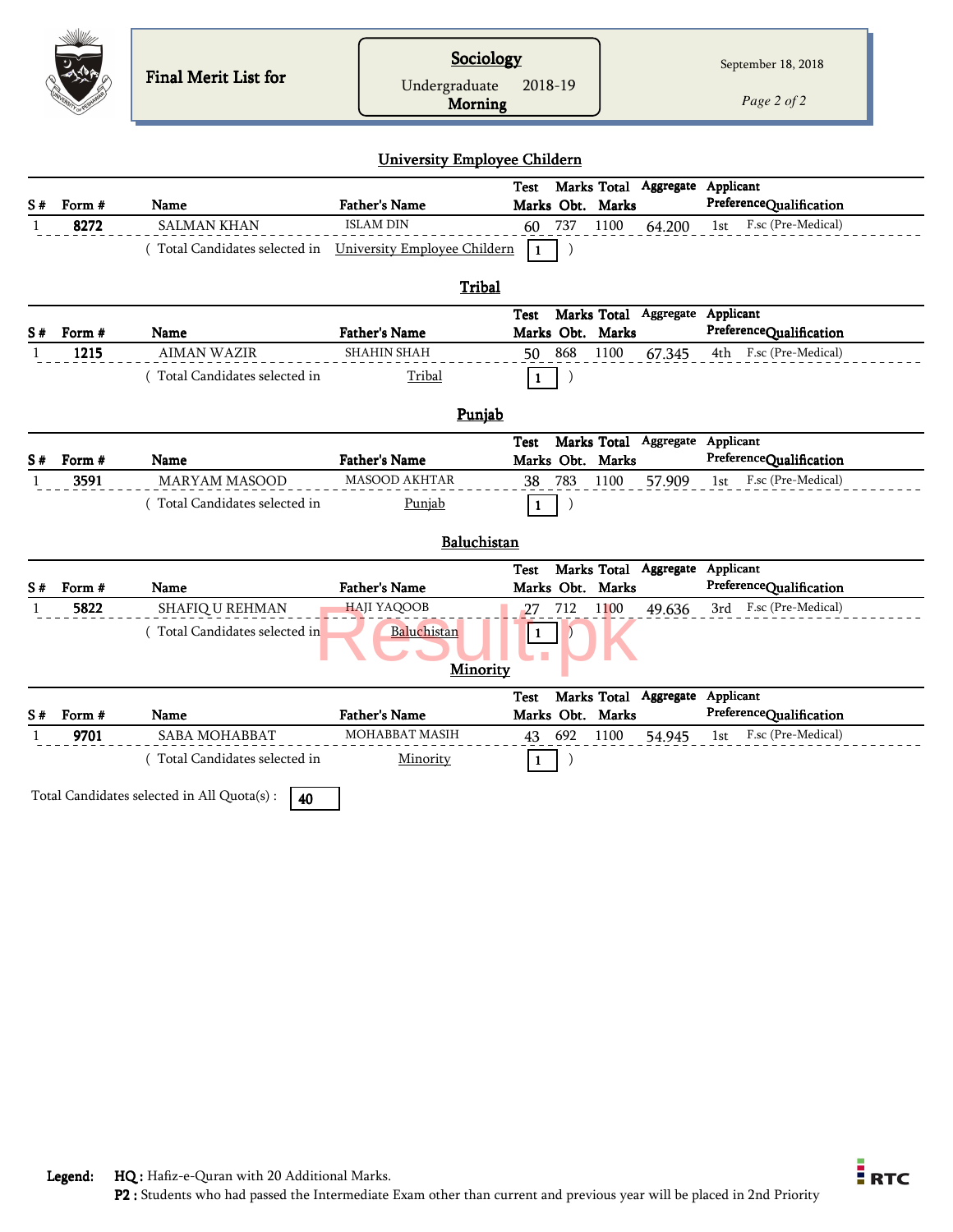

## Social Work

Undergraduate 2018-19

Morning

*Page 1 of 2*

#### Open Merit

| S# | Form # | Name                         | <b>Father's Name</b>   | <b>Test</b> |        | Marks Obt. Marks | Marks Total Aggregate | Applicant<br>PreferenceQualification |
|----|--------|------------------------------|------------------------|-------------|--------|------------------|-----------------------|--------------------------------------|
| 1  | 10871  | ARSH ALAM                    | <b>ALAM ZEB</b>        | 59          | 927    | 1100             | 74.164                | 2nd F.sc (Pre-Medical)               |
| 2  | 2579   | <b>SARMAD JAHAN</b>          | <b>AJMAL KHAN</b>      | 55          | 914    | 1100             | 71.855                | F.sc (Pre-Medical)<br>4th            |
| 3  | 6017   | KAMAL AHMAD KHALIL           | MUHAMMAD WAHEED        | 62          | 848    | 1100             | 71.055                | F.sc (Pre-Engineering)<br>3rd        |
|    | 10787  | <b>MAMARHA AFRIDI</b>        | SHER SHAH              | 55          | 891    | 1100             | 70.600                | F.sc (Pre-Medical)<br>2nd            |
| 5  | 8918   | MARYAM KHAN                  | <b>SAMI ULLAH KHAN</b> | 56          | 874    | 1100             | 70.073                | F.sc (Pre-Medical)<br>3rd            |
| 6  | 6995   | <b>HUSSAIN AHMAD</b>         | <b>GUL ZAMAN</b>       | 62          | 824    | 1100             | 69.745                | F.sc (Pre-Medical)<br>4th            |
| 7  | 10837  | <b>MIR NAWAZ</b>             | SHER ALI KHAN          | 53          | 878    | 1100             | 69.091                | $F$ .sc $(G.Sc)$<br>3rd              |
| 8  | 6469   | MOMINAH BASHIR               | BASHIR AHMAD           | 56          | 847    | 1100             | 68.600                | F.sc (Pre-Medical)<br>3rd            |
| 9  | 8485   | <b>HAMEED KHAN</b>           | MOSAM KHAN             | 54          | 855    | 1100             | 68.236                | F.sc (Pre-Medical)<br>3rd            |
| 10 | 9925   | SAJID ALI                    | ALI SHER               | 65          | 774    | 1100             | 68.218                | F.sc (Pre-Engineering)<br>3rd        |
| 11 | 2722   | <b>SUMAYYA BINT E GOHAR</b>  | GOHAR ALI              | 60          | 802    | 1100             | 67.745                | F.sc (Pre-Medical)<br>3rd            |
| 12 | 11530  | SYED HAMMAD HAIDER           | RASHID AHMAD           | 59          | 795    | 1100             | 66.964                | F.A (Arts)<br>4th                    |
| 13 | 12044  | <b>FAIZAN KHAN</b>           | <b>MUZAMIL KHAN</b>    | 40          | 925    | 1100             | 66.455                | F.sc (Pre-Engineering)<br>4th        |
| 14 | 6709   | <b>MINNAH HUSSAIN</b>        | SAYED JAVID HUSSAIN    | 62          | 760    | 1100             | 66.255                | F.sc (Pre-Medical)<br>2nd            |
| 15 | 10551  | <b>MINNAH HUSSAIN</b>        | SAYED JAVID HUSSAIN    | 62          | 760    | 1100             | 66.255                | F.sc (Pre-Medical)<br>2nd            |
| 16 | 12188  | MUHAMMAD FAHIM               | <b>ISRAR ULLAH</b>     | 50          | 848    | 1100             | 66.255                | F.sc (Pre-Medical)<br>3rd            |
| 17 | 3631   | OMER FAROOQ QURESHI          | <b>SPIN GUL</b>        | 47          | 860    | 1100             | 65.709                | F.sc (Pre-Medical)<br>3rd            |
| 18 | 4601   | <b>ABDUL QADEER</b>          | <b>NAWAB KHAN</b>      | 43          | 889    | 1100             | 65.691                | F.sc (Pre-Medical)<br>4th            |
| 19 | 9728   | <b>JAWAD AMIN</b>            | <b>NOOR UL AMIN</b>    | 64          | 730    | 1100             | 65.418                | F.sc (Pre-Engineering)<br>4th        |
| 20 | 1500   | VIYAM GUL ORAKZAI            | KHALIL ASAD ORAKZAI    | 48          | 835    | 1100             | 64.745                | F.sc (Pre-Medical)<br>1st            |
| 21 | 11620  | YASIR ABBAS                  | <b>MUSLIM ALI</b>      | 48          | 835    | 1100             | 64.745                | F.sc (Pre-Engineering)<br>2nd        |
| 22 | 9872   | MUHAMMAD WAQAR               | NABAT KHAN             | 37          | 905    | 1100             | 64.164                | F.sc (Pre-Engineering)<br>3rd        |
| 23 | 9798   | SADIA ULLAH                  | SADIQ AKBAR            | 60          | 734    | 1100             | 64.036                | F.sc (Pre-Medical)<br>3rd            |
| 24 | 5902   | <b>BILAL BAHADAR</b>         | SHER BAHADUR           | 51          | 795    | 1100             | 63.764                | F.A (Arts)<br>4th                    |
| 25 | 9711   | SYED NABEEL SHAH             | SYED YAQOOB SHAH       | 60          | 722    | 1100             | 63.382                | $F$ .sc $(G.Sc)$<br>2nd              |
| 26 | 7557   | <b>OWAIS KHAN</b>            | <b>WAEED JAN</b>       | 40          | 868    | 1100             | 63.345                | F.sc (Pre-Medical)<br>3rd            |
| 27 | 7515   | <b>SABA FARHAD</b>           | FARHAD MUHAMMAD        | 54          | 765    | 1100             | 63.327                | 3rd F.A (Arts)                       |
| 28 | 2693   | MUHAMMAD SOHAIB              | SHER ALI KHAN          | 46          | 820    | 1100             | 63.127                | F.sc (Pre-Engineering)<br>3rd        |
|    |        | <b>KHAN</b>                  |                        |             |        |                  |                       |                                      |
| 29 | 10239  | SYED NOOR SHAH               | SARDAR ALI SHAH        | 61          | 710    | 1100             | 63.127                | 3rd F.sc (G.Sc)                      |
| 30 | 6119   | ADIL AHMAD                   | FAZAL SUBHAN           | 45          | 819    | 1100             | 62.673                | F.sc (Pre-Medical)<br>3rd            |
| 31 | 6462   | MUHAMMAD SIBTAIN             | FIDA HUSSAIN           | 47          | 803    | 1100             | 62.600                | F.sc (Pre-Medical)<br>4th            |
| 32 | 5414   | HQ HAFIZA SUMBAL HAMID       | HAMID ILYAS            | 42          | 816    | 1100             | 62.400                | 3rd F.A (Arts)                       |
| 33 | 11071  | ASAD ULLAH                   | JAVED IQBAL            | 53          | 755    | 1100             | 62.382                | 3rd<br>F.sc (Pre-Engineering)        |
| 34 | 504    | LAIBA SHAKEEL                | SHAKEEL AHMED          |             | 47 794 | 1100             | 62.109                | 3rd F.sc (G.Sc)                      |
| 35 | 12424  | MUHAMMAD MEHRAN              | JANNAT GUL             |             | 50 771 | 1100             | 62.055                | F.sc (Pre-Medical)<br>lst            |
|    |        | Total Candidates selected in | Open Merit             | 35          |        |                  |                       |                                      |

## University Employee Childern

|    |        |                    |                      | Test  |      | Marks Total | Aggregate | Applicant |                         |
|----|--------|--------------------|----------------------|-------|------|-------------|-----------|-----------|-------------------------|
| S# | Form # | Name               | Father's Name        | Marks | Obt. | Marks       |           |           | PreferenceOualification |
|    | 2202   | <b>EZTE</b><br>JSR | FHM A N<br>TR<br>`D⊾ | 30    | 760  | 1100ء       | r n       | 4th       | (G.Sc)<br>1.JU          |

Legend: HQ : Hafiz-e-Quran with 20 Additional Marks.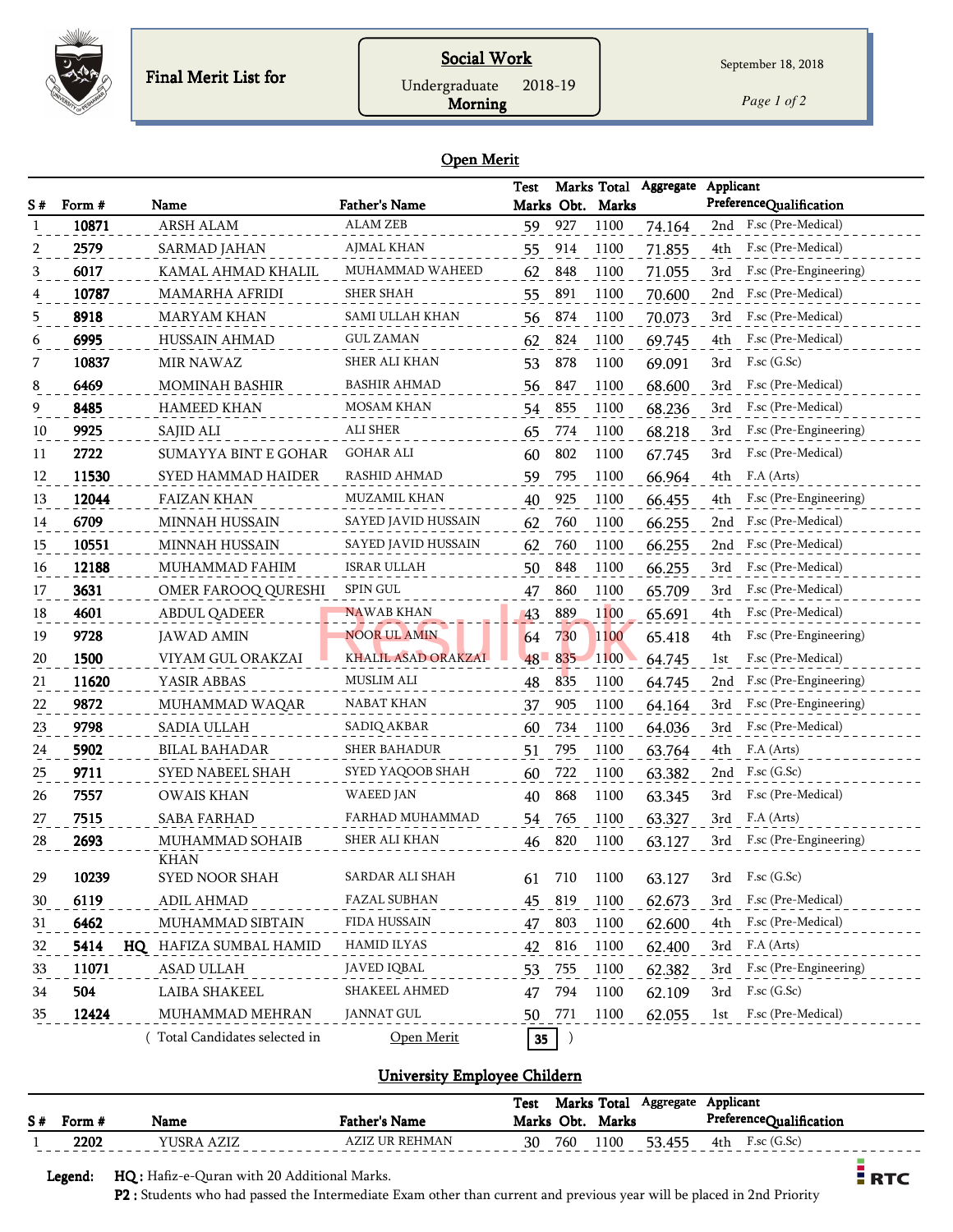|              |                | Final Merit List for                                       | <b>Social Work</b><br>Undergraduate<br>Morning | 2018-19                                                     | September 18, 2018<br>Page 2 of 2            |
|--------------|----------------|------------------------------------------------------------|------------------------------------------------|-------------------------------------------------------------|----------------------------------------------|
|              |                | (Total Candidates selected in University Employee Childern |                                                | $\blacksquare$                                              |                                              |
|              |                |                                                            | Tribal                                         |                                                             |                                              |
| S#           | Form #         | <b>Name</b>                                                | <b>Father's Name</b>                           | Marks Total Aggregate Applicant<br>Test<br>Marks Obt. Marks | PreferenceQualification                      |
| 1            | 9726           | <b>GUL RAHMAN</b>                                          | <b>GHANI GUL</b>                               | 45 797<br>1100<br>61.473                                    | 3rd F.sc (Pre-Engineering)                   |
|              |                | (Total Candidates selected in                              | Tribal                                         | $\mathbf{1}$                                                |                                              |
|              |                |                                                            | Punjab                                         |                                                             |                                              |
|              |                |                                                            |                                                | Marks Total Aggregate Applicant<br>Test                     |                                              |
| S#           | Form #<br>7840 | Name<br>NIGHUM ADIL                                        | <b>Father's Name</b><br>SYED ADIL MEHMOOD      | Marks Obt. Marks<br>704<br>1100<br>57.600<br>48             | PreferenceQualification<br>F.A (Arts)<br>1st |
|              |                | (Total Candidates selected in                              | Punjab                                         | $\mathbf 1$                                                 |                                              |
|              |                |                                                            |                                                |                                                             |                                              |
|              |                |                                                            | Baluchistan                                    |                                                             |                                              |
| S#           | Form #         | Name                                                       | <b>Father's Name</b>                           | Marks Total Aggregate Applicant<br>Test<br>Marks Obt. Marks | PreferenceQualification                      |
| $\mathbf{1}$ | 12122          | <b>BILAL SHAH</b>                                          | SYED JAHANGIR SHAH                             | 50 694<br>1100<br>57.855                                    | 2nd F.sc (Pre-Medical)                       |
|              |                | (Total Candidates selected in                              | Baluchistan                                    | $\mathbf{1}$                                                |                                              |
|              |                |                                                            | Minority                                       |                                                             |                                              |
|              |                |                                                            |                                                | Marks Total<br>Aggregate<br>Test                            | Applicant                                    |
| S#           | Form #<br>1513 | Name<br><b>ANGEL AROOJ</b>                                 | <b>Father's Name</b><br><b>SIMON YOUNAS</b>    | Marks Obt. Marks<br>792<br>1100<br>29<br>54.800             | PreferenceQualification<br>F.A (Arts)<br>4th |
|              |                | (Total Candidates selected in                              | Minority                                       | $\mathbf{1}$                                                |                                              |
|              |                | Total Candidates selected in All Quota(s) :<br>40          |                                                |                                                             |                                              |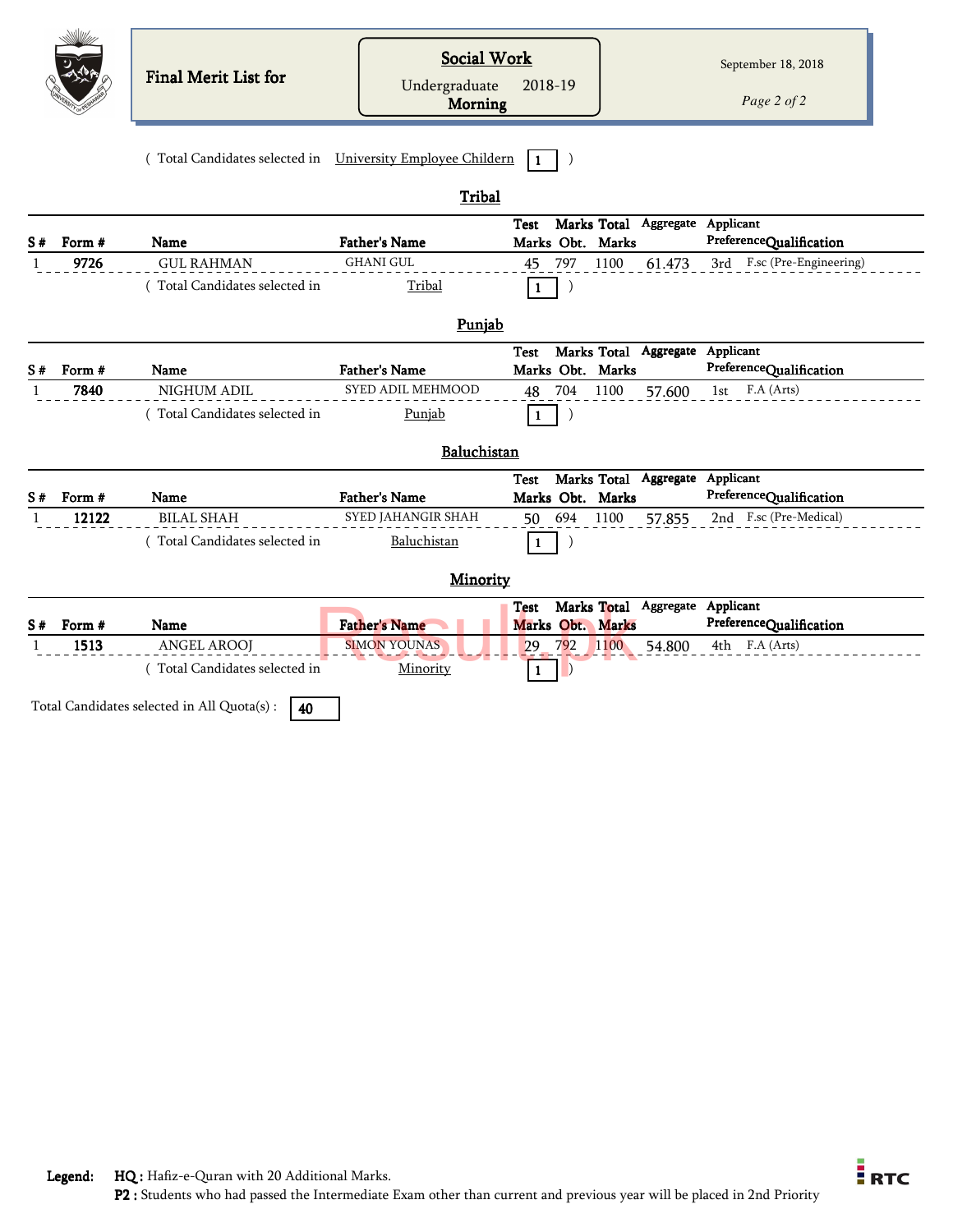

## URP Undergraduate 2018-19

*Page 1 of 2*

#### Open Merit

Morning

|    |        |                                     |                        | Test |         | Marks Total      | Aggregate | Applicant |                            |
|----|--------|-------------------------------------|------------------------|------|---------|------------------|-----------|-----------|----------------------------|
| S# | Form # | Name                                | <b>Father's Name</b>   |      |         | Marks Obt. Marks |           |           | PreferenceQualification    |
|    | 8908   | MUHAMMAD RASHID                     | <b>LAL SHERIN</b>      | 55   | 950     | 1100             | 73.818    | 1st       | F.sc (Pre-Engineering)     |
| 2  | 9620   | <b>HAROON</b><br><b>SHAHIN SHAH</b> | AHMAD ALI              | 65   | 830     | 1100             | 71.273    | 3rd       | F.sc (Pre-Engineering)     |
| 3  | 6971   | MUHAMMAD ABBAS ALI                  | ASHRAF ALI             | 66   | 796     | 1100             | 69.818    | 1st       | F.sc (Pre-Engineering)     |
|    |        | <b>KHAN</b>                         |                        |      |         |                  |           |           |                            |
| 4  | 7511   | <b>RASHID ANWAR</b>                 | MUHAMMAD ANWAR         | 59   | 839     | 1100             | 69.364    | 1st       | F.sc (Pre-Engineering)     |
| 5  | 3879   | MAJID KHAN                          | SAJID KHAN             | 42   | 911     | 1100             | 66.491    | 4th       | F.sc (Pre-Engineering)     |
| 6  | 4741   | MUHAMMAD IZHAR                      | IFTIKHAR UDDIN         | 51   | 835     | 1100             | 65.945    | 1st       | F.sc (Pre-Engineering)     |
| 7  | 624    | <b>ILYAS NISAR KHAN</b>             | JAN NISAR KHAN         | 47   | 864     | 1100             | 65.927    | 4th       | F.sc (Pre-Engineering)     |
| 8  | 8970   | SYED AFAQ ALI SHAH                  | SYED FAQIR SHAH        | 65   | 730     | 1100             | 65.818    | 2nd       | F.sc (Pre-Engineering)     |
| 9  | 6981   | SYED MUHAMMAD SADIQ                 | SYED SUBHAN ULLAH      | 59   | 773     | 1100             | 65.764    | 3rd       | F.sc (Pre-Engineering)     |
|    |        | <b>SHAH</b>                         |                        |      |         |                  |           |           |                            |
| 10 | 7374   | <b>MARIA AROUJE</b>                 | <b>HABIB UR REHMAN</b> | 51   | 823     | 1100             | 65.291    | 3rd       | F.sc (Pre-Engineering)     |
| 11 | 6442   | <b>OSAMA GOHAR</b>                  | GOHAR ALI              | 52   | 813     | 1100             | 65.145    | 2nd       | F.sc (Pre-Engineering)     |
| 12 | 9631   | <b>IMAD KHAN</b>                    | AJMAL KHAN             | 53   | 795     | 1100             | 64.564    | 4th       | F.sc (Pre-Engineering)     |
| 13 | 8943   | MUSFIR JAMAL                        | FAIZ ULLAH             | 35   | 910     | 1100             | 63.636    | 3rd       | F.sc (Pre-Engineering)     |
| 14 | 2174   | MUHAMMAD SOHAIB                     | MATI ULLAH             | 33   | 923     | 1100             | 63.545    | 2nd       | F.sc (Pre-Engineering)     |
| 15 | 7866   | <b>IBAD UR RAHMAN</b>               | MUHAMMAD AKMAL ZAKIR   | 53   | 776     | 1100             | 63.527    | 4th       | F.sc (Pre-Engineering)     |
| 16 | 8684   | SADIQ ULLAH INAM                    | <b>INAM ULLAH</b>      | 49   | 798     | 1100             | 63.127    | 4th       | F.sc (Pre-Engineering)     |
| 17 | 1032   | <b>HAMZA IRFAN</b>                  | MUHAMMAD IRFAN ULLAH   | 59   | 722     | 1100             | 62.982    | 1st       | F.sc (Pre-Engineering)     |
| 18 | 10768  | MUHAMMAD SALMAN                     | <b>MUHAMMAD MISBAH</b> | 54   | 751     | 1100             | 62.564    | 3rd       | F.sc (Pre-Engineering)     |
| 19 | 7123   | <b>AAQIB JUNAID</b>                 | MUHAMMAD JUNAID        | 50   | 778     | 1100             | 62.436    | 3rd       | F.sc (Pre-Engineering)     |
| 20 | 11762  | FAHAD ASHRAF                        | MUHAMMAD ASHRAF        | 50   | 776     | 1100             | 62.327    | 3rd       | F.sc (Pre-Engineering)     |
| 21 | 1581   | <b>MANSOOR AHMAD</b>                | HASHMAT ULLAH          | 49   | 780     | 1100             | 62.145    | 3rd       | F.sc (Pre-Engineering)     |
| 22 | 650    | MUHAMMAD ASIM                       | MUHAMMAD RAFFQ KHAN    | 39   | 853     | 1100             | 62.127    | 4th       | F.sc (Pre-Engineering)     |
| 23 | 6564   | <b>HARIS AHMAD</b>                  | JAVED AHMAD            | 48   | 781     | 1100             | 61.800    | 1st       | F.sc (Pre-Engineering)     |
| 24 | 10930  | <b>MANAL RIAZ</b>                   | MUHAMMAD RIAZ          | 54   | 736     | 1100             | 61.745    | 2nd       | F.sc (Pre-Engineering)     |
| 25 | 9723   | SHAHZAD KHAN                        | SHAMROZ KHAN           | 44   | 809     | 1100             | 61.727    | 4th       | F.sc (Pre-Engineering)     |
| 26 | 12061  | <b>IJAZ KHAN</b>                    | MIRAJ GUL              | 52   | 747     | 1100             | 61.545    | 4th       | F.sc (Pre-Engineering)     |
| 27 | 4769   | <b>ABDULLAH JAN</b>                 | <b>JOUHAR ALI</b>      | 48   | 773     | 1100             | 61.364    | 1st       | F.sc (Pre-Engineering)     |
| 28 | 7701   | MUHAMMAD MUEZ KHAN MUHAMMAD ALAM    |                        | 51   | 750     | 1100             | 61.309    | 4th       | F.sc (Pre-Engineering)     |
| 29 | 3769   | MUHAMMAD ATIF                       | MUHAMMAD TARIQ         | 32   | 880     | 1100             | 60.800    | 1st       | F.sc (Pre-Engineering)     |
| 30 | 11043  | KASHIF ALI                          | SHER KHAN              | 48   | 756     | 1100             | 60.436    | 2nd       | F.sc (Pre-Engineering)     |
| 31 | 5015   | MUHAMMAD ZUBAIR                     | MUHAMMAD HAYAT KHAN    | 41   | 804     | 1100             | 60.255    |           | 2nd F.sc (Pre-Engineering) |
| 32 | 11153  | YASIR GHANI                         | GHANI ULLAH            | 45   | 768     | 1100             | 59.891    | 3rd       | F.sc (Pre-Engineering)     |
| 33 | 316    | HAFEEZ AHMAD                        | ABDUL NOOR DIN         | 46   | 752     | 1100             | 59.418    | 2nd       | F.sc (Pre-Engineering)     |
| 34 | 1453   | SYED HASHIM ALI SHAH                | AHMAD SHAH             | 44   | 766     | 1100             | 59.382    | 4th       | F.sc (Pre-Engineering)     |
| 35 | 4255   | MUHAMMAD DAUD                       | <b>BADAN KHAN</b>      | 31   | 860     | 1100             | 59.309    | 1st       | F.sc (Pre-Engineering)     |
|    |        | Total Candidates selected in        | Open Merit             | 35   | $\big)$ |                  |           |           |                            |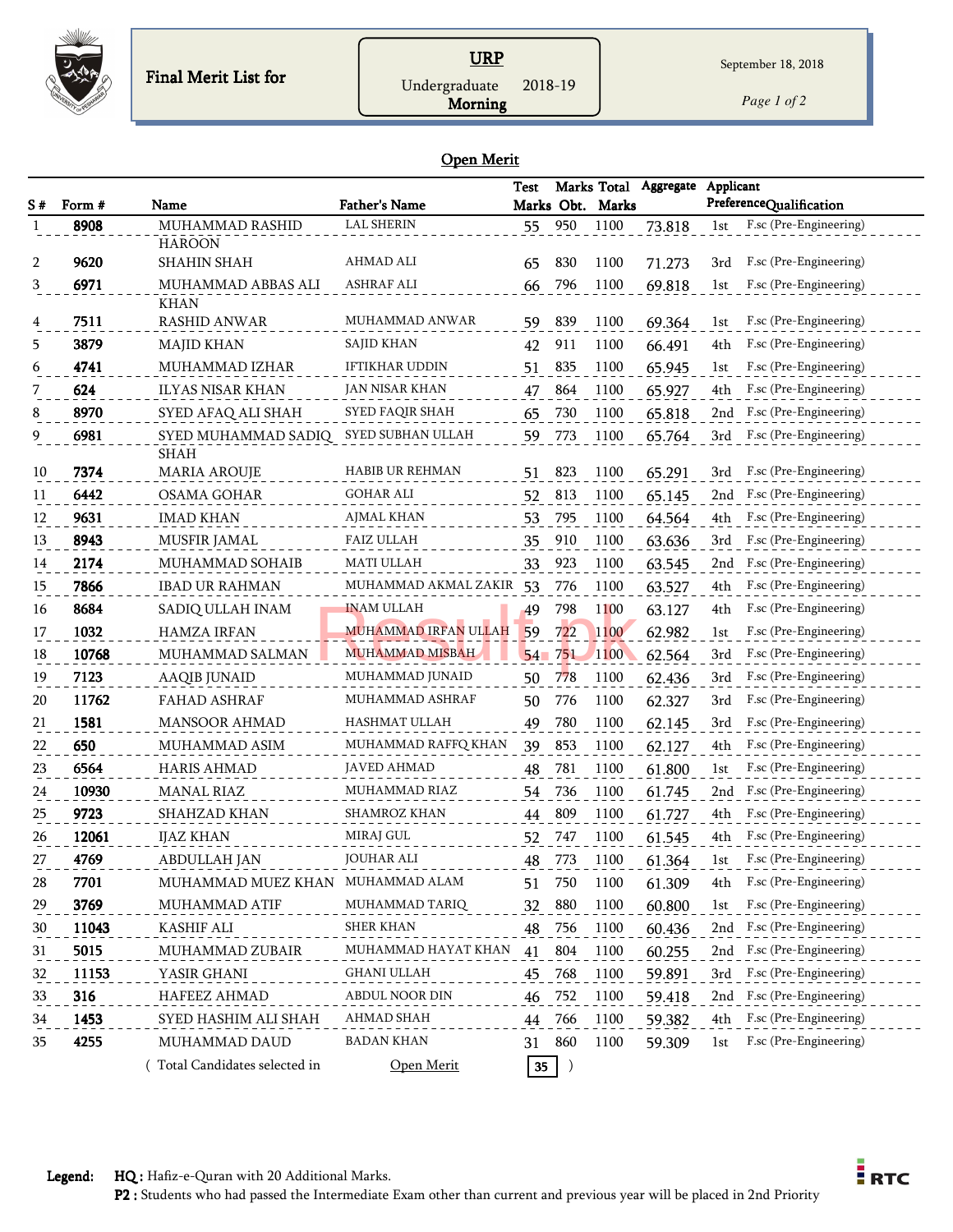|           | <b>Final Merit List for</b> | <u>JRP</u>                                 | September 18, 2018 |
|-----------|-----------------------------|--------------------------------------------|--------------------|
| $\oslash$ |                             | 2018-19<br>Undergraduate<br><b>Morning</b> | Page 2 of 2        |

#### University Employee Childern

|    |        |            |                                                               |    |     |                  |        | Test Marks Total Aggregate Applicant |
|----|--------|------------|---------------------------------------------------------------|----|-----|------------------|--------|--------------------------------------|
| S# | Form # | Name       | <b>Father's Name</b>                                          |    |     | Marks Obt. Marks |        | PreferenceQualification              |
|    | 1058   | MANAL RIAZ | MUHAMMAD RIAZ                                                 | 33 | 736 | 1100             | 53.345 | 2nd F.sc (Pre-Engineering)           |
|    |        |            | Total Candidates selected in University Employee Childern   1 |    |     |                  |        |                                      |

**Tribal** 

| S#                                                | Form # | Name                         | <b>Father's Name</b> |    |     | Marks Obt. Marks | Test Marks Total Aggregate Applicant |  | PreferenceQualification    |
|---------------------------------------------------|--------|------------------------------|----------------------|----|-----|------------------|--------------------------------------|--|----------------------------|
|                                                   | 5980   | AFZAL AHMAD                  | FAZAL AMIN           | 44 | 753 | 1100             | 58.673                               |  | 4th F.sc (Pre-Engineering) |
|                                                   |        | Total Candidates selected in | Tribal               |    |     |                  |                                      |  |                            |
| Total Candidates selected in All Quota(s) :<br>37 |        |                              |                      |    |     |                  |                                      |  |                            |

| <b>Result.pk</b> |
|------------------|
|------------------|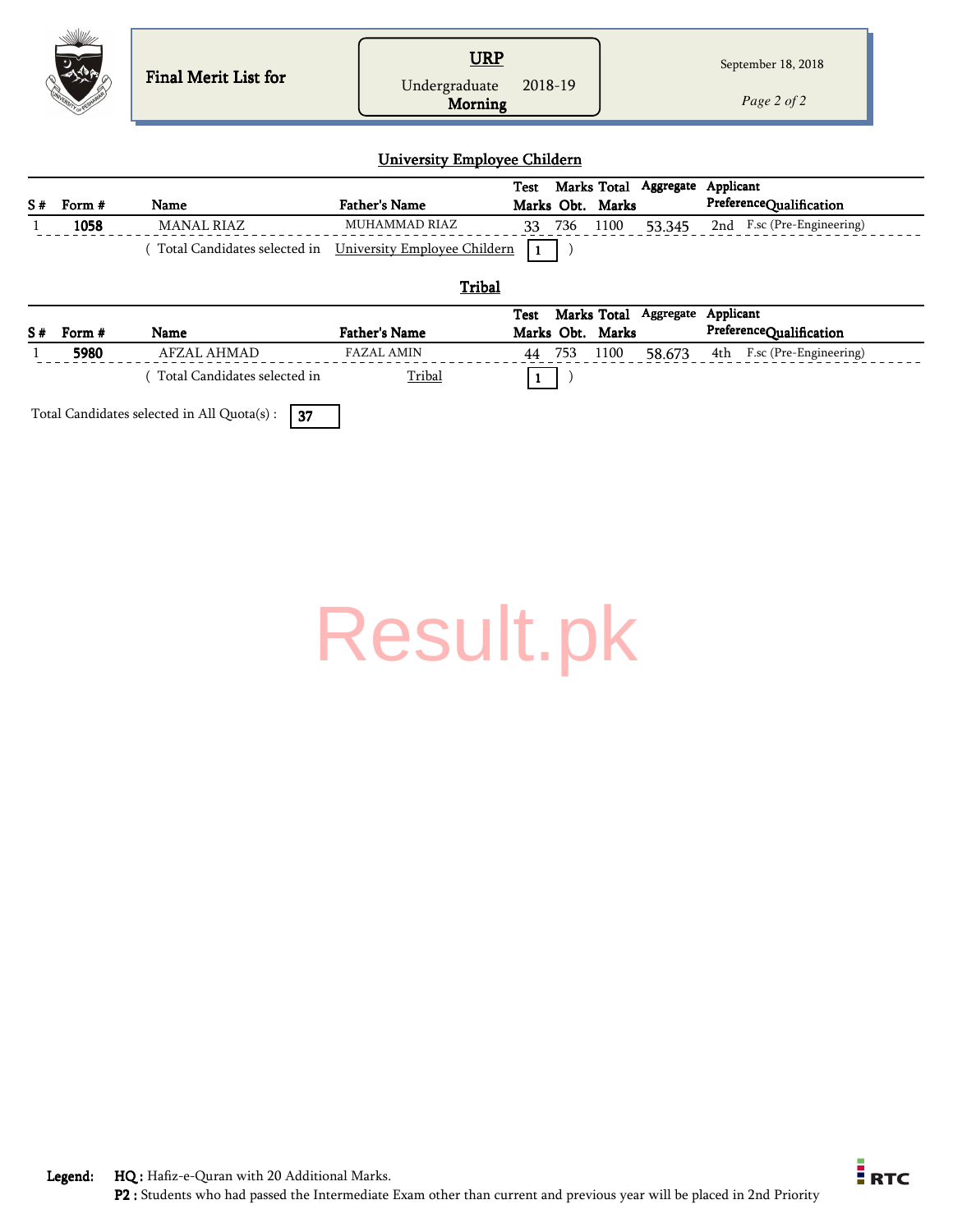

## B.Ed (Hons) Undergraduate 2018-19

*Page 1 of 2*

#### Open Merit

Morning

| S # | Form # | Name                         | <b>Father's Name</b>                 | <b>Test</b> |     | Marks Obt. Marks | Marks Total Aggregate | Applicant<br>PreferenceQualification |
|-----|--------|------------------------------|--------------------------------------|-------------|-----|------------------|-----------------------|--------------------------------------|
|     | 5389   | ZALA SHOUKAT                 | MIAN SHOUKAT ALI                     | 60          | 920 | 1100             | 74.182                | F.sc (Pre-Medical)<br>4th            |
|     | 11747  | HASSAN KARIM                 | FAZAL KARIM                          | 65          | 880 | 1100             | 74.000                | 4th<br>F.sc (Pre-Medical)            |
| 3   | 4893   | MAMOONA GUL                  | ZIA UL HAQ AFRIDI                    | 64          | 887 | 1100             | 73.982                | F.sc (Pre-Medical)<br>3rd            |
|     | 8525   | <b>AYESHA IRUM</b>           | MUHAMMAD MINHAJ UD<br><b>DIN</b>     | 66          | 854 | 1100             | 72.982                | F.sc (Pre-Medical)<br>4th            |
| 5   | 7453   | QANDEEL E HIRA               | KHALID RIAZ                          | 58          | 909 | 1100             | 72.782                | F.sc (Pre-Medical)<br>4th            |
| 6   | 8563   | <b>FIZZA ANINAR</b>          | MOHAMMAD ANWAR<br><b>KHAN</b>        | 56          | 923 | 1100             | 72.745                | F.sc (Pre-Medical)<br>4th            |
| 7   | 3173   | <b>HIRA MEHTAB</b>           | MEHTAB AHMAD                         | 60          | 893 | 1100             | 72.709                | F.sc (Pre-Medical)<br>3rd            |
| 8   | 2700   | SAYEDA MARWA UROOJ           | MUHAMMAD MUSTAFA                     | 50          | 964 | 1100             | 72.582                | F.sc (Pre-Medical)<br>4th            |
| 9   | 885    | MUHAMMAD ALI                 | MUHAMMAD ISMAIL                      | 61          | 875 | 1100             | 72.127                | 4th<br>F.sc (Pre-Medical)            |
| 10  | 9302   | ALISHBAH ZAFAR<br>HQ         | ZAFAR ULLAH JAN                      | 56          | 890 | 1100             | 72.036                | F.sc (Pre-Medical)<br>4th            |
| 11  | 6531   | MUHAMMAD SAEED               | MUHAMMAD ANWAR                       | 53          | 928 | 1100             | 71.818                | F.sc (Pre-Medical)<br>2nd            |
| 12  | 1641   | <b>ANWAR</b><br>MUDASSIR GUL | <b>MASROOR</b><br>SAMMAR GUL         | 62          | 847 | 1100             | 71.000                | F.sc (Pre-Engineering)<br>4th        |
| 13  | 10529  | HAFSA KHAN                   | <b>JAN MOHAMMAD</b>                  | 57          | 883 | 1100             | 70.964                | F.sc (Pre-Medical)<br>4th            |
| 14  | 9816   | <b>ALEEZA ASIF</b>           | MUHAMMAD ASIF                        | 58          | 865 | 1100             | 70.382                | F.sc (Pre-Medical)<br>4th            |
| 15  | 8442   | MUHAMMAD BILAL               | MUHAMMAD AFZAL JAN                   | 64          | 821 | 1100             | 70.382                | F.sc (Pre-Medical)<br>3rd            |
| 16  | 11654  | <b>AIMAN</b>                 | SHAH JEHAN                           | 60          | 847 | 1100             | 70.200                | F.sc (Pre-Medical)<br>3rd            |
| 17  | 6541   | UMER FAROOQ QURESHI          | <b>MUHAMMAD FAROOQ</b>               | 51          | 911 | 1100             | 70.091                | F.sc (Pre-Medical)<br>4th            |
| 18  | 8088   | MEHAK SABA                   | <b>QURESHI</b><br><b>IKRAM ULLAH</b> | $50 - 918$  |     | 1100             | 70.073                | F.sc (Pre-Medical)<br>2nd            |
| 19  | 649    | AREEBA HAMEED                | <b>HAMEED KHAN</b>                   | 58          | 850 | 1100             | 69.564                | F.sc (Pre-Medical)<br>3rd            |
| 20  | 668    | FATIMA MUKHTAR               | MUHAMMAD MUKHTAR                     | 61          | 820 | 1100             | 69.127                | $F$ .sc $(G.Sc)$<br>4th              |
| 21  | 10530  | KOMAL ILYAS                  | MOHAMMAD ILYAS                       | 54          | 858 | 1100             | 68.400                | F.sc (Pre-Medical)<br>4th            |
| 22  | 7324   | UROOJ KAMAL                  | MUSTAFA KAMAL                        | 53          | 860 | 1100             | 68.109                | F.sc (Pre-Medical)<br>4th            |
| 23  | 10235  | <b>MUTAHIR</b>               | SHAH BARAZ KHAN                      | 57          | 829 | 1100             | 68.018                | F.sc (Pre-Medical)<br>2nd            |
| 24  | 12680  | KHALID JAVED                 | MUHAMMAD JAVED                       | 53          | 854 | 1100             | 67.782                | F.sc (Pre-Medical)<br>3rd            |
| 25  | 4545   | MUHAMMAD HASSAN              | MUHAMMAD AFZAL                       | 45          | 904 | 1100             | 67.309                | F.sc (Pre-Engineering)<br>4th        |
| 26  | 25     | MARJAN GUL                   | YOUNAS MUHAMMAD                      | 57          | 811 | 1100             | 67.036                | F.A (Arts)<br>3rd                    |
| 27  | 2429   | SHAMSUL HAYAT                | <b>AKBAR HAYAT</b>                   | 62          | 769 | 1100             | 66.745                | 3rd<br>$F$ .sc $(G.Sc)$              |
| 28  | 9295   | KHANSA                       | MUAHMMAD ASIF                        | 54 827      |     | 1100             | 66.709                | 3rd F.sc (Pre-Medical)               |
| 29  | 10809  | ABID KARIM ABID              | ABDUL KARIM ABID                     | 59          | 781 | 1100             | 66.200                | 3rd F.A (Arts)                       |
| 30  | 9086   | SHAH IRAN KHAN               | RABNAWAZ                             | 60          | 771 | 1100             | 66.055                | F.A (Arts)<br>4th                    |
| 31  | 1381   | HAMZA WAHAB                  | <b>FAZAL WAHAB</b>                   | 62          | 748 | 1100             | 65.600                | 4th F.sc (G.Sc)                      |
| 32  | 10165  | <b>MAHNOOR SHAH</b>          | MUNTAZIM SHAH                        | 51          | 828 | 1100             | 65.564                | F.sc (Pre-Medical)<br>3rd            |
| 33  | 12702  | ALIYA HASSAN                 | MAQBOOL ISLAM                        | 51          | 823 | 1100             | 65.291                | F.sc (Pre-Medical)<br>1st            |
| 34  | 8039   | <b>MAMOONA</b>               | AMJAD ALI                            | 55          | 787 | 1100             | 64.927                | F.sc (Pre-Medical)<br>2nd            |
| 35  | 555    | <b>MAHNOOR</b>               | <b>SARTAJ KHAN</b>                   | 54          | 792 | 1100             | 64.800                | F.sc (Pre-Medical)<br>4th            |
|     |        | Total Candidates selected in | Open Merit                           | 35          |     |                  |                       |                                      |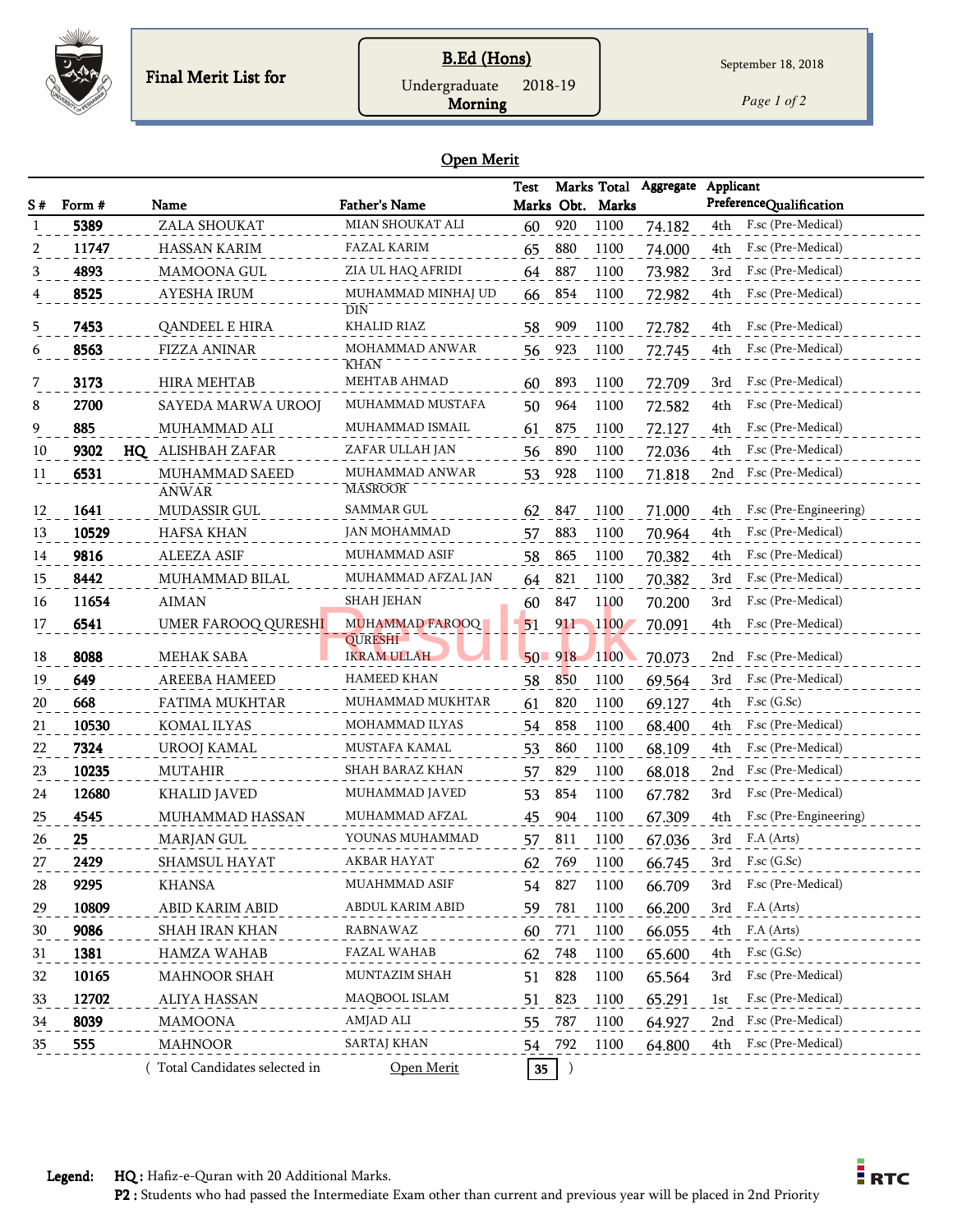|    |                 | Final Merit List for                              | <b>B.Ed</b> (Hons)<br>Undergraduate<br>Morning | 2018-19                                                            |           | September 18, 2018<br>Page 2 of 2            |
|----|-----------------|---------------------------------------------------|------------------------------------------------|--------------------------------------------------------------------|-----------|----------------------------------------------|
|    |                 |                                                   | <b>University Employee Childern</b>            |                                                                    |           |                                              |
| S# | Form #          | Name                                              | <b>Father's Name</b>                           | Marks Total Aggregate Applicant<br><b>Test</b><br>Marks Obt. Marks |           | PreferenceQualification                      |
|    | 3595            | <b>ATTIYA SAYYAR</b>                              | MUHAMMAD SAYYAR<br><b>BACHA</b>                | 787<br>1100<br>38                                                  | 58.127    | F.sc (Pre-Medical)<br>1st                    |
|    |                 | (Total Candidates selected in                     | University Employee Childern                   | $\mathbf{1}$                                                       |           |                                              |
|    |                 |                                                   |                                                |                                                                    |           |                                              |
|    |                 |                                                   | Tribal                                         |                                                                    |           |                                              |
|    |                 | <b>Name</b>                                       | <b>Father's Name</b>                           | Marks Total Aggregate Applicant<br>Test<br>Marks Obt. Marks        |           | PreferenceQualification                      |
| S# | Form #<br>3897  | <b>JALAL UD DIN</b>                               | <b>MAHMOOD KHAN</b>                            | 850<br>1100<br>42                                                  | 63.164    | 2nd F.sc (Pre-Medical)                       |
|    |                 | (Total Candidates selected in                     | Tribal                                         | $\mathbf{1}$                                                       |           |                                              |
|    |                 |                                                   | Baluchistan                                    |                                                                    |           |                                              |
|    |                 |                                                   |                                                | Marks Total<br><b>Test</b>                                         |           | Aggregate Applicant                          |
|    | Form #<br>12143 | Name<br><b>ABDUL BASIT</b>                        | <b>Father's Name</b><br><b>ABDUL NASIR</b>     | Marks Obt. Marks<br>745<br>1100                                    |           | PreferenceQualification<br>F.A (Arts)<br>1st |
|    |                 | (Total Candidates selected in                     | Baluchistan                                    | 55<br>$\mathbf{1}$                                                 | 62.636    |                                              |
|    |                 |                                                   |                                                |                                                                    |           |                                              |
|    |                 |                                                   | Minority                                       |                                                                    |           |                                              |
|    |                 |                                                   |                                                | Marks Total<br><b>Test</b>                                         | Aggregate | Applicant                                    |
| S# | Form #          | Name                                              | <b>Father's Name</b>                           | Marks Obt. Marks                                                   |           | PreferenceQualification                      |
|    | 6836            | <b>ANMOL</b>                                      | <b>SAMUEL JOHN</b>                             | 676 1100<br>34                                                     | 50.473    | 2nd F.sc (Pre-Medical)                       |
|    |                 | (Total Candidates selected in                     | Minority                                       |                                                                    |           |                                              |
|    |                 | Total Candidates selected in All Quota(s) :<br>39 |                                                |                                                                    |           |                                              |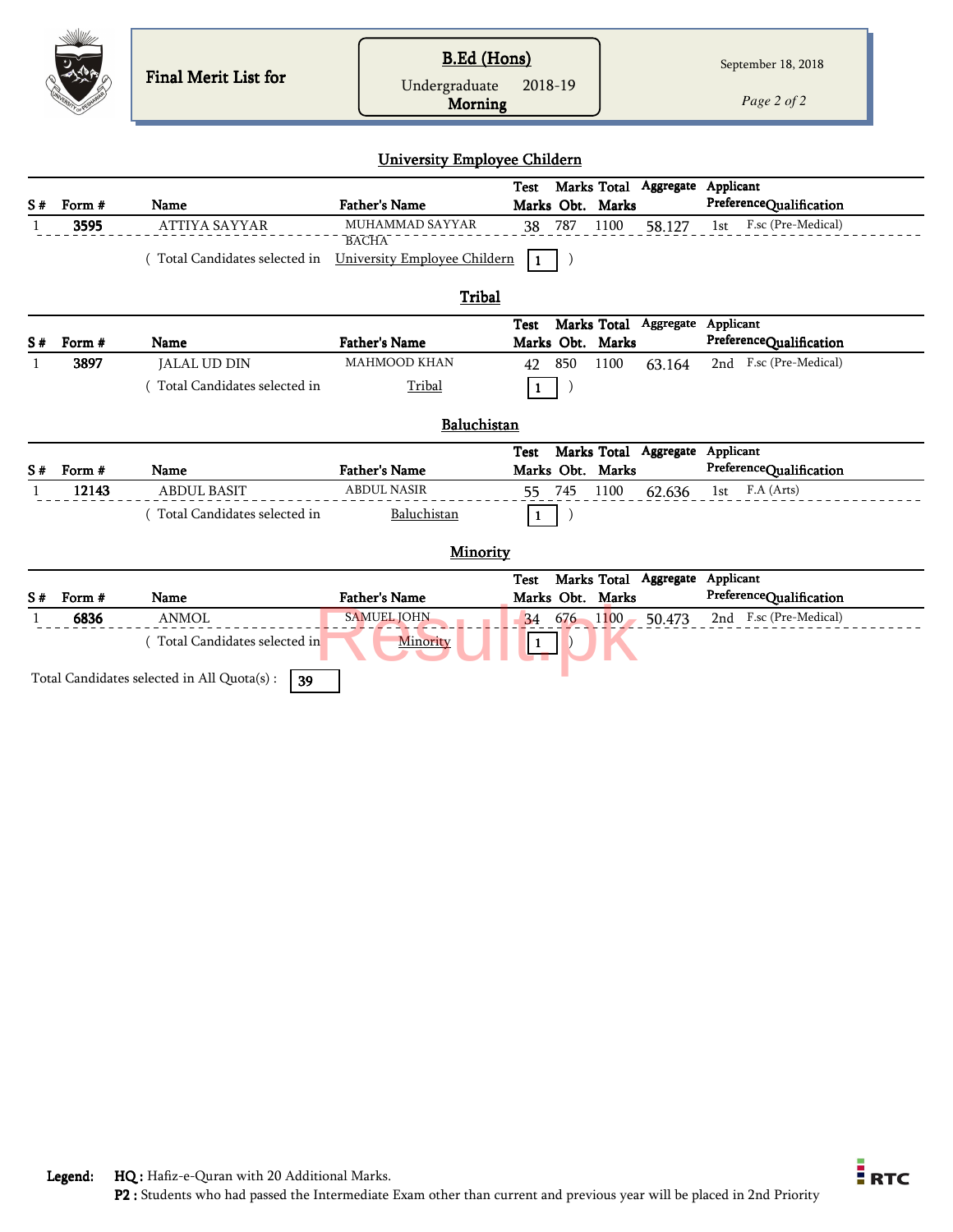

## GIS & RS

*Page 1 of 2*

Morning Undergraduate 2018-19

#### Open Merit

|    |        |                              |                                  | <b>Test</b>     |            | Marks Total      | Aggregate | Applicant |                         |
|----|--------|------------------------------|----------------------------------|-----------------|------------|------------------|-----------|-----------|-------------------------|
| S# | Form # | Name                         | <b>Father's Name</b>             |                 |            | Marks Obt. Marks |           |           | PreferenceQualification |
| 1  | 8735   | TANWEER AHMAD                | <b>JAVID IQBAL</b>               | 70              | 916        | 1100             | 77.964    | 2nd       | F.sc (Pre-Med/Engg)     |
| 2  | 268    | <b>GUL RUKH</b>              | IFTIKHAR ALI                     | 69              | 880        | 1100             | 75.600    | 2nd       | F.sc (Pre-Medical)      |
| 3  | 57     | <b>UROOJ KHAN</b>            | FAYAZ UD DIN                     | 62              | 924        | 1100             | 75.200    | 4th       | F.sc (Pre-Medical)      |
|    | 4422   | SAROOSH ASGHAR KHAN          | MUHAMMAD ASGHAR<br>KHAN          | 59              | 938        | 1100             | 74.764    | 4th       | F.sc (Pre-Medical)      |
| 5  | 3656   | LAIBA MEHBOOB                | MEHBOOB ELAHI                    | 58              | 937        | 1100             | 74.309    | 3rd       | F.sc (Pre-Medical)      |
| 6  | 7037   | <b>ADIL RAZA</b>             | <b>HABIB NOOR</b>                | 65              | 872        | 1100             | 73.564    | 1st       | F.sc (Pre-Engineering)  |
| 7  | 1703   | ZIA ULLAH JAN                | IKRAM ULLAH JAN                  | 64              | 878        | 1100             | 73.491    | 3rd       | F.sc (Pre-Engineering)  |
| 8  | 2097   | ZUNAIRA MASOOD               | <b>KHALID MASOOD</b>             | 53              | 924        | 1100             | 71.600    | 4th       | F.sc (Pre-Medical)      |
| 9  | 7915   | MUHAMMAD SAAD                | REHMAN ULLAH                     | 55              | 905        | 1100             | 71.364    | 4th       | F.sc (Pre-Medical)      |
| 10 | 8301   | NIMRA RASHID                 | <b>RASHID JAVED</b>              | 65              | 828        | 1100             | 71.164    | 1st       | F.sc (Pre-Medical)      |
| 11 | 8137   | MUHAMMAD UZAIR               | MANZOOR AHMAD SHAH               | 55              | 890        | 1100             | 70.545    | 3rd       | F.sc (Pre-Engineering)  |
| 12 | 9335   | ABDUL HALEEM KHAN            | SHER BAHADUR KHAN                | 59              | 855        | 1100             | 70.236    | 4th       | F.sc (Pre-Medical)      |
| 13 | 3167   | <b>IZZA NADEEM</b>           | SYED NADEEM HUSSAIN              | 56              | 873        | 1100             | 70.018    | 2nd       | F.sc (Pre-Medical)      |
| 14 | 11437  | SADAM FAQIR                  | <b>BUKHARI</b><br>FAQIR MUHAMMAD | 60              | 839        | 1100             | 69.764    | 4th       | F.sc (Pre-Medical)      |
| 15 | 3074   | MUHAMMAD ZAKRIA JAN          | SANA ULLAH JAN                   | 51              | 903        | 1100             | 69.655    | 3rd       | F.sc (Pre-Engineering)  |
| 16 | 4143   | RAHEEL AHMAD                 | ALAM ZEB                         | 55              | 867        | 1100             | 69.291    | 3rd       | F.sc (Pre-Engineering)  |
| 17 | 10099  | <b>ALAMGIR KHAN</b>          | <b>IMTIAZ</b>                    | 54              | 871        | 1100             | 69.109    | 3rd       | F.sc (Pre-Medical)      |
| 18 | 2787   | KHALID MANSOOR               | <b>ABDUL ALEEM</b>               | 48              | 907        | 1100             | 68.673    | 3rd       | F.sc (Pre-Engineering)  |
| 19 | 2998   | HQ ABUBAKAR                  | <b>AMIR ZADA</b>                 |                 | $54 - 843$ | 1100             | 68.673    | 1st       | F.sc (Pre-Medical)      |
| 20 | 7874   | ABDU SAMAD SHAH              | HAMID ULLAH SHAH                 | 62              | 801        | 1100             | 68.491    | 1st       | F.sc (Pre-Medical)      |
| 21 | 9578   | <b>UZMA RAHMAN</b>           | SAID RAHMAN                      | 51              | 880        | 1100             | 68.400    | 3rd       | F.sc (Pre-Medical)      |
| 22 | 11007  | AIMAN AMAN                   | AMAN ULLAH                       | 60              | 809        | 1100             | 68.127    | 1st       | F.sc (Pre-Engineering)  |
| 23 | 3771   | MUHAMMAD ABDULLAH            | ABDUL SALIM                      | 49              | 889        | 1100             | 68.091    | 3rd       | F.sc (Pre-Medical)      |
| 24 | 3636   | <b>ADNAN AHMAD</b>           | <b>BASHIR AHMAD</b>              | 50              | 881        | 1100             | 68.055    | 4th       | F.sc (Pre-Medical)      |
| 25 | 11629  | <b>BARKAT ULLAH</b>          | UMAR HAKEEM                      | 61              | 793        | 1100             | 67.655    | 3rd       | F.sc (Pre-Medical)      |
| 26 | 11131  | <b>ABDUL AZIZ</b>            | JAMSHID KHAN                     | 55              | 834        | 1100             | 67.491    | 2nd       | F.sc (Pre-Medical)      |
| 27 | 10550  | <b>SAAD ALAM</b>             | MUHAMMAD ALAM                    | 62              | 782        | 1100             | 67.455    | 1st       | F.sc (Pre-Engineering)  |
| 28 | 9914   | <b>NAVEED ALI</b>            | <b>BAHADAR ZEB</b>               | 52              | 855        | 1100             | 67.436    | 3rd       | F.sc (Pre-Medical)      |
| 29 | 3496   | <b>FAISAL KHAN</b>           | YOUSAF KHAN                      | 54              | 838        | 1100             | 67.309    | 3rd       | F.sc (Pre-Engineering)  |
| 30 | 3584   | <b>UZAIR KHAN</b>            | SARDAR HUSSAIN                   | 47              | 885        | 1100             | 67.073    | 1st       | F.sc (Pre-Medical)      |
| 31 | 8154   | SULAIMAN INAYAT              | <b>INAYAT ULLAH</b>              | 63              | 767        | 1100             | 67.036    | 2nd       | F.sc (Pre-Engineering)  |
| 32 | 2511   | AHMAD FAWAD KHAN             | ZAMANAT KHAN                     | 49              | 864        | 1100             | 66.727    | 3rd       | F.sc (Pre-Engineering)  |
| 33 | 11395  | AFAQ AHMAD                   | PAYO DIN                         | 47              | 875        | 1100             | 66.527    | 2nd       | F.sc (Pre-Medical)      |
| 34 | 10753  | <b>OSAMA KHAN</b>            | AMJAD ALI                        | 57              | 798        | 1100             | 66.327    | 1st       | F.sc (Pre-Engineering)  |
| 35 | 10641  | WAIZ ALI                     | ZAFAR ALI KHAN                   | 59              | 782        | 1100             | 66.255    | 4th       | F.sc (Pre-Engineering)  |
|    |        | Total Candidates selected in | Open Merit                       | 35 <sub>2</sub> | $\big)$    |                  |           |           |                         |

### University Employee Childern

|    |        |      |                      | <b>Test</b> | Marks Total |       | Aggregate | Applicant               |
|----|--------|------|----------------------|-------------|-------------|-------|-----------|-------------------------|
| S# | Form # | Name | <b>Father's Name</b> |             | Marks Obt.  | Marks |           | PreferenceQualification |

Legend: HQ : Hafiz-e-Quran with 20 Additional Marks.

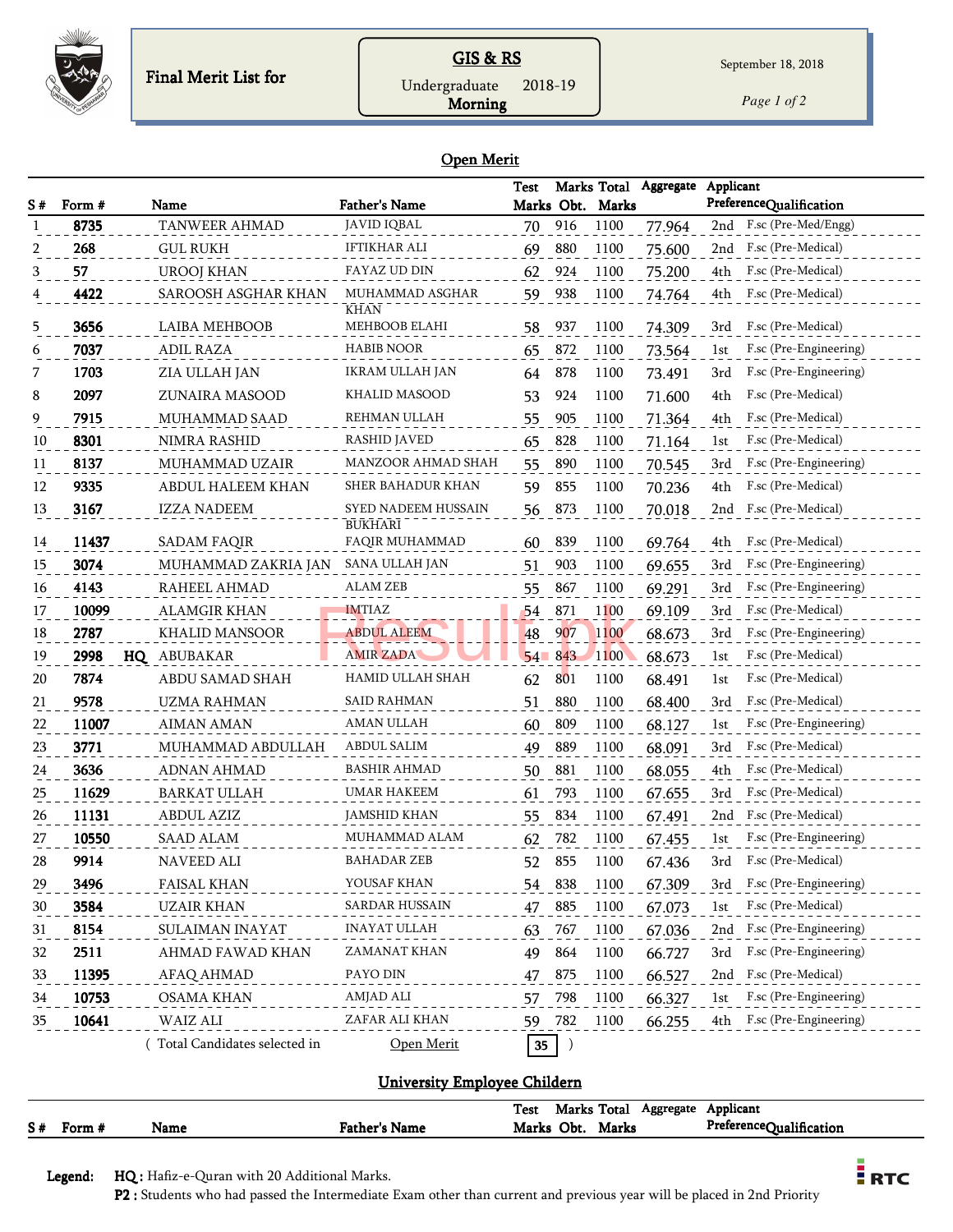| S# | Form # | <b>Name</b>                                                 | <b>Father's Name</b>                 | Test<br>Marks Obt. Marks | Marks Total Aggregate | Applicant<br>PreferenceQualification |  |
|----|--------|-------------------------------------------------------------|--------------------------------------|--------------------------|-----------------------|--------------------------------------|--|
|    |        |                                                             | Tribal                               |                          |                       |                                      |  |
|    |        | (Total Candidates selected in  University Employee Childern |                                      | $\blacksquare$           |                       |                                      |  |
|    | 6483   | MUHAMMAD ASIM                                               | <b>IHSAN ULLAH</b>                   | 50 801                   | 1100<br>63.691        | F.sc (Pre-Medical)<br>4th            |  |
|    |        | Final Merit List for                                        | GIS & RS<br>Undergraduate<br>Morning | 2018-19                  |                       | September 18, 2018<br>Page 2 of 2    |  |
|    |        |                                                             |                                      |                          |                       |                                      |  |

1024 SAMI ULLAH KHAN SHER KHAN 48 850 1100 65.564 3rd F.sc (Pre-Engineering)

 $($  Total Candidates selected in  $\frac{$  Tribal  $1$  )

| Total Candidates selected in All Quota(s) : $\boxed{37}$ |  |
|----------------------------------------------------------|--|

[Result.pk](http://www.result.pk/)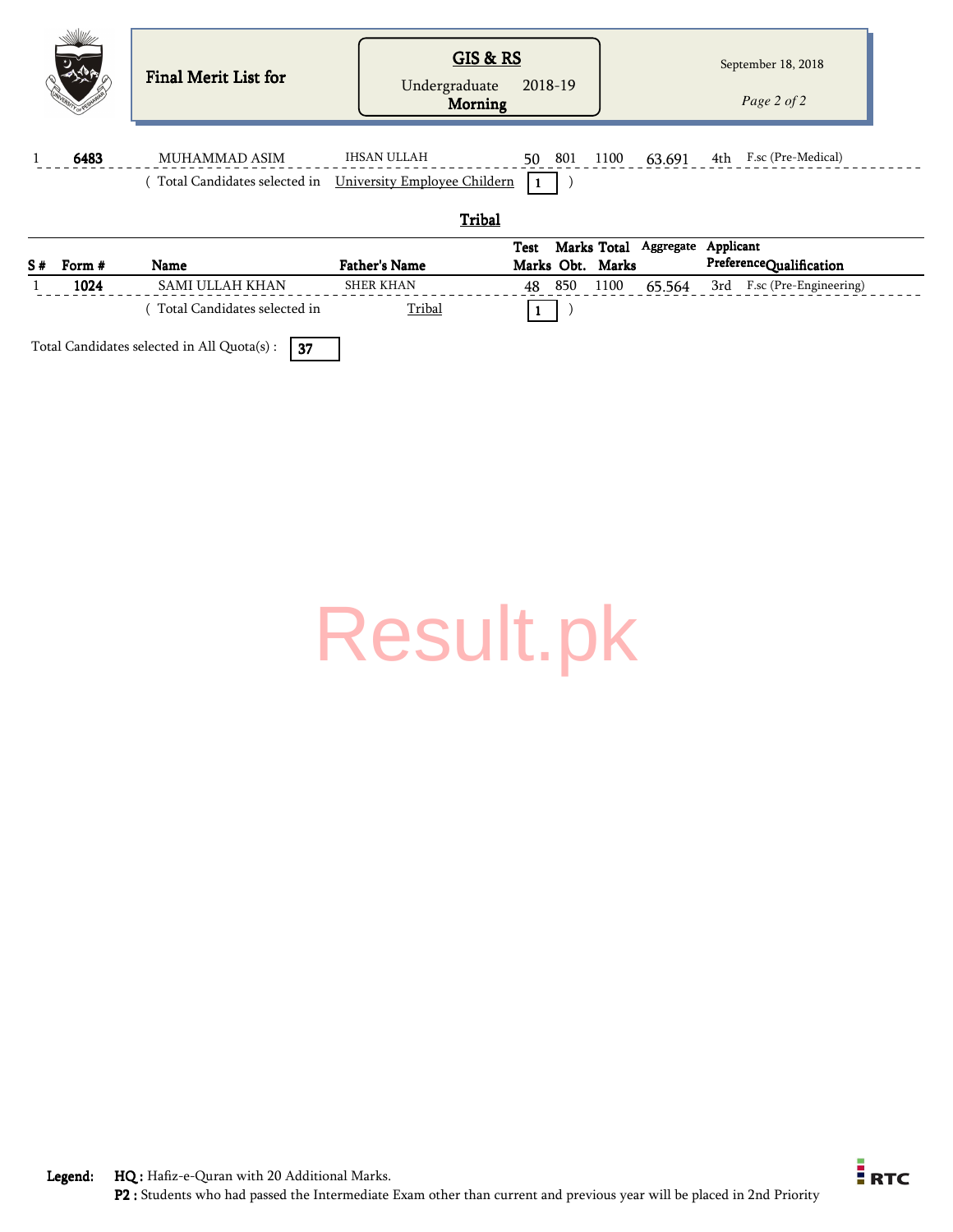

September 18, 2018

Morning Undergraduate 2018-19

*Page 1 of 2*

#### Open Merit

| S#        | Form # | Name                                    | Father's Name                     | <b>Test</b> |        | Marks Obt. Marks | Marks Total Aggregate | Applicant<br>PreferenceQualification |
|-----------|--------|-----------------------------------------|-----------------------------------|-------------|--------|------------------|-----------------------|--------------------------------------|
|           | 5427   | MUHAMMAD HANZALA                        | FAQIR MUHAMMAD                    | 66          | 908    | 1100             | 75.927                | F.sc (Pre-Medical)<br>3rd            |
|           | 1278   | NOOR E HARAM                            | WAHEED UR REHMAN                  | 57          | 957    | 1100             | 75.000                | F.sc (Pre-Medical)<br>1st            |
| 3         | 11404  | <b>USAMA SHEHZAD</b>                    | YAMIN KHAN                        | 66          | 878    | 1100             | 74.291                | F.sc (Pre-Medical)<br>4th            |
|           | 3585   | <b>ALI RAZA</b>                         | MUHAMMAD KAMAL                    | 64          | 879    | 1100             | 73.545                | F.sc (Pre-Medical)<br>4th            |
| 5         | 2458   | <b>MAIMOON ANWAR</b>                    | <b>ANWAR KHAN</b>                 | 54          | 944    | 1100             | 73.091                | F.sc (Pre-Medical)<br>4th            |
| 6         | 10760  | SHANZAY AFRIDI                          | MUHAMMAD IRFAN KHAN               | 63          | 878    | 1100             | 73.091                | F.sc (Pre-Medical)<br>1st            |
|           | 4969   | MASHAL MUSHTAQ                          | MUSHTAQ AHMAD                     | 56          | 924    | 1100             | 72.800                | F.sc (Pre-Medical)<br>1st            |
| 8         | 3881   | MUHAMMAD WAHEED                         | MUHAMMAD JAMEEL                   | 56          | 919    | 1100             | 72.527                | F.sc (Pre-Medical)<br>1st            |
| 9         | 6475   | <b>MAWRA FAYYAZ</b>                     | FAYYAZ AHMED                      | 63          | 864    | 1100             | 72.327                | F.sc (Pre-Medical)<br>1st            |
| 10        | 12576  | BILAWAL SHAHZAD                         | <b>ISLAM ZAIB</b>                 | 63          | 862    | 1100             | 72.218                | F.sc (Pre-Engineering)<br>2nd        |
| 11        | 1804   | <b>KHUZAIFA</b>                         | ABDUL KARIM                       | 57          | 896    | 1100             | 71.673                | F.sc (Pre-Medical)<br>4th            |
| 12        | 8001   | AHMAD ULLAH                             | ATTA MUHAMMAD                     | 58          | 879    | 1100             | 71.145                | F.sc (Pre-Medical)<br>4th            |
| 13        | 8662   | LAIBA IHSAN                             | IHSAN ULLAH                       | 57          | 881    | 1100             | 70.855                | F.sc (Pre-Medical)<br>4th            |
| 14        | 10315  | <b>HAZRAT ZAID</b>                      | SHAKIR ULLAH                      | 58          | 871    | 1100             | 70.709                | F.sc (Pre-Engineering)<br>4th        |
| 15        | 4237   | AQSA ISRAR                              | ISRAR KHAN                        | 56          | 877    | 1100             | 70.236                | F.sc (Pre-Medical)<br>4th            |
| 16        | 9003   | BAHA UD DIN QURESHI                     | PIR SAHIB SHAH QURESHI            | 54          | 886    | 1100             | 69.927                | F.sc (Pre-Medical)<br>4th            |
| 17        | 7047   | WAJEEHA KOMAL                           | INAM ULLAH KHAN                   | 61          | 832    | 1100             | 69.782                | F.sc (Pre-Medical)<br>4th            |
| 18        | 9651   | AZAZ ALI                                | NAWAZ ALI                         | 57          | 860    | 1100             | 69.709                | F.sc (Pre-Engineering)<br>3rd        |
| 19        | 12622  | SAMAN AMJID                             | <b>AMJID ALI KHAN</b>             | 51          | 904    | 1100             | 69.709                | F.sc (Pre-Medical)<br>2nd            |
| 20        | 4049   | MUHAMMAD JUNAID                         | ZIA ULLAH KHAN                    | 46          | 928    | 1100             | 69.018                | F.sc (Pre-Medical)<br>4th            |
| 21        | 12476  | <b>SALMAN ALI</b>                       | <b>SHERIN WAHAB</b>               | 55          | 858    | 1100             | 68.800                | F.sc (Pre-Engineering)<br>2nd        |
| 22        | 7963   | MUHAMMAD FARHAN                         | MUHAMMAD TAHIR                    | 61          | 810    | 1100             | 68.582                | F.sc (Pre-Engineering)<br>1st        |
| 23        | 96     | NISAR ULLAH                             | DILAWAR KHAN                      | 51          | 882    | 1100             | 68.509                | F.sc (Pre-Engineering)<br>4th        |
| 24        | 3779   | <b>INZIMAM UL HAQ</b><br><b>KHATTAK</b> | NOOR WARIF KHAN<br><b>KHATTAK</b> | 40          | 957    | 1100             | 68.200                | F.sc (Pre-Engineering)<br>4th        |
| 25        | 2126   | <b>BASEER ADIL</b>                      | ADIL FAROOQ                       | 48          | 891    | 1100             | 67.800                | F.sc (Pre-Medical)<br>2nd            |
| 26        | 4965   | ADIL ORAKZAI                            | KHURSHID AHMED                    | 52          | 861    | 1100             | 67.764                | F.sc (Pre-Medical)<br>3rd            |
| 27        | 3199   | <b>MOMNA HIDAYAT</b>                    | MUHAMMAD HIDAYAT<br>ULLAH         | 51          | 865    | 1100             | 67.582                | F.sc (Pre-Medical)<br>1st            |
| <b>28</b> | 10985  | UMAR FAROOQ                             | IKRAM UD DIN                      | 61          | 786    | 1100             | 67.273                | $2nd$ F.sc (Pre-Engineering)         |
| 29        | 5692   | MHAMMAD UQAB TAIB                       | TAIB KHAN                         | 54 836      |        | 1100             | 67.200                | 3rd F.sc (Pre-Medical)               |
| 30        | 5169   | HAFSA KHAN                              | <b>KARIM KHAN</b>                 | 53 842      |        | 1100             | 67.127                | F.sc (Pre-Medical)<br>4th            |
| 31        | 9938   | MUHAMMAD KHAQAN                         | <b>ABID HUSSAIN</b>               | 51          | 856    | 1100             | 67.091                | F.sc (Pre-Medical)<br>3rd            |
| 32        | 4448   | MUHAMMAD ISMAIL                         | WATAN KHAN                        | 53          | 837    | 1100             | 66.855                | F.sc (Pre-Medical)<br>4th            |
| 33        | 7554   | MAAZ ULLAH                              | SAID BACHA                        | 50          | 856    | 1100             | 66.691                | F.sc (Pre-Medical)<br>4th            |
| 34        | 7837   | <b>IQRA KHATTAK</b>                     | QASIM ALI SHAH                    | 43          | 905    | 1100             | 66.564                | F.sc (Pre-Medical)<br>3rd            |
| 35        | 10109  | ZARGHONA                                | AFSAR ALI KHAN                    | 48          | 866    | 1100             | 66.436                | 2nd F.sc (Pre-Medical)               |
|           |        | Total Candidates selected in            | Open Merit                        |             | $35$ ) |                  |                       |                                      |

#### University Employee Childern

|    |      |      |               | Test  | Marks | Total | Aggregate | $\mathbf{r}$<br>Applicant                       |
|----|------|------|---------------|-------|-------|-------|-----------|-------------------------------------------------|
| S# | rorm | Name | Father's Name | Marks | Obt.  | Marks |           | Preference $\cap$ .<br><br><b>Jualification</b> |

Legend: HQ : Hafiz-e-Quran with 20 Additional Marks.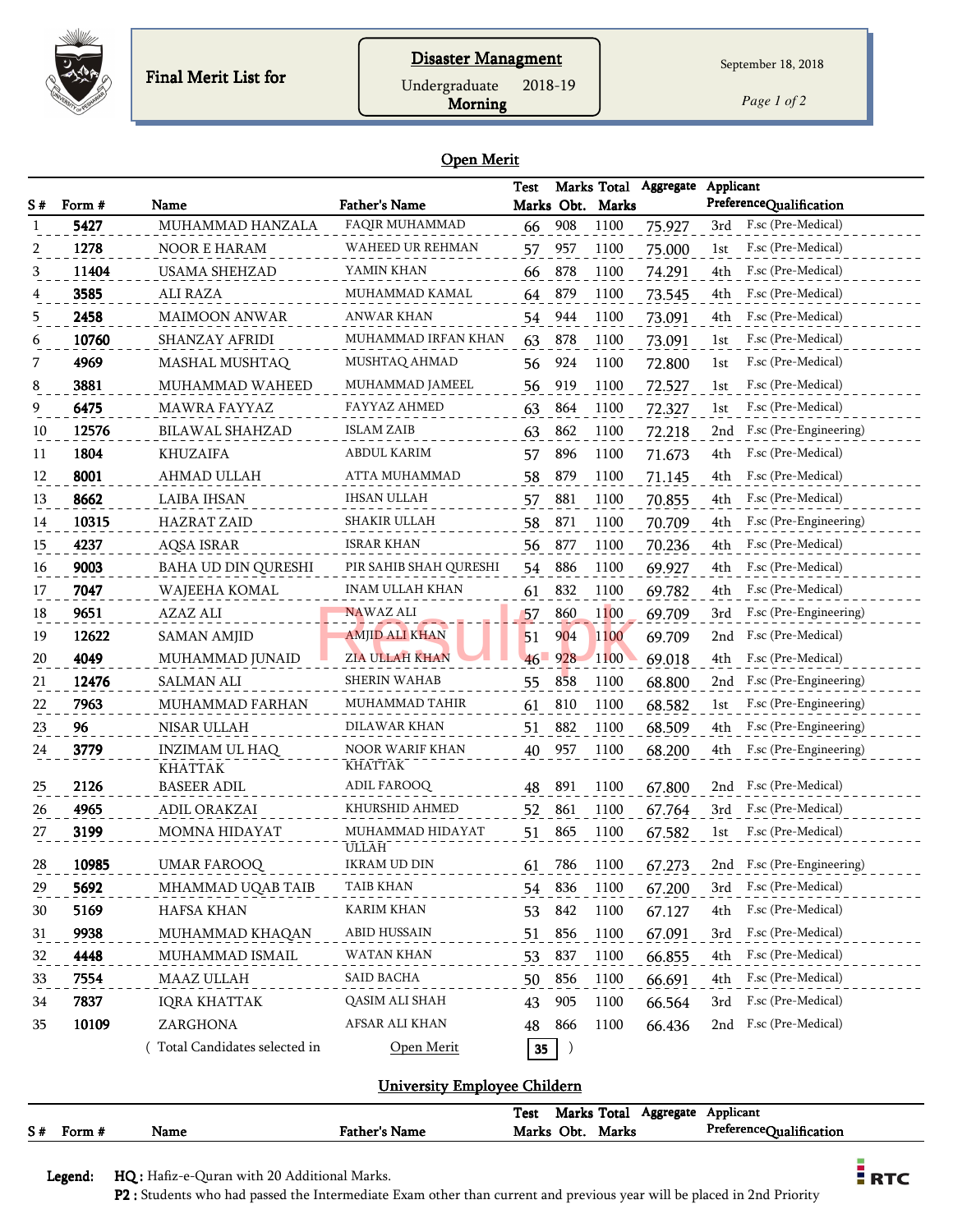|    |        | <b>Final Merit List for</b>                                | Disaster Managment<br>Undergraduate<br><b>Morning</b> | 2018-19                                                                         | September 18, 2018<br>Page 2 of 2    |
|----|--------|------------------------------------------------------------|-------------------------------------------------------|---------------------------------------------------------------------------------|--------------------------------------|
|    | 450    | HQ ABDULLAH HAROON                                         | RAFI ULLAH                                            | 33 730<br>1100<br>54.109                                                        | 3rd F.sc (Pre-Engineering)           |
|    |        | (Total Candidates selected in University Employee Childern |                                                       | -1                                                                              |                                      |
|    |        |                                                            | Tribal                                                |                                                                                 |                                      |
| S# | Form # | Name                                                       | <b>Father's Name</b>                                  | Marks Total Aggregate Applicant<br><b>Test</b><br>Marks Obt. Marks              | PreferenceQualification              |
|    | 5376   | <b>MUHAMMAD ISRAR</b>                                      | <b>MUJAHID KHAN</b>                                   | 819<br>1100<br>50<br>64.673                                                     | 3rd F.sc (Pre-Medical)               |
|    |        | (Total Candidates selected in                              | Tribal                                                | $\mathcal{E}$<br>1                                                              |                                      |
|    |        |                                                            | Punjab                                                |                                                                                 |                                      |
| S# | Form # | Name                                                       | <b>Father's Name</b>                                  | Marks Total<br>Aggregate<br><b>Test</b><br>Marks Obt. Marks                     | Applicant<br>PreferenceQualification |
| 1  | 11155  | SYED TAUSEEQ HAIDAR                                        | TAHIR SAJJAD HUSSAIN<br><b>SHAH</b>                   | 3350<br>2560<br>$\Omega$<br>45.851                                              | DAE<br>P2<br>1st                     |
|    |        | KAZMI<br>Total Candidates selected in                      | Punjab                                                |                                                                                 |                                      |
|    |        |                                                            | Baluchistan                                           |                                                                                 |                                      |
|    |        |                                                            |                                                       | Marks Total Aggregate Applicant<br>Test                                         |                                      |
| S# | Form # | <b>Name</b>                                                | <b>Father's Name</b>                                  | Marks Obt. Marks                                                                | PreferenceQualification              |
| -1 | 9286   | <b>GULL KHAN</b><br>(Total Candidates selected in          | <b>BABRAK</b><br>Baluchistan                          | 662<br>1100<br>44.509<br>21                                                     | F.sc (Pre-Medical)<br>3rd            |
|    |        |                                                            |                                                       |                                                                                 |                                      |
|    |        |                                                            | <b>Minority</b>                                       |                                                                                 |                                      |
| S# | Form # | Name                                                       | <b>Father's Name</b>                                  | <b>Marks Total</b><br>Aggregate<br><b>Test</b><br>Obt.<br>Marks<br><b>Marks</b> | Applicant<br>PreferenceQualification |
| 1  | 1803   | <b>MISBAH KHOKHAR</b>                                      | <b>SHOUKAT JAN</b>                                    | 824<br>1100<br>63.345<br>46                                                     | F.sc (Pre-Medical)<br>4th            |
|    |        | (Total Candidates selected in                              | Minority                                              | 1                                                                               |                                      |
|    |        | Total Candidates selected in All Quota(s) :<br>40          |                                                       |                                                                                 |                                      |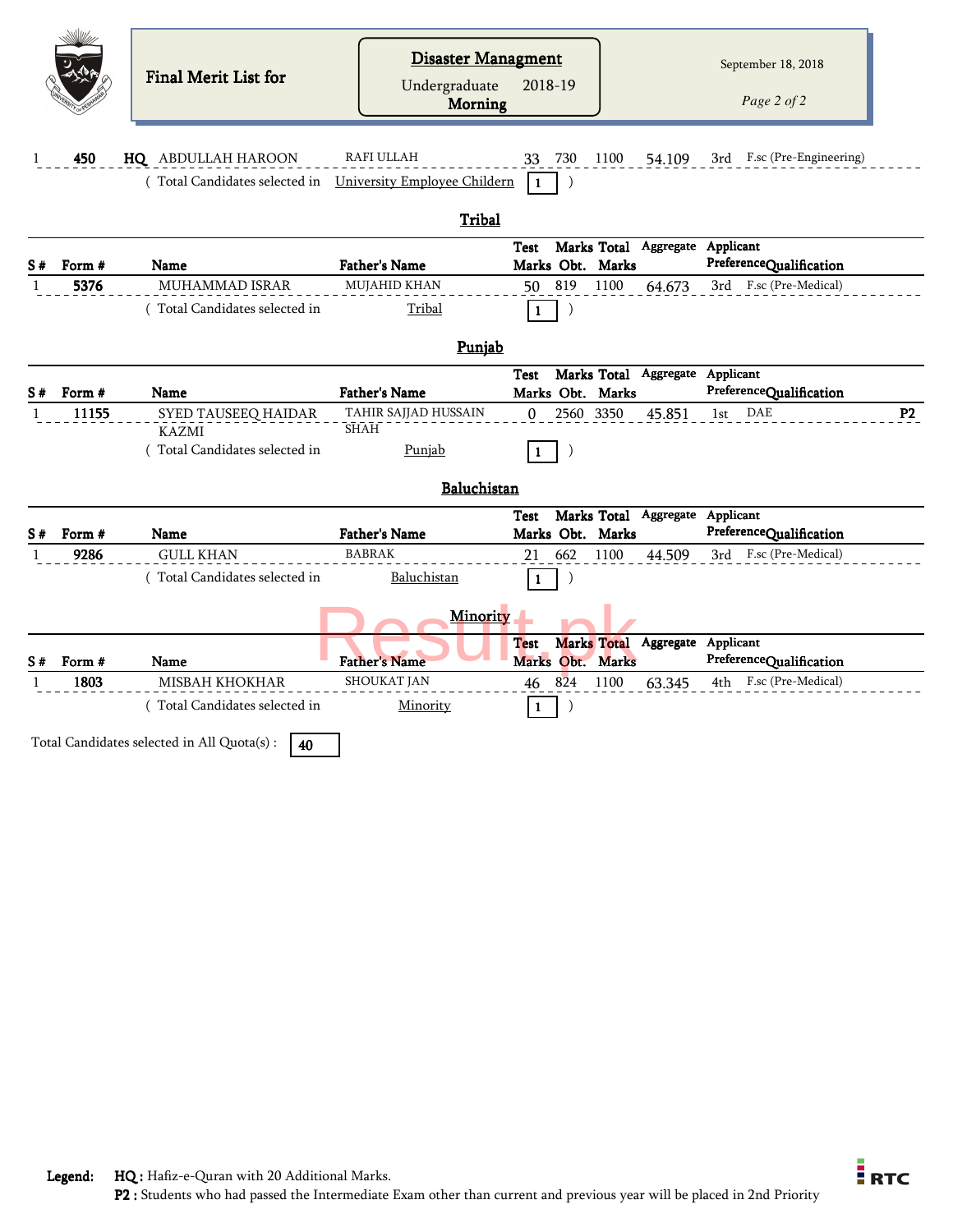

## Gender Studies

September 18, 2018

Undergraduate 2018-19

Morning

*Page 1 of 2*

#### Open Merit

| S# | Form # | Name                                      | <b>Father's Name</b>  | <b>Test</b>     |                  | Marks Obt. Marks | Marks Total Aggregate | Applicant | PreferenceQualification |
|----|--------|-------------------------------------------|-----------------------|-----------------|------------------|------------------|-----------------------|-----------|-------------------------|
|    | 10676  | ANSA SHAHZAD                              | SHAHZADA              | 62              | 890              | 1100             | 73.345                | 4th       | F.sc (Pre-Medical)      |
| 2  | 5250   | MAAZ JAMAL                                | FAZAL MUHAMMAD        | 64              | 867              | 1100             | 72.891                | 4th       | F.sc (Pre-Medical)      |
| 3  | 7286   | <b>MUNIRA ZAFAR</b>                       | MUHAMMAD ZAFAR SHAH   | 58              | 834              | 1100             | 68.691                | 3rd       | F.sc (Pre-Medical)      |
| 4  | 3790   | SYED TAYYAB SHAH                          | MIR HUKAM SHAH        | 53              | 866              | 1100             | 68.436                | 3rd       | F.sc (Pre-Medical)      |
| 5  | 452    | <b>NOMAN AHMAD</b>                        | <b>NASR ULLAH</b>     | 50              | 887              | 1100             | 68.382                | 3rd       | F.sc (Pre-Medical)      |
| 6  | 6947   | DAYAN HUSSAIN                             | <b>MOHIB HUSSAIN</b>  | 52              | 864              | 1100             | 67.927                | 4th       | F.sc (Pre-Medical)      |
| 7  | 3481   | MUHAMMAD SALMAN                           | <b>FAZLI SUBHAN</b>   | 49              | 885              | 1100             | 67.873                | 4th       | F.sc (Pre-Medical)      |
| 8  | 11840  | <b>IRFAN ULLAH</b>                        | MIR SALEEM KHAN       | 57              | 825              | 1100             | 67.800                | 4th       | F.sc (Pre-Medical)      |
| 9  | 873    | <b>DANISH AIZAZ</b>                       | RIZWAN ULLAH          | 59              | 807              | 1100             | 67.618                | 4th       | F.sc (Pre-Engineering)  |
| 10 | 90     | <b>IJLAL RIFFAT</b>                       | <b>RIFFAT NAZIF</b>   | 45              | 900              | 1100             | 67.091                | 4th       | F.sc (Pre-Engineering)  |
| 11 | 12315  | <b>ANWER ZAIB</b>                         | NOOR ULLAH KHAN       | 53              | 823              | 1100             | 66.091                | 4th       | F.sc (Pre-Engineering)  |
| 12 | 5236   | <b>MAJID KHAN</b>                         | ABDUL HAMID KHAN      | 51              | 836              | 1100             | 66.000                | 4th       | F.A (Arts)              |
| 13 | 7748   | <b>AREEJ YAMIN</b>                        | MUHAMMAD YAMIN        | 54              | 805              | 1100             | 65.509                | 3rd       | F.sc (Pre-Medical)      |
| 14 | 3534   | SYED SAFI ULLAH JAN                       | <b>SAHIB JAN</b>      | 61              | 750              | 1100             | 65.309                | 4th       | F.sc (Pre-Medical)      |
| 15 | 8129   | AROOBA IFTIKHAR                           | <b>IFTIKHAR AHMAD</b> | 51              | 821              | 1100             | 65.182                | 2nd       | F.sc (Pre-Medical)      |
| 16 | 608    | MAHNOOR NAEEM AFRIDI NAEEM SHAH AFRIDI    |                       | 45              | 846              | 1100             | 64.145                | 4th       | F.A (Arts)              |
| 17 | 1538   | <b>SHAHAB HUSSAIN</b>                     | MOHAMMAD HUSSAIN      | 45              | 845              | 1100             | 64.091                | 4th       | F.sc (Pre-Medical)      |
| 18 | 4884   | SYED MUHAMMAD                             | SYED MUNAWAR SHAH     | 49              | 812              | 1100             | 63.891                | 4th       | F.sc (Pre-Medical)      |
|    |        | <b>WASEEM</b>                             |                       |                 |                  |                  |                       |           |                         |
| 19 | 2805   | SHAHZAD AHMAD                             | <b>SAHIB MUHAMMAD</b> | 50 <sub>1</sub> | 786              | 1100             | 62.873                | 4th       | F.sc (Pre-Medical)      |
| 20 | 1798   | MARIA JEHAN                               | JEHANUDDIN            | 41              | 829              | 1100             | 61.618                | 4th       | F.A (Arts)              |
| 21 | 7939   | <b>FARIDA RANI</b>                        | PERVEZ KHAN           | 50              | 761              | 1100             | 61.509                |           | 2nd F.A (Arts)          |
| 22 | 10609  | <b>JUNAID ALI BAIG</b>                    | <b>MUSHARAF KHAN</b>  | 59              | 693              | 1100             | 61.400                | 4th       | F.sc (Pre-Medical)      |
| 23 | 1842   | <b>AINA HOORIA</b>                        | HAFIZ MUHAMMAD AMJAD  | 36              | 860              | 1100             | 61.309                | 2nd       | F.A (Arts)              |
| 24 | 5062   | <b>IRFAN ALI KHAN</b>                     | SHER ALI KHAN         | 42              | 807              | 1100             | 60.818                | 3rd       | F.A (Arts)              |
| 25 | 11559  | FARYAL GOHAR                              | FAYAZ AHMAD           | 45              | 785              | 1100             | 60.818                | 1st       | F.sc (Pre-Medical)      |
| 26 | 12608  | <b>KINAT BIBI</b>                         | MUHAMAMD IBRAHIM      | 45              | 776              | 1100             | 60.327                | 3rd       | F.A (Arts)              |
| 27 | 10583  | <b>AMIR SOHAIL</b>                        | MUHAMMAD FAREEQ       | 42              | 792              | 1100             | 60.000                | 4th       | F.sc (Pre-Engineering)  |
| 28 | 7053   | ZARAK KHANKHALIL                          | FAZAL QADER KHALIL    | 51              | 724              | 1100             | 59.891                | 1st       | F.sc (Pre-Engineering)  |
| 29 | 5796   | KAMRAN ALI KHAN                           | SHAH WALI KHAN        | 40              | 798              | 1100             | 59.527                |           | 3rd F.A (Arts)          |
| 30 | 102    | FAHAD AZIZ                                | ABDUL AZIZ            | 48              | 734              | 1100             | 59.236                | 4th       | F.sc (G.Sc)             |
| 31 | 12735  | <b>AOURANGZEB KHAN</b>                    | WAHEED SHAH           | 59              | 647              | 1100             | 58.891                | 4th       | F.A (Arts)              |
| 32 | 7264   | ANSAH RAZA                                | AHSAN RAZA            | 51              | 705              | 1100             | 58.855                |           | 3rd F.A (Arts)          |
| 33 | 619    | <b>HIRA ASIM</b>                          | ASIM JALIL            | 45 748          |                  | 1100             | 58.800                |           | 4th F.A (Arts)          |
| 34 | 11766  | KHADIJA IMRAN KHATTAK MUHAMMAD IMRAN KHAN |                       | 47 724          |                  | 1100             | 58.291                |           | 3rd F.sc (Pre-Medical)  |
| 35 | 9590   | AIMAN KHAN                                | AZIZ UR REHMAN        | 42 756          |                  | 1100             | 58.036                |           | 2nd F.A (Arts)          |
|    |        | (Total Candidates selected in             | Open Merit            | 35              | $\left( \right)$ |                  |                       |           |                         |

#### University Employee Childern

|             |                                              |                      | Test |     |                  | Marks Total Aggregate | Applicant |                         |                              |
|-------------|----------------------------------------------|----------------------|------|-----|------------------|-----------------------|-----------|-------------------------|------------------------------|
| $S#$ Form # | Name                                         | <b>Father's Name</b> |      |     | Marks Obt. Marks |                       |           | PreferenceQualification |                              |
| 7125        | MARYAM ISRAR                                 | ISRAR UL HAQ         | 38   | 688 | 1100             | 52.727                |           | $3rd$ F.A (Arts)        |                              |
| Legend:     | HQ : Hafiz-e-Quran with 20 Additional Marks. |                      |      |     |                  |                       |           |                         | $\overline{\phantom{a}}$ RTC |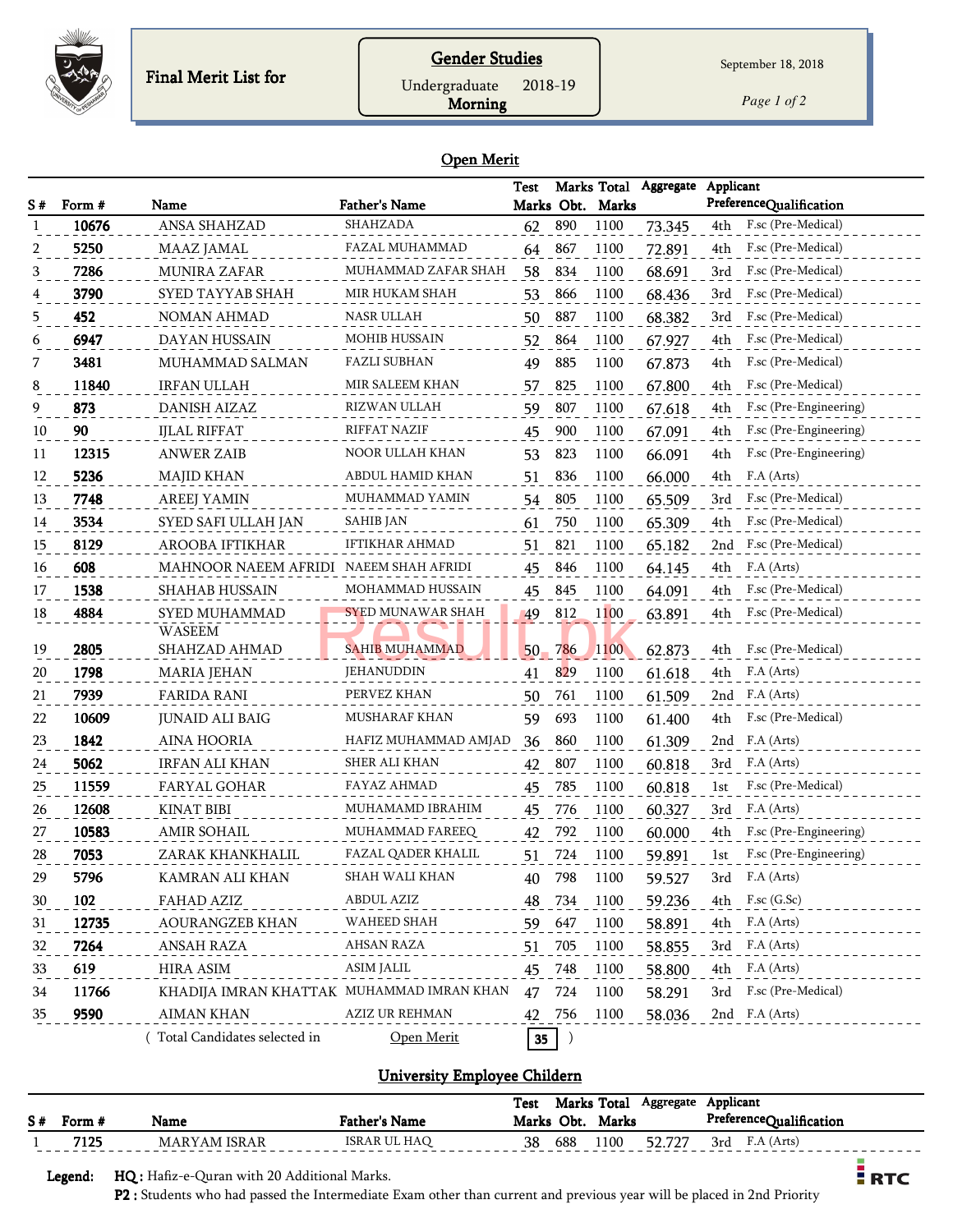|                    |                 | <b>Final Merit List for</b>                                | <b>Gender Studies</b><br>Undergraduate<br><b>Morning</b> | 2018-19      |                                                     |        | September 18, 2018<br>Page 2 of 2                    |
|--------------------|-----------------|------------------------------------------------------------|----------------------------------------------------------|--------------|-----------------------------------------------------|--------|------------------------------------------------------|
|                    |                 | (Total Candidates selected in University Employee Childern |                                                          | $\mathbf{1}$ |                                                     |        |                                                      |
|                    |                 |                                                            | Tribal                                                   |              |                                                     |        |                                                      |
| S#                 | Form #          | Name                                                       | <b>Father's Name</b>                                     | <b>Test</b>  | Marks Total Aggregate Applicant<br>Marks Obt. Marks |        | PreferenceQualification                              |
| 1                  | 5043            | WISAL KHAN                                                 | <b>SAMAR GUL</b>                                         | 775<br>38    | 1100                                                | 57.473 | 4th F.sc (Pre-Medical)                               |
|                    |                 | (Total Candidates selected in                              | Tribal                                                   | $\mathbf{1}$ |                                                     |        |                                                      |
|                    |                 |                                                            | Baluchistan                                              |              |                                                     |        |                                                      |
|                    |                 |                                                            |                                                          | <b>Test</b>  | Marks Total Aggregate Applicant                     |        |                                                      |
| S#<br>$\mathbf{1}$ | Form #<br>12396 | Name<br><b>SHOAIB KAREEM</b>                               | <b>Father's Name</b><br><b>ABDUL KAREEM</b>              | 48<br>558    | Marks Obt. Marks<br>1100                            | 49.636 | PreferenceQualification<br>F.sc (Pre-Medical)<br>4th |
|                    |                 | Total Candidates selected in                               | Baluchistan                                              | $\mathbf{1}$ |                                                     |        |                                                      |
|                    |                 |                                                            |                                                          |              |                                                     |        |                                                      |
|                    |                 |                                                            | Minority                                                 |              |                                                     |        |                                                      |
|                    |                 |                                                            |                                                          | <b>Test</b>  | Marks Total Aggregate Applicant                     |        |                                                      |
| S#                 | Form #          | Name                                                       | <b>Father's Name</b><br><b>SALIM NIAZI</b>               |              | Marks Obt. Marks                                    |        | PreferenceQualification                              |
| -1                 | 11576           | <b>RUTH SALIM</b>                                          |                                                          | 588<br>43    | 1100                                                | 49.273 | 4th F.A (Arts)                                       |
|                    |                 | (Total Candidates selected in                              | Minority                                                 | $\mathbf{1}$ |                                                     |        |                                                      |
|                    |                 | Total Candidates selected in All Quota(s) :<br>39          |                                                          |              |                                                     |        |                                                      |
|                    |                 |                                                            | Result.pk                                                |              |                                                     |        |                                                      |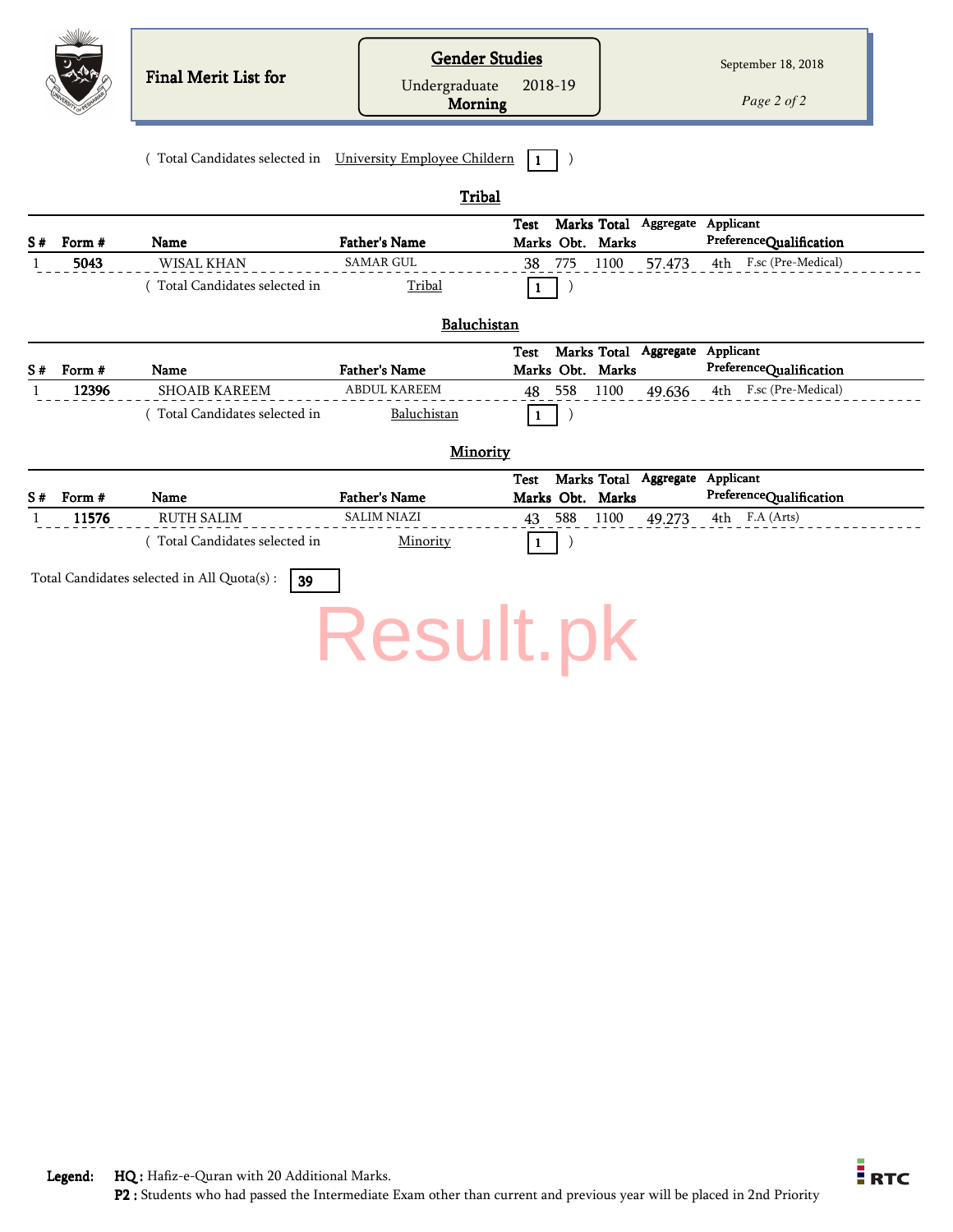

## **LAW** Undergraduate 2018-19

*Page 1 of 2*

#### Open Merit

Morning

|        |                |                                     |                                     | Test                  |     | Marks Total              | Aggregate        | Applicant                                           |
|--------|----------------|-------------------------------------|-------------------------------------|-----------------------|-----|--------------------------|------------------|-----------------------------------------------------|
| S#     | Form #<br>7272 | Name<br>NIMRA AHMAD                 | Father's Name<br><b>AHMAD SAEED</b> |                       | 965 | Marks Obt. Marks<br>1100 | 52.636           | PreferenceQualification<br>2nd F.sc (Pre-Medical)   |
|        | 4133           | MUHAMMAD USAMA                      | IKRAM MUHAMMAD                      | $\boldsymbol{0}$<br>0 | 965 | 1100                     | 52.636           | F.sc (Pre-Medical)<br>1st                           |
|        | 5523           | HAMAD ULLAH                         | <b>INAYAT ULLAH</b>                 |                       | 964 | 1100                     |                  | F.sc (Pre-Medical)<br>1st                           |
| 4      | 7332           | YAMMAN MUHAMMAD                     | <b>GUL MUHAMMAD</b>                 | 0<br>0                | 963 | 1100                     | 52.582<br>52.527 | F.sc (Pre-Medical)<br>1st                           |
| 5      | 8849           | SYEDA SOBIA BASHIR                  | <b>BASHIR AHMAD</b>                 |                       | 956 | 1100                     |                  | F.sc (Pre-Medical)                                  |
|        | 4796           | AMNA KHAN                           | <b>MIR ALAM KHAN</b>                | $\mathbf{0}$          | 956 | 1100                     | 52.145<br>52.145 | 1st<br>F.sc (Pre-Medical)<br>2nd                    |
| 6<br>7 | 3651           | <b>AKHTAR HUSSAIN</b>               | SHADALI KHAN                        | 0<br>0                | 954 | 1100                     | 52.036           | F.sc (Pre-Medical)<br>1st                           |
| 8      | 10838          | MUHIB ULLAH SABIR                   | SABIR REHMAN                        | 0                     | 954 | 1100                     | 52.036           | F.sc (Pre-Medical)<br>2nd                           |
| 9      | 3097           | <b>ARSALAN HUSSAIN</b>              | MIAN HUSSAIN SHAH                   | 0                     | 952 | 1100                     | 51.927           | F.sc (Pre-Medical)<br>1st                           |
| 10     | 8004           | <b>FAHAD NADEEM</b>                 | MUHAMMAD ASLAM KHAN                 | 0                     | 952 | 1100                     | 51.927           | F.sc (Pre-Medical)<br>4th                           |
| 11     | 11035          | SAMRINA AZIZ                        | AZIZ UR REHMAN                      | 0                     | 951 | 1100                     | 51.873           | F.sc (Pre-Medical)<br>4th                           |
| 12     | 5967           | HQ SALEH AHMAD                      | KHWAJA AHMAD                        |                       | 928 | 1100                     |                  | F.sc (Pre-Medical)<br>4th                           |
| 13     | 2468           | OSAMA REHMAN                        | FIAZ UR REHMAN                      | 0<br>0                | 947 | 1100                     | 51.709<br>51.655 | F.sc (Pre-Medical)<br>4th                           |
| 14     | 6706           | <b>KHADIJA AMIR</b>                 | AMIR ZADA KHAN                      | 0                     | 943 | 1100                     | 51.436           | F.sc (Pre-Medical)<br>1st                           |
| 15     | 1229           | URUBA ARSHAD                        | ARSHAD MUNIR CHISHTI                | 0                     | 943 | 1100                     | 51.436           | F.sc (Pre-Medical)<br>1st                           |
| 16     | 773            | <b>ABDUL BASIT KHALID</b>           | KHALID IQBAL                        | 0                     | 942 | 1100                     | 51.382           | F.sc (Pre-Medical)<br>1st                           |
| 17     | 7705           | MUHAMMAD SHAHZEB                    | <b>FARID ULLAH</b>                  | 0                     | 942 | 1100                     | 51.382           | F.sc (Pre-Medical)<br>1st                           |
|        |                | FARID                               |                                     |                       |     |                          |                  |                                                     |
| 18     | 2239           | MUHAMMAD ATIF                       | <b>MUHAMMAD ILYAS</b>               | $\bf{0}$              | 941 | 1100                     | 51.327           | F.sc (Pre-Medical)<br>1st                           |
| 19     | 5688           | SYED AZAN MUSTAFA                   | <b>SYED MUSTAFA BACHA</b>           | 0                     | 937 | 1100                     | 51.109           | F.sc (Pre-Medical)<br>2nd                           |
| 20     | 10142          | SYED ASIM ALI SHAH                  | MUKHTAR ALI SHAH                    | $\mathbf{0}$          | 937 | 1100                     | 51.109           | F.sc (Pre-Engineering)<br>1st                       |
| 21     | 11683          | ASAD IQBAL                          | MOHAMMAD SHAFIQ                     | 0                     | 936 | 1100                     | 51.055           | F.sc (Pre-Medical)<br>4th                           |
| 22     | 2306           | <b>AROOJ HAMID</b>                  | <b>HAMID HUSSAIN</b>                | $\Omega$              | 935 | 1100                     | 51.000           | F.sc (Pre-Medical)<br>2nd                           |
| 23     | 2816           | KAMRAN KHATTAK                      | HABIB UR REHMAN                     | $\Omega$              | 935 | 1100                     | 51.000           | F.sc (Pre-Medical)<br>3rd                           |
| 24     | 237            | <b>MAJID KHAN</b>                   | KHALID KHAN                         | $\Omega$              | 932 | 1100                     | 50.836           | F.sc (Pre-Engineering)<br>3rd                       |
| 25     | 2737           | ZEESHAN IQBAL                       | MUHAMMAD IQBAL                      | 0                     | 930 | 1100                     | 50.727           | F.sc (Pre-Medical)<br>1st                           |
| 26     | 2049           | MUHAMMAD UMAR                       | NAZIR KHAN                          | 0                     | 930 | 1100                     | 50.727           | F.sc (Pre-Medical)<br>1st                           |
|        |                | <b>MAQSOOD</b><br><b>KASHIF JAN</b> | MUKHTIAR AHMAD                      |                       |     |                          |                  | F.sc (Pre-Medical)                                  |
| 27     | 5036           |                                     |                                     | 0                     | 930 | 1100                     | 50.727           | 1st                                                 |
| 28     | 4781           | <b>FURQAN</b>                       | MUHAMMAD JAVID                      |                       | 930 | 1100                     | 50.727           | F.sc (Pre-Medical)<br>1st                           |
| 29     | 7579           | HQ FAIZAN ALI                       | ALI GOHAR<br>ALI AKBAR KHAN         | 0                     | 910 | 1100<br>1100             | 50.727           | F.sc (Pre-Medical)<br>4th<br>F.sc (Pre-Medical)     |
| 30     | 11569          | WAQAR ALI SHAH                      | MUHAMMAD PERVEZ                     | $\mathbf{0}$          | 930 |                          | 50.727           | 1st                                                 |
| 31     | 11114          | ABUZAR JAHANGERI                    | NAFID ULLAH KHAN                    | $\mathbf{0}$          | 928 | 1100                     | 50.618           | F.sc (Pre-Engineering)<br>lst<br>F.sc (Pre-Medical) |
| 32     | 94850          | MARYAM SUMMAYA                      |                                     | 0                     | 927 | 1100                     | 50.564           | 3rd                                                 |
| 33     | 6320           | MUHAMMAD SAMIR KHAN SHAHID KHAN     |                                     | $\mathbf{0}$          | 927 | 1100                     | 50.564           | F.sc (Pre-Medical)<br>1st                           |
| 34     | 4371           | MUHAMMAD ZAHOOR<br><b>ULLAH</b>     | AZIZ UR RAHMAN                      | $\mathbf{0}$          | 924 | 1100                     | 50.400           | F.sc (Pre-Medical)<br>3rd                           |
| 35     | 2644           | FARHAT ULLAH                        | DOST MUHAMMAD                       | 0                     | 922 | 1100                     | 50.291           | 3rd F.sc (Pre-Medical)                              |
|        |                | (Total Candidates selected in       | Open Merit                          | 35                    |     |                          |                  |                                                     |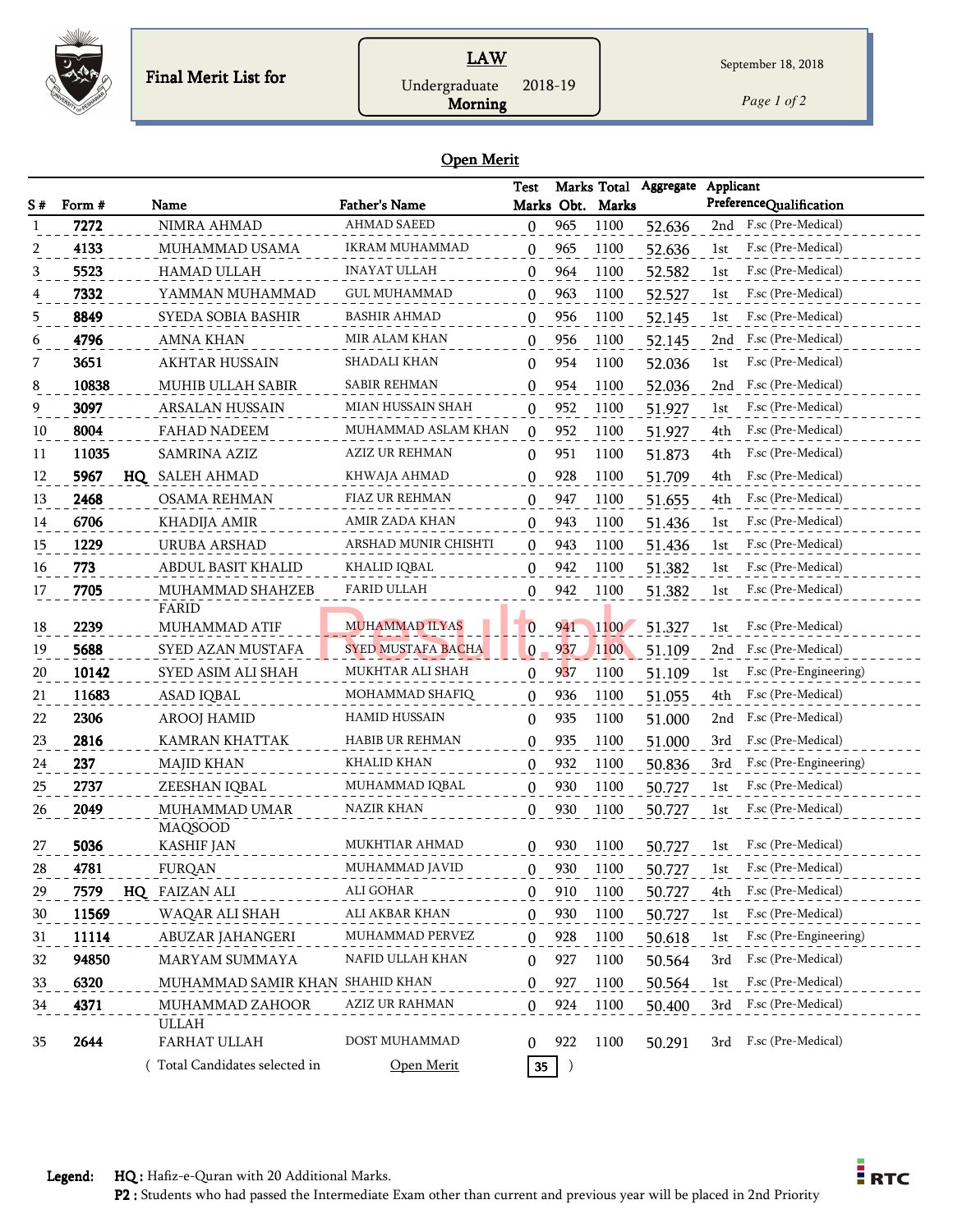|     |             | <b>Final Merit List for</b>                                | <b>LAW</b><br>Undergraduate<br><b>Morning</b> | 2018-19                         |                                 | September 18, 2018<br>Page 2 of 2        |
|-----|-------------|------------------------------------------------------------|-----------------------------------------------|---------------------------------|---------------------------------|------------------------------------------|
|     |             |                                                            | <b>University Employee Childern</b>           |                                 |                                 |                                          |
| S#  | Form #      | Name                                                       | <b>Father's Name</b>                          | Test<br>Marks Obt. Marks        | Marks Total Aggregate Applicant | PreferenceQualification                  |
| 1   | 9147        | KARISHMA GUL                                               | <b>FAZLI KARIM</b>                            | 896<br>$\mathbf{0}$             | 1100<br>48.873                  | 2nd F.sc (Pre-Medical)                   |
|     |             | (Total Candidates selected in University Employee Childern | Tribal                                        | -1                              |                                 |                                          |
|     |             |                                                            |                                               | Test                            | Marks Total Aggregate Applicant |                                          |
| S#  | Form #      | Name                                                       | <b>Father's Name</b>                          | Marks Obt. Marks                |                                 | PreferenceQualification                  |
| 1   | 11311       | <b>LUQMAN HAKIM</b>                                        | <b>JAN MUHAMMAD</b>                           | $\mathbf{0}$<br>922             | 1100<br>50.291                  | F.sc (Pre-Medical)<br>1st                |
|     |             | (Total Candidates selected in                              | Tribal                                        | $\mathbf{1}$                    |                                 |                                          |
|     |             |                                                            | <b>Sindh</b>                                  |                                 |                                 |                                          |
|     |             |                                                            |                                               | Test                            | Marks Total Aggregate Applicant |                                          |
| S # | Form #      | <b>Name</b>                                                | <b>Father's Name</b>                          | Marks Obt. Marks                |                                 | PreferenceQualification                  |
| 1   | 549         | MUHAMMAD MUBARAK<br>(Total Candidates selected in          | ZARFAROSH KHAN<br><b>Sindh</b>                | 913<br>$\theta$<br>$\mathbf{1}$ | 1100<br>49.800                  | F.sc (Pre-Engineering)<br>1st            |
|     |             |                                                            |                                               |                                 |                                 |                                          |
|     |             |                                                            | Punjab                                        |                                 |                                 |                                          |
| S#  | Form #      | Name                                                       | <b>Father's Name</b>                          | Test<br>Marks Obt. Marks        | Marks Total Aggregate Applicant | PreferenceQualification                  |
| -1  | 9154        | <b>HADIA AMJAD</b>                                         | <b>AMJAD IQBAL</b>                            | 711<br>0                        | 1100<br>38.782                  | F.sc (Pre-Engineering)<br>1st            |
|     |             | (Total Candidates selected in                              | Punjab<br>Baluchistan                         | -1                              |                                 |                                          |
|     |             |                                                            |                                               | Test                            | Marks Total Aggregate Applicant |                                          |
|     | $S#$ Form # | Name                                                       | Father's Name<br>MUHAMMAD YOUSAF              | Marks Obt. Marks                |                                 | PreferenceQualification                  |
| 1   | 12295       | MAHATIR MUHAMMAD<br>(Total Candidates selected in          | Baluchistan                                   | 914<br>$\Omega$                 | 1100<br>49.855                  | F.sc (Pre-Medical)<br>lst                |
|     |             |                                                            |                                               | 1                               |                                 |                                          |
|     |             |                                                            | <b>Minority</b>                               |                                 |                                 |                                          |
| S#  | Form #      | Name                                                       | <b>Father's Name</b>                          | Test<br>Marks Obt. Marks        | Marks Total Aggregate Applicant | PreferenceQualification                  |
|     | 12007       | KANWAL KUMAR                                               | <b>HUNS RAJ</b>                               | 756<br>0                        | 1100<br>41.236                  | 3rd F.sc (Pre-Medical)<br>P <sub>2</sub> |
|     |             | (Total Candidates selected in                              | Minority                                      | $\mathbf{1}$                    |                                 |                                          |
|     |             | Total Candidates selected in All Quota(s) :<br>41          |                                               |                                 |                                 |                                          |

 $\frac{1}{2}$ RTC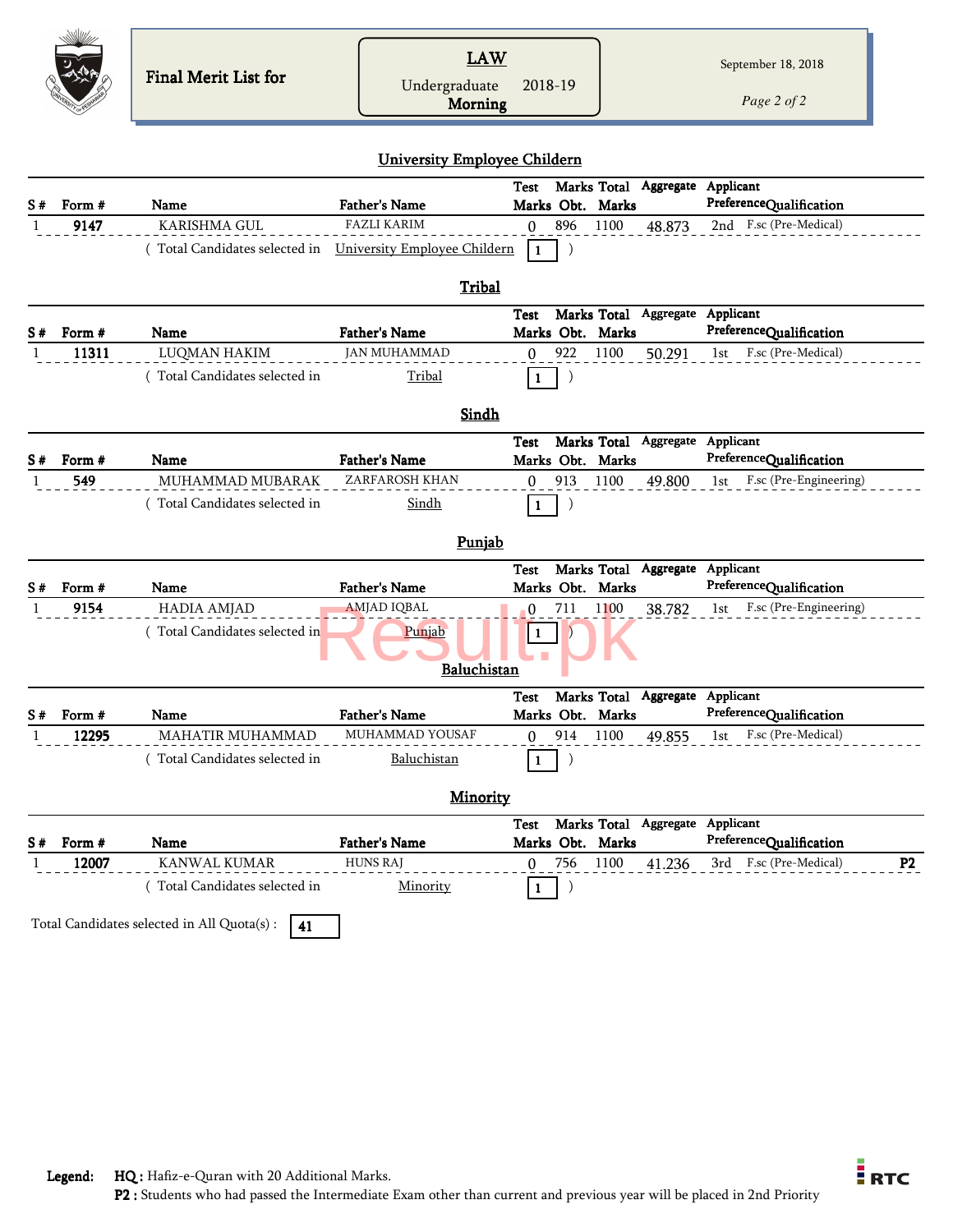

## Urdu Undergraduate 2018-19

*Page 1 of 2*

#### Open Merit

Morning

| S # | Form # | Name                                 | <b>Father's Name</b>   | Test | Marks Obt. | Marks Total<br>Marks | Aggregate | Applicant<br>PreferenceQualification |
|-----|--------|--------------------------------------|------------------------|------|------------|----------------------|-----------|--------------------------------------|
| -1  | 8705   | <b>AFIFA TARIQ</b>                   | TARIQ MAHMOOD          | 82   | 997        | 1100                 | 87.182    | F.sc (Pre-Medical)<br>1st            |
| 2   | 7331   | AYESHA KHAN                          | FALAK NAZ KHAN         | 73   | 895        | 1100                 | 78.018    | F.sc (Pre-Medical)<br>2nd            |
| 3   | 2052   | <b>ANEES UR REHMAN</b>               | <b>MUHAMMAD ISRAR</b>  | 64   | 917        | 1100                 | 75.618    | F.sc (Pre-Medical)<br>3rd            |
|     | 4827   | MUHAMMAD ATIF                        | MUHAMMAD AMIR          | 62   | 912        | 1100                 | 74.545    | F.sc (Pre-Medical)<br>3rd            |
| 5   | 10769  | ZAKIR ULLAH KHAN                     | SHAKIR ULLAH KHAN      | 62   | 883        | 1100                 | 72.964    | F.sc (Pre-Medical)<br>4th            |
| 6   | 12656  | TANVEER SHAHZAD                      | ABDUL SALAM            | 63   | 839        | 1100                 | 70.964    | F.sc (Pre-Medical)<br>3rd            |
| 7   | 2783   | <b>ANUM SADIQ</b>                    | MUHAMMAD SADIQ         | 51   | 915        | 1100                 | 70.309    | F.sc (Pre-Medical)<br>2nd            |
| 8   | 9991   | <b>ABIDEEN</b>                       | <b>IRFAN UD DIN</b>    | 56   | 864        | 1100                 | 69.527    | F.sc (Pre-Medical)<br>3rd            |
| 9   | 2434   | <b>SAEED ABBAS</b>                   | ABDUR RAZIQ            | 55   | 864        | 1100                 | 69.127    | F.sc (Pre-Engineering)<br>4th        |
| 10  | 7401   | AREEJ KHALID                         | KHALID UR REHMAN       | 43   | 918        | 1100                 | 67.273    | F.sc (Pre-Medical)<br>4th            |
| 11  | 8635   | MUHAMMAD JAFAR<br>HQ                 | NOOR MOHAMMAD          | 68   | 713        | 1100                 | 67.182    | F.sc (G.Sc)<br>3rd                   |
| 12  | 7167   | <b>MEHRAN AHMAD</b>                  | PARVIAZ KHAN           | 52   | 841        | 1100                 | 66.673    | F.sc (Pre-Medical)<br>4th            |
| 13  | 9297   | <b>SAMMAR ABBAS</b>                  | <b>TARIQ</b>           | 60   | 782        | 1100                 | 66.655    | F.sc (Pre-Engineering)<br>4th        |
| 14  | 8615   | <b>AMAD ULLAH</b>                    | MUHAMMAD MURTAZA       | 60   | 778        | 1100                 | 66.436    | F.sc (Pre-Engineering)<br>4th        |
| 15  | 4004   | ASAF IQBAL                           | ANWAR SHER             | 55   | 809        | 1100                 | 66.127    | F.sc (Pre-Medical)<br>2nd            |
| 16  | 7173   | MUHAMMAD TALHA<br>SIDDIQUI           | ZULFIQAR ALI SIDDIQUI  | 42   | 904        | 1100                 | 66.109    | F.sc (Pre-Medical)<br>4th            |
| 17  | 94660  | <b>HAMZA RASHEED</b>                 | <b>SULTAN RASHID</b>   | 49   | 836        | 1100                 | 65.200    | F.sc (Pre-Medical)<br>3rd            |
| 18  | 9157   | MUHAMMAD AYAZ                        | <b>AZIZ MUHAMMAD</b>   | 60   | 740        | 1100                 | 64.364    | F.A (Arts)<br>2nd                    |
| 19  | 8481   | MUHAMMAD KHALID                      | <b>MUHAMMAD ARIF</b>   | 49   | 815        | 1100                 | 64.055    | F.sc (Pre-Medical)<br>4th            |
| 20  | 4533   | <b>IFZAL AHMAD</b>                   | MUHAMMAD YOUSAF        | 39   | 886        | 1100                 | 63.927    | F.sc (Pre-Medical)<br>4th            |
| 21  | 3047   | SOHAIL AFRIDI                        | <b>SHARIF KHAN</b>     | 58   | 744        | 1100                 | 63.782    | F.sc (G.Sc)<br>2nd                   |
| 22  | 9146   | <b>GULALAI</b>                       | HAMD ALI KHAN          | 45   | 834        | 1100                 | 63.491    | 3rd<br>F.sc (Pre-Medical)            |
| 23  | 8748   | UMER SAEED                           | PIR KAMAL              | 28   | 958        | 1100                 | 63.455    | 4th<br>F.sc (Pre-Engineering)        |
| 24  | 3520   | SALAL KHAN                           | HABIB ULLAH KHAN       | 48   | 809        | 1100                 | 63.327    | F.sc (Pre-Engineering)<br>4th        |
| 25  | 12092  | TUFAIL AHMAD                         | SARDAR HUSSAIN         | 51   | 787        | 1100                 | 63.327    | F.sc (Pre-Engineering)<br>4th        |
| 26  | 11308  | SHAISTA FARID                        | <b>GHULAM FARID</b>    | 55   | 757        | 1100                 | 63.291    | F.A (Arts)<br>3rd                    |
| 27  | 3567   | <b>INAYAT ULLAH</b>                  | <b>HAROON KHAN</b>     | 53   | 769        | 1100                 | 63.145    | F.sc (Pre-Engineering)<br>3rd        |
| 28  | 7539   | SAMRA NAWAB                          | MUHAMMAD NAWAB<br>KHAN | 50   | 782        | 1100                 | 62.655    | F.sc (Pre-Engineering)<br>3rd        |
| 29  | 10480  | <b>MARYAM RAHIM</b>                  | RAHIM ULLAH KHAN       | 45   | 818        | 1100                 | 62.618    | F.A (Arts)<br>3rd                    |
| 30  | 4372   | HAMZA NIAZ KHAN                      | MUHAMMAD NIAZ KHAN     | 45   | 810        | 1100                 | 62.182    | F.sc (Pre-Engineering)<br>4th        |
| 31  | 4587   | HINA GHANI                           | ABDUL GHANI            | 46   | 802        | 1100                 | 62.145    | F.sc (Pre-Engineering)<br>4th        |
| 32  | 5790   | <b>GULLAN</b>                        | NOOR MUHAMMAD          | 45   | 806        | 1100                 | 61.964    | F.A (Arts)<br>4th                    |
| 33  | 5781   | MUHAMMAD SHABIB KHAN AMIN ULLAH KHAN |                        | 43   | 816        | 1100                 | 61.709    | F.sc (Pre-Engineering)<br>4th        |
| 34  | 9156   | MUHAMMAD ADIL                        | AZIZ UL MANAN          | 52   | 749        | 1100                 | 61.655    | 3rd<br>F.sc (Pre-Medical)            |
| 35  | 1308   | SHAHZAD KHAN                         | MUHAMMAD GUL           | 37   | 857        | 1100                 | 61.545    | F.sc (Pre-Medical)<br>3rd            |
|     |        | Total Candidates selected in         | Open Merit             | 35   | $\big)$    |                      |           |                                      |

#### University Employee Childern

|    |      |      |               | Total<br>Test<br>Aggregate<br>Marks | Applicant                                      |
|----|------|------|---------------|-------------------------------------|------------------------------------------------|
| S# | Form | Name | Father's Name | Obt.<br>Marks<br>Marks              | $Preference \cap$<br>.<br><b>Jualification</b> |

Legend: HQ : Hafiz-e-Quran with 20 Additional Marks.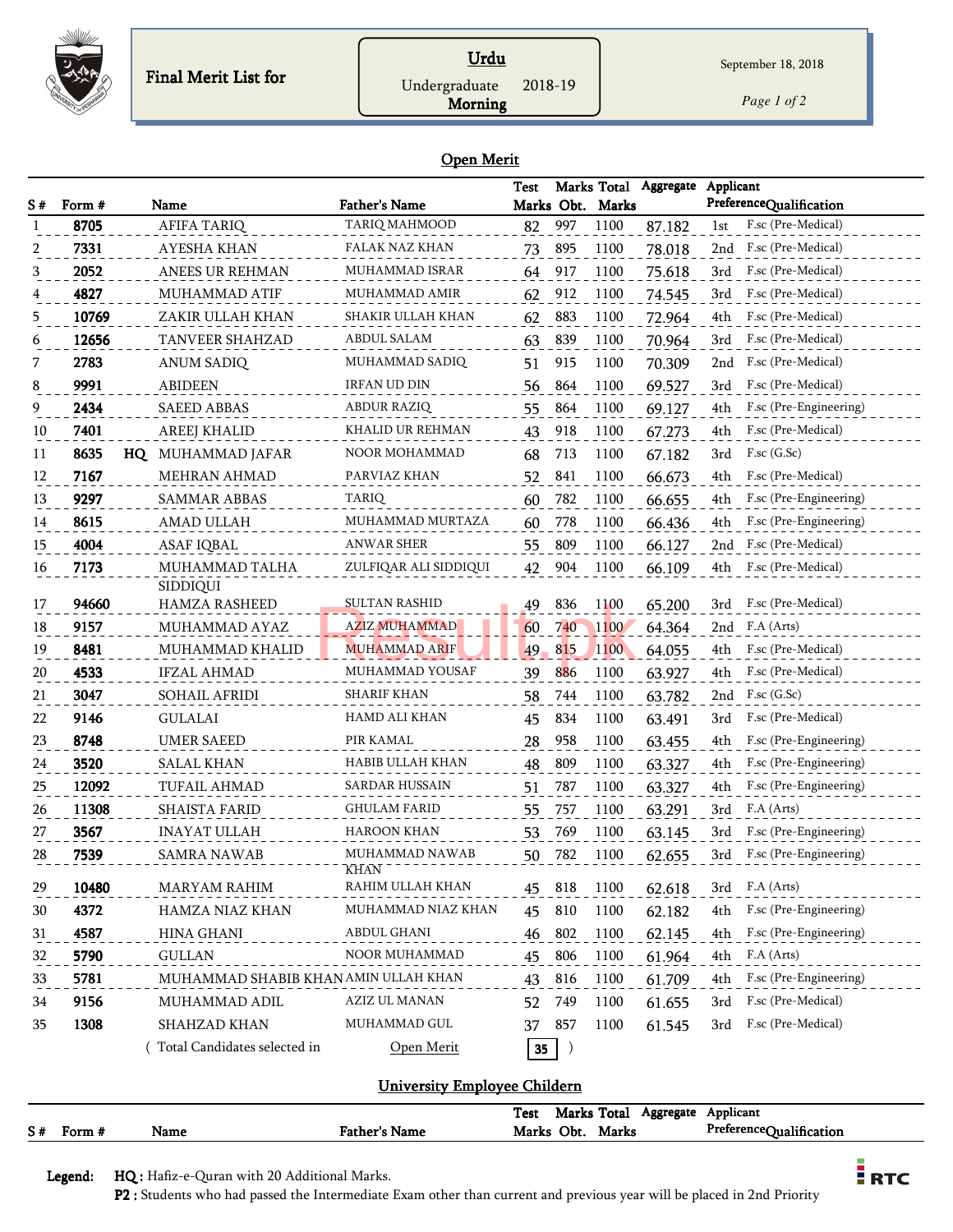|    |        | Final Merit List for                                       | Undergraduate<br>Morning | Urdu<br>2018-19  |                       | September 18, 2018<br>Page 2 of 2 |
|----|--------|------------------------------------------------------------|--------------------------|------------------|-----------------------|-----------------------------------|
|    | 2125   | <b>SIDRA</b>                                               | <b>MOMIN KHAN</b>        | 1100<br>35 706   | 52.509                | 4th F.A (Arts)                    |
|    |        | (Total Candidates selected in University Employee Childern |                          |                  |                       |                                   |
|    |        |                                                            | Tribal                   |                  |                       |                                   |
|    |        |                                                            |                          | Test             | Marks Total Aggregate | Applicant                         |
| S# | Form # | Name                                                       | <b>Father's Name</b>     | Marks Obt. Marks |                       | PreferenceQualification           |
|    | 2780   | MUHAMMAD IHTESHAM ULBINY AMIN                              |                          | 45 783<br>1100   | 60.709                | 1st F.sc (Pre-Medical)            |
|    |        | HAQ                                                        |                          |                  |                       |                                   |
|    |        | Total Candidates selected in                               | Tribal                   |                  |                       |                                   |

Total Candidates selected in All Quota(s) :  $\boxed{37}$ 

[Result.pk](http://www.result.pk/)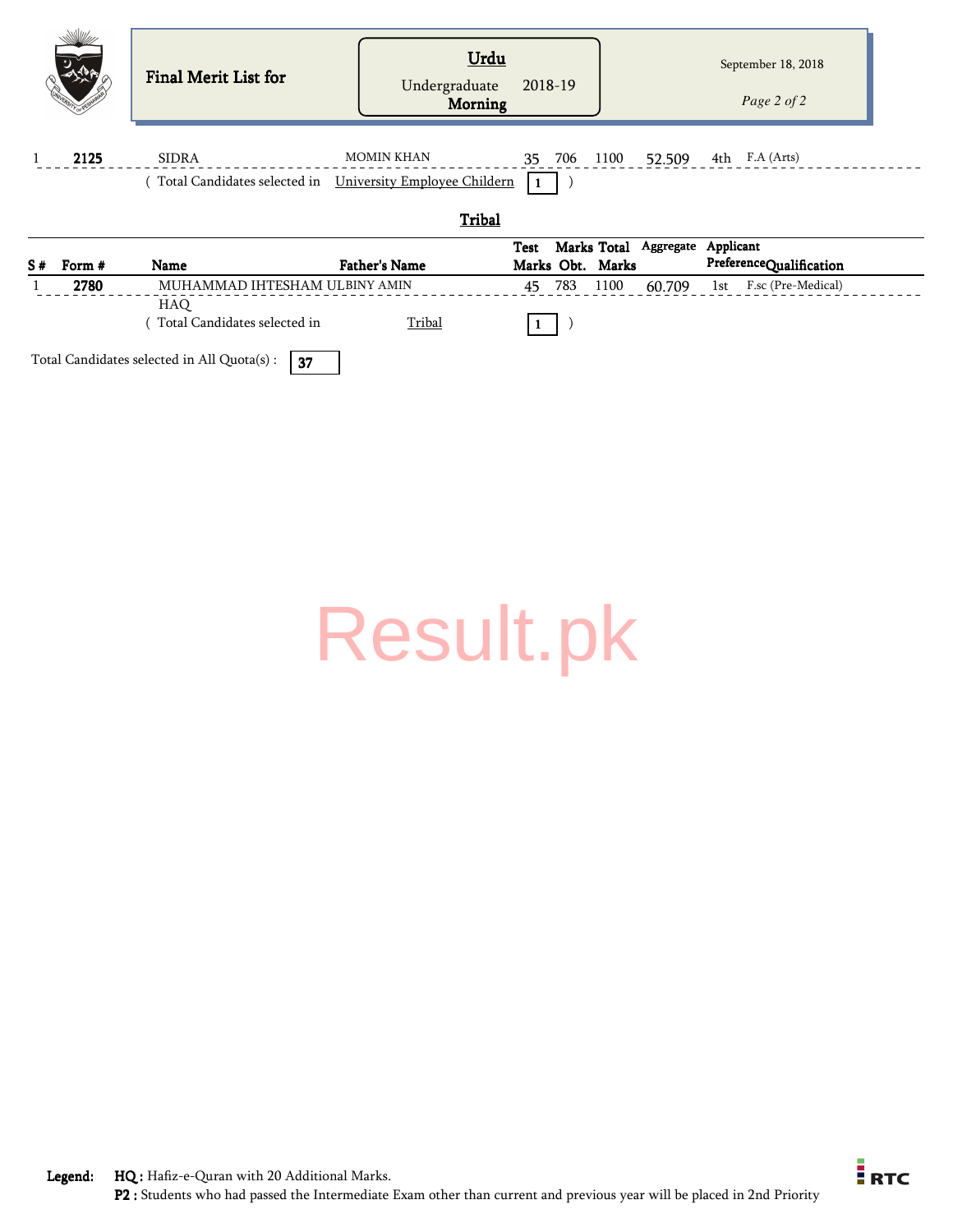

## Archeology

Undergraduate 2018-19

Morning

*Page 1 of 2*

#### Open Merit

|                                                                            |                                                                                                |                                                                                                                                                                                                                                                                       |                                                                                                                                 | Test                                                                             |                                                                                                    | Marks Total                                                                                          | Aggregate                                                                                                                      | Applicant                                                                                                                                                                                                                                                                                                |
|----------------------------------------------------------------------------|------------------------------------------------------------------------------------------------|-----------------------------------------------------------------------------------------------------------------------------------------------------------------------------------------------------------------------------------------------------------------------|---------------------------------------------------------------------------------------------------------------------------------|----------------------------------------------------------------------------------|----------------------------------------------------------------------------------------------------|------------------------------------------------------------------------------------------------------|--------------------------------------------------------------------------------------------------------------------------------|----------------------------------------------------------------------------------------------------------------------------------------------------------------------------------------------------------------------------------------------------------------------------------------------------------|
| S#<br>1                                                                    | Form #<br>12712                                                                                | Name<br>MUHAMMAD AWAIS KHAN ASHRAF ALI                                                                                                                                                                                                                                | <b>Father's Name</b>                                                                                                            |                                                                                  |                                                                                                    | Marks Obt. Marks                                                                                     |                                                                                                                                | PreferenceQualification                                                                                                                                                                                                                                                                                  |
|                                                                            |                                                                                                |                                                                                                                                                                                                                                                                       |                                                                                                                                 | 72                                                                               | 866                                                                                                | 1100                                                                                                 | 76.036                                                                                                                         | F.sc (Pre-Medical)<br>2nd                                                                                                                                                                                                                                                                                |
| 2                                                                          | 94870                                                                                          | NIAZ ALI                                                                                                                                                                                                                                                              | FAZAL ALI                                                                                                                       | 58                                                                               | 919                                                                                                | 1100                                                                                                 | 73.327                                                                                                                         | F.sc (Pre-Medical)<br>4th                                                                                                                                                                                                                                                                                |
| 3                                                                          | 8438                                                                                           | <b>WASIB SHER</b>                                                                                                                                                                                                                                                     | SHER ZADA                                                                                                                       | 63                                                                               | 877                                                                                                | 1100                                                                                                 | 73.036                                                                                                                         | F.sc (Pre-Medical)<br>1st                                                                                                                                                                                                                                                                                |
|                                                                            | 8897                                                                                           | <b>MUSA HAROON</b>                                                                                                                                                                                                                                                    | FIDA MUHAMMAD                                                                                                                   | 55                                                                               | 913                                                                                                | 1100                                                                                                 | 71.800                                                                                                                         | F.sc (Pre-Medical)<br>3rd                                                                                                                                                                                                                                                                                |
| 5                                                                          | 9270                                                                                           | ZAINAB MUSHTAQ                                                                                                                                                                                                                                                        | MUSHTAQ ALI                                                                                                                     | 52                                                                               | 897                                                                                                | 1100                                                                                                 | 69.727                                                                                                                         | F.sc (Pre-Medical)<br>4th                                                                                                                                                                                                                                                                                |
| 6                                                                          | 12716                                                                                          | SHAMSA AYAZ                                                                                                                                                                                                                                                           | NOOR AYAZ                                                                                                                       | 47                                                                               | 902                                                                                                | 1100                                                                                                 | 68.000                                                                                                                         | F.sc (Pre-Medical)<br>2nd                                                                                                                                                                                                                                                                                |
| 7                                                                          | 10295                                                                                          | WAJAHAT IQBAL                                                                                                                                                                                                                                                         | SHER MUHAMMAD                                                                                                                   | 58                                                                               | 810                                                                                                | 1100                                                                                                 | 67.382                                                                                                                         | F.sc (Pre-Engineering)<br>2nd                                                                                                                                                                                                                                                                            |
| 8                                                                          | 953                                                                                            | ARBAZ AHMAD                                                                                                                                                                                                                                                           | MUKHTAR AHMAD                                                                                                                   | 51                                                                               | 855                                                                                                | 1100                                                                                                 | 67.036                                                                                                                         | F.sc (Pre-Medical)<br>4th                                                                                                                                                                                                                                                                                |
| 9                                                                          | 2089                                                                                           | HASEENA RAHIM                                                                                                                                                                                                                                                         | FAZAL E RAHIM                                                                                                                   | 54                                                                               | 833                                                                                                | 1100                                                                                                 | 67.036                                                                                                                         | F.sc (Pre-Medical)<br>4th                                                                                                                                                                                                                                                                                |
| 10                                                                         | 9229                                                                                           | ABDUR RAZZAQ                                                                                                                                                                                                                                                          | <b>SHAMS UR REHMAN</b>                                                                                                          | 54                                                                               | 832                                                                                                | 1100                                                                                                 | 66.982                                                                                                                         | F.sc (Pre-Medical)<br>4th                                                                                                                                                                                                                                                                                |
| 11                                                                         | 2516                                                                                           | <b>SAEED ANWAR</b>                                                                                                                                                                                                                                                    | <b>ROKHAN</b>                                                                                                                   | 49                                                                               | 858                                                                                                | 1100                                                                                                 | 66.400                                                                                                                         | F.sc (Pre-Medical)<br>2nd                                                                                                                                                                                                                                                                                |
| 12                                                                         | 12014                                                                                          | <b>ATIF ALI</b>                                                                                                                                                                                                                                                       | MURAD ALI                                                                                                                       | 66                                                                               | 732                                                                                                | 1100                                                                                                 | 66.327                                                                                                                         | 4th<br>F.sc (Pre-Engineering)                                                                                                                                                                                                                                                                            |
| 13                                                                         | 10734                                                                                          | <b>TALAL ASIF</b>                                                                                                                                                                                                                                                     | <b>MUHAMMAD ASIF</b>                                                                                                            | 42                                                                               | 899                                                                                                | 1100                                                                                                 | 65.836                                                                                                                         | F.sc (Pre-Engineering)<br>3rd                                                                                                                                                                                                                                                                            |
| 14                                                                         | 10032                                                                                          | ZAINAB                                                                                                                                                                                                                                                                | BAKHTIAR ALI                                                                                                                    | 52                                                                               | 823                                                                                                | 1100                                                                                                 | 65.691                                                                                                                         | F.sc (Pre-Medical)<br>4th                                                                                                                                                                                                                                                                                |
| 15                                                                         | 11179                                                                                          | <b>SAFWAN AFRIDI</b>                                                                                                                                                                                                                                                  | SHAUKAT HAMEED AFRIDI                                                                                                           | 47                                                                               | 854                                                                                                | 1100                                                                                                 | 65.382                                                                                                                         | F.sc (Pre-Engineering)<br>4th                                                                                                                                                                                                                                                                            |
| 16                                                                         | 10836                                                                                          | SANGEEN IQBAL                                                                                                                                                                                                                                                         | MUHAMMAD IQBAL                                                                                                                  | 49                                                                               | 819                                                                                                | 1100                                                                                                 | 64.273                                                                                                                         | F.sc (Pre-Engineering)<br>3rd                                                                                                                                                                                                                                                                            |
| 17                                                                         | 7611                                                                                           | UMAR FAROOQ                                                                                                                                                                                                                                                           | NIJAT AHMAD                                                                                                                     | 59                                                                               | 709                                                                                                | 1100                                                                                                 | 62.273                                                                                                                         | F.A (Arts)<br>3rd                                                                                                                                                                                                                                                                                        |
| 18                                                                         | 362                                                                                            | ALI RAZA                                                                                                                                                                                                                                                              | <b>AMJAD ALI</b>                                                                                                                | 40                                                                               | 832                                                                                                | 1100                                                                                                 | 61.382                                                                                                                         | F.sc (Pre-Engineering)<br>2nd                                                                                                                                                                                                                                                                            |
| 19                                                                         | 9094                                                                                           | SHAHID AFRIDI                                                                                                                                                                                                                                                         | <b>KHIDMAT KHAN</b>                                                                                                             | 43                                                                               | 795                                                                                                | 1100                                                                                                 | 60.564                                                                                                                         | F.sc (Pre-Medical)<br>4th                                                                                                                                                                                                                                                                                |
| 20                                                                         | 8192                                                                                           | MANSOOR AHMED KHAN                                                                                                                                                                                                                                                    | <b>GUL SADA KHAN</b>                                                                                                            | $50 -$                                                                           | 735                                                                                                | 1100                                                                                                 | 60.091                                                                                                                         | F.sc (Pre-Engineering)<br>2nd                                                                                                                                                                                                                                                                            |
| 21                                                                         | 11568                                                                                          | <b>OSAMA KHAN</b>                                                                                                                                                                                                                                                     | <b>SHAH JEHAN</b>                                                                                                               | 53                                                                               | 713                                                                                                | 1100                                                                                                 | 60.091                                                                                                                         | F.sc (Pre-Engineering)<br>4th                                                                                                                                                                                                                                                                            |
| 22                                                                         | 11736                                                                                          | <b>GULLOONA SHER</b>                                                                                                                                                                                                                                                  | SHER ASGHAR KHAN                                                                                                                | 41                                                                               | 800                                                                                                | 1100                                                                                                 | 60.036                                                                                                                         | F.A (Arts)<br>3rd                                                                                                                                                                                                                                                                                        |
|                                                                            |                                                                                                |                                                                                                                                                                                                                                                                       | KHAIR UZ ZAMAN                                                                                                                  |                                                                                  |                                                                                                    |                                                                                                      |                                                                                                                                |                                                                                                                                                                                                                                                                                                          |
|                                                                            |                                                                                                | MUZAMMIL AFRIDI                                                                                                                                                                                                                                                       | MUHAMMAD JAVED                                                                                                                  |                                                                                  |                                                                                                    |                                                                                                      |                                                                                                                                | 2nd                                                                                                                                                                                                                                                                                                      |
|                                                                            |                                                                                                |                                                                                                                                                                                                                                                                       | SABIT UR REHMAN                                                                                                                 |                                                                                  |                                                                                                    |                                                                                                      |                                                                                                                                | F.sc (Pre-Engineering)                                                                                                                                                                                                                                                                                   |
|                                                                            | 8947                                                                                           |                                                                                                                                                                                                                                                                       | SHER GUL KHAN                                                                                                                   |                                                                                  |                                                                                                    |                                                                                                      |                                                                                                                                | F.sc (Pre-Medical)                                                                                                                                                                                                                                                                                       |
|                                                                            |                                                                                                |                                                                                                                                                                                                                                                                       | ALAMZEB                                                                                                                         |                                                                                  |                                                                                                    |                                                                                                      |                                                                                                                                | F.sc (Pre-Medical)                                                                                                                                                                                                                                                                                       |
|                                                                            |                                                                                                |                                                                                                                                                                                                                                                                       | FAZAL AHAD                                                                                                                      |                                                                                  |                                                                                                    |                                                                                                      |                                                                                                                                |                                                                                                                                                                                                                                                                                                          |
|                                                                            |                                                                                                |                                                                                                                                                                                                                                                                       |                                                                                                                                 |                                                                                  |                                                                                                    |                                                                                                      |                                                                                                                                | F.sc (Pre-Medical)                                                                                                                                                                                                                                                                                       |
|                                                                            |                                                                                                |                                                                                                                                                                                                                                                                       |                                                                                                                                 |                                                                                  |                                                                                                    |                                                                                                      |                                                                                                                                |                                                                                                                                                                                                                                                                                                          |
|                                                                            |                                                                                                |                                                                                                                                                                                                                                                                       |                                                                                                                                 |                                                                                  |                                                                                                    |                                                                                                      |                                                                                                                                |                                                                                                                                                                                                                                                                                                          |
|                                                                            |                                                                                                |                                                                                                                                                                                                                                                                       |                                                                                                                                 |                                                                                  |                                                                                                    |                                                                                                      |                                                                                                                                |                                                                                                                                                                                                                                                                                                          |
|                                                                            |                                                                                                |                                                                                                                                                                                                                                                                       |                                                                                                                                 |                                                                                  |                                                                                                    |                                                                                                      |                                                                                                                                |                                                                                                                                                                                                                                                                                                          |
|                                                                            |                                                                                                |                                                                                                                                                                                                                                                                       |                                                                                                                                 |                                                                                  |                                                                                                    |                                                                                                      |                                                                                                                                |                                                                                                                                                                                                                                                                                                          |
|                                                                            |                                                                                                |                                                                                                                                                                                                                                                                       |                                                                                                                                 |                                                                                  |                                                                                                    |                                                                                                      |                                                                                                                                |                                                                                                                                                                                                                                                                                                          |
|                                                                            |                                                                                                |                                                                                                                                                                                                                                                                       |                                                                                                                                 |                                                                                  |                                                                                                    |                                                                                                      |                                                                                                                                |                                                                                                                                                                                                                                                                                                          |
| 23<br>24<br>25<br>26<br>27<br>28<br>29<br>30<br>31<br>32<br>33<br>34<br>35 | 11056<br>11180<br>3734<br>784<br>11127<br>8382<br>3737<br>7610<br>7943<br>4520<br>7753<br>3623 | <b>ASIM ZAMAN</b><br>IHTISHAM UR REHMAN<br>FARDAD ALI<br>ARSALAN SHAHZAD<br>ZAHOOR UL HAQ<br>INAM ULLAH HAQ<br>HQ UMAIR WAKEEL<br>SHAHBAZ KHAN<br><b>AMNA KHAN</b><br><b>GUL MUBARIK KHAN</b><br>MUHAMMAD WASEEM<br><b>ASIM FAWAD</b><br>Total Candidates selected in | MUHAMMAD ISHAQ<br>ABDUL WAKEEL<br><b>ARSHAD</b><br>ASAL MIR KHAN<br>ABDUL AZIZ KHAN<br>MAZAR JAN<br>SHAH PUR KHAN<br>Open Merit | 43<br>51<br>40<br>53<br>46<br>43<br>45<br>32<br>46<br>41<br>46<br>46<br>37<br>35 | 785<br>723<br>799<br>698<br>748<br>763<br>747<br>816<br>732<br>766<br>717<br>715<br>779<br>$\big)$ | 1100<br>1100<br>1100<br>1100<br>1100<br>1100<br>1100<br>1100<br>1100<br>1100<br>1100<br>1100<br>1100 | 60.018<br>59.836<br>59.582<br>59.273<br>59.200<br>58.818<br>58.745<br>58.400<br>58.327<br>58.182<br>57.509<br>57.400<br>57.291 | F.sc (Pre-Medical)<br>3rd<br>F.sc (Pre-Engineering)<br>3rd<br>3rd<br>4th<br>F.sc (Pre-Engineering)<br>2nd<br>4th<br>F.sc (Pre-Engineering)<br>4th<br>3rd<br>$F$ .sc $(G.Sc)$<br>F.sc (Pre-Medical)<br>2nd<br>F.sc (Pre-Engineering)<br>4th<br>F.sc (Pre-Engineering)<br>1st<br>F.sc (Pre-Medical)<br>2nd |

#### University Employee Childern

|             |           |               | Test |     |                  | Marks Total Aggregate | Applicant |                         |
|-------------|-----------|---------------|------|-----|------------------|-----------------------|-----------|-------------------------|
| $S#$ Form # | Name      | Father's Name |      |     | Marks Obt. Marks |                       |           | PreferenceQualification |
| 3315        | AQSA ASIF | MUHAMMAD ASIF | 36   | 750 | 1100             | 55.309                |           | 3rd F.sc (Pre-Medical)  |

Legend: HQ : Hafiz-e-Quran with 20 Additional Marks.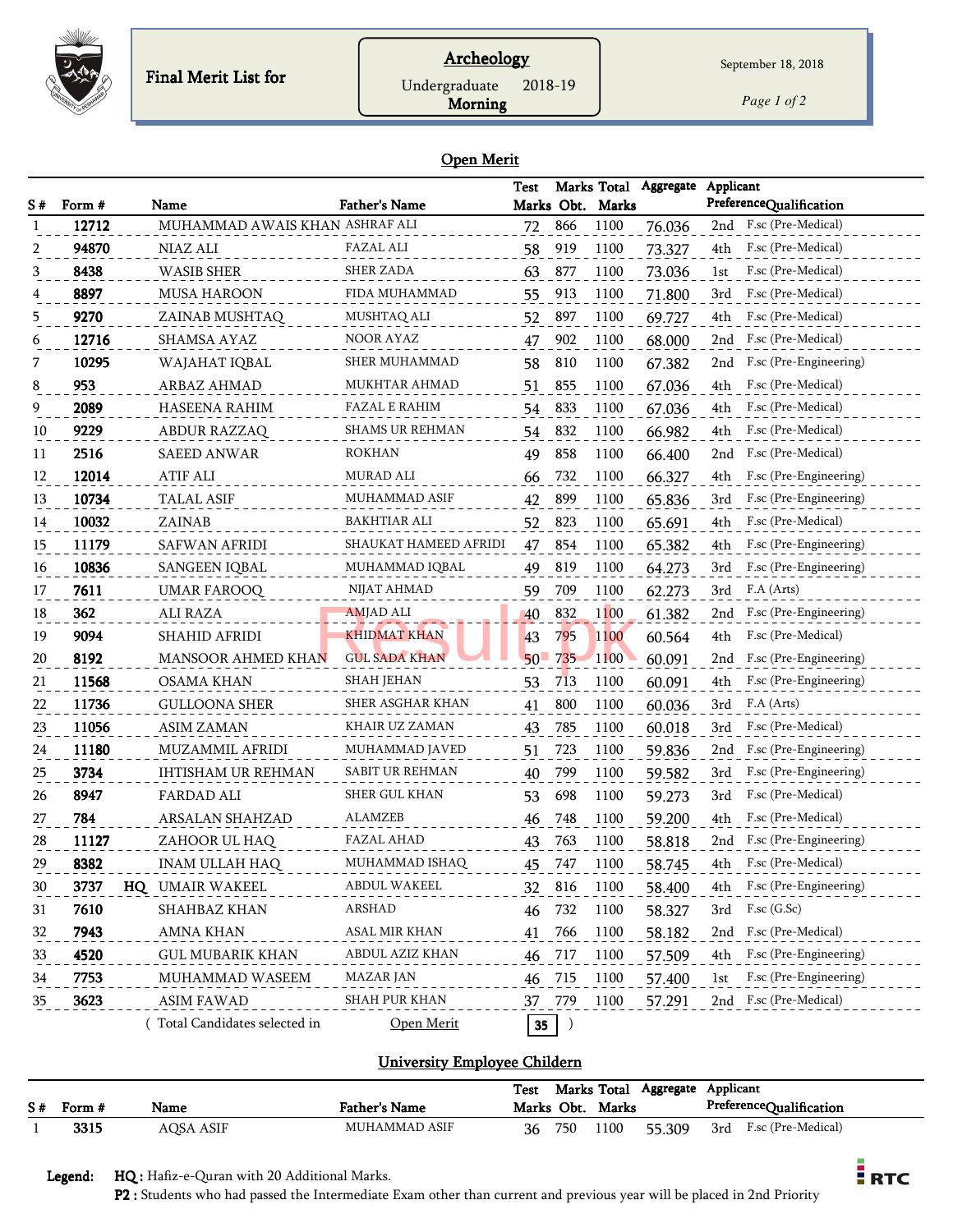|    |        | <b>Final Merit List for</b>                       | <b>Archeology</b><br>Undergraduate<br><b>Morning</b> | 2018-19                                        |                     | September 18, 2018<br>Page 2 of 2    |
|----|--------|---------------------------------------------------|------------------------------------------------------|------------------------------------------------|---------------------|--------------------------------------|
|    |        | (Total Candidates selected in                     | University Employee Childern                         | 1                                              |                     |                                      |
|    |        |                                                   | Tribal                                               |                                                |                     |                                      |
| S# | Form # | <b>Name</b>                                       | <b>Father's Name</b>                                 | Marks Total<br><b>Test</b><br>Marks Obt. Marks | Aggregate           | Applicant<br>PreferenceQualification |
|    | 12599  | MUHAMMAD WASEEM                                   | MUHAMMAD TARIQ                                       | 35 781                                         | 1100<br>56.600      | 4th F.sc (Pre-Medical)               |
|    |        | WAZIR<br>Total Candidates selected in             | Tribal                                               | $\mathbf{1}$                                   |                     |                                      |
|    |        |                                                   | <b>Minority</b>                                      |                                                |                     |                                      |
| S# | Form # | Name                                              | <b>Father's Name</b>                                 | Marks Total<br><b>Test</b><br>Marks Obt. Marks | Aggregate Applicant | PreferenceQualification              |
|    | 5565   | <b>ESHWA JABBAR</b>                               | JABBAR GRIFFEN                                       | 48 644 1100                                    | 54.327              | 3rd F.A (Arts)                       |
|    |        | (Total Candidates selected in                     | Minority                                             |                                                |                     |                                      |
|    |        | Total Candidates selected in All Quota(s) :<br>38 |                                                      |                                                |                     |                                      |

| <b>Result.pk</b> |
|------------------|
|------------------|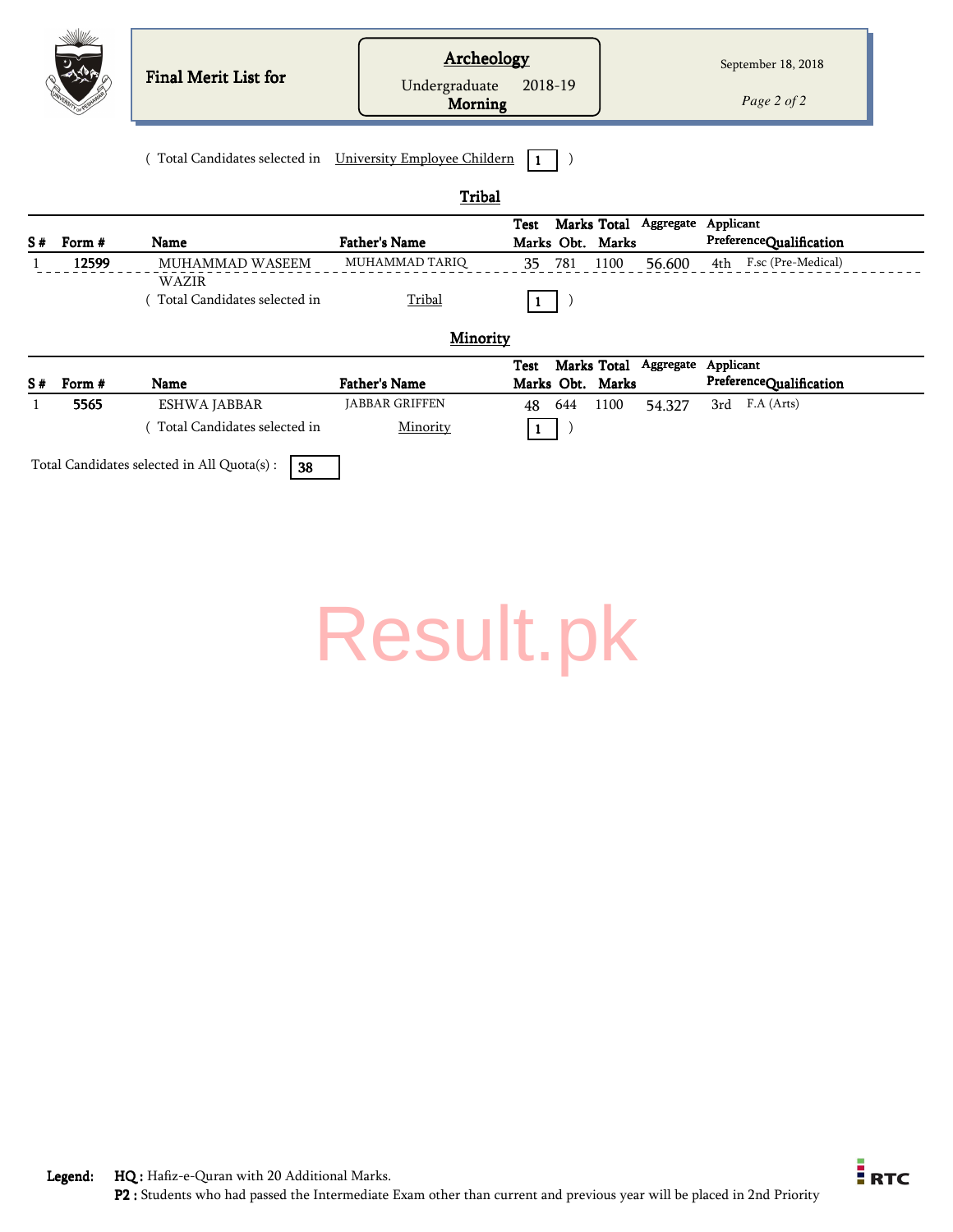

## **Philosophy** Undergraduate 2018-19

*Page 1 of 2*

#### Open Merit

Morning

|    |        |                               |                        | Test   |         | Marks Total      | Aggregate | Applicant                     |
|----|--------|-------------------------------|------------------------|--------|---------|------------------|-----------|-------------------------------|
| S# | Form # | Name                          | <b>Father's Name</b>   |        |         | Marks Obt. Marks |           | PreferenceQualification       |
| -1 | 10786  | <b>WALEED AHMAD</b>           | <b>BAWAR JAN</b>       | 76     | 892     | 1100             | 79.055    | F.sc (Pre-Medical)<br>1st     |
| 2  | 8800   | MOIZ UL HASSAN                | MUHAMMAD SHAUKAT       | 73     | 878     | 1100             | 77.091    | F.sc (Pre-Medical)<br>3rd     |
| 3  | 94910  | MUHAMMAD SHAHID               | FAZALI QADEEM          | 69     | 902     | 1100             | 76.800    | F.sc (Pre-Medical)<br>4th     |
|    | 6730   | <b>HADIA DAUD</b>             | MUHAMMAD DAUD KHAN     | 66     | 880     | 1100             | 74.400    | F.sc (Pre-Medical)<br>4th     |
| 5  | 8831   | <b>MANSOOR ZAMAN</b>          | MISAL BADSHAH          | 65     | 835     | 1100             | 71.545    | 3rd<br>F.sc (Pre-Medical)     |
| 6  | 9858   | MUHAMMAD HAROON               | <b>SAIF ULLAH</b>      | 77     | 741     | 1100             | 71.218    | F.A (Arts)<br>2nd             |
| 7  | 10948  | FARWA KHAN                    | ZAIB ULLAH KHAN        | 53     | 906     | 1100             | 70.618    | F.sc (Pre-Medical)<br>4th     |
| 8  | 106    | <b>SANA</b>                   | MUHAMMAD NAEEM         | 62     | 836     | 1100             | 70.400    | F.sc (Pre-Medical)<br>4th     |
| 9  | 2762   | IHTISHAM UL HAQ               | NASIR KHAN             | 56     | 877     | 1100             | 70.236    | F.sc (Pre-Medical)<br>4th     |
| 10 | 7650   | SAFEER USMAN KHAN             | USMAN ALI KHAN         | 50     | 873     | 1100             | 67.618    | F.sc (Pre-Medical)<br>4th     |
| 11 | 11329  | AFAQ AHMAD                    | <b>FAKHR E ALAM</b>    | 55     | 827     | 1100             | 67.109    | F.sc (Pre-Medical)<br>4th     |
| 12 | 5354   | NABEEL AHMAD NIAZI            | FALAK NIAZ             | 47     | 866     | 1100             | 66.036    | F.sc (Pre-Engineering)<br>4th |
| 13 | 11922  | <b>ABDULLAH</b>               | <b>ASHOOR KHAN</b>     | 52     | 819     | 1100             | 65.473    | F.sc (Pre-Engineering)<br>4th |
| 14 | 9330   | ARSALAN KHAN                  | ALI GOHAR KHAN         | 61     | 751     | 1100             | 65.364    | F.sc (Pre-Engineering)<br>2nd |
| 15 | 3053   | SYED BULLEH ALI SHAH          | SYED NOOR ALI SHAH     | 44     | 865     | 1100             | 64.782    | F.sc (Pre-Medical)<br>4th     |
| 16 | 7501   | IJAZ AHMAD                    | <b>AKBAR JAN</b>       | 38     | 905     | 1100             | 64.564    | F.sc (Pre-Medical)<br>4th     |
| 17 | 1162   | AEMAN BATOOL ALI              | SABZ ALI QAZALBASH     | 48     | 830     | 1100             | 64.473    | F.sc (Pre-Medical)<br>4th     |
| 18 | 1382   | <b>FARIS RAHMAN</b>           | <b>ALI REHMAN</b>      | 48     | 829     | 1100             | 64.418    | $F$ .sc $(G.Sc)$<br>3rd       |
| 19 | 3169   | PALWASHA KHALIL               | <b>SHAUKAT KHAN</b>    | 42     | 870     | 1100             | 64.255    | F.sc (Pre-Engineering)<br>3rd |
| 20 | 143    | <b>MARIA SHAH</b>             | <b>SYED QAMAR SHAH</b> | $46-$  | 834     | 1100             | 63.891    | F.A (Arts)<br>4th             |
| 21 | 2803   | MUJAMAL HUSSAIN               | <b>SIRAB ALI</b>       | 43     | 851     | 1100             | 63.618    | F.sc (Pre-Medical)<br>3rd     |
| 22 | 2626   | <b>ADNAN KHAN</b>             | UMAR DARAZ             | 32     | 930     | 1100             | 63.527    | F.sc (Pre-Medical)<br>2nd     |
| 23 | 2932   | HAROON QADIR                  | GHULAM QADIR           | 43     | 841     | 1100             | 63.073    | F.sc (Pre-Medical)<br>4th     |
| 24 | 9327   | <b>NIMRA KHAN</b>             | FALAK NAZ KHAN         | 47     | 803     | 1100             | 62.600    | F.sc (Pre-Medical)<br>2nd     |
| 25 | 8951   | <b>BASIT ULLAH KHAN</b>       | MIR SHAH QIAZ KHAN     | 40     | 852     | 1100             | 62.473    | F.sc (Pre-Medical)<br>4th     |
| 26 | 2235   | WAQIF ALI                     | ILHAM ALI              | 42     | 831     | 1100             | 62.127    | F.sc (Pre-Medical)<br>2nd     |
| 27 | 12462  | <b>GULLAN</b>                 | <b>NOOR MUHAMMAD</b>   | 45     | 806     | 1100             | 61.964    | F.A (Arts)<br>4th             |
| 28 | 1395   | RABIA NOOR                    | NAWAB KHAN             | 41     | 833     | 1100             | 61.836    | F.A (Arts)<br>4th             |
| 29 | 5731   | AIMAL KHAN                    | MURAD ALI              | 40     | 840     | 1100             | 61.818    | F.sc (Pre-Engineering)<br>3rd |
| 30 | 1320   | <b>BILAL AHMAD</b>            | <b>GULZAR KHAN</b>     | 40     | 839     | 1100             | 61.764    | F.sc (Pre-Engineering)<br>4th |
| 31 | 1387   | HIRA DURRANI                  | <b>BEHRAMAND</b>       | 44     | 803     | 1100             | 61.400    | F.A (Arts)<br>2nd             |
| 32 | 6026   | ZARLAL                        | MUHAMMAD JABIR KHAN    | 39     | 839     | 1100             | 61.364    | F.sc (Pre-Medical)<br>3rd     |
| 33 | 1898   | <b>UMAR FAYAZ</b>             | PAINDA KHAN            | 45     | 794     | 1100             | 61.309    | F.A (Arts)<br>4th             |
| 34 | 6657   | MOEZ MALIK                    | SAJJAD AHMED MALIK     | 51     | 745     | 1100             | 61.036    | F.sc (Pre-Engineering)<br>4th |
| 35 | 11902  | <b>JAMSHID KHAN</b>           | <b>AHMAD GUL</b>       | 54     | 716     | 1100             | 60.655    | F.sc (Pre-Engineering)<br>4th |
|    |        | (Total Candidates selected in | Open Merit             | $35\,$ | $\big)$ |                  |           |                               |

#### University Employee Childern

|             |                  |                      | Test       |     | Marks Total | Aggregate | Applicant |                         |
|-------------|------------------|----------------------|------------|-----|-------------|-----------|-----------|-------------------------|
| $S#$ Form # | Name             | <b>Father's Name</b> | Marks Obt. |     | Marks       |           |           | PreferenceQualification |
| 3193        | <b>KHUSHNOMA</b> | <b>BASHIR KHAN</b>   | 39         | 688 | 100         | 53.127    | 4th       | F.sc (Pre-Medical)      |

Legend: HQ : Hafiz-e-Quran with 20 Additional Marks.

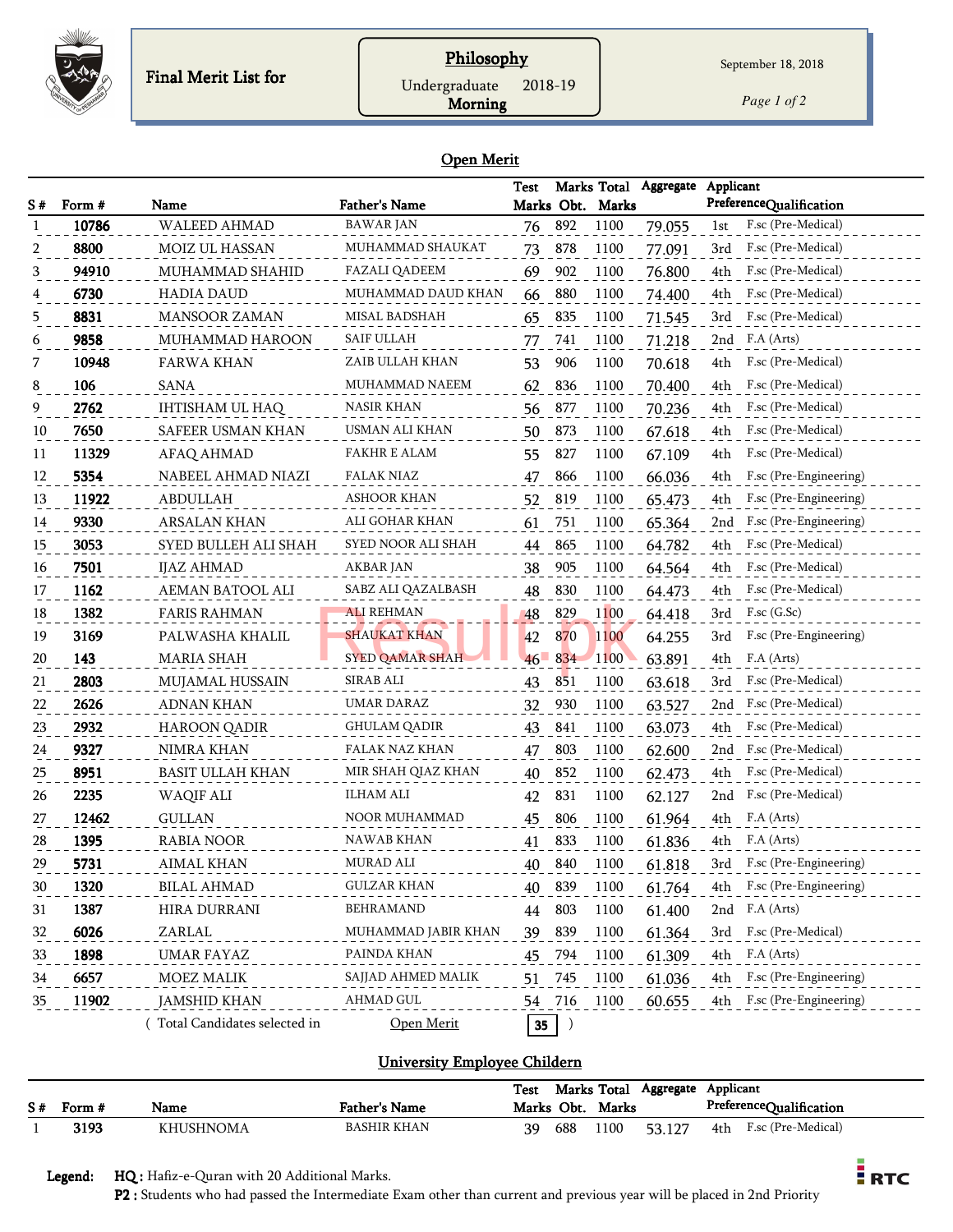|    |        | Final Merit List for                                      | Philosophy<br>Undergraduate<br>Morning | 2018-19          |     |             |                       |           | September 18, 2018<br>Page 2 of 2 |  |
|----|--------|-----------------------------------------------------------|----------------------------------------|------------------|-----|-------------|-----------------------|-----------|-----------------------------------|--|
|    |        | Total Candidates selected in University Employee Childern | Tribal                                 |                  |     |             |                       |           |                                   |  |
|    |        |                                                           |                                        | <b>Test</b>      |     |             | Marks Total Aggregate | Applicant |                                   |  |
| S# | Form # | <b>Name</b>                                               | <b>Father's Name</b>                   | Marks Obt. Marks |     |             |                       |           | PreferenceQualification           |  |
|    | 3054   | <b>SYED NASEEM SHAH</b>                                   | SYED HUSSAIN ALI SHAH                  | 45               | 770 | 1100        | 60.000                |           | 4th F.sc (Pre-Medical)            |  |
|    |        | Total Candidates selected in                              | Tribal                                 |                  |     |             |                       |           |                                   |  |
|    |        |                                                           | Baluchistan                            |                  |     |             |                       |           |                                   |  |
|    |        |                                                           |                                        | <b>Test</b>      |     | Marks Total | Aggregate             | Applicant |                                   |  |
| S# | Form # | Name                                                      | <b>Father's Name</b>                   | Marks Obt. Marks |     |             |                       |           | PreferenceQualification           |  |
|    | 3927   | <b>ASMAT ULLAH</b>                                        | <b>ABDUL SHAKOOR</b>                   | 21               | 687 | 1100        | 45.873                | 3rd       | F.sc (Pre-Engineering)            |  |
|    |        | Total Candidates selected in                              | Baluchistan                            |                  |     |             |                       |           |                                   |  |
|    |        | Total Candidates selected in All Quota(s) :<br>38         |                                        |                  |     |             |                       |           |                                   |  |

| <b>Result.pk</b> |  |  |  |  |
|------------------|--|--|--|--|
|------------------|--|--|--|--|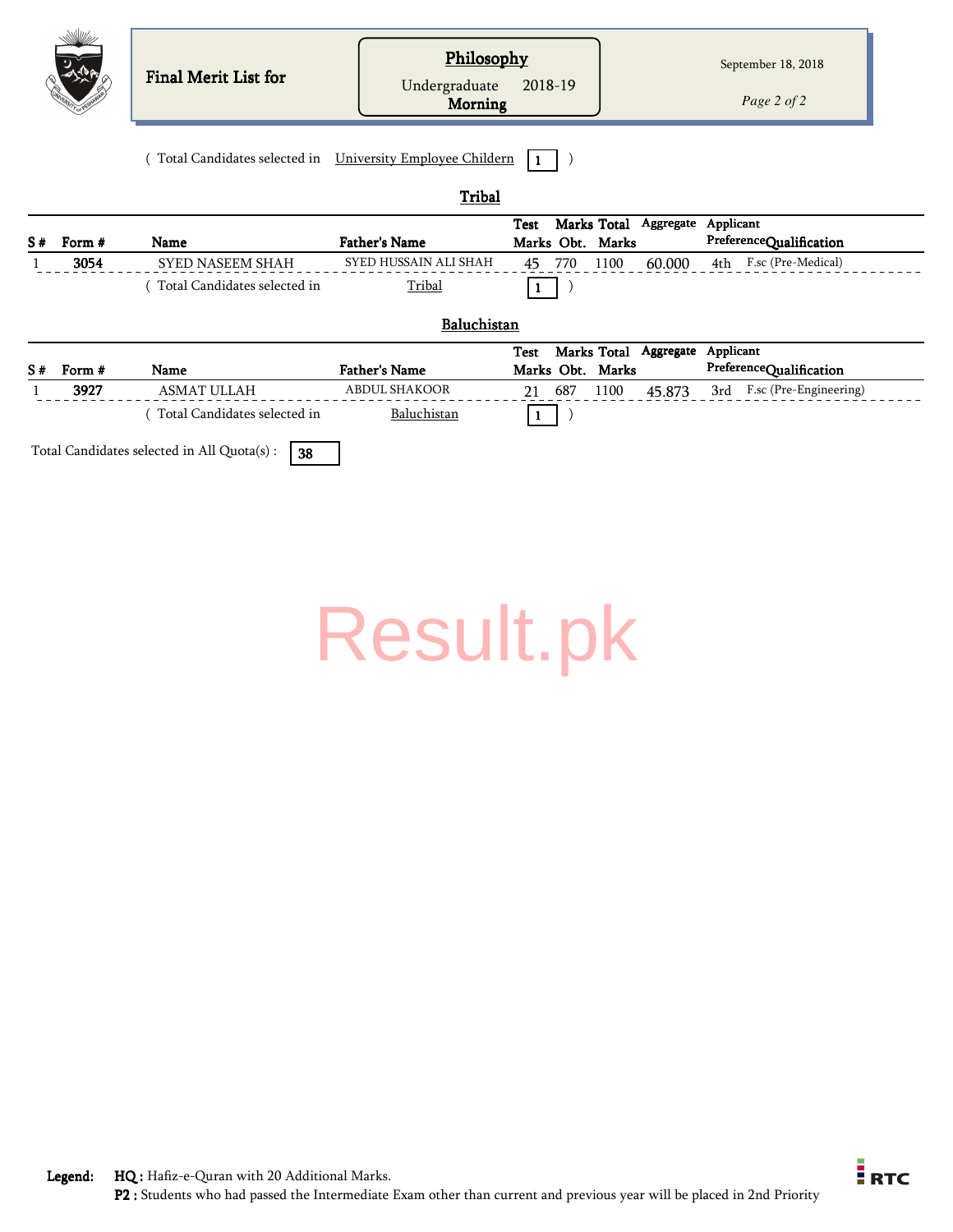

## **Islamiyat**

*Page 1 of 2*

#### Open Merit

Morning

|    |        |    |                                         |                                   | Test            |     | Marks Total      | Aggregate | Applicant                     |
|----|--------|----|-----------------------------------------|-----------------------------------|-----------------|-----|------------------|-----------|-------------------------------|
| S# | Form # |    | Name                                    | <b>Father's Name</b>              |                 |     | Marks Obt. Marks |           | PreferenceQualification       |
|    | 9588   |    | <b>SANA ULLAH</b>                       | NIAMAT JALAL                      | 62              | 857 | 1100             | 71.545    | F.sc (Pre-Medical)<br>2nd     |
|    | 15019  |    | <b>SHAH FAIZ</b>                        | MUZAFAR UD DIN                    | 53              | 922 | 1100             | 71.491    | F.sc (Pre-Medical)<br>3rd     |
| 3  | 10831  |    | NAYEEMA JAFFAR                          | MUHAMMAD JAFFAR ALI               | 62              | 854 | 1100             | 71.382    | F.sc (Pre-Medical)<br>4th     |
|    | 1089   |    | HQ HIZB ULLAH                           | <b>KHAN</b><br><b>IHSAN ULLAH</b> | 42              | 915 | 1100             | 67.800    | F.sc (Pre-Engineering)<br>4th |
| 5  | 6835   |    | HQ HAFIZ MUHAMMAD ABBAS ALAM NOOR       |                                   | 61              | 772 | 1100             | 67.600    | F.sc (Pre-Medical)<br>4th     |
| 6  | 12196  |    | TOUSEEF MAHMOOD                         | HAYAT MAHMOOD                     | 52              | 834 | 1100             | 66.291    | F.sc (Pre-Engineering)<br>4th |
| 7  | 12466  |    | <b>ABDUL GHAFOOR</b>                    | ZORAWAR KHAN                      | 50              | 845 | 1100             | 66.091    | F.sc (Pre-Engineering)<br>1st |
| 8  | 7166   |    | SAJAD KHAN                              | <b>SAID ALAM</b>                  | 58              | 768 | 1100             | 65.091    | $F$ .sc $(G.Sc)$<br>3rd       |
| 9  | 5209   |    | <b>SHAHDIAR KHAN</b>                    | ZARKAMIN KHAN                     | 43              | 873 | 1100             | 64.818    | F.sc (Pre-Medical)<br>3rd     |
| 10 | 8334   |    | <b>ASMA MALIK</b>                       | TEHSEEN ULLAH                     | 45              | 820 | 1100             | 62.727    | 4th<br>F.sc (Pre-Medical)     |
| 11 | 12681  | HQ | HAMAD AHMAD                             | BASHIR AHMAD                      | 52              | 744 | 1100             | 62.473    | 3rd<br>F.sc (Pre-Engineering) |
| 12 | 12412  |    | KASHIF MAHMOOD                          | MIR AKBAR KHAN                    | 45              | 811 | 1100             | 62.236    | F.sc (Pre-Engineering)<br>4th |
| 13 | 12385  |    | <b>MUHAMMAD</b>                         | NOOR MUHAMMAD                     | 50              | 766 | 1100             | 61.782    | F.sc (Pre-Engineering)<br>3rd |
| 14 | 10978  |    | AYESHA SADIQA                           | RAFI ULLAH                        | 41              | 828 | 1100             | 61.564    | F.sc (Pre-Medical)<br>3rd     |
| 15 | 12065  |    | <b>ATTIA NOOR</b>                       | <b>JOHAR ALI</b>                  | 47              | 783 | 1100             | 61.509    | 2nd<br>F.A (Arts)             |
| 16 | 10668  |    | ANIS UL HAQUE                           | ABDUL HAQUE                       | 45              | 778 | 1100             | 60.436    | F.sc (Pre-Engineering)<br>4th |
| 17 | 10006  |    | MUHAMMAD UZAIR SHAH MUHAMMAD FAYAZ SHAH |                                   | 42              | 798 | 1100             | 60.327    | F.sc (Pre-Medical)<br>4th     |
| 18 | 11934  |    | MUHAMMAD ILYAS                          | <b>MUHAMMAD GUL</b>               | 50              | 724 | 1100             | 59.491    | F.A (Arts)<br>2nd             |
| 19 | 10139  |    | WAQAR AHMAD                             | <b>ABDUL MAJEED</b>               | 62              | 635 | 1100             | 59.436    | F.sc (Pre-Engineering)<br>4th |
| 20 | 12725  |    | TAJALLA BEGUM                           | SHAH WALI KHAN                    | 38              | 807 | 1100             | 59.218    | F.sc (Pre-Medical)<br>3rd     |
| 21 | 4110   |    | <b>AKHTAR FARAZ</b>                     | AMIR FARAZ                        | 39              | 794 | 1100             | 58.909    | F.A (Arts)<br>3rd             |
| 22 | 10561  |    | UZMA HALEEM                             | HALEEM KHAN                       | 41              | 775 | 1100             | 58.673    | F.A (Arts)<br>2nd             |
| 23 | 4292   |    | MUHAMMAD YASIR                          | ALTAF HUSSAIN                     | 39              | 785 | 1100             | 58.418    | 4th<br>F.sc (Pre-Engineering) |
| 24 | 3499   |    | <b>AYESHA KHAN</b>                      | KHAN WAZIR                        | 41              | 770 | 1100             | 58.400    | F.sc (Pre-Medical)<br>1st     |
| 25 | 10368  |    | AYESHA ROMANI                           | LIAQUAT ALI                       | 41              | 770 | 1100             | 58.400    | F.sc (Pre-Medical)<br>4th     |
| 26 | 9400   |    | <b>BIBI AMNA</b>                        | HAJI MUKAMMIL SHAH                | 41              | 770 | 1100             | 58.400    | F.A (Arts)<br>1st             |
| 27 | 7728   |    | ARZOO GUL                               | <b>GHULAM SAKHI</b>               | 39              | 784 | 1100             | 58.364    | F.sc (Pre-Medical)<br>4th     |
| 28 | 11246  |    | TAHIR HASSAN                            | <b>ALIF KHAN</b>                  | 44              | 745 | 1100             | 58.236    | F.sc (Pre-Engineering)<br>lst |
| 29 | 11202  |    | SHEHLA KHALIL                           | KHALIL UR REHMAN                  | 33              | 824 | 1100             | 58.145    | $3rd$<br>F.sc (Pre-Medical)   |
| 30 | 8040   |    | SADAF GUL                               | GUL SHAH ZADA                     | 41              | 765 | 1100             | 58.127    | F.sc (Pre-Medical)<br>4th     |
| 31 | 11407  |    | SHUMAILA MALIK                          | <b>MALIK AMAN</b>                 | 41              | 750 | 1100             | 57.309    | F.sc (Pre-Medical)<br>4th     |
| 32 | 9684   |    | RAHMAN ULLAH                            | NAWAR KHAN                        | 35              | 789 | 1100             | 57.036    | F.sc (Pre-Medical)<br>4th     |
| 33 | 4559   |    | <b>JAWAD ALI</b>                        | <b>RAHMAT KHAN</b>                | 35              | 787 | 1100             | 56.927    | 3rd<br>F.A (Arts)             |
| 34 | 12151  |    | FAZAL MANAN                             | FAZAL SUBHAN                      | 52              | 657 | 1100             | 56.636    | F.A (Arts)<br>3rd             |
| 35 | 807    |    | <b>IFFAT SHAKEEL</b>                    | MUHAMMAD SHAKEEL                  | 42              | 728 | 1100             | 56.509    | 2nd F.A (Arts)                |
|    |        |    | (Total Candidates selected in           | KHAN<br>Open Merit                | 35 <sub>1</sub> | )   |                  |           |                               |

## University Employee Childern

|    |        |      |               | <b>Test</b> | Marks Total |       | Aggregate | Applicant               |
|----|--------|------|---------------|-------------|-------------|-------|-----------|-------------------------|
| S# | Form # | Name | Father's Name | Marks Obt.  |             | Marks |           | PreferenceOualification |

Legend: HQ : Hafiz-e-Quran with 20 Additional Marks.

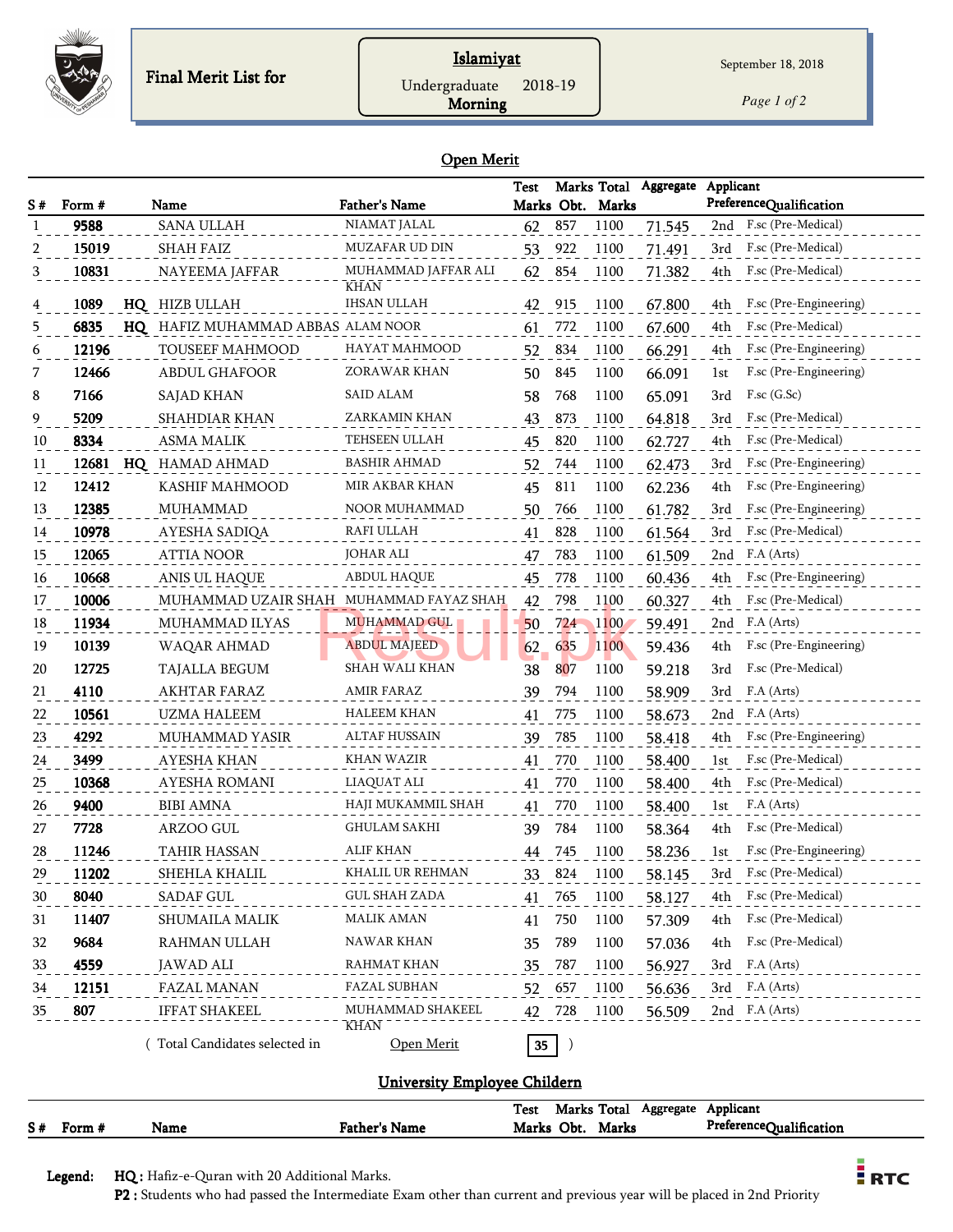| WWW                   | Final Merit List for             | <b>Islamiyat</b><br>Undergraduate<br><b>Morning</b>                           | 2018-19                                                  |        | September 18, 2018<br>Page 2 of 2    |
|-----------------------|----------------------------------|-------------------------------------------------------------------------------|----------------------------------------------------------|--------|--------------------------------------|
| 11702<br>$\mathbf{1}$ | KIRAN JAMAL                      | FIRD KIRAN JAMAL<br>Total Candidates selected in University Employee Childern | 41 658 1100 52.291 4th F.A (Arts)                        |        |                                      |
|                       |                                  | Tribal                                                                        |                                                          |        |                                      |
| S#<br>Form #          | Name                             | <b>Father's Name</b>                                                          | Marks Total Aggregate<br><b>Test</b><br>Marks Obt. Marks |        | Applicant<br>PreferenceQualification |
| 9906                  | MUHAMMAD KAMRAN<br><b>AFRIDI</b> | SHAH WALI KHAN AFRIDI                                                         | 688<br>1100<br>39                                        | 53.127 | F.A (Arts)<br>1st                    |

 $(Total$  Candidates selected in Tribal  $(T$ 

Total Candidates selected in All Quota(s) :  $\sqrt{37}$ 

[Result.pk](http://www.result.pk/)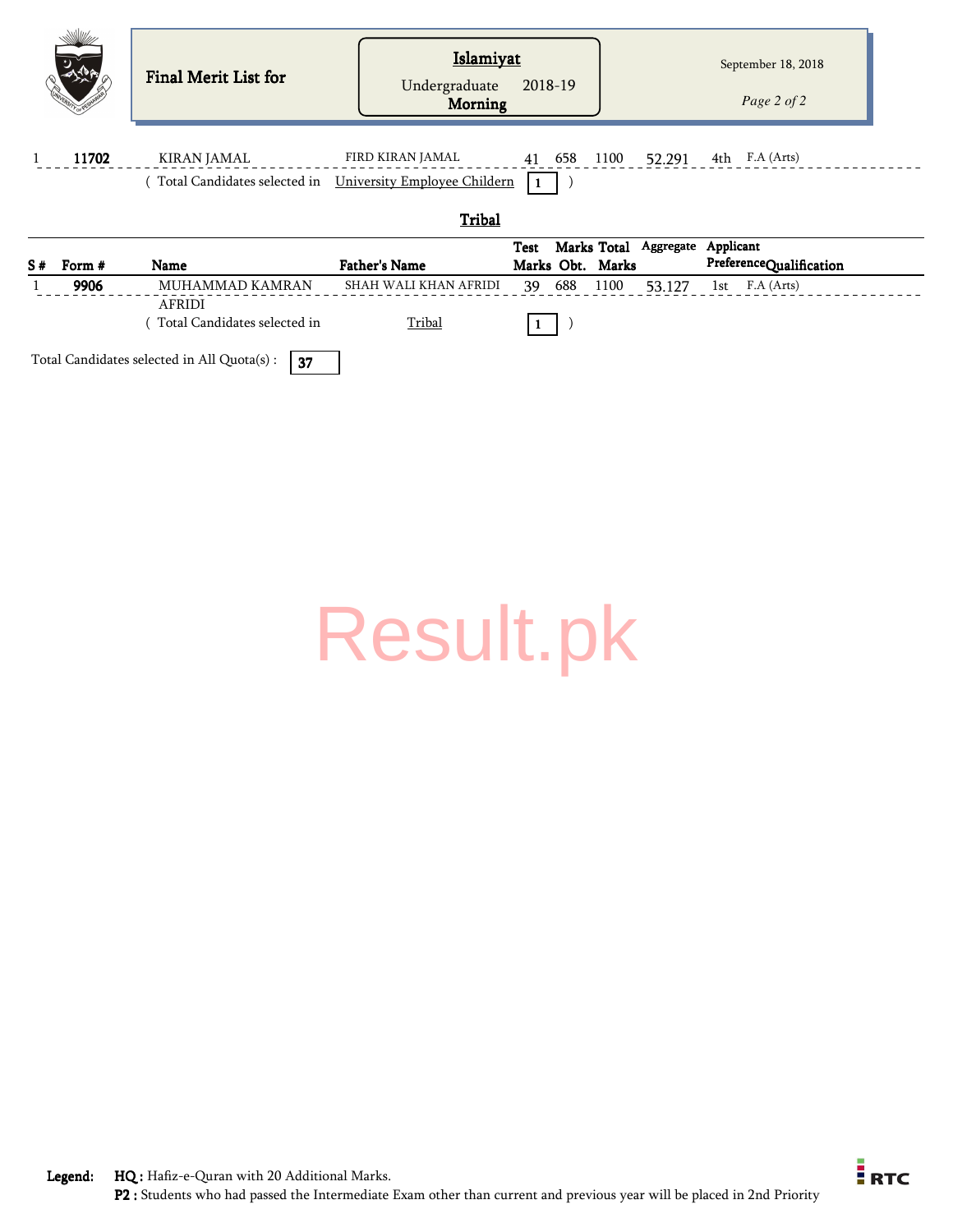

Undergraduate 2018-19

Morning

*Page 1 of 2*

#### Open Merit

|    |                |                                 |                                            | <b>Test</b>     |                  |                          | Marks Total Aggregate | Applicant                                            |
|----|----------------|---------------------------------|--------------------------------------------|-----------------|------------------|--------------------------|-----------------------|------------------------------------------------------|
| S# | Form #<br>8362 | Name<br>SHAFIQ AHMAD            | <b>Father's Name</b><br><b>FAZAL RAHIM</b> | 57              | 871              | Marks Obt. Marks<br>1100 | 70.309                | PreferenceQualification<br>F.sc (Pre-Medical)<br>4th |
| 2  | 10242          | TAHIRA KABIR                    | MUHAMMAD KABIR KHAN                        | 51              | 871              | 1100                     | 67.909                | F.sc (Pre-Medical)<br>1st                            |
| 3  | 11388          | ZAHID ULLAH KHAN                | MIR QABAZ KHAN                             | 51.             | 832              | 1100                     | 65.782                | F.sc (Pre-Medical)<br>4th                            |
| 4  | 5999           | MUHAMMAD BILAL                  | MUHAMMAD TAMRAIZ                           | 52              | 814              | 1100                     | 65.200                | F.sc (Pre-Medical)<br>3rd                            |
|    |                |                                 | <b>KHAN</b>                                |                 |                  |                          |                       |                                                      |
| 5  | 173            | <b>JASALEEQ HUSSAIN</b>         | <b>NAJEEB HUSSAIN</b>                      | 49              | 820              | 1100                     | 64.327                | F.A (Arts)<br>4th                                    |
| 6  | 5260           | <b>NADIA RANI</b>               | HIKMAT JALIL                               | 47              | 831              | 1100                     | 64.127                | F.sc (Pre-Medical)<br>4th.                           |
| 7  | 1884           | <b>SHAHIR ULLAH</b>             | HAFEEZ ULLAH                               | 59              | 707              | 1100                     | 62.164                | $F$ .sc $(G$ .Sc $)$<br>3rd                          |
| 8  | 827            | <b>USMAN HASSAN</b>             | <b>AFTAB HASSAN</b>                        | 47              | 786              | 1100                     | 61.673                | F.sc (Pre-Medical)<br>3rd                            |
| 9  | 380            | <b>HEMAYLE AFRIDI</b>           | <b>IJAZ TARIQ</b>                          | 42              | 809              | 1100                     | 60.927                | 2nd<br>F.sc (Pre-Medical)                            |
| 10 | 7787           | MUHAMMAD AMAR IJAZ              | MUHAMMAD IJAZ                              | 54              | 679              | 1100                     | 58.636                | F.sc (Pre-Engineering)<br>2nd                        |
| 11 | 10333          | <b>SAFI ULLAH</b>               | MUHAMAD UBAID ULLAH                        | 51              | 698              | 1100                     | 58.473                | F.sc (Pre-Medical)<br>4th.                           |
|    |                |                                 | <b>KHAN</b>                                |                 |                  |                          |                       |                                                      |
| 12 | 9887           | <b>SHAHI MIRMIN</b>             | SAADAT IQBAL                               | 45              | 741              | 1100                     | 58.418                | F.sc (Pre-Medical)<br>3rd                            |
| 13 | 11638          | ZAHEER UD DIN                   | FAKHR UD DIN                               | 44              | 744              | 1100                     | 58.182                | F.sc (Pre-Medical)<br>3rd                            |
| 14 | 7341           | <b>FARISHTA ZEB</b>             | ALAM ZEB                                   | 36              | 797              | 1100                     | 57.873                | F.sc (Pre-Medical)<br>3rd                            |
| 15 | 11345          | <b>SANA NAEEM</b>               | <b>NAHEEM KHAN</b>                         | 40              | 764              | 1100                     | 57.673                | F.sc (Pre-Medical)<br>4th                            |
| 16 | 12175          | <b>SMAN SAEED</b>               | <b>SAEED AKHTER</b>                        | 46              | 706              | 1100                     | 56.909                | F.sc (Pre-Medical)<br>3rd                            |
| 17 | 1526           | <b>SAMI ULLAH</b>               | NAIMAT ULLAH                               | 39              | 757              | 1100                     | 56.891                | F.sc (Pre-Engineering)<br>4th                        |
| 18 | 8539           | KIFAYAT ULLAH                   | <b>MASIH ULLAH</b>                         | 44              | 719              | 1100                     | 56.818                | F.A (Arts)<br>3rd                                    |
| 19 | 7344           | SAHIBZADA JAWAD UR              | <b>SAHIB ZADA NASIM UR</b><br>REHMAN       |                 | $40 - 748$       | 1100                     | 56.800                | F.sc (Pre-Medical)<br>3rd                            |
| 20 | 8243           | <b>REHMAN</b><br>ZAINAB SANOBAR | SANOBAR KHAN                               | 41              | 739              | 1100                     | 56.709                | F.sc (Pre-Medical)<br>4th                            |
| 21 | 4234           | <b>JUNAID ANWAR BAIG</b>        | ANWAR BAIG                                 | 39              | 748              | 1100                     | 56.400                | F.sc (Pre-Medical)<br>1st                            |
| 22 | 3313           | <b>ASHRAF RAZA</b>              | <b>SHER AKBAR KHAN</b>                     | 37              | 757              | 1100                     | 56.091                | F.A (Arts)<br>4th                                    |
| 23 | 7714           | SAYYED ANWAAR ALI               | SAYYED AFTAB ALI SHAH                      | 45              | 693              | 1100                     | 55.800                | F.sc (Pre-Medical)<br>1st                            |
|    |                | SHAH                            |                                            |                 |                  |                          |                       |                                                      |
| 24 | 1300           | MUHAMMAD FAISAL                 | DAULAT KHAN                                | 35              | 761              | 1100                     | 55.509                | F.sc (Pre-Engineering)<br>4th                        |
| 25 | 4648           | MARWA KHURSHEED                 | MUHAMMAD KHURSHEED                         | 39              | 726              | 1100                     | 55.200                | F.sc (Pre-Medical)<br>2nd                            |
|    |                |                                 | <b>KHAN</b>                                |                 |                  |                          |                       |                                                      |
| 26 | 9880           | MEHRAN AZAM AFRIDI              | SARDAR AZAM AFRIDI                         | 38              | 729              | 1100                     | 54.964                | 2nd F.sc (Pre-Engineering)                           |
| 27 | 1384           | <b>AWAIS ANWAR</b>              | ANWAR KHAN                                 | 34              | 750              | 1100                     | 54.509                | F.sc (Pre-Engineering)<br>4th                        |
| 28 | 314            | HQ IZHAR ZAMAN                  | GAUHAR ZAMAN                               | 32              | 743              | 1100                     | 54.418                | F.sc (Pre-Medical)<br>3rd                            |
| 29 | 12404          | MUHAMMAD TAIMOOR<br><b>SHAH</b> | HAYAT KHAN                                 | 47              | 639              | 1100                     | 53.655                | 3rd<br>F.sc (Pre-Engineering)                        |
| 30 | 4424           | <b>MALAIKA</b>                  | FIDA HUSSAIN                               | 45 644          |                  | 1100                     | 53.127                | F.sc (Pre-Medical)<br>4th                            |
| 31 | 12085          | <b>HAZRAT HUSSAIN</b>           | <b>NOWSHAD</b>                             | 37              | 699              | 1100                     | 52.927                | 2nd F.sc (G.Sc)                                      |
| 32 | 11291          | KASHIF ULLAH                    | SAEED UZ ZAMAN                             | 45              | 634              | 1100                     | 52.582                | F.sc (G.Sc)<br>3rd                                   |
| 33 | 8175           | <b>ASIM RASOOL</b>              | <b>GHULAM RASOOL</b>                       | 61              | 514              | 1100                     | 52.436                | F.A (Arts)<br>1st                                    |
| 34 | 5305           | MUHAMMAD AMIR                   | HAJI ABDUL GHAFFAR                         | 37              | 678              | 1100                     | 51.782                | F.sc (Pre-Medical)<br>1st                            |
| 35 | 12171          | AROOSA ZAHID                    | MUHAMMAD ZAHID                             |                 | 714              | 1100                     |                       | 2nd F.sc (Pre-Medical)                               |
|    |                |                                 |                                            | 31              |                  |                          | 51.345                |                                                      |
|    |                | Total Candidates selected in    | Open Merit                                 | $35\phantom{a}$ | $\left( \right)$ |                          |                       |                                                      |

Legend: HQ : Hafiz-e-Quran with 20 Additional Marks.